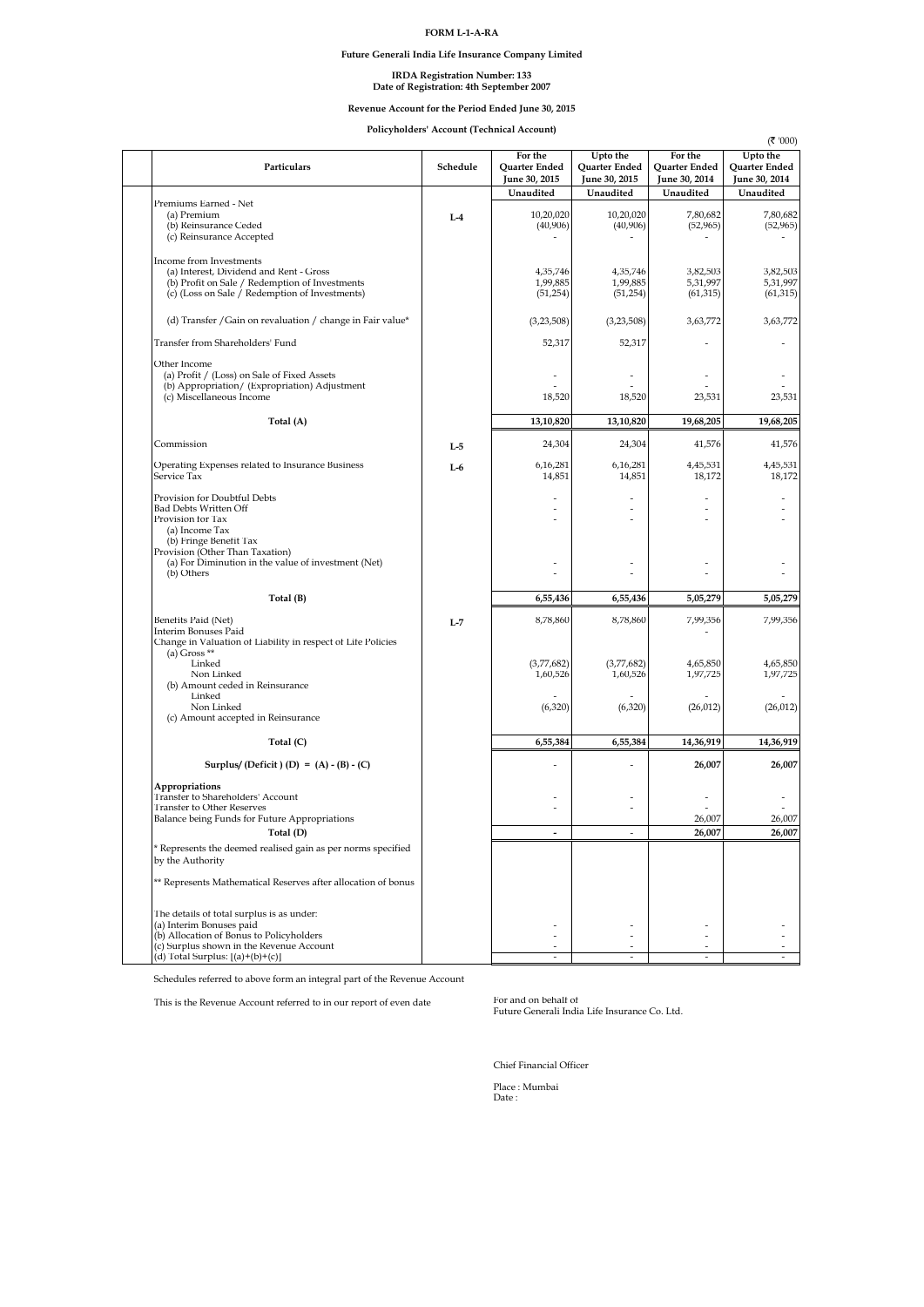## **FORM L-2-A-PL**

## **Future Generali India Life Insurance Company Limited**

# **Date of Registration: 4th September 2007 Registration Number: 133**

## **Profit and Loss Account for the Period Ended June 30, 2015**

# **Shareholders' Account (Non-Technical Account)**

|                                                                                                                                                                                                                              |          |                                           |                                            |                                           | (7'000)                                    |
|------------------------------------------------------------------------------------------------------------------------------------------------------------------------------------------------------------------------------|----------|-------------------------------------------|--------------------------------------------|-------------------------------------------|--------------------------------------------|
| Particulars                                                                                                                                                                                                                  | Schedule | For the<br>Quarter Ended<br>June 30, 2015 | Upto the<br>Quarter Ended<br>June 30, 2015 | For the<br>Quarter Ended<br>June 30, 2014 | Upto the<br>Quarter Ended<br>June 30, 2014 |
|                                                                                                                                                                                                                              |          | Unaudited                                 | Unaudited                                  | Unaudited                                 | Unaudited                                  |
| Amount transferred from Policyholders' Account (Technical<br>Account)                                                                                                                                                        |          |                                           |                                            |                                           |                                            |
| Income from Investments<br>(a) Interest, Dividend and Rent - Gross<br>(b) Profit on Sale / Redemption of Investments<br>(c) (Loss on Sale / Redemption of Investments)                                                       |          | 50,384<br>10,441<br>(1, 164)              | 50,384<br>10,441<br>(1, 164)               | 57,552<br>12,213<br>(764)                 | 57,552<br>12,213<br>(764)                  |
| Other Income                                                                                                                                                                                                                 |          |                                           |                                            |                                           |                                            |
| Total (A)                                                                                                                                                                                                                    |          | 59,661                                    | 59,661                                     | 69,001                                    | 69,001                                     |
| Expenses other than those directly related to the insurance<br>business<br>(a) Employees' Remuneration and Welfare Benefits<br>(b) Rent, Rates and Taxes<br>(c) Other Expenses                                               |          | 432<br>6,382                              | 432<br>6,382                               | 329<br>461                                | 329<br>461                                 |
| Bad Debts Written Off                                                                                                                                                                                                        |          |                                           |                                            |                                           |                                            |
| Provision (other than taxation)<br>(a) For Diminution in the Value of Investment (Net)<br>(b) Provision for Doubtful Debts<br>(c) Others                                                                                     |          |                                           |                                            |                                           |                                            |
| Contribution to Policy holders' Account (Technical Account)                                                                                                                                                                  |          | 52,317                                    | 52,317                                     |                                           |                                            |
| Total (B)                                                                                                                                                                                                                    |          | 59,131                                    | 59,131                                     | 790                                       | 790                                        |
| Profit / (Loss) before Tax                                                                                                                                                                                                   |          | 530                                       | 530                                        | 68,211                                    | 68,211                                     |
| Provision for Taxation                                                                                                                                                                                                       |          |                                           |                                            |                                           |                                            |
| Profit / (Loss) after Tax                                                                                                                                                                                                    |          | 530                                       | 530                                        | 68,211                                    | 68,211                                     |
| Appropriations<br>(a) Balance at the beginning of the Period<br>(b) Interim Dividends Paid during the Period<br>(c) Proposed Final Dividend<br>(d) Dividend Distribution on Tax<br>(e) Transfer to Reserves / Other Accounts |          | (1,20,22,150)                             | (1,20,22,150)                              | (1,20,32,030)                             | (1,20,32,030)                              |
| Profit / (Loss) carried to the Balance Sheet                                                                                                                                                                                 |          | (1,20,21,620)                             | (1,20,21,620)                              | (1, 19, 63, 819)                          | (1, 19, 63, 819)                           |
|                                                                                                                                                                                                                              |          |                                           |                                            |                                           |                                            |

Schedules referred to above form an integral part of the Profit & Loss Account

This is the Profit & Loss Account referred to in our report of even date

For and on behalf of Future Generali India Life Insurance Co. Ltd.

Chief Financial Officer

Place : Mumbai Date :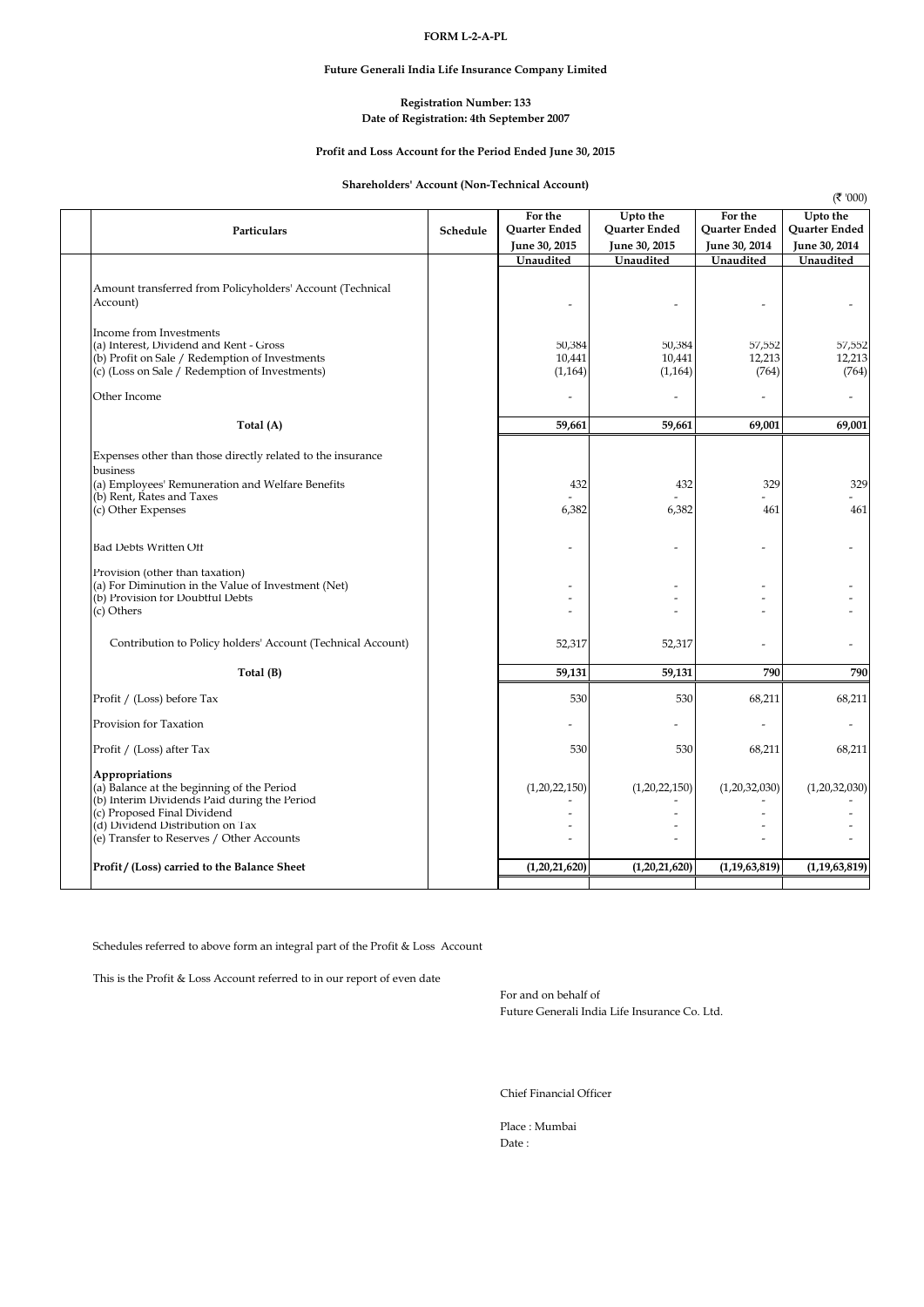## **FORM L-3-A-BS**

### **Future Generali India Life Insurance Company Limited**

#### **Date of Registration: 4th September 2007 Registration Number: 133**

**Balance Sheet As at June 30, 2015**

|                                                                             |                  |                        | (₹ '000)               |
|-----------------------------------------------------------------------------|------------------|------------------------|------------------------|
| Particulars                                                                 | Schedule         | As at<br>June 30, 2015 | As at<br>June 30, 2014 |
|                                                                             |                  | Unaudited              | Unaudited              |
| <b>Sources of Funds</b>                                                     |                  |                        |                        |
| Shareholders' Funds:                                                        |                  |                        |                        |
| <b>Share Capital</b>                                                        | $L-8, L-9$       | 1,45,20,000            | 1,45,20,000            |
| Share Application Money Pending Allotment<br>Reserves and Surplus           | $L-10$           |                        |                        |
| Credit/(Debit)/ Fair Value Change Account                                   |                  | (10,008)               | (218)                  |
| Sub-Total                                                                   |                  | 1,45,09,992            | 1,45,19,782            |
|                                                                             |                  |                        |                        |
| Borrowings                                                                  | $L-11$           |                        |                        |
| Policyholders' Funds:                                                       |                  |                        |                        |
| Credit/(Debit)/ Fair Value Change Account                                   |                  | (29, 550)              | (46)                   |
| <b>Policy Liabilities</b><br><b>Insurance Reserves</b>                      |                  | 1,57,05,651            | 1,27,15,069            |
| Provision for Linked Liabilities                                            |                  | 75,04,891              | 92,42,547              |
| Sub-Total                                                                   |                  | 2,31,80,992            | 2,19,57,570            |
|                                                                             |                  |                        |                        |
| Funds for Future Appropriations<br>Reserves for Lapsed Unit-Linked Policies |                  |                        | 26,007                 |
| <b>Funds for Discontinued Policies</b>                                      |                  |                        |                        |
| (i) Discontinued on Account of Non-Payment of Premium                       |                  | 9,02,856               | 5,41,811               |
| (ii) Others                                                                 |                  |                        |                        |
|                                                                             |                  |                        |                        |
| Total                                                                       |                  | 3,85,93,840            | 3,70,45,170            |
| <b>Application of Funds</b>                                                 |                  |                        |                        |
| Investments<br>Shareholders'                                                |                  | 23,09,965              | 26,73,424              |
| Policyholders'                                                              | $L-12$<br>$L-13$ | 1,57,85,010            | 1,23,35,674            |
| Assets held to cover Linked Liabilities                                     | $I - 14$         | 84,07,747              | 97,84,358              |
| Loans                                                                       | $L-15$           | 18,291                 | 8,915                  |
|                                                                             |                  |                        |                        |
| <b>Fixed Assets</b>                                                         | $L-16$           | 51,284                 | 26,739                 |
| <b>Current Assets</b>                                                       |                  |                        |                        |
| Cash and Bank Balances                                                      | $L-17$           | 1,30,798               | 1,21,993               |
| Advances and Other Assets<br>Sub-Total (A)                                  | $L-18$           | 11,43,306<br>12,74,104 | 12,28,734<br>13,50,727 |
| <b>Current Liabilities</b>                                                  | $L-19$           | 12,43,011              | 10,67,775              |
| Provisions                                                                  | $I - 20$         | 31,170                 | 30,711                 |
| Sub-Total (B)                                                               |                  | 12,74,181              | 10,98,486              |
| Net Current Assets (C) = $(A - B)$                                          |                  | (77)                   | 2,52,241               |
|                                                                             |                  |                        |                        |
| Miscellaneous Expenditure (To the extent not written off or                 | $L-21$           |                        |                        |
| adjusted)                                                                   |                  |                        |                        |
|                                                                             |                  |                        |                        |
| Debit Balance in Profit and Loss Account (Shareholders' Account)            |                  | 1,20,21,620            | 1,19,63,819            |
| Total                                                                       |                  | 3,85,93,840            | 3,70,45,170            |
|                                                                             |                  |                        |                        |

### **CONTINGENT LIABILITIES**

|   |                                                                                  |                      | (₹ '000)      |
|---|----------------------------------------------------------------------------------|----------------------|---------------|
|   | <b>Particulars</b>                                                               | As at                | As at         |
|   |                                                                                  | <b>June 30, 2015</b> | June 30, 2014 |
|   |                                                                                  | Unaudited            | Unaudited     |
|   | Partly paid-up investments                                                       |                      |               |
|   | Claims, other than against policies, not acknowledged as debts by<br>the company |                      |               |
| 3 | Underwriting commitments outstanding (in respect of shares and<br>securities)    |                      |               |
| 4 | Guarantees given by or on behalf of the Company                                  |                      |               |
| 5 | Statutory demands/ liabilities in dispute, not provided for                      |                      |               |
| 6 | Reinsurance obligations to the extent not provided for in accounts               |                      |               |
|   |                                                                                  |                      |               |
|   | Claims against policies, not acknowledged as debts by the                        |                      |               |
|   | company                                                                          | 8,302                | 5,696         |
|   | <b>TOTAL</b>                                                                     | 8,302                | 5,696         |

Schedules referred to above form an integral part of the Balance Sheet

This is the Balance Sheet referred to in our report of even date

For and on behalf of Future Generali India Life Insurance Co. Ltd.

Chief Financial Officer

Place : Mumbai Date :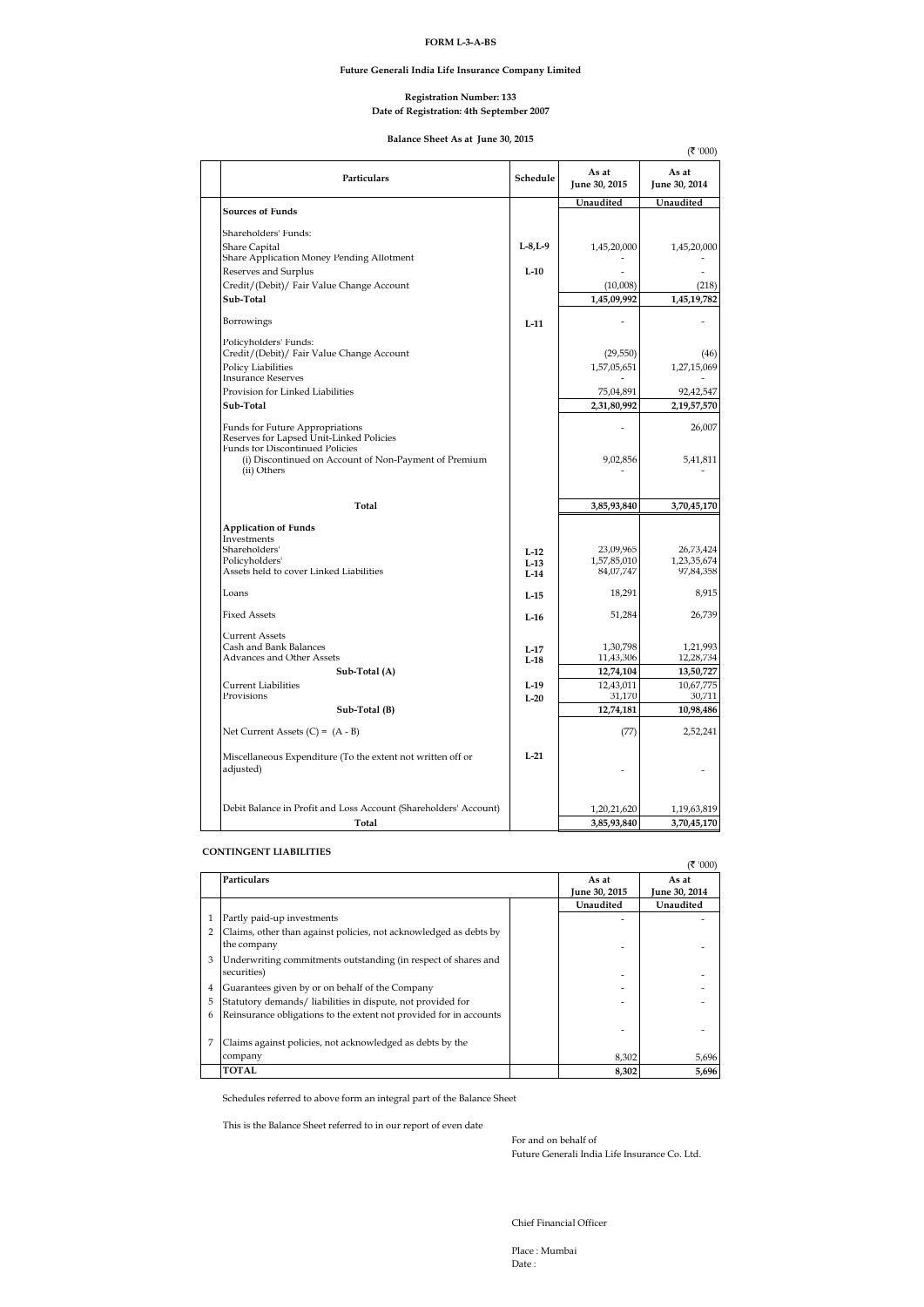# **SCHEDULES FORMING PART OF FINANCIAL STATEMENTS**

# **FORM L-4-PREMIUM SCHEDULE**

|                 |                     |                      |                      |                      | (7'000)              |
|-----------------|---------------------|----------------------|----------------------|----------------------|----------------------|
|                 |                     | For the              | Upto the             | For the              | Upto the             |
|                 | <b>Particulars</b>  | <b>Ouarter Ended</b> | <b>Ouarter Ended</b> | <b>Ouarter Ended</b> | <b>Ouarter Ended</b> |
|                 |                     | <b>June 30, 2015</b> | <b>June 30, 2015</b> | June 30, 2014        | June 30, 2014        |
|                 |                     | Unaudited            | Unaudited            | Unaudited            | Unaudited            |
|                 |                     |                      |                      |                      |                      |
|                 | First Year Premiums | 5,80,965             | 5,80,965             | 2,54,489             | 2,54,489             |
|                 | Renewal Premiums    | 4,33,310             | 4,33,310             | 5,11,262             | 5,11,262             |
| Single Premiums |                     | 5,745                | 5,745                | 14,931               | 14,931               |
|                 |                     |                      |                      |                      |                      |
| Total           |                     | 10,20,020            | 10,20,020            | 7,80,682             | 7,80,682             |

# **FORM L-5 - COMMISSION SCHEDULE**

|                                                        | For the              | Upto the      | For the       | Upto the      |
|--------------------------------------------------------|----------------------|---------------|---------------|---------------|
| Particulars                                            | Quarter Ended        | Quarter Ended | Quarter Ended | Quarter Ended |
|                                                        | <b>June 30, 2015</b> | June 30, 2015 | June 30, 2014 | June 30, 2014 |
|                                                        | Unaudited            | Unaudited     | Unaudited     | Unaudited     |
| <b>Commission Paid</b>                                 |                      |               |               |               |
| Direct - First Year Premiums                           | 22,635               | 22,635        | 39,112        | 39,112        |
| - Renewal Premiums                                     | 1,629                | 1,629         | 2,320         | 2,320         |
| - Single Premiums                                      | 40                   | 40            | 144           | 144           |
| Add: Commission on Reinsurance Accepted                |                      |               |               | -             |
| Less: Commission on Reinsurance Ceded                  |                      |               |               |               |
| Net commission                                         | 24,304               | 24,304        | 41,576        | 41,576        |
|                                                        |                      |               |               |               |
| <b>Breakup of Commission Expenses (Gross) incurred</b> |                      |               |               |               |
| Agents                                                 | 18,291               | 18,291        | 20,665        | 20,665        |
| <b>Brokers</b>                                         | 4,527                | 4,527         | 12,549        | 12,549        |
| Corporate Agency                                       | 1,486                | 1,486         | 8,362         | 8,362         |
| Referral                                               |                      |               |               |               |
| Total                                                  | 24,304               | 24,304        | 41,576        | 41,576        |

 $($ ₹ '000)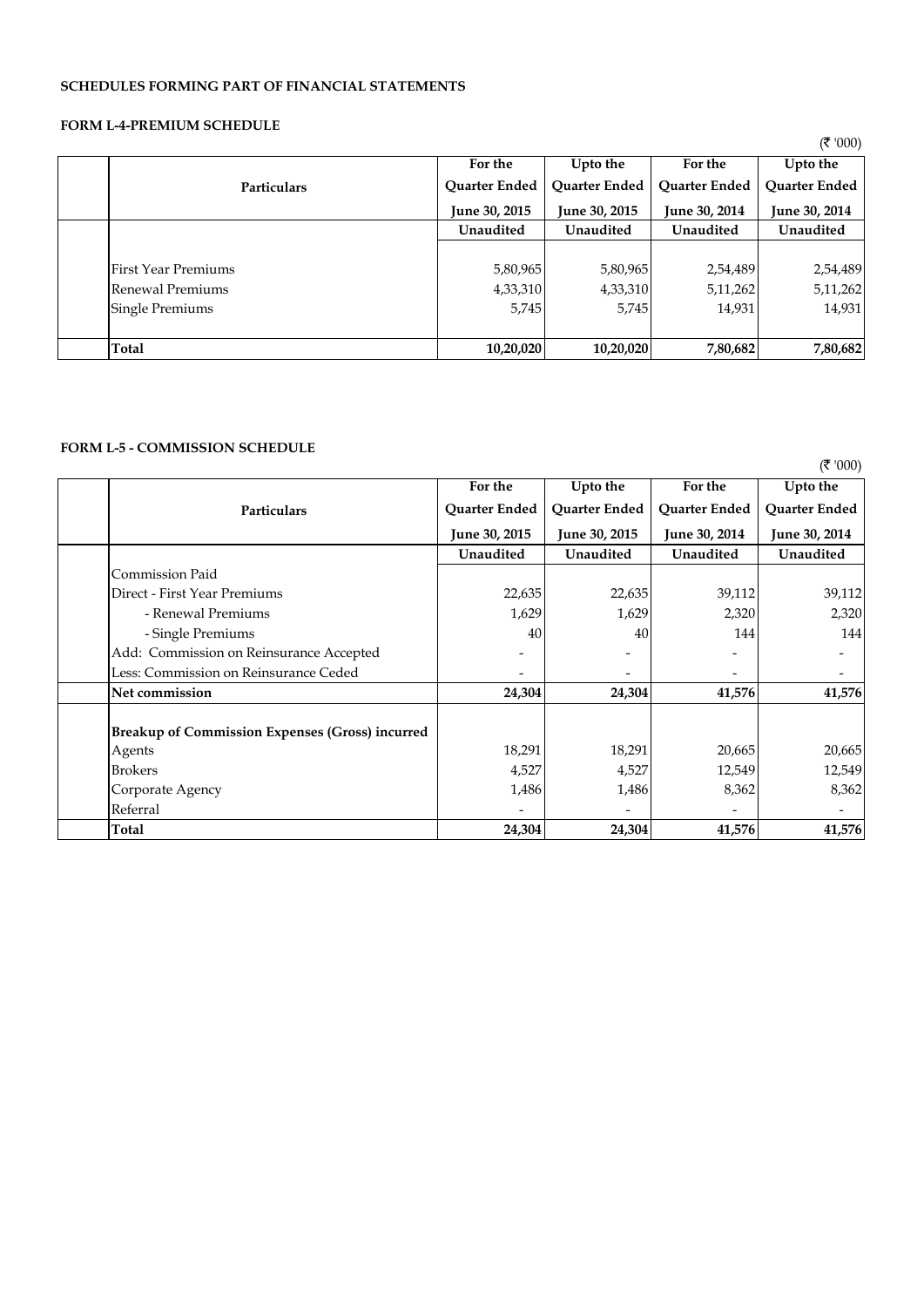# **FORM L-6-OPERATING EXPENSES SCHEDULE**

 $($ ₹ '000)

|                                                        | For the       | Upto the             | For the       | Upto the             |
|--------------------------------------------------------|---------------|----------------------|---------------|----------------------|
| Particulars                                            | Quarter Ended | <b>Ouarter Ended</b> | Quarter Ended | <b>Ouarter Ended</b> |
|                                                        | June 30, 2015 | June 30, 2015        | June 30, 2014 | June 30, 2014        |
|                                                        | Unaudited     | Unaudited            | Unaudited     | Unaudited            |
| <b>Employees' Remuneration and Welfare Benefits</b>    | 3,08,530      | 3,08,530             | 2,18,732      | 2,18,732             |
| Travel, Conveyance and Vehicle Running Expenses        | 10,649        | 10,649               | 5,429         | 5,429                |
| Training Expenses (including Staff Training) (Net of   |               |                      |               |                      |
| Recovery)                                              | 3,272         | 3,272                | 1,419         | 1,419                |
| Rent, Rates and Taxes                                  | 55,006        | 55,006               | 96,502        | 96,502               |
| Repairs                                                | 22,566        | 22,566               | 11,631        | 11,631               |
| Printing and Stationery                                | 4,751         | 4,751                | 3,035         | 3,035                |
| <b>Communication Expenses</b>                          | 16,784        | 16,784               | 11,106        | 11,106               |
| Legal and Professional Charges                         | 25,964        | 25,964               | 9,773         | 9,773                |
| <b>Medical Fees</b>                                    | 1,226         | 1,226                | 710           | 710                  |
| Auditors' Fees, Expenses etc.                          |               |                      |               |                      |
| (a) as Auditor                                         | 870           | 870                  | 750           | 750                  |
| (b) as Adviser or in any other capacity, in respect of |               |                      |               |                      |
| (i) Taxation Matters                                   |               |                      |               |                      |
| (ii) Insurance Matters                                 |               |                      |               |                      |
| (iii) Management Services; and                         |               |                      |               |                      |
| (c) in any other capacity                              | 219           | 219                  | 189           | 189                  |
| Advertisement and Publicity                            | 1,09,865      | 1,09,865             | 55,536        | 55,536               |
| <b>Interest and Bank Charges</b>                       | 3,944         | 3,944                | 4,494         | 4,494                |
| Depreciation                                           | 6,563         | 6,563                | 4,836         | 4,836                |
| Others:                                                |               |                      |               |                      |
| Membership and Subscriptions                           | 2,732         | 2,732                | 513           | 513                  |
| Information Technology and related Expenses            | 9,921         | 9,921                | 9,358         | 9,358                |
| <b>Outsourcing Expenses</b>                            | 10,940        | 10,940               | 9,670         | 9,670                |
| Other Expenses                                         | 22,479        | 22,479               | 1,848         | 1,848                |
| Total                                                  | 6,16,281      | 6,16,281             | 4,45,531      | 4,45,531             |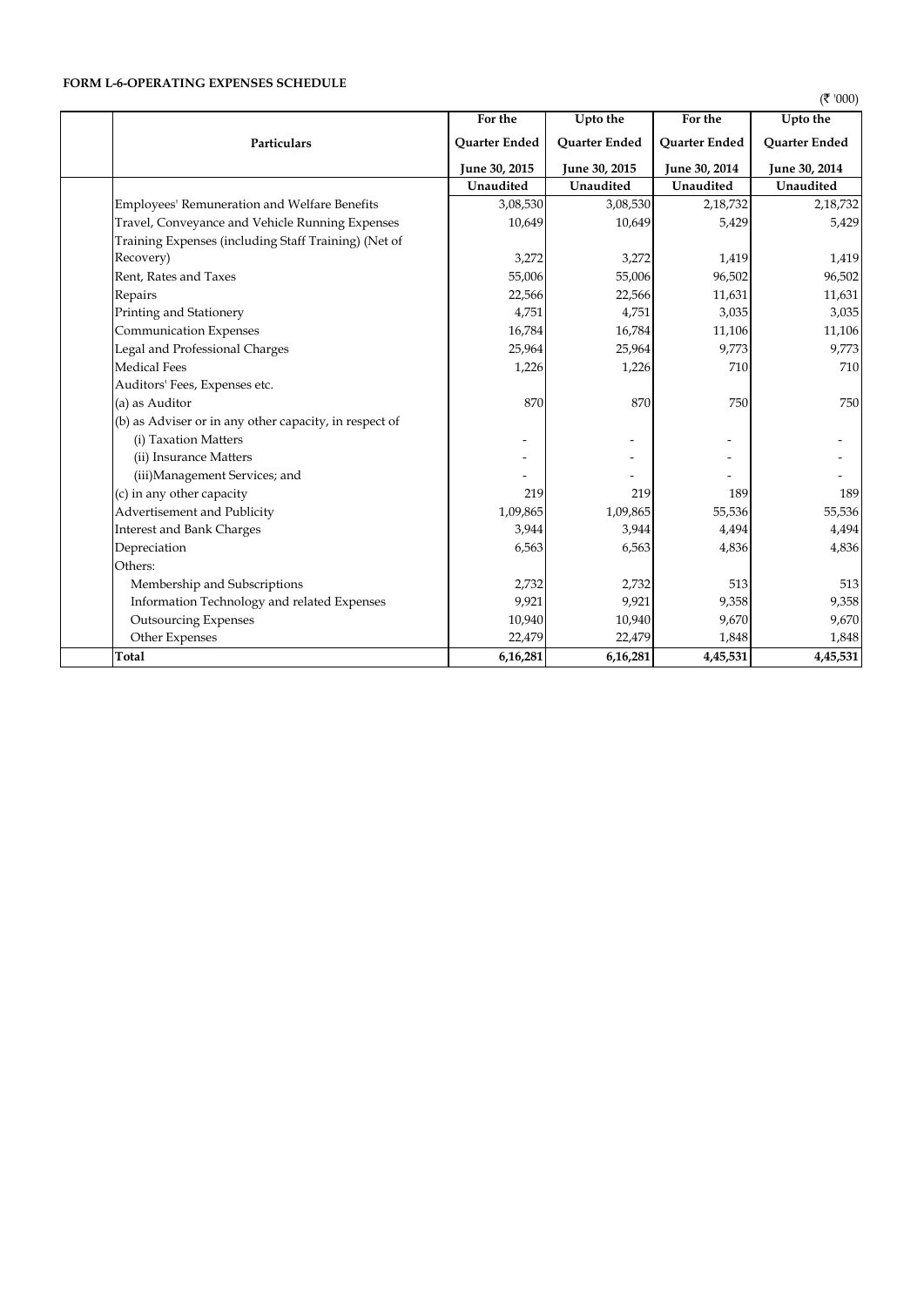# **FORM L-7-BENEFITS PAID SCHEDULE**

 $($ ₹'000)

|                                  | For the       | Upto the      | For the              | Upto the      |
|----------------------------------|---------------|---------------|----------------------|---------------|
| Particulars                      | Quarter Ended | Quarter Ended | <b>Quarter Ended</b> | Quarter Ended |
|                                  | June 30, 2015 | June 30, 2015 | June 30, 2014        | June 30, 2014 |
|                                  | Unaudited     | Unaudited     | Unaudited            | Unaudited     |
| <b>Insurance Claims</b>          |               |               |                      |               |
| (a) Claims by Death              | 90,033        | 90,033        | 1,27,150             | 1,27,150      |
| (b) Claims by Maturity           | 5,410         | 5,410         | 8,264                | 8,264         |
| (c) Annuities / Pension Payment, | 458           | 458           | 377                  | 377           |
| (f)Other Benefits                |               |               |                      |               |
| Surrender                        | 6,91,217      | 6,91,217      | 6,34,258             | 6,34,258      |
| Partial Withdrawal               |               |               |                      |               |
| <b>Critical Illness</b>          |               |               | 200                  | 200           |
| Gratuity                         | 71,853        | 71,853        | 1,09,077             | 1,09,077      |
| Superannuation                   | 52,083        | 52,083        | 628                  | 628           |
| <b>Other Benefits</b>            | 629           | 629           | 341                  | 341           |
| Claims related Expenses          | 830           | 830           | 65                   | 65            |
| (Amount Ceded in Reinsurance):   |               |               |                      |               |
| (a) Claims by Death,             | (33, 653)     | (33, 653)     | (81,004)             | (81,004)      |
| (b) Claims by Maturity           |               |               |                      |               |
| (c) Annuities / Pension Payment, |               |               |                      |               |
| (d) Other Benefits               |               |               |                      |               |
| <b>Critical Illness</b>          |               |               |                      |               |
| Amount Accepted in Reinsurance:  |               |               |                      |               |
| (a) Claims by Death              |               |               |                      |               |
| (b) Claims by Maturity           |               |               |                      |               |
| (c) Annuities / Pension Payment, |               |               |                      |               |
| (d) Other Benefits               |               |               |                      |               |
| Total                            | 8,78,860      | 8,78,860      | 7,99,356             | 7,99,356      |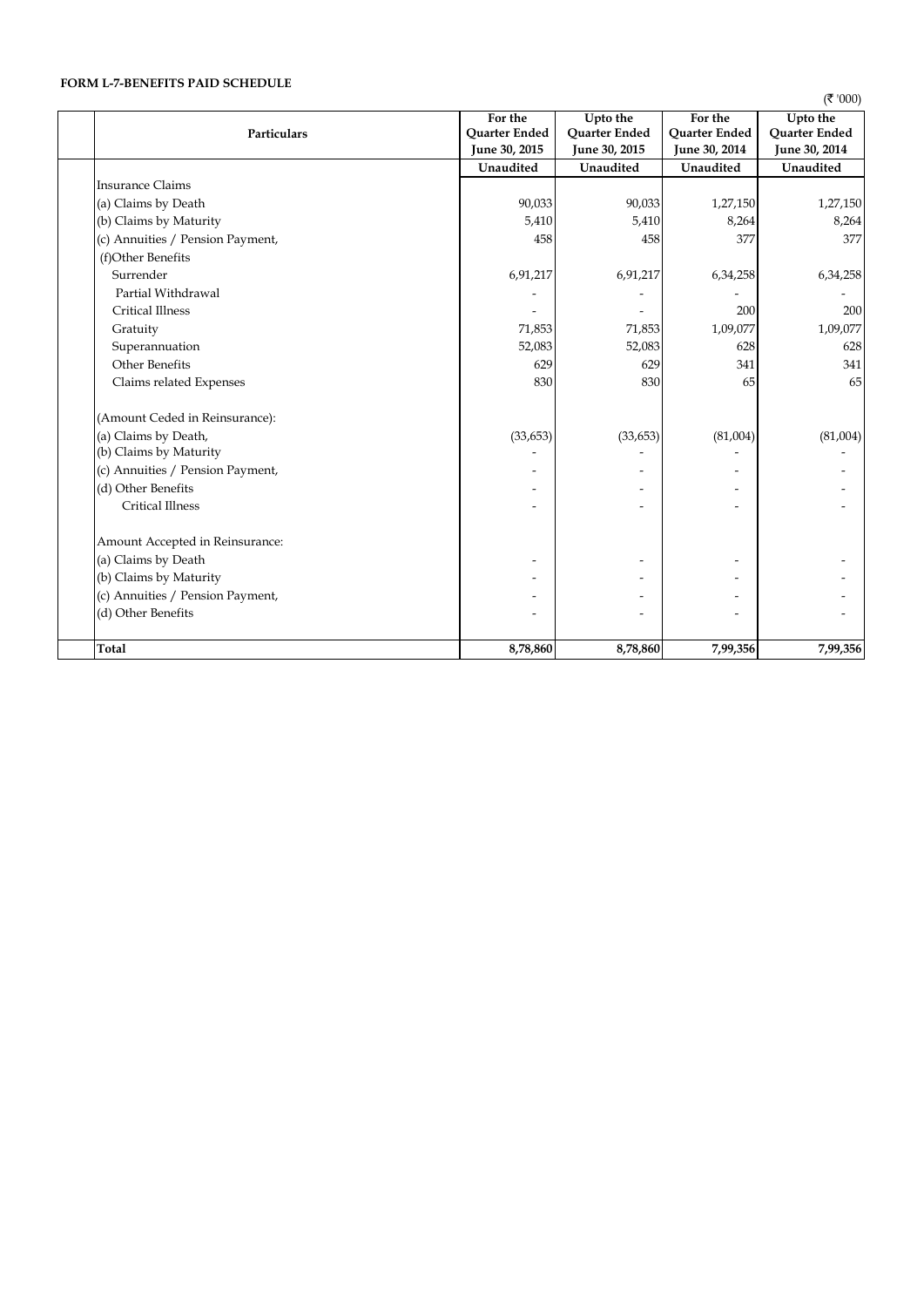# **FORM L-8-SHARE CAPITAL SCHEDULE**

|                                                                                |                        | ( ₹ '000)              |
|--------------------------------------------------------------------------------|------------------------|------------------------|
| <b>Particulars</b>                                                             | As at<br>June 30, 2015 | As at<br>June 30, 2014 |
|                                                                                | Unaudited              | Unaudited              |
| Authorised Capital                                                             |                        |                        |
| 2,000,000,000 (Previous Period - 2,000,000,000) Equity Shares of Rs.10<br>each | 2,00,00,000            | 2,00,00,000            |
| <b>Issued Capital</b>                                                          |                        |                        |
| 1,452,000,000 (Previous Year - 1,452,000,000) Equity Shares of Rs.10 each      | 1,45,20,000            | 1,45,20,000            |
| Subscribed Capital                                                             |                        |                        |
| 1,452,000,000 (Previous Year - 1,452,000,000) Equity Shares of Rs.10 each      | 1,45,20,000            | 1,45,20,000            |
| Called-up Capital                                                              |                        |                        |
| 1,452,000,000 (Previous Year - 1,452,000,000) Equity Shares of Rs.10 each      | 1,45,20,000            | 1,45,20,000            |
| Less: Calls unpaid                                                             |                        |                        |
| Add: Shares forfeited (Amount originally paid up)                              |                        |                        |
| Less: Par value of Equity Shares bought back                                   |                        |                        |
| Less: Preliminary Expenses                                                     |                        |                        |
| Expenses including commission or brokerage on                                  |                        |                        |
| Underwriting or subscription of shares                                         |                        |                        |
| Total                                                                          | 1,45,20,000            | 1,45,20,000            |

# **FORM L-9-PATTERN OF SHAREHOLDING SCHEDULE**

|                                                                                            | As at June 30, 2015 |                          | As at June 30, 2014 |           |
|--------------------------------------------------------------------------------------------|---------------------|--------------------------|---------------------|-----------|
| <b>Particulars</b>                                                                         | Number of           | $\%$ of                  | Number of           | $\%$ of   |
|                                                                                            | <b>Shares</b>       | Holding                  | <b>Shares</b>       | Holding   |
|                                                                                            | Unaudited           | Unaudited                | Unaudited           | Unaudited |
|                                                                                            |                     |                          |                     |           |
| Promoters:                                                                                 |                     |                          |                     |           |
| - Future Retail Limited<br>Indian<br>(formerly known as Pantaloon Retail (India) Limited)* | 4,35,60,000         | 3.00                     | 4,35,60,000         | 3.00      |
| - Sprint Advisory Services Private Limited                                                 | 71,14,80,000        | 49.00                    | 71,14,80,000        | 49.00     |
| - Industrial Investment Trust Limited                                                      | 32,67,00,000        | 22.50                    | 32,67,00,000        | 22.50     |
| Foreign - Participatie Maatschappij Graafsschap Holland NV                                 | 37,02,60,000        | 25.50                    | 37,02,60,000        | 25.50     |
|                                                                                            |                     |                          |                     |           |
| Other:                                                                                     | ۰                   | $\overline{\phantom{0}}$ | ۰                   |           |
|                                                                                            |                     |                          |                     |           |
| Total                                                                                      | 1,45,20,00,000      | 100                      | 1,45,20,00,000      | 100       |

\* Shares held by Future Retail Limited and its nominees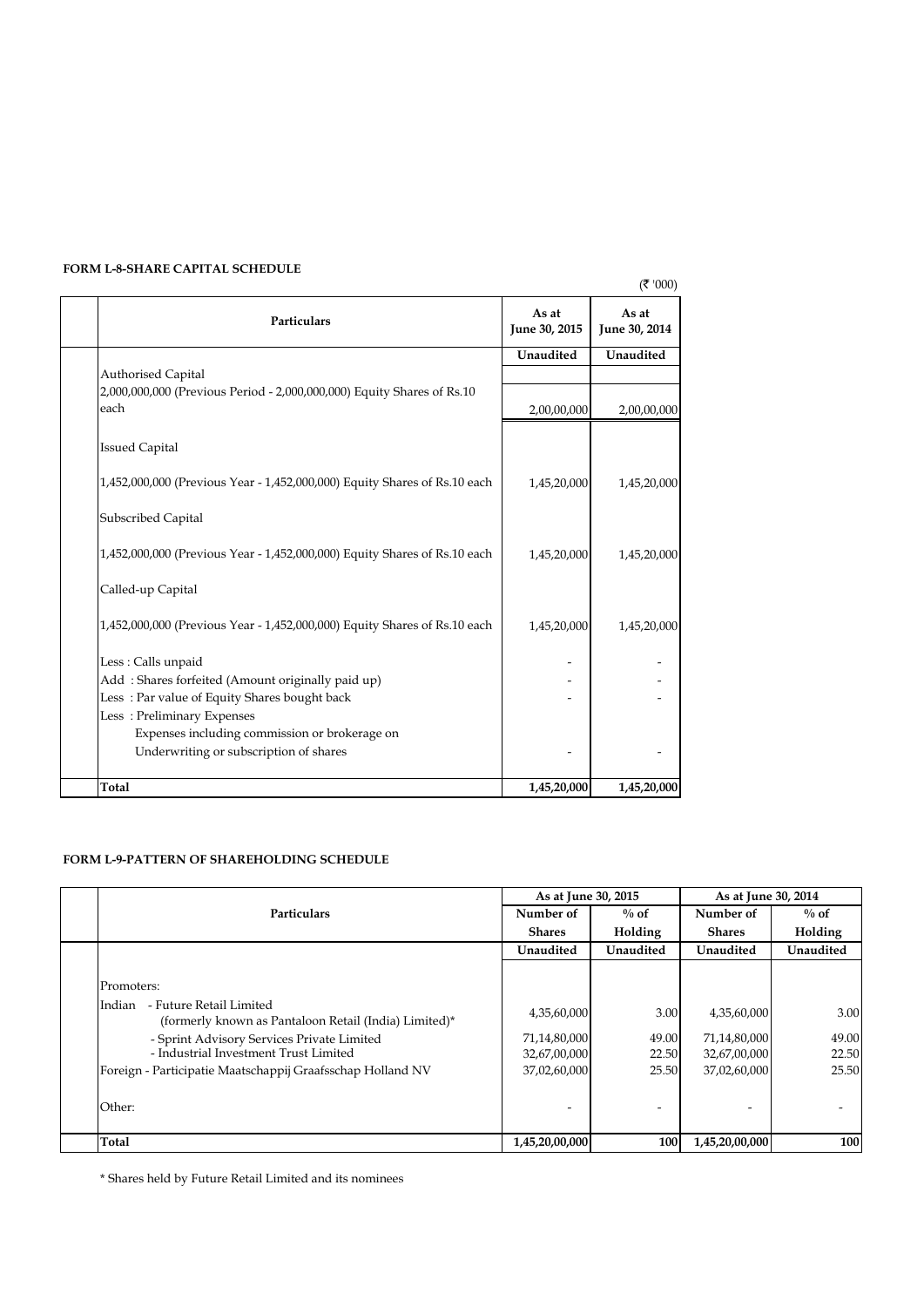# **FORM L-10-RESERVES AND SURPLUS SCHEDULE**

 $($ ₹'000)

| <b>Particulars</b>                                     | As at<br>June 30, 2015 | As at<br>June 30, 2014 |
|--------------------------------------------------------|------------------------|------------------------|
|                                                        | Unaudited              | Unaudited              |
|                                                        |                        |                        |
| Capital Reserve                                        |                        |                        |
| Capital Redemption Reserve                             |                        |                        |
| <b>Share Premium</b>                                   |                        |                        |
| <b>Revaluation Reserve</b>                             |                        |                        |
| <b>General Reserves</b>                                |                        |                        |
| Less: Debit Balance in Profit and Loss Account, If any |                        |                        |
| Less: Amount utilised for Buy-back                     |                        |                        |
| Catastrophe Reserve                                    |                        |                        |
| <b>Other Reserves</b>                                  |                        |                        |
| Balance of Profit in Profit and Loss Account           |                        |                        |
|                                                        |                        |                        |
| <b>Total</b>                                           |                        |                        |

# **FORM L-11-BORROWINGS SCHEDULE**

 $($ ₹'000)

| Particulars                   | As at<br>June 30, 2015       | As at<br>June 30, 2014 |
|-------------------------------|------------------------------|------------------------|
|                               | Unaudited                    | Unaudited              |
| Debentures / Bonds            | -                            |                        |
| <b>Banks</b>                  | $\qquad \qquad \blacksquare$ |                        |
| <b>Financial Institutions</b> | $\qquad \qquad \blacksquare$ |                        |
| Others                        | $\qquad \qquad \blacksquare$ |                        |
| <b>Total</b>                  | -                            |                        |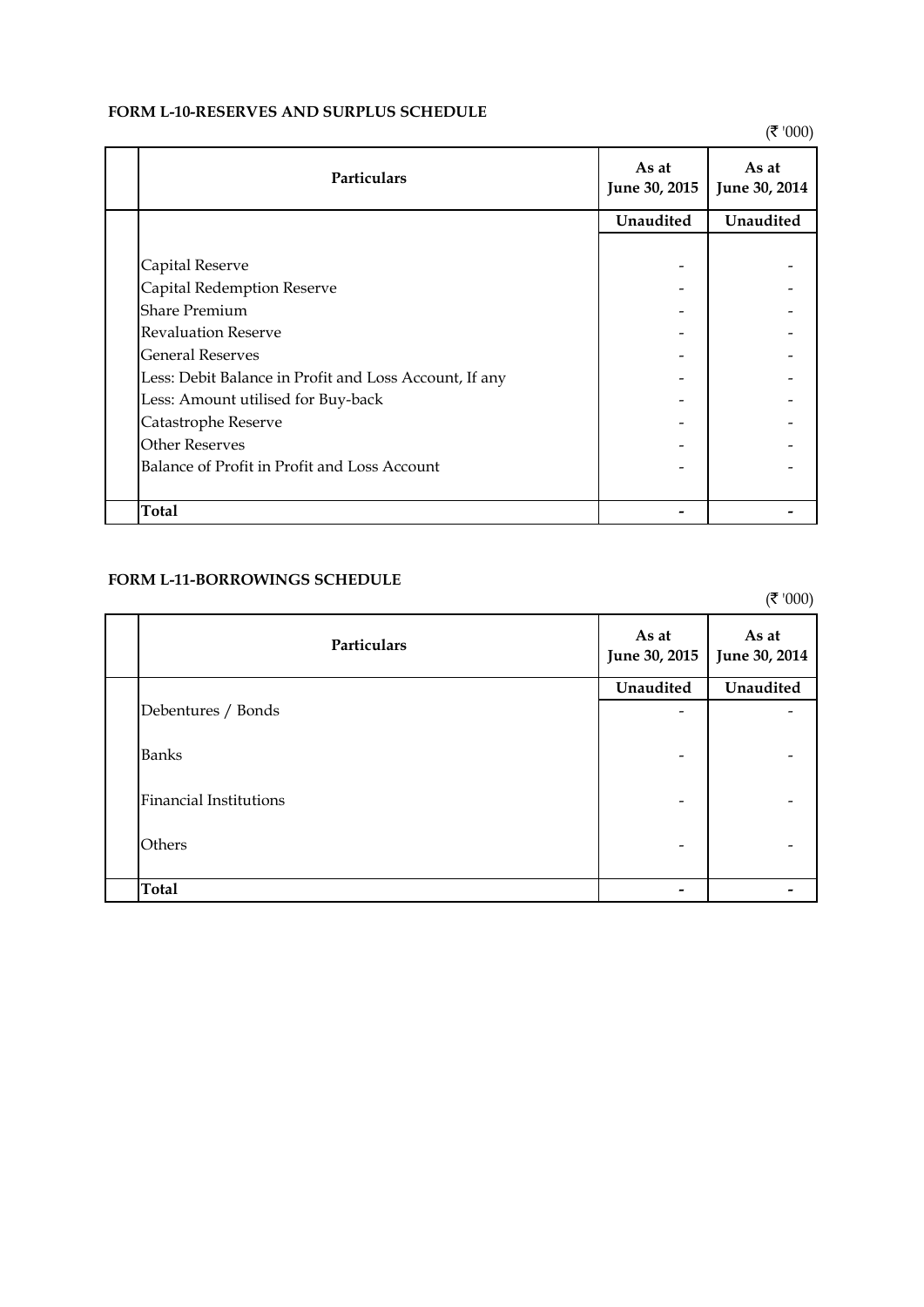# **FORM L-12-INVESTMENTS SHAREHOLDERS SCHEDULE**

| Particulars                                            | As at     | As at<br>June 30, 2015 June 30, 2014 |
|--------------------------------------------------------|-----------|--------------------------------------|
|                                                        | Unaudited | Unaudited                            |
| <b>Long Term Investments</b>                           |           |                                      |
| Government Securities and Government Guaranteed Bonds* |           |                                      |
| including Treasury Bills (Refer Note(i))               | 5,09,582  | 4,98,787                             |
| Other Approved Securities                              | 3,20,192  | 3,49,945                             |
| Other Investments                                      |           |                                      |
| (a) Shares                                             |           |                                      |
| (aa) Equity                                            | 1,41,501  | 39,348                               |
| (bb) Preference                                        |           |                                      |
| (b) Mutual Funds                                       |           |                                      |
| (c) Derivative Instruments                             |           |                                      |
| (d) Debentures / Bonds                                 | 5,61,975  | 5,66,250                             |
| (e) Other Securities - Fixed Deposits with Bank        |           | 75,000                               |
| (f) Subsidiaries                                       |           |                                      |
| <b>Investment Properties - Real Estate</b>             |           |                                      |
| Investment in Infrastructure and Social Sector         | 6,53,765  | 9,93,726                             |
| Other than Approved Investments                        |           | 5,197                                |
|                                                        | 21,87,015 | 25, 28, 253                          |
| <b>Short Term Investments</b>                          |           |                                      |
| Government Securities and Government Guaranteed Bonds  |           |                                      |
| including Treasury Bills                               |           | 1,45,171                             |
| Other Approved Securities                              |           |                                      |
| Other Investments                                      |           |                                      |
| (a) Shares                                             |           |                                      |
| (aa) Equity                                            |           |                                      |
| (bb) Preference                                        |           |                                      |
| (b) Mutual Funds                                       |           |                                      |
| (c) Derivative Instruments                             |           |                                      |
| (d) Debentures / Bonds                                 |           |                                      |
| (e) Other Securities - Fixed Deposits with Bank & CBLO | 1,22,950  |                                      |
| (f) Subsidiaries                                       |           |                                      |
| <b>Investment Properties - Real Estate</b>             |           |                                      |
| Investments in Infrastructure and Social Sector        |           |                                      |
| Other than Approved Investments                        |           |                                      |
|                                                        | 1,22,950  | 1,45,171                             |
|                                                        |           |                                      |
| Total                                                  | 23,09,965 | 26,73,424                            |

Notes:

(i) \*Include Rs. 000 (000) (Previous Period Rs. 98,105(000)) of securities under Section 7 of Insurance Act, 1938

(ii) Aggregate book value & market value of Long Term investment other than equity shares is Rs. 2,026,343(000) (Previous Year Rs. 2,475,628(000)) & Rs. 2,096,737(000) (Previous Year Rs. 2,476,107(000)) respectively

(iii) Aggregate book value & market value of Short Term investment other than equity shares is Rs. 122,950(000) (Previous Year Rs. 145,171 (000)) & Rs. 122,950(000) (Previous Year Rs. 145,171(000)) respectively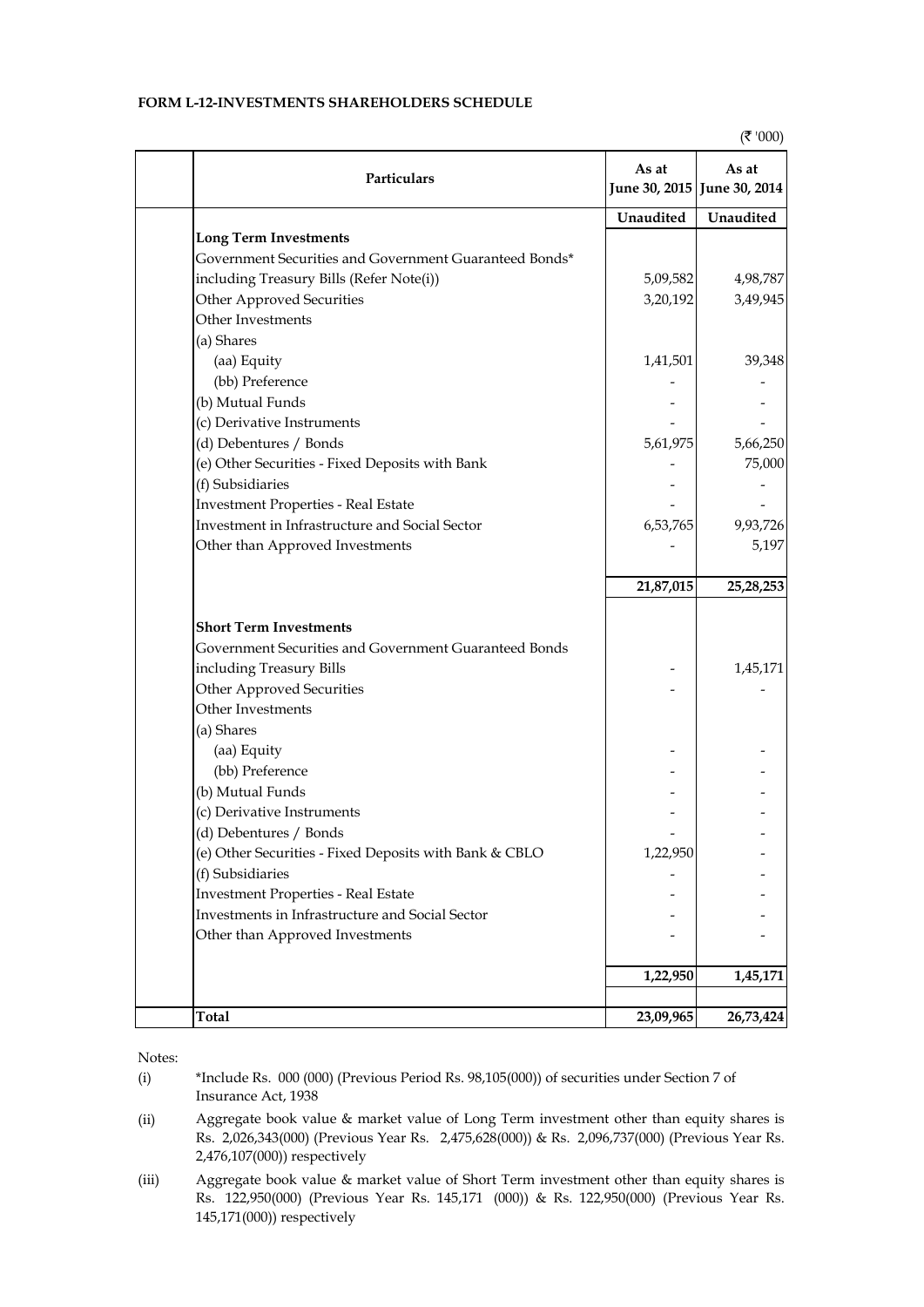# **FORM L-13-INVESTMENTS POLICYHOLDERS SCHEDULE**

 $($ ₹ '000)

| Particulars                                           | As at<br>June 30, 2015 | As at<br>June 30, 2014 |
|-------------------------------------------------------|------------------------|------------------------|
|                                                       | Unaudited              | Unaudited              |
| <b>Long Term Investments</b>                          |                        |                        |
| Government Securities and Government Guaranteed Bonds |                        |                        |
| including Treasury Bills                              | 62,71,794              | 42,72,330              |
| Other Approved Securities                             | 24,17,833              | 24,04,390              |
| Other Investments                                     |                        |                        |
| (a) Shares                                            |                        |                        |
| (aa) Equity                                           | 3,51,748               | 8,670                  |
| (bb) Preference                                       |                        |                        |
| (b) Mutual Funds                                      |                        |                        |
| (c) Derivative Instruments                            |                        |                        |
| (d) Debentures / Bonds                                | 25,95,139              | 18,21,267              |
| (e) Other Securities                                  |                        |                        |
| (f) Subsidiaries                                      |                        |                        |
| <b>Investment Properties - Real Estate</b>            |                        |                        |
| Investments in Infrastructure and Social Sector       | 40,44,821              | 34,97,870              |
| Other than Approved Investments                       |                        |                        |
|                                                       | 1,56,81,335            | 1,20,04,527            |
| <b>Short Term Investments</b>                         |                        |                        |
| Government Securities and Government Guaranteed Bonds |                        |                        |
| including Treasury Bills                              |                        | 72,031                 |
| Other Approved Securities                             |                        |                        |
| Other Investments                                     |                        |                        |
| (a) Shares                                            |                        |                        |
| (aa) Equity                                           |                        |                        |
| (bb) Preference                                       |                        |                        |
| (b) Mutual Funds                                      | 45,880                 | 2,652                  |
| (c) Derivative Instruments                            |                        |                        |
| (d) Debentures / Bonds                                |                        |                        |
| (e) Other Securities - CBLO                           | 44,050                 | 1,46,000               |
| (f) Subsidiaries                                      |                        |                        |
| <b>Investment Properties - Real Estate</b>            |                        |                        |
| Investments in Infrastructure and Social Sector       |                        | 1,10,464               |
| Other than Approved Investments                       | 13,745                 |                        |
|                                                       | 1,03,675               | 3,31,147               |
| <b>Total</b>                                          | 1,57,85,010            | 1,23,35,674            |

Notes:

(i) Aggregate book value & market value of Long Term investment other than equity shares is Rs. 15,269,916(000) (Previous Year Rs. 11,992,205(000)) & Rs. 15,605,637(000) (Previous Year Rs. 11,860,244(000)) respectively

(ii) Aggregate book value & market value of Short Term investment other than equity shares is Rs. 103,675(000) (Previous Year Rs. 331,147(000)) & Rs. 103,675(000) (Previous Year Rs. 330,734(000)) respectively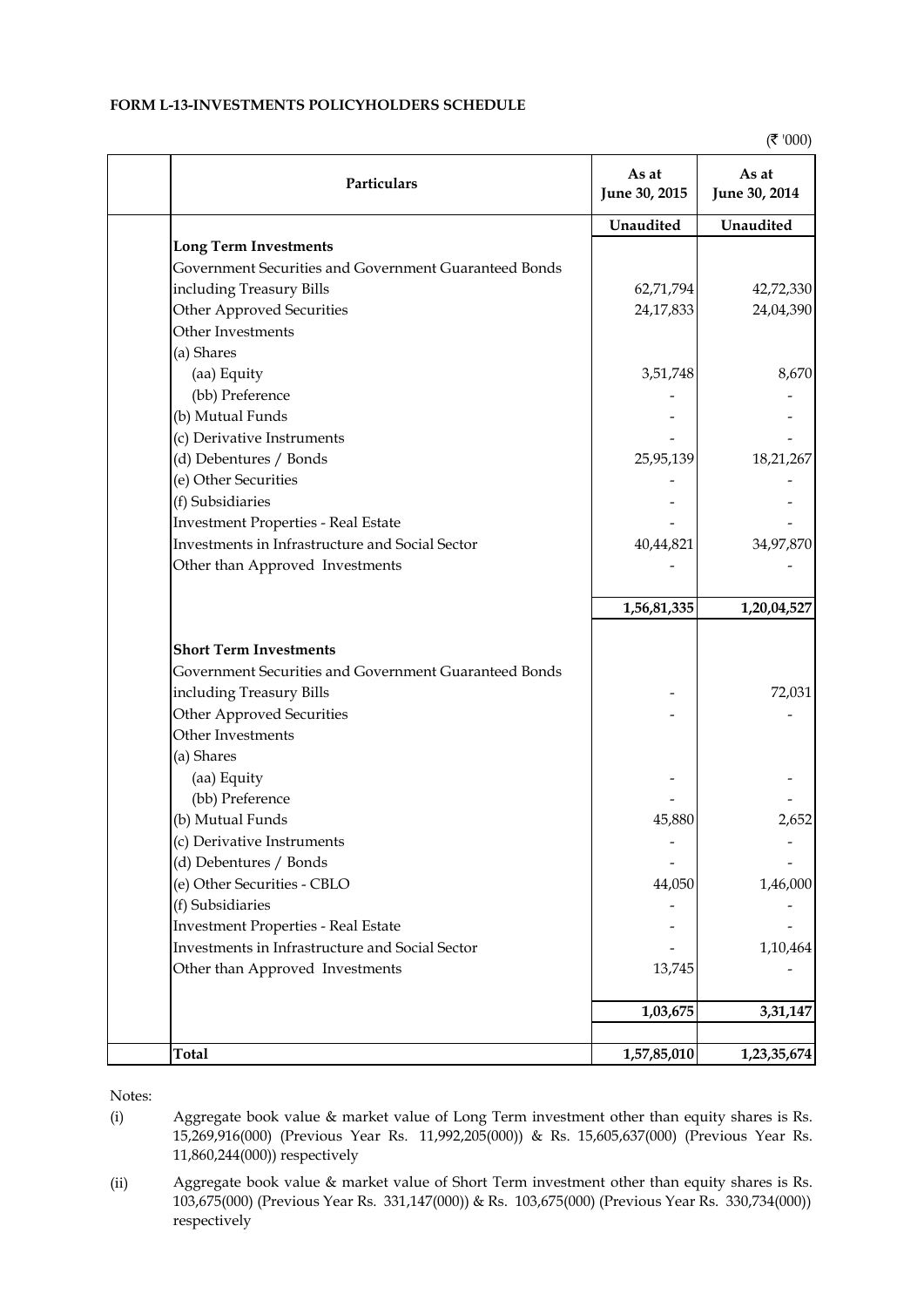# **FORM L-14-ASSETS HELD TO COVER LINKED LIABILITIES SCHEDULE**

| Particulars                                           | As at<br>June 30, 2015 | As at<br>June 30, 2014 |
|-------------------------------------------------------|------------------------|------------------------|
|                                                       | Unaudited              | Unaudited              |
| <b>Long Term Investments</b>                          |                        |                        |
| Government Securities and Government Guaranteed Bonds |                        |                        |
| including Treasury Bills                              | 5,54,802               | 2,29,668               |
| Other Approved Securities                             | 13,16,272              | 12,23,110              |
| Other Investments                                     |                        |                        |
| (a) Shares                                            |                        |                        |
| (aa) Equity                                           | 33,54,630              | 45,13,632              |
| (bb) Preference                                       |                        |                        |
| (b) Mutual Funds                                      |                        |                        |
| (c) Debenture Instruments                             |                        |                        |
| (c) Debentures / Bonds                                | 7,71,378               | 9,80,685               |
| (e) Other Securities                                  |                        |                        |
| (f) Subsidiaries                                      |                        |                        |
| <b>Investment Properties - Real Estate</b>            |                        |                        |
| Investments in Infrastructure and Social Sector       | 14,65,348              | 17,80,610              |
| Other than Approved Investments                       |                        | 2,49,715               |
|                                                       | 74,62,430              | 89,77,420              |
| <b>Short Term Investments</b>                         |                        |                        |
| Government Securities and Government Guaranteed Bonds |                        |                        |
| including Treasury Bills                              | 48,467                 | 2,31,790               |
| Other Approved Securities                             |                        | 944                    |
| Other Investments                                     |                        |                        |
| (a) Shares                                            |                        |                        |
| (aa) Equity                                           |                        |                        |
| (bb) Preference                                       |                        |                        |
| (b) Mutual Funds                                      | 2,01,333               |                        |
| (c) Derivative Instruments                            |                        |                        |
| (d) Debentures / Bonds                                |                        |                        |
| (e) Other Securities                                  | 4,99,901               | 3,99,918               |
| (f) Subsidiaries                                      |                        |                        |
| <b>Investment Properties - Real Estate</b>            |                        |                        |
| Investments in Infrastructure and Social Sector       |                        |                        |
| Other than Approved Investments                       | 28,129                 |                        |
| Net Current Assets                                    | 1,67,487               | 1,74,286               |
|                                                       | 9,45,317               | 8,06,938               |
|                                                       |                        |                        |
| <b>Total</b>                                          | 84,07,747              | 97,84,358              |

Notes:

(i) Aggregate book value & market value of Long Term investment other than equity shares is Rs. 3,550,229(000) (Previous Year Rs. 3,476,853(000)) & Rs. 3,550,229(000) (Previous Year Rs. 3,476,853(000)) respectively.

(ii) Aggregate book value & market value of Short Term investment other than equity shares is Rs. 777,828(000) (Previous Year Rs. 632,652(000)) & Rs. 777,828(000) (Previous Year Rs. 632,652(000)) respectively.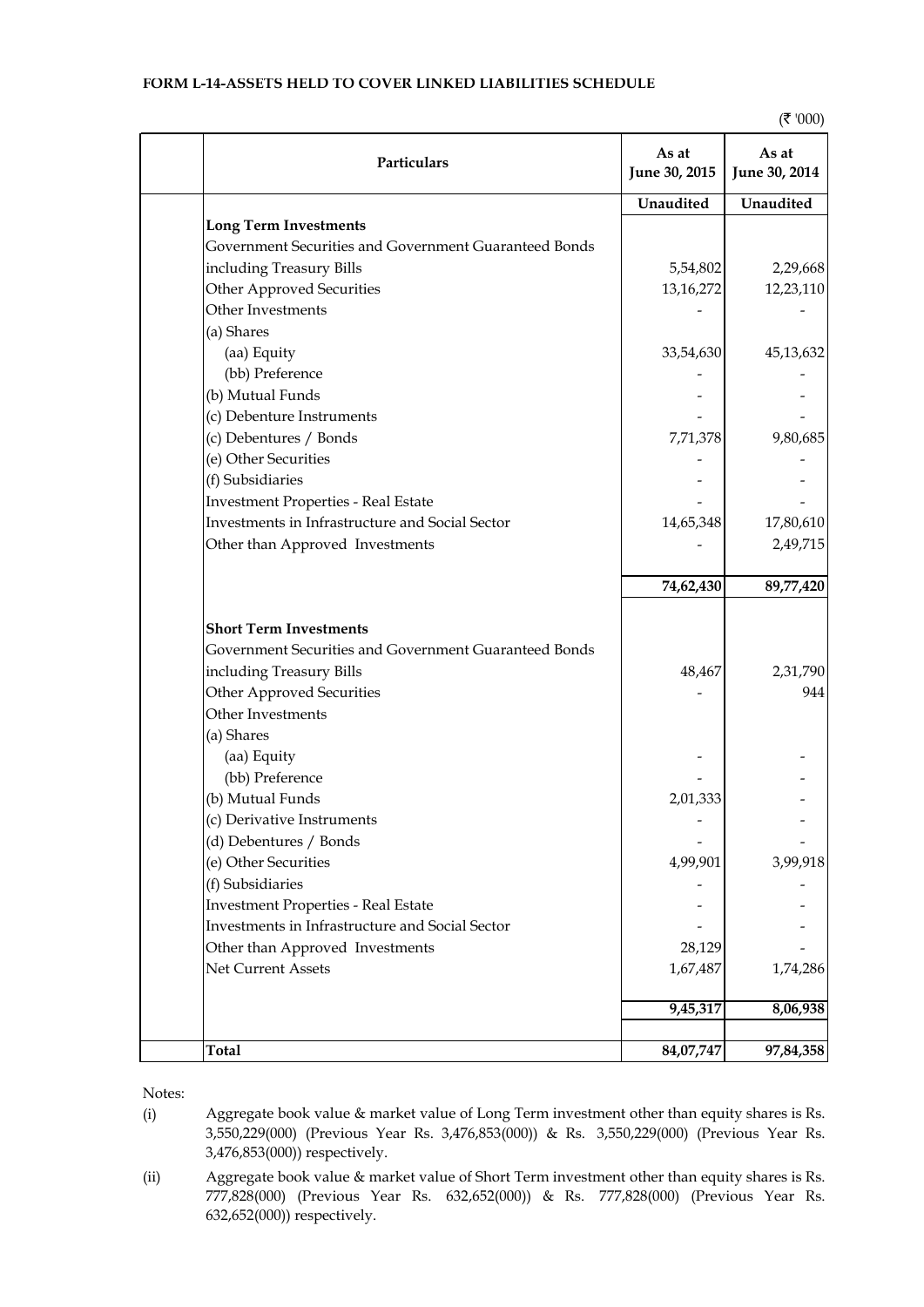# **FORM L-15-LOANS SCHEDULE**

 $($ ₹ '000)

| Particulars                                      | As at<br><b>June 30,</b><br>2015 | As at<br><b>June 30,</b><br>2014 |
|--------------------------------------------------|----------------------------------|----------------------------------|
|                                                  | Unaudited                        | Unaudited                        |
| Security-wise Classification                     |                                  |                                  |
| <b>Secured</b>                                   |                                  |                                  |
| (a) On mortgage of Property                      |                                  |                                  |
| (aa) In India                                    |                                  |                                  |
| (bb) Outside India                               |                                  |                                  |
| (b) On Shares, Bonds, Government Securities etc. |                                  |                                  |
| (c) Loan against Policies                        | 18,291                           | 8,915                            |
| (d) Others                                       |                                  |                                  |
| <b>Unsecured</b>                                 |                                  |                                  |
| (a) Loans against Policies                       |                                  |                                  |
| (b) Others                                       |                                  |                                  |
| <b>Total</b>                                     | 18,291                           | 8,915                            |
|                                                  |                                  |                                  |
| <b>Borrower-wise Classification</b>              |                                  |                                  |
| (a) Central and State Governments                |                                  |                                  |
| (b) Banks and Financial Institutions             |                                  |                                  |
| (c) Subsidiaries                                 |                                  |                                  |
| (d) Companies                                    |                                  |                                  |
| (e) Loans against Policies                       | 18,291                           | 8,915                            |
| (f) Others                                       |                                  |                                  |
| <b>Total</b>                                     | 18,291                           | 8,915                            |
| Performance-wise Classification                  |                                  |                                  |
| (a) Loans classified as Standard                 |                                  |                                  |
| (aa) In India                                    | 18,291                           | 8,915                            |
| (bb) Outside India                               |                                  |                                  |
| (b) Non Standard Loans less Provisions           |                                  |                                  |
| (aa) In India                                    |                                  |                                  |
| (bb) Outside India                               |                                  |                                  |
| <b>Total</b>                                     | 18,291                           | 8,915                            |
| Maturity-wise Classification                     |                                  |                                  |
| (a) Short-Term                                   |                                  |                                  |
| (b) Long-Term                                    | 18,291                           | 8,915                            |
| <b>Total</b>                                     | 18,291                           | 8,915                            |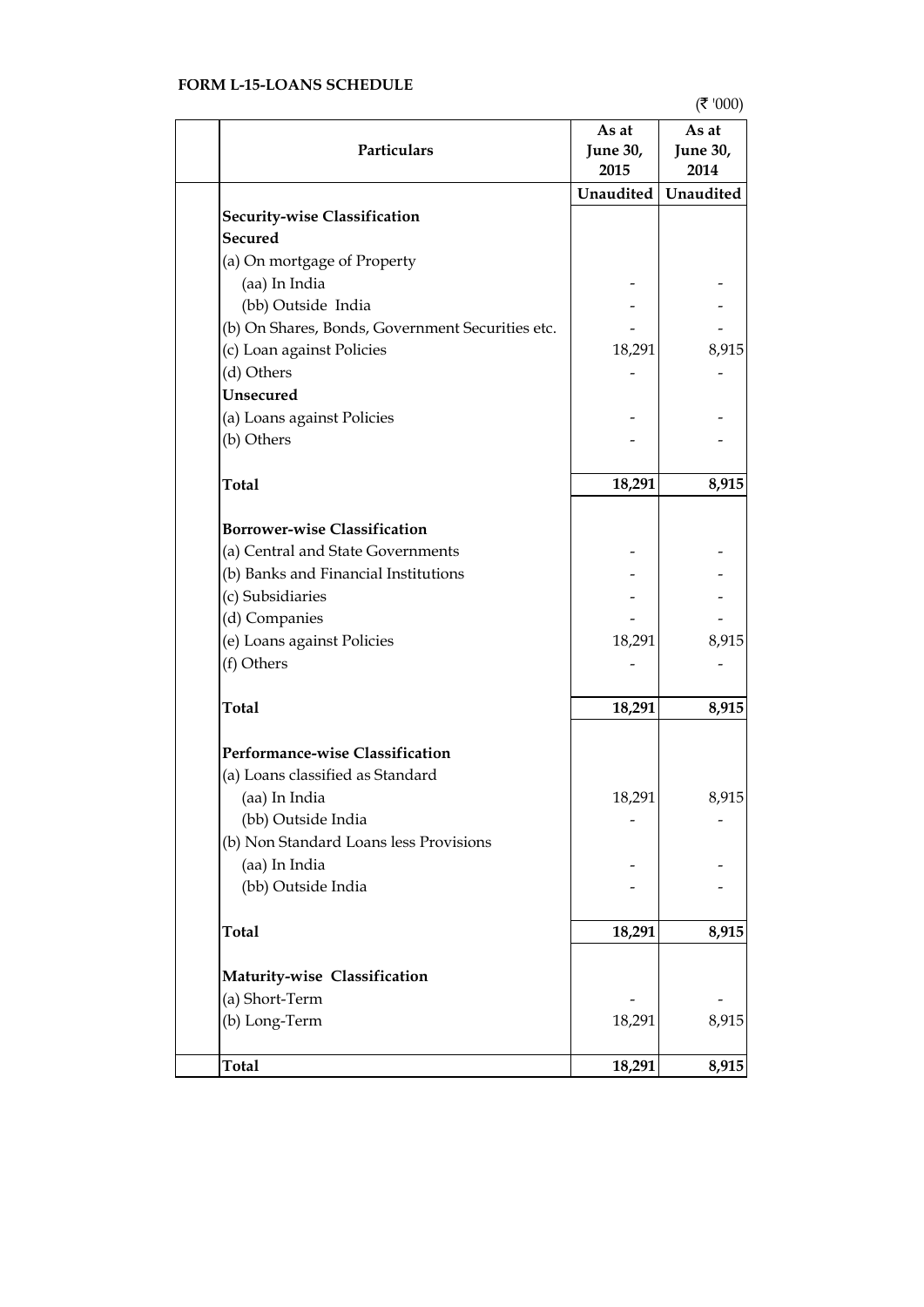### **FORM 16-FXED ASSETS SCHEDULE**

| ''000) |
|--------|
|        |

|                                  |                                       |                          |                          |               |                          |                          |                          |                          |              | $\cdots$            |
|----------------------------------|---------------------------------------|--------------------------|--------------------------|---------------|--------------------------|--------------------------|--------------------------|--------------------------|--------------|---------------------|
| Particulars                      | Gross Block (at cost)<br>Depreciation |                          |                          |               |                          |                          |                          | <b>Net Block</b>         |              |                     |
|                                  | As at                                 |                          |                          | As at         | As at                    | Upto the Quarter         | On Sales/                | As at                    | As at        | As at               |
|                                  | April 1, 2015                         | <b>Additions</b>         | Deductions               | June 30, 2015 | April 1, 2015            | ended June 30, 2015      | Adjustments              | <b>June 30,2015</b>      | June 30,2015 | <b>June 30,2014</b> |
|                                  | Unaudited                             | Unaudited                | Unaudited                | Unaudited     | Unaudited                | Unaudited                | Unaudited                | Unaudited                | Unaudited    | Unaudited           |
| Goodwill                         |                                       |                          | $\overline{\phantom{0}}$ |               | $\overline{\phantom{a}}$ | $\overline{\phantom{0}}$ |                          |                          |              |                     |
| <b>Intangible Assets</b>         |                                       |                          |                          |               |                          |                          |                          |                          |              |                     |
| Software                         | 2,73,995                              | 264                      | $\overline{\phantom{a}}$ | 2,74,259      | 2,42,823                 | 5,327                    | $\overline{\phantom{0}}$ | 2,48,150                 | 26,109       | 23,309              |
| <b>Tangible Assets</b>           |                                       |                          |                          |               |                          |                          |                          |                          |              |                     |
| Land-Freehold                    |                                       | $\overline{\phantom{0}}$ | $\overline{\phantom{a}}$ |               | $\overline{\phantom{a}}$ | $\overline{\phantom{0}}$ |                          | $\overline{\phantom{0}}$ |              |                     |
| Leasehold Improvements           | 2,559                                 | 7,125                    | $\overline{\phantom{a}}$ | 9,684         | 145                      | 410                      | $\overline{\phantom{0}}$ | 555                      | 9,129        |                     |
| Buildings                        |                                       |                          |                          |               |                          |                          |                          |                          |              |                     |
| Furniture and Fittings           | 164                                   | 218                      | $\overline{\phantom{a}}$ | 382           | 30                       |                          |                          | 38                       | 344          |                     |
| Information Technology Equipment | 4,775                                 | 1,646                    | $\overline{\phantom{a}}$ | 6,421         | 1,052                    | 423                      |                          | 1,475                    | 4,946        | 1,585               |
| Vehicles                         | 8,006                                 |                          |                          | 8,006         | 2,608                    | 194                      |                          | 2,802                    | 5,204        | 447                 |
| Office Equipment                 | 1,941                                 | 1,993                    | $\overline{\phantom{a}}$ | 3,934         | 158                      | 201                      | $\overline{\phantom{a}}$ | 359                      | 3,575        | 498                 |
| Total                            | 2,91,440                              | 11,246                   |                          | 3,02,686      | 2,46,816                 | 6,563                    | $\overline{\phantom{0}}$ | 2,53,379                 | 49,307       | 25,839              |
| Capital Work in Progress         |                                       |                          |                          |               |                          |                          |                          |                          | 1,977        | 900                 |
| <b>Grand Total</b>               | 2,91,440                              | 11,246                   |                          | 3,02,686      | 2,46,816                 | 6,563                    | $\overline{\phantom{a}}$ | 2,53,379                 | 51,284       | 26,739              |
| Previous Period                  | 2,51,157                              | 336                      |                          | 2,51,493      | 2,20,818                 | 4,836                    | $\overline{\phantom{0}}$ | 2,25,654                 | 26,739       |                     |
|                                  |                                       |                          |                          |               |                          |                          |                          |                          |              |                     |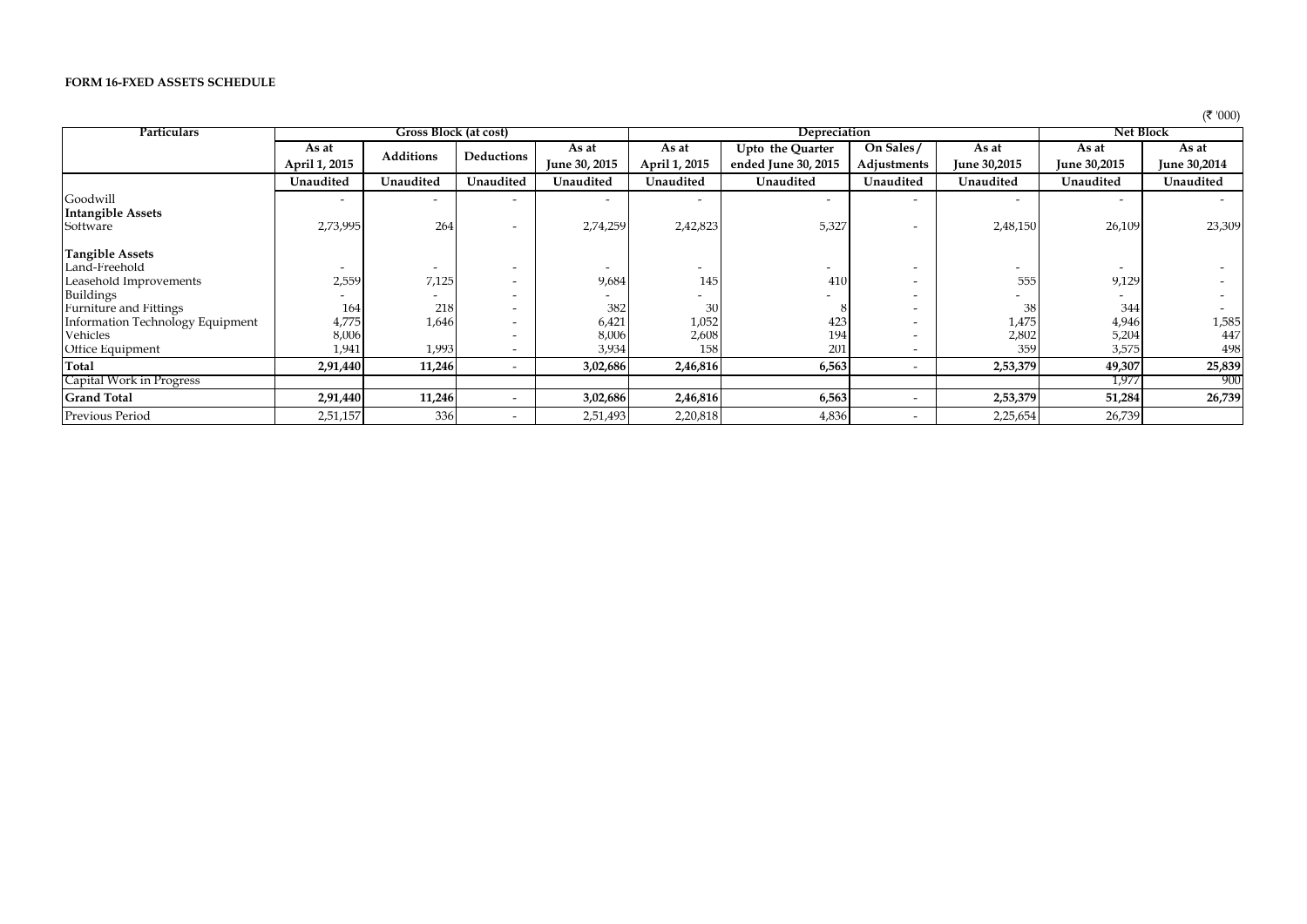|                | <b>Particulars</b>                                                  | As at<br>June 30, 2015 | As at<br>June 30, 2014 |
|----------------|---------------------------------------------------------------------|------------------------|------------------------|
|                |                                                                     | Unaudited              | Unaudited              |
| 1              | Cash (including Cheques, Drafts and Stamps)                         | 220                    | 2,144                  |
| $\overline{2}$ | <b>Bank Balances</b>                                                |                        |                        |
|                | (a) Deposit Accounts                                                |                        |                        |
|                | (aa) Short-term (Due within 12 months of the date of Balance Sheet) |                        |                        |
|                | (bb) Others                                                         |                        |                        |
|                | (b) Current Accounts                                                | 1,30,578               | 1,19,849               |
|                | (c) Others                                                          |                        |                        |
| 3              | Money at Call and Short Notice                                      |                        |                        |
|                | (a) With Banks                                                      |                        |                        |
|                | (b) With other Institutions                                         |                        |                        |
| $\overline{4}$ | <b>Others</b>                                                       |                        |                        |
|                |                                                                     |                        |                        |
|                | <b>Total</b>                                                        | 1,30,798               | 1,21,993               |
|                | Balances with Non-Scheduled Banks included in 2 and 3 above         |                        |                        |
|                | Cash and Bank Balances                                              |                        |                        |
|                | - In India                                                          | 1,30,798               | 1,21,993               |
|                | - Outside India                                                     |                        |                        |
|                | Total                                                               | 1,30,798               | 1,21,993               |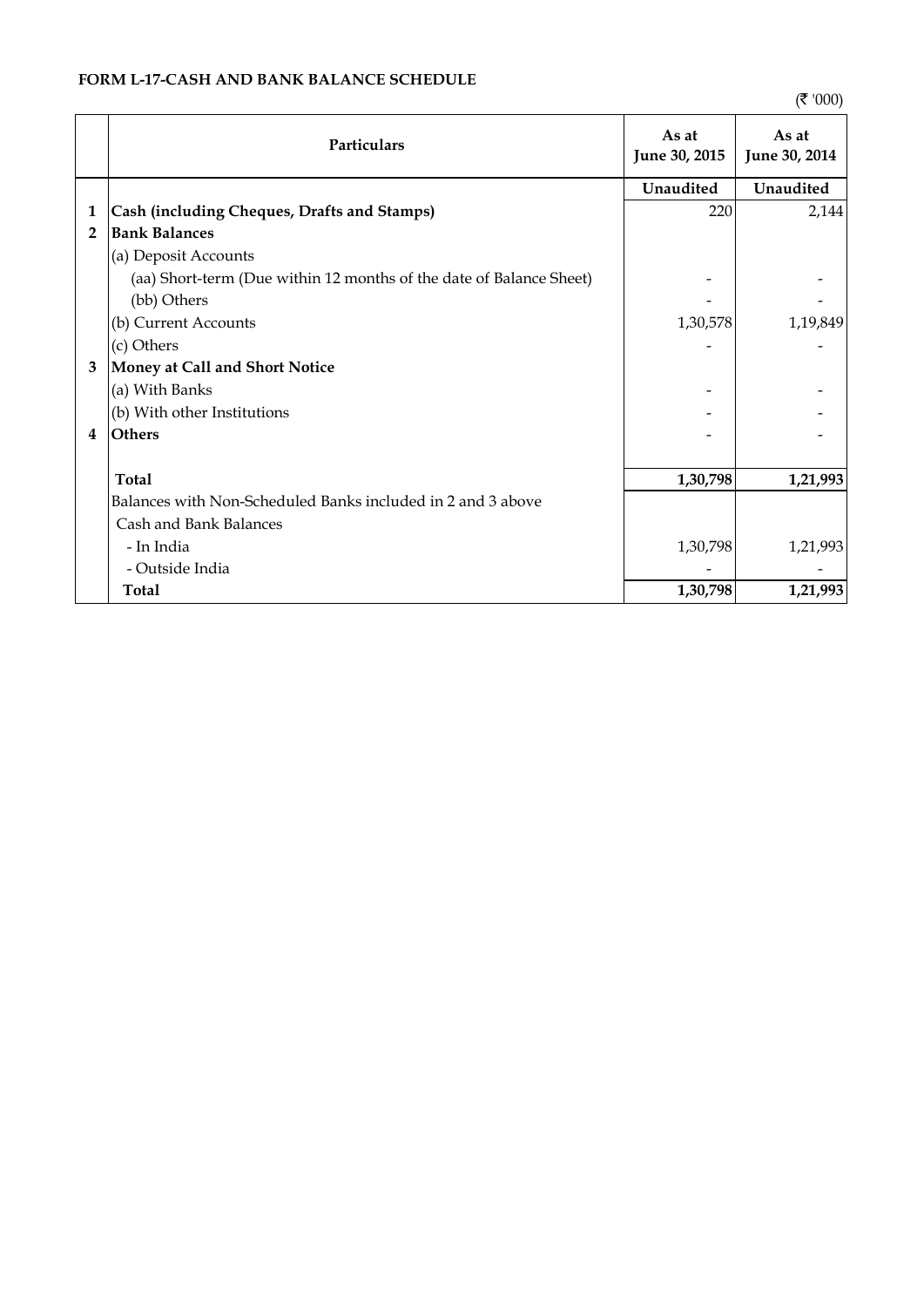# **FORM L-18-ADVANCE AND OTHER ASSETS SCHEDULE**

 $($ ₹ '000)

| Particulars                                                                      | As at<br>June 30, 2015 | As at<br>June 30, 2014 |
|----------------------------------------------------------------------------------|------------------------|------------------------|
|                                                                                  | Unaudited              | Unaudited              |
| <b>Advances</b>                                                                  |                        |                        |
| Reserve Deposits with Ceding Companies                                           |                        |                        |
| Application Money for Investments                                                |                        |                        |
| Prepayments                                                                      | 35,804                 | 28,313                 |
| Advances to Directors / Officers                                                 |                        |                        |
| Advance Tax Paid and Taxes Deducted at Source (Net of Provision for<br>Taxation) |                        | 480                    |
| Others:                                                                          |                        |                        |
| Advances to Suppliers                                                            | 46,620                 | 17,557                 |
| Advances to Employees                                                            | 2,361                  | 2,347                  |
| Total (A)                                                                        | 84,785                 | 48,697                 |
| <b>Other Assets</b>                                                              |                        |                        |
| Income Accrued on Investments                                                    |                        |                        |
| (a) Shareholders'                                                                | 1,07,104               | 1,06,835               |
| (b) Policyholders'                                                               | 4,61,681               | 3,81,784               |
| <b>Outstanding Premiums</b>                                                      | 1,39,085               | 2,40,429               |
| <b>Agents' Balances</b>                                                          | 14,505                 | 16,654                 |
| Foreign Agencies Balances                                                        |                        |                        |
| Due from other Entities carrying on Insurance Business (including Reinsurers)    | 70,683                 | 1,05,807               |
| Due from Subsidiaries / Holding Company                                          |                        |                        |
| Deposit with Reserve Bank of India                                               |                        |                        |
| Others:                                                                          |                        |                        |
| Refundable Security Deposits                                                     | 1,91,489               | 2,06,001               |
| Service Tax Unutilised Credit                                                    | 71,741                 | 1,19,222               |
| <b>Other Receivables</b>                                                         | 2,233                  | 3,305                  |
| Total (B)                                                                        | 10,58,521              | 11,80,037              |
| Total $(A + B)$                                                                  | 11,43,306              | 12,28,734              |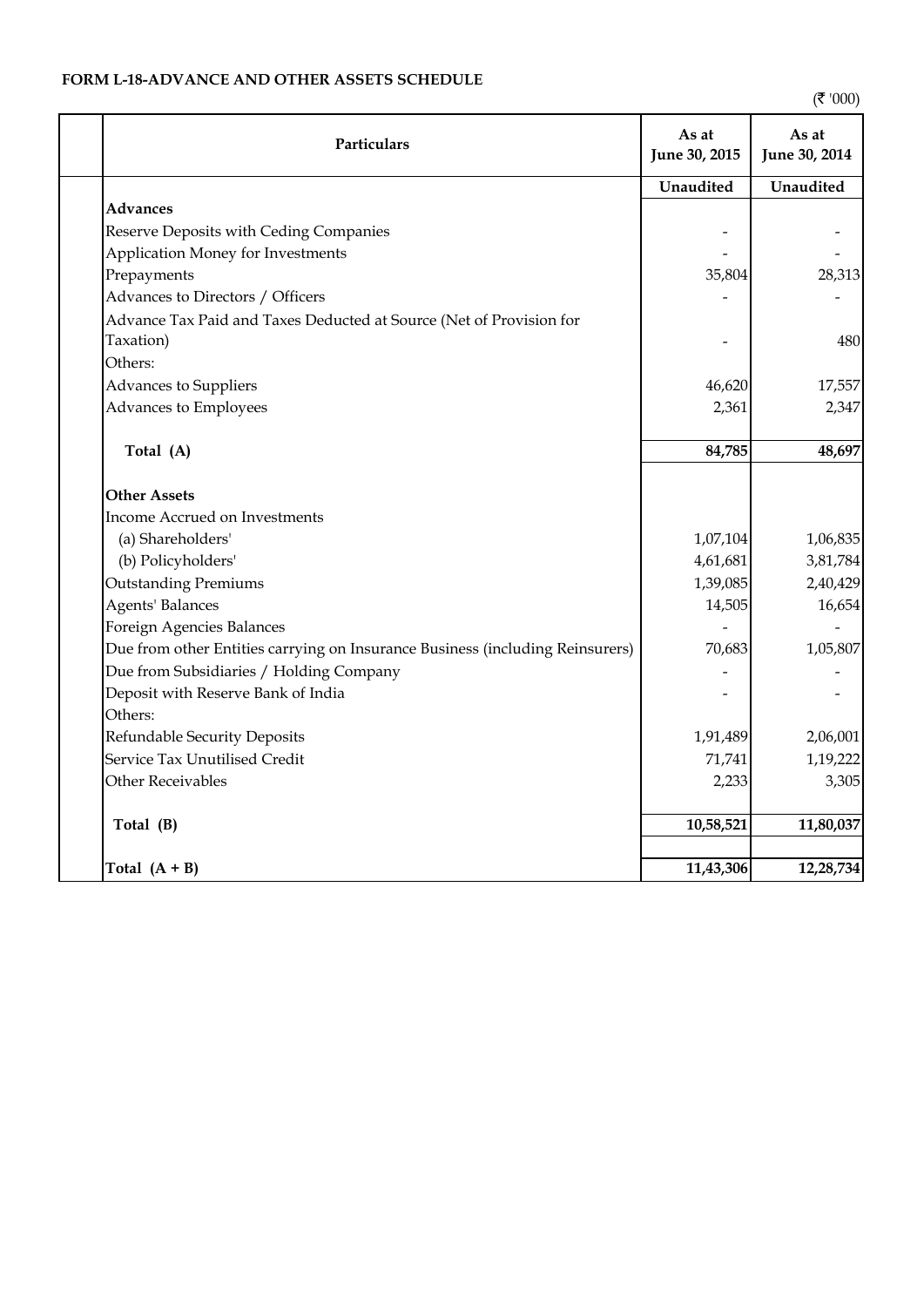| Particulars                               | As at<br>June 30, 2015 | As at<br>June 30, 2014 |
|-------------------------------------------|------------------------|------------------------|
|                                           | Unaudited              | Unaudited              |
| Agents' Balances                          | 1,513                  | 23,078                 |
| Balances due to Other Insurance Companies |                        | 1,446                  |
| Deposits held on Reinsurance Ceded        |                        |                        |
| Premiums Received in Advance              | 15,450                 | 35,378                 |
| <b>Unallocated Premium</b>                | 1,05,163               | 1,10,823               |
| <b>Sundry Creditors</b>                   | 3,85,052               | 3,87,813               |
| Due to Subsidiaries / Holding Companies   |                        |                        |
| Claims Outstanding                        | 3,51,620               | 4,21,214               |
| <b>Annuities Due</b>                      |                        |                        |
| Due to Officers / Directors               |                        |                        |
| Unclaimed Amounts of Policyholders        | 3,42,428               | 66,632                 |
| Others:                                   |                        |                        |
| <b>Statutory Dues</b>                     | 38,010                 | 17,700                 |
| Dues to Employees                         | 2,320                  | 2,024                  |
| Retention Money Payable                   | 1,455                  | 1,667                  |
|                                           |                        |                        |
| <b>Total</b>                              | 12,43,011              | 10,67,775              |

# **FORM L-19-CURRENT LIABILITIES SCHEDULE**

# **FORM L-20-PROVISIONS SCHEDULE**

 $($ ₹ '000)

| <b>Particulars</b>                                        | As at<br>June 30, 2015 | As at<br>June 30, 2014 |
|-----------------------------------------------------------|------------------------|------------------------|
|                                                           | Unaudited              | Unaudited              |
| For Taxation (Less Payments and Taxes Deducted at Source) |                        |                        |
| (Net)                                                     |                        |                        |
| For Proposal Dividends                                    |                        |                        |
| For Dividend Distribution Tax                             |                        |                        |
| Others:                                                   |                        |                        |
| Gratuity                                                  | 9,657                  | 5,200                  |
| Leave Encashment                                          | 21,513                 | 25,511                 |
|                                                           |                        |                        |
| Total                                                     | 31,170                 | 30,711                 |

# **FORM L-21-MISC EXPENDITURE SCHEDULE**

 $($ ₹ '000) **Unaudited Unaudited** Discount allowed in Issue of Shares/ Debentures - - Others **of the contract of the contract of the contract of the contract of the contract of the contract of the contract of the contract of the contract of the contract of the contract of the contract of the contract of the Total - - Particulars As at** <br>**As at June 30, 2015 As at June 30, 2014**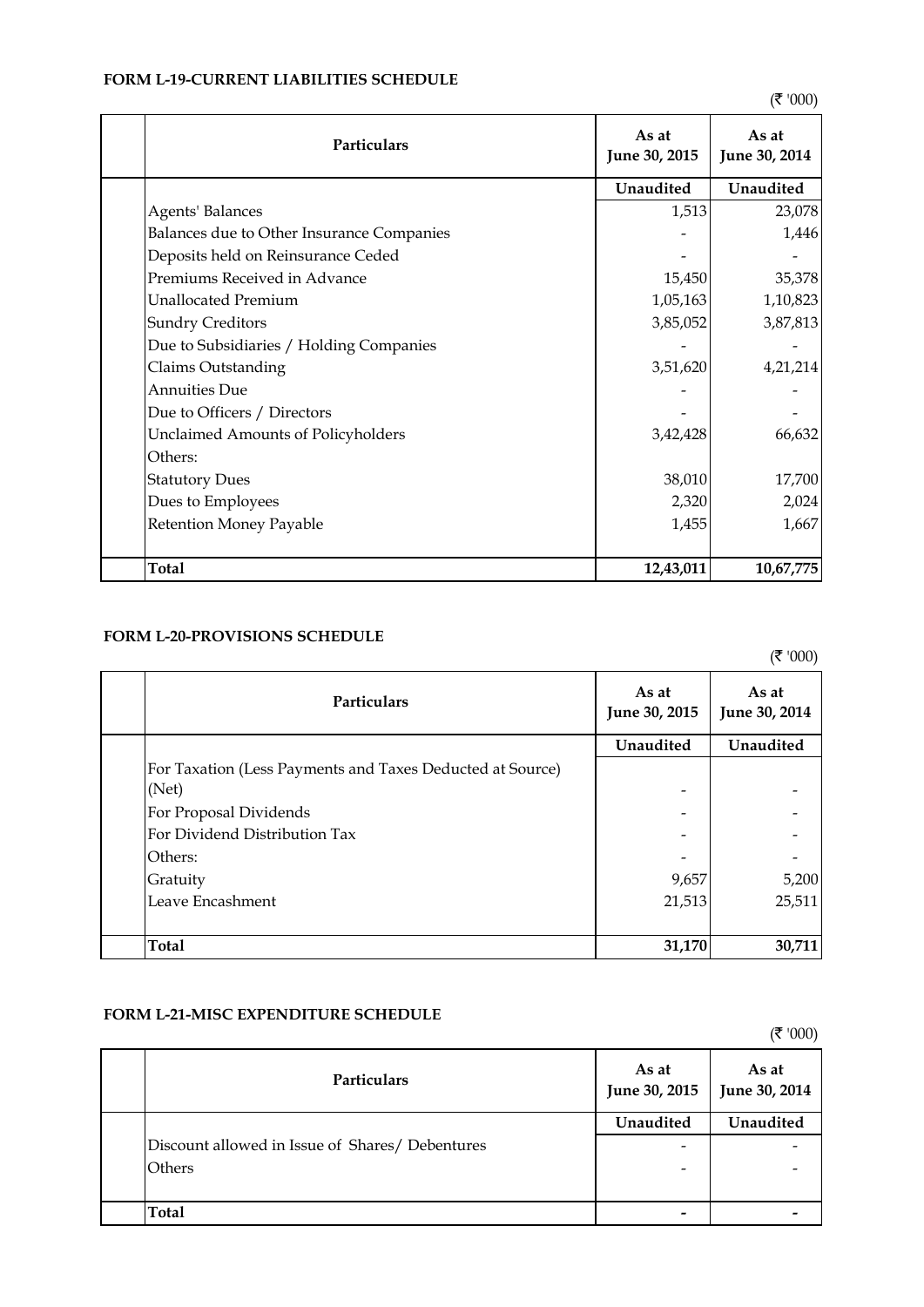**Insurer: Future Generali India Life Insurance Company Limited Date: 30-06-2015**

| <b>Analytical Ratios for Life Companies</b> |                                                              |                                         |                                                 |                                         |                                                 |
|---------------------------------------------|--------------------------------------------------------------|-----------------------------------------|-------------------------------------------------|-----------------------------------------|-------------------------------------------------|
| Sl.No.                                      | Particular                                                   | For the Quarter ending<br>June 30, 2015 | <b>Upto the Quarter</b><br>ending June 30, 2015 | For the Quarter ending<br>June 30, 2014 | <b>Upto the Quarter</b><br>ending June 30, 2014 |
| $\mathbf{1}$                                | New business premium income growth rate - segment<br>wise    |                                         |                                                 |                                         |                                                 |
|                                             | Non Linked Individual Life                                   | $-26%$                                  | $-26%$                                          | $-10%$                                  | $-10%$                                          |
|                                             | Non Linked Individual Pension                                | $-7%$                                   | $-7%$                                           | 376%                                    | 376%                                            |
|                                             | Non Linked Group                                             | 485%                                    | 485%                                            | 83%                                     | 83%                                             |
|                                             | Linked Individual Life                                       | 10%                                     | 10%                                             | $-48%$                                  | $-48%$                                          |
|                                             | Linked Individual Pension                                    | $-100%$                                 | $-100%$                                         | $-209%$                                 | $-209%$                                         |
|                                             | Linked Group                                                 | NA                                      | NA                                              | NA                                      | <b>NA</b>                                       |
| $\overline{2}$                              | Net Retention Ratio                                          | 95.99%                                  | 95.99%                                          | 93.22%                                  | 93.22%                                          |
| 3                                           | Expense of Management to Gross Direct Premium<br>Ratio       | 64.81%                                  | 64.81%                                          | 64.15%                                  | 64.15%                                          |
| $\overline{4}$                              | Commission Ratio (Gross commission paid to Gross<br>Premium) | 2.38%                                   | 2.38%                                           | 5.33%                                   | 5.33%                                           |
| 5                                           | Ratio of policy holder's liabilities to shareholder's funds  | 969.04%                                 | 969.04%                                         | 880.27%                                 | 880.27%                                         |
| 6                                           | Growth rate of shareholders' fund                            | $-2.64%$                                | $-2.64%$                                        | $-10.73%$                               | $-10.73%$                                       |
| 7                                           | Ratio of surplus to policy holders' liability                | 0.00%                                   | 0.00%                                           | 0.12%                                   | 0.12%                                           |
| 8                                           | Change in net worth (Rs.'000)                                | (67, 591)                               | (67, 591)                                       | (3,07,238)                              | (3,07,238)                                      |
| 9                                           | Profit after tax/Total Income                                | 0.04%                                   | 0.04%                                           | 3.35%                                   | 3.35%                                           |
| 10                                          | (Total real estate + loans)/(Cash & invested assets)         | $0\%$                                   | 0%                                              | 0%                                      | 0%                                              |
| 11                                          | Total investments/(Capital + Surplus)                        | 1065.06%                                | 1065.06%                                        | 970.02%                                 | 970.02%                                         |
| 12                                          | Total affiliated investments/(Capital+ Surplus)              | NA                                      | NA                                              | <b>NA</b>                               | <b>NA</b>                                       |
| 13                                          | Investment Yield (Gross and Net)                             | 8.85%                                   | 8.85%                                           | 9.17%                                   | 9.17%                                           |
| 14                                          | Conservative Ratio                                           | 55.50%                                  | 55.50%                                          | 55.92%                                  | 55.92%                                          |
| 15                                          | Persistency Ratio                                            |                                         |                                                 |                                         |                                                 |
|                                             | For 13th month                                               | 28.49%                                  | 36.41%                                          | 33.47%                                  | 33.47%                                          |
|                                             | For 25th month                                               | 26.17%                                  | 33.94%                                          | 29.84%                                  | 29.84%                                          |
|                                             | For 37th month                                               | 25.62%                                  | 28.55%                                          | 20.60%                                  | 20.60%                                          |
|                                             | For 49th Month                                               | 19.05%                                  | 22.01%                                          | 14.84%                                  | 14.84%                                          |
|                                             | For 61st month                                               | 7.56%                                   | 10.22%                                          | 5.85%                                   | 5.85%                                           |
| 16                                          | NPA Ratio                                                    |                                         |                                                 |                                         |                                                 |
|                                             | <b>Gross NPA Ratio</b>                                       | <b>NA</b>                               | NA                                              | NA                                      | <b>NA</b>                                       |
|                                             | Net NPA Ratio                                                | NA                                      | NA                                              | NA                                      | NA                                              |

| <b>Equity Holding Pattern for Life Insurers</b> |                                                                                                            |                |                |                |                |
|-------------------------------------------------|------------------------------------------------------------------------------------------------------------|----------------|----------------|----------------|----------------|
| $\mathbf{1}$                                    | No. of shares                                                                                              | 1,45,20,00,000 | 1,45,20,00,000 | 1,45,20,00,000 | 1,45,20,00,000 |
| $\overline{2}$                                  | Percentage of shareholding (Indian / Foreign)                                                              |                |                |                |                |
|                                                 | Indian - Future Retail Limited (Formerly known as<br>Pantaloon Retail (India) Limited)                     | 3.00           | 3.00           | 3.00           | 3.00           |
|                                                 | -Sprint Advisory Services Private Limited<br>(Formerly Sain Advisory Services Private<br>Limited)          | 49.00          | 49.00          | 49.00          | 49.00          |
|                                                 | -Industrial Investment Trust Limited                                                                       | 22.50          | 22.50          | 22.50          | 22.50          |
|                                                 | Foreign - Participatie Maatschappij Graafsschap<br>Holland NV                                              | 25.50          | 25.50          | 25.50          | 25.50          |
| 3                                               | % of Government holding (in case of public sector<br>insurance companies)                                  |                |                |                |                |
| $\overline{4}$                                  | Basic EPS before extraordinary items (net of tax<br>expense) for the period (not to be annualized) (Rs.)   |                |                |                |                |
|                                                 | Diluted EPS before extraordinary items (net of tax<br>expense) for the period (not to be annualized) (Rs.) |                |                |                |                |
| 5                                               | Basic EPS after extraordinary items (net of tax expense)<br>for the period (not to be annualized) (Rs.)    |                |                |                |                |
|                                                 | Diluted EPS after extraordinary items (net of tax<br>expense) for the period (not to be annualized) (Rs.)  |                |                |                |                |
| 6                                               | Book value per share (Rs)                                                                                  | 1.71           | 1.71           | 1.76           | 1.76           |

\*the ratios must be calculated in accordance with instructions provided in the annexure

**For the period ending May 2015 (March 2015 to May 2015)** 13th month : All policies incepted in the period <=31-05-2014 And >=01-03-2014 25th month: All policies incepted in the period <=31-05-2013 And >=01-03-2013

37th month : All policies incepted in the period <=31-05-2012 And >=01-03-2012 49th month : All policies incepted in the period <=31-05-2011 And >=01-03-2011

61st month : All policies incepted in the period <=31-05-2010 And >=01-03-2010 **Up to the period ending May 2015 (June 2014 to May 2015)**

13th month : All policies incepted in the period <=31-05-2014 And >=01-06-2013<br>25th month: All policies incepted in the period <=31-05-2013 And >=01-06-2012<br>37th month : All policies incepted in the period <=31-05-2012 And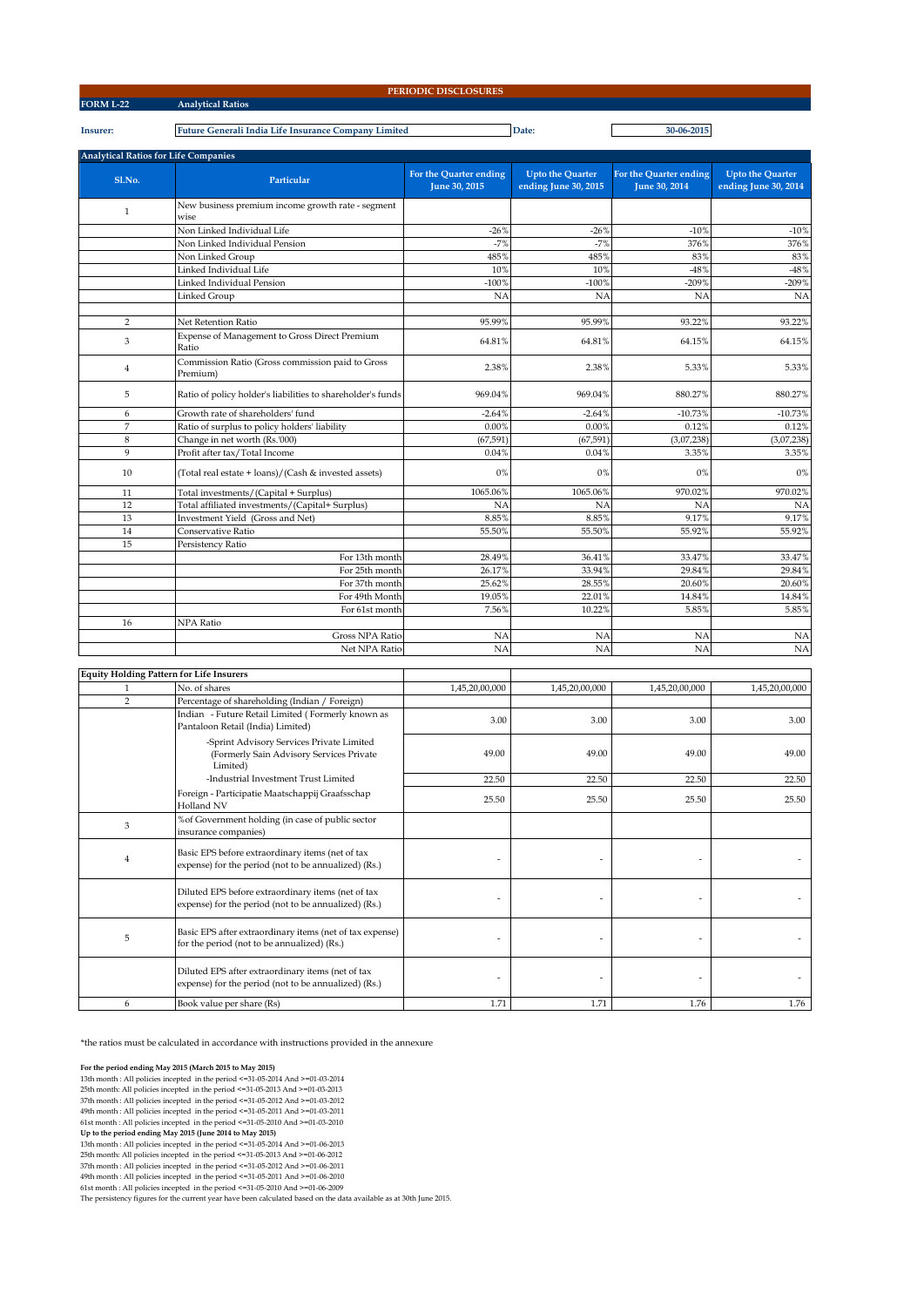|                              | PERIODIC DISCLOSURES                                 |                          |                                                            |  |  |  |  |  |  |  |  |
|------------------------------|------------------------------------------------------|--------------------------|------------------------------------------------------------|--|--|--|--|--|--|--|--|
| <b>FORM L-24</b>             | Valuation of net liabiltiies                         |                          |                                                            |  |  |  |  |  |  |  |  |
|                              |                                                      |                          |                                                            |  |  |  |  |  |  |  |  |
| <b>Insurer:</b>              | Future Generali India Life Insurance Company Limited |                          |                                                            |  |  |  |  |  |  |  |  |
|                              |                                                      | Date:                    | 30-06-2015                                                 |  |  |  |  |  |  |  |  |
|                              |                                                      |                          | (Rs in Lakhs)                                              |  |  |  |  |  |  |  |  |
| Valuation of net liabiltiies |                                                      |                          |                                                            |  |  |  |  |  |  |  |  |
| Sl.No.                       | Particular                                           | As at 30/06/2015         | As at 30/06/2014 for the<br>corresponding previous<br>year |  |  |  |  |  |  |  |  |
| $\mathbf{1}$                 | Linked                                               |                          |                                                            |  |  |  |  |  |  |  |  |
| a                            | Life                                                 | 86,131                   | 98,751                                                     |  |  |  |  |  |  |  |  |
| b                            | <b>General Annuity</b>                               | $\overline{\phantom{a}}$ |                                                            |  |  |  |  |  |  |  |  |
| $\mathsf{C}$                 | Pension                                              | 3,201                    | 6,729                                                      |  |  |  |  |  |  |  |  |
| d                            | Health                                               | $\overline{\phantom{a}}$ | -                                                          |  |  |  |  |  |  |  |  |

**2 Non-Linked a Life 1,47,515 1,17,211** a 1,17,211 a 1,17,211 a 1,17,211 a 1,17,211 a 1,17,211 a 1,17,211 a 1,17,211 a 1,17,211 a 1,17,211 a 1,17,211 b General Annuity 287 147 c Pension  $2,157$ d Health - -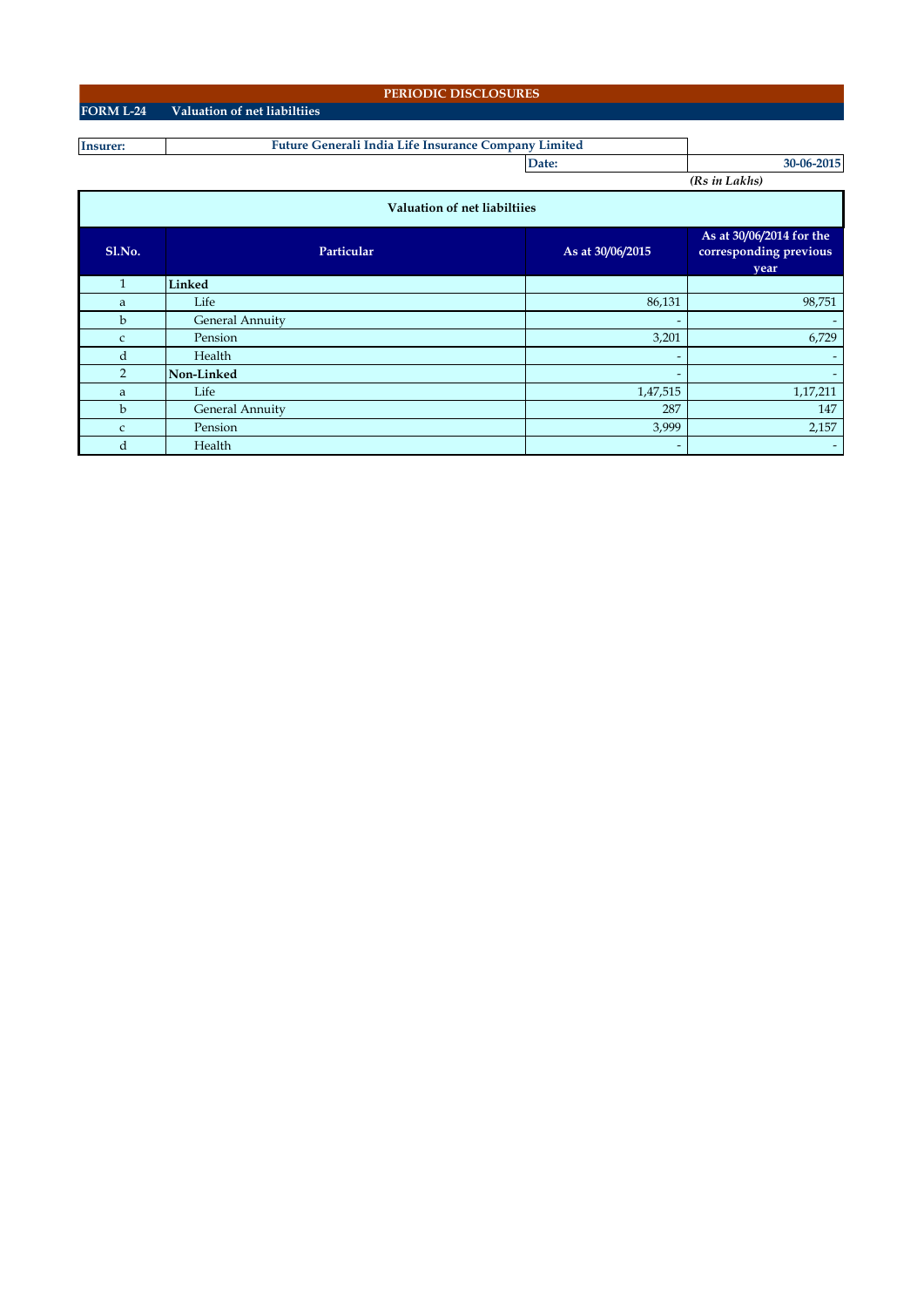**FORM L-25- (i) : Geographical Distribution Channel - Individuals**

 $\blacksquare$ 

**PERIODIC DISCLOSURES**

**Insurer: FUTURE GENERALI INDIA LIFE INSURANCE COMPANY LIMITED Date: June 30, 2015**

*(Rs in Lakhs)*

|                         | Geographical Distribution of Total Business |                         |                         |                           |                                           |                 |              |                       |                          |                 |              |                                       |                        |
|-------------------------|---------------------------------------------|-------------------------|-------------------------|---------------------------|-------------------------------------------|-----------------|--------------|-----------------------|--------------------------|-----------------|--------------|---------------------------------------|------------------------|
|                         |                                             |                         |                         | Rural<br>(Individual)     |                                           |                 |              | Urban<br>(Individual) |                          |                 |              | <b>Total Business</b><br>(Individual) |                        |
| Sl.No.                  | <b>State / Union Territory</b>              | No. of Policies         | No. of Lives            |                           | Premium (Rs Lakhs) Sum Assured (Rs Lakhs) | No. of Policies | No. of Lives | Premium (Rs Lakhs)    | Sum Assured (Rs Lakhs)   | No. of Policies | No. of Lives | Premium (Rs Lakhs)                    | Sum Assured (Rs Lakhs) |
| $\mathbf{1}$            | Andhra Pradesh                              |                         |                         |                           |                                           |                 |              |                       |                          |                 |              | $70\,$                                |                        |
| $\overline{2}$          | <b>Arunachal Pradesh</b>                    | $15\,$                  | $15\,$                  | $\overline{4}$            | 106                                       | $245\,$         | 245          | 67                    | 1,628                    | 260             | $260\,$      |                                       | 1735                   |
| $\overline{\mathbf{3}}$ | Assam                                       |                         |                         | $\sim$                    | ×.                                        |                 |              | $\sim$                |                          |                 | $\Omega$     |                                       | - 6                    |
|                         | Bihar                                       | 8                       | 8                       | 8                         | 89                                        | $40\,$          | $40\,$       | 12                    | 257                      | 48              | 48           | 20                                    | 346                    |
| $\overline{4}$          |                                             | 335                     | 335                     | $57\,$                    | 858                                       | 371             | 371          | 75                    | 1,104                    | 706             | 706          | 132                                   | 1963                   |
| 5                       | Chattisgarh                                 | 5                       | $5\phantom{.0}$         | $\overline{1}$            | $\mathbf{s}$                              | $27\,$          | 27           |                       | 112                      | 32              | 32           |                                       | $120\,$                |
| 6                       | Goa                                         |                         | $\sim$                  | $\sim$                    | ×                                         |                 | $\sim$       | ×.                    |                          |                 |              |                                       |                        |
| $\overline{7}$          | Gujarat                                     | $\overline{Q}$          | $\overline{Q}$          |                           | 51                                        | 89              | 89           | 143                   | 1,617                    | $\alpha$        | 98           | 147                                   | 1668                   |
| $\,$ 8 $\,$             | Haryana                                     | $14\,$                  | $14\,$                  |                           | 36                                        | 70              | 70           | 21                    | 330                      | 8               | $\bf 84$     | 25                                    | $365\,$                |
| $\overline{9}$          | <b>Himachal Pradesh</b>                     |                         |                         | $\Omega$                  | $\overline{1}$                            | 15              | 15           |                       | $47\,$                   | $\overline{1}$  | $15\,$       |                                       | $47\,$                 |
| 10                      | Jammu & Kashmir                             |                         |                         | (0)                       |                                           | $\bf 28$        | $\bf 28$     |                       | 135                      | 28              | 28           |                                       | 135                    |
| $11\,$                  | Jharkhand                                   |                         |                         |                           |                                           |                 |              |                       |                          |                 |              |                                       |                        |
| $12\,$                  | Karnataka                                   | $18\,$                  | $18\,$                  | $\overline{\overline{3}}$ | 31                                        | 67              | $67\,$       | 19                    | 324                      | 85              | 85           | 22                                    | $355\,$                |
| 13                      | Kerala                                      | $\overline{1}$          | $\overline{1}$          | $\theta$                  | $\overline{3}$                            | 103             | 103          | 66                    | 1,125                    | 104             | 104          | 66                                    | 1127                   |
| $14\,$                  | Madhya Pradesh                              | $10\,$                  | $10\,$                  | $\overline{2}$            | 17                                        | 194             | 194          | 95                    | 892                      | 204             | 204          | 97                                    | 909                    |
|                         | Maharashtra                                 | $\ddot{9}$              | $\alpha$                | $\overline{2}$            | 23                                        | 94              | $\rm 94$     | 30                    | 600                      | 103             | 103          | 32                                    | 624                    |
| 15                      | Manipur                                     | 42                      | $42\,$                  | $\overline{9}$            | 114                                       | 559             | 559          | 180                   | 3,661                    | $601\,$         | 601          | 189                                   | 3774                   |
| $16\,$                  |                                             |                         |                         |                           |                                           |                 |              |                       |                          |                 |              |                                       |                        |
| 17                      | Meghalaya                                   |                         | $\sim$                  | $\sim$                    | $\sim$                                    |                 | $\sim$       | ×.                    | ٠                        |                 |              |                                       |                        |
| $18\,$                  | Mirzoram                                    |                         |                         |                           |                                           |                 |              |                       |                          |                 |              |                                       |                        |
| 19                      | Nagaland                                    |                         | $\sim$                  | $\sim$                    | ÷.                                        |                 |              |                       |                          |                 |              |                                       |                        |
| 20                      | Orissa                                      | $31\,$                  | 31                      | 6                         | 64                                        | 98              | 98           | 39                    | 513                      | 129             | 129          | 44                                    | 577                    |
| $21\,$                  | Punjab                                      | $\overline{2}$          | $\overline{2}$          | $\overline{1}$            | 13                                        | $25\,$          | $25\,$       | $\alpha$              | 207                      | 27              | $27\,$       | 10                                    | 220                    |
| 22                      | Rajasthan                                   | $\overline{\mathbf{3}}$ | $\overline{\mathbf{3}}$ | $\overline{1}$            | 12                                        | $14\,$          | $14\,$       | $13\,$                | 136                      | 17              | $17\,$       | 13                                    | 148                    |
| 23                      | Sikkim                                      | $\sim$                  | $\sim$                  | $\sim$                    | ×                                         | $\sim$          |              | ×.                    |                          |                 |              |                                       | $\epsilon$             |
| $\bf 24$                | <b>Tamil Nadu</b>                           |                         |                         |                           |                                           |                 |              |                       |                          |                 |              |                                       |                        |
| 25                      | Tripura                                     | $\overline{4}$          | $\,4\,$                 | (0)                       | $\overline{4}$                            | $107\,$         | 107          | 124                   | 1,914                    | 111             | $111\,$      | 124                                   | 1917                   |
| $26\,$                  | <b>Uttar Pradesh</b>                        |                         |                         |                           |                                           |                 |              |                       |                          |                 |              |                                       |                        |
| 27                      | UttraKhand                                  | 224                     | 224                     | 45                        | 564                                       | 494             | 494          | 124                   | 2,107                    | 718             | 718          | 169                                   | 2671                   |
|                         | <b>West Bengal</b>                          |                         |                         |                           |                                           |                 |              |                       |                          |                 |              |                                       | $\epsilon$             |
| $28\,$                  | Andaman & Nicobar Islands                   | $51\,$                  | $51\,$                  | $12\,$                    | 170                                       | 227             | 227          | 60                    | 799                      | 278             | 278          | 72                                    | 969                    |
| 29                      |                                             |                         |                         |                           |                                           |                 |              |                       |                          |                 |              |                                       |                        |
| 30 <sup>°</sup>         | Chandigarh                                  | 40                      | $40\,$                  | $10\,$                    | 131                                       | 32              | 32           | 12                    | 182                      | 72              | 72           | 22                                    | 313                    |
| $31\,$                  | Dadra & Nagrahaveli                         |                         | $\sim$                  | $\sim$                    | ÷.                                        | $\sim$          |              | $\sim$                |                          |                 |              |                                       |                        |
| 32                      | Daman & Diu                                 | $\sim$                  | $\sim$                  | $\sim$                    | $\sim$                                    | $\sim$          | $\sim$       | $\sim$                |                          |                 |              |                                       | $\epsilon$             |
| 33                      | Delhi                                       | 58                      | 58                      | 11                        | 170                                       | 555             | 555          | 310                   | 5,381                    | 613             | 613          | 321                                   | 5551                   |
| 34                      | Lakshadweep                                 | $\sim$                  | $\sim$                  | $\sim$                    | $\sim$                                    | $\sim$          | $\sim$       | $\sim$                | $\overline{\phantom{a}}$ |                 |              |                                       |                        |
| 35                      | Puducherry                                  |                         |                         |                           |                                           |                 |              |                       |                          |                 |              |                                       |                        |
|                         | Company Total                               |                         |                         |                           |                                           |                 |              |                       |                          |                 |              |                                       |                        |
|                         |                                             | 879                     | 879                     | 177                       | 2465                                      | 3454            | 3454         | 1421                  | 23070                    | 4333            | 4333         | 1598                                  | 25536                  |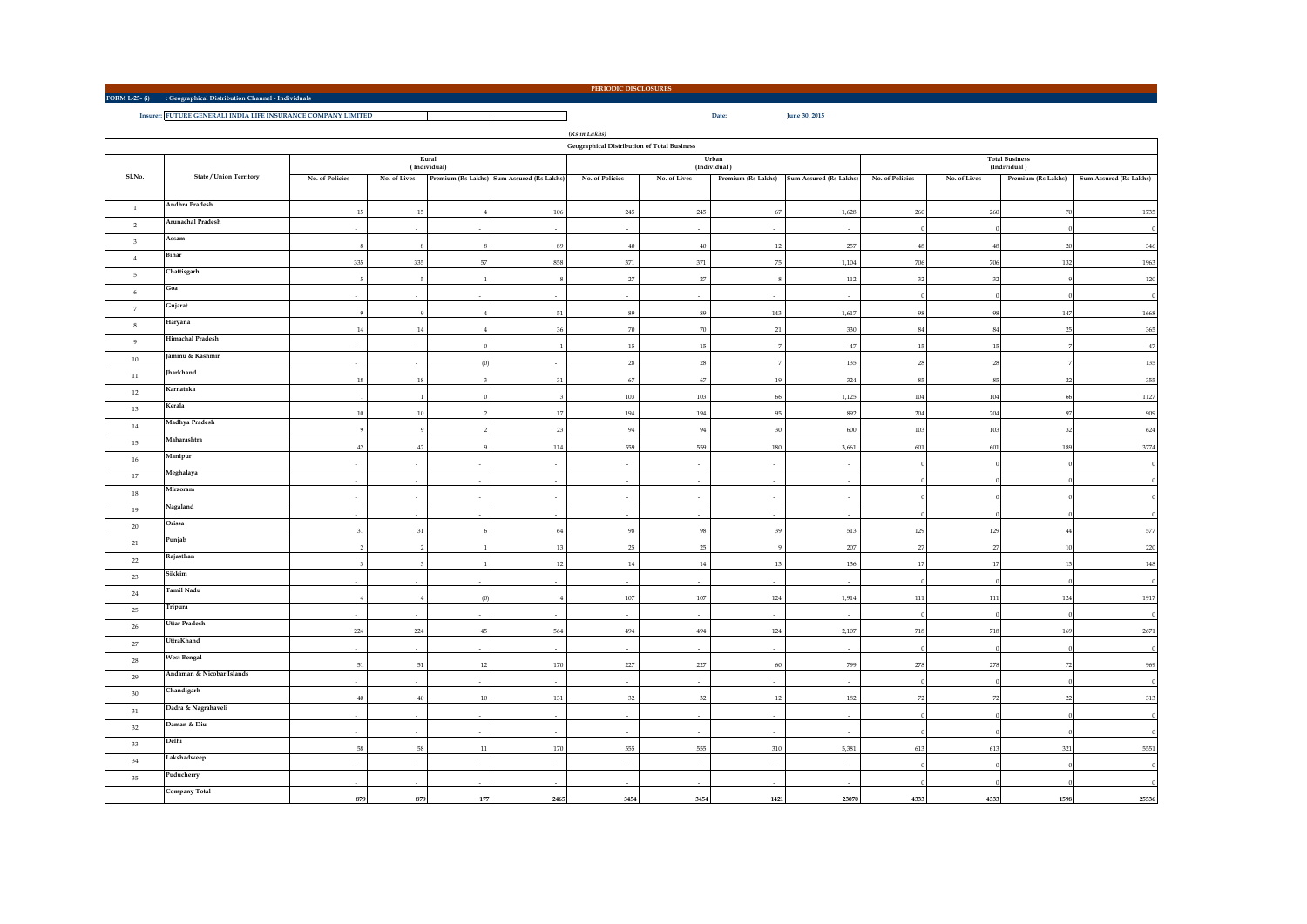**FORM L-25- (ii) : Geographical Distribution Channel - GROUP**

**Insurer: Date: June 30, 2015 FUTURE GENERALI INDIA LIFE INSURANCE COMPANY LIMITED**

|                |                           |                 |              |         |                                           | $\left( \mathit{Rs}\;in\;Lakhs\right)$ | Geographical Distribution of Total Business- GROUP |                                           |                                    |                        |
|----------------|---------------------------|-----------------|--------------|---------|-------------------------------------------|----------------------------------------|----------------------------------------------------|-------------------------------------------|------------------------------------|------------------------|
|                |                           |                 |              | Rural   |                                           |                                        | Urban                                              |                                           | <b>Total Business</b>              |                        |
| Sl.No.         | State / Union Territory   |                 |              | (Group) |                                           |                                        | (Group)                                            |                                           | (Group)                            |                        |
|                |                           | No. of Policies | No. of Lives |         | Premium (Rs Lakhs) Sum Assured (Rs Lakhs) | No. of Policies                        | No. of Lives<br>Premium (Rs Lakhs)                 | Sum Assured (Rs Lakhs)<br>No. of Policies | No. of Lives<br>Premium (Rs Lakhs) | Sum Assured (Rs Lakhs) |
| $\mathbf{1}$   | Andhra Pradesh            |                 |              |         |                                           |                                        | 2123                                               | 13,905<br>26                              | 2123                               | 13905<br>26            |
| $\overline{2}$ | Arunachal Pradesh         |                 |              |         |                                           |                                        |                                                    |                                           |                                    |                        |
| $^{\rm 3}$     | Assam                     |                 |              |         |                                           |                                        |                                                    |                                           |                                    |                        |
| 4              | Bihar                     |                 |              |         |                                           |                                        |                                                    |                                           |                                    |                        |
| 5              | Chattisgarh               |                 |              |         |                                           |                                        |                                                    |                                           |                                    |                        |
| $\,$ 6 $\,$    | Goa                       |                 |              |         |                                           |                                        |                                                    |                                           |                                    |                        |
| $\overline{7}$ | Gujarat                   |                 |              |         |                                           |                                        |                                                    |                                           |                                    |                        |
| 8              | Haryana                   |                 |              |         |                                           |                                        |                                                    |                                           |                                    |                        |
| 9              | Himachal Pradesh          |                 |              |         |                                           |                                        |                                                    |                                           |                                    |                        |
| 10             | Jammu & Kashmir           |                 |              |         |                                           |                                        |                                                    |                                           |                                    |                        |
| 11             | Jharkhand                 |                 |              |         |                                           |                                        |                                                    |                                           |                                    |                        |
| 12             | Karnataka                 |                 |              |         |                                           |                                        | 5846                                               | 377<br>9229                               | 5846                               | 377<br>9229            |
| $13\,$         | Kerala                    |                 |              |         |                                           |                                        |                                                    |                                           |                                    |                        |
| 14             | Madhya Pradesh            |                 |              |         |                                           |                                        |                                                    |                                           |                                    |                        |
| 15             | Maharashtra               |                 |              |         |                                           |                                        | 8830                                               | 3111<br>109067                            | 8830                               | 3111<br>109067         |
| 16             | Manipur                   |                 |              |         |                                           |                                        |                                                    |                                           |                                    |                        |
| 17             | Meghalaya                 |                 |              |         |                                           |                                        |                                                    |                                           |                                    |                        |
| 18             | Mirzoram                  |                 |              |         |                                           |                                        |                                                    |                                           |                                    |                        |
| 19             | Nagaland                  |                 |              |         |                                           |                                        |                                                    |                                           |                                    |                        |
| 20             | Orissa                    |                 |              |         |                                           |                                        |                                                    |                                           |                                    |                        |
| $21\,$         | Punjab                    |                 |              |         |                                           |                                        |                                                    |                                           |                                    |                        |
| $22\,$         | Rajasthan                 |                 |              |         |                                           |                                        |                                                    |                                           |                                    |                        |
| 23             | Sikkim                    |                 |              |         |                                           |                                        |                                                    |                                           |                                    |                        |
| 24             | <b>Tamil Nadu</b>         |                 |              |         |                                           |                                        |                                                    |                                           |                                    |                        |
| 25             | Tripura                   |                 |              |         |                                           |                                        |                                                    |                                           |                                    |                        |
| $26\,$         | <b>Uttar Pradesh</b>      |                 |              |         |                                           |                                        |                                                    |                                           |                                    |                        |
| $27\,$         | UttraKhand                |                 |              |         |                                           |                                        |                                                    |                                           |                                    |                        |
| $\bf 28$       | West Bengal               |                 |              |         |                                           |                                        |                                                    |                                           |                                    |                        |
| 29             | Andaman & Nicobar Islands |                 |              |         |                                           |                                        |                                                    |                                           |                                    |                        |
| 30             | Chandigarh                |                 |              |         |                                           |                                        |                                                    |                                           |                                    |                        |
| $31\,$         | Dadra & Nagrahaveli       |                 |              |         |                                           |                                        |                                                    |                                           |                                    |                        |
| 32             | Daman & Diu               |                 |              |         |                                           |                                        |                                                    |                                           |                                    |                        |
| 33             | Delhi                     |                 |              |         |                                           |                                        | 23107                                              | 755<br>372585                             | 23107<br>10                        | 372585<br>755          |
| 34             | Lakshadweep               |                 |              |         |                                           |                                        |                                                    |                                           |                                    |                        |
| 35             | Puducherry                |                 |              |         |                                           |                                        |                                                    |                                           |                                    |                        |
|                | Company Total             |                 |              |         |                                           |                                        | 39906                                              | 504786<br>4269                            | 39906<br>24                        | 504786<br>4269         |

**PERIODIC DISCLOSURES**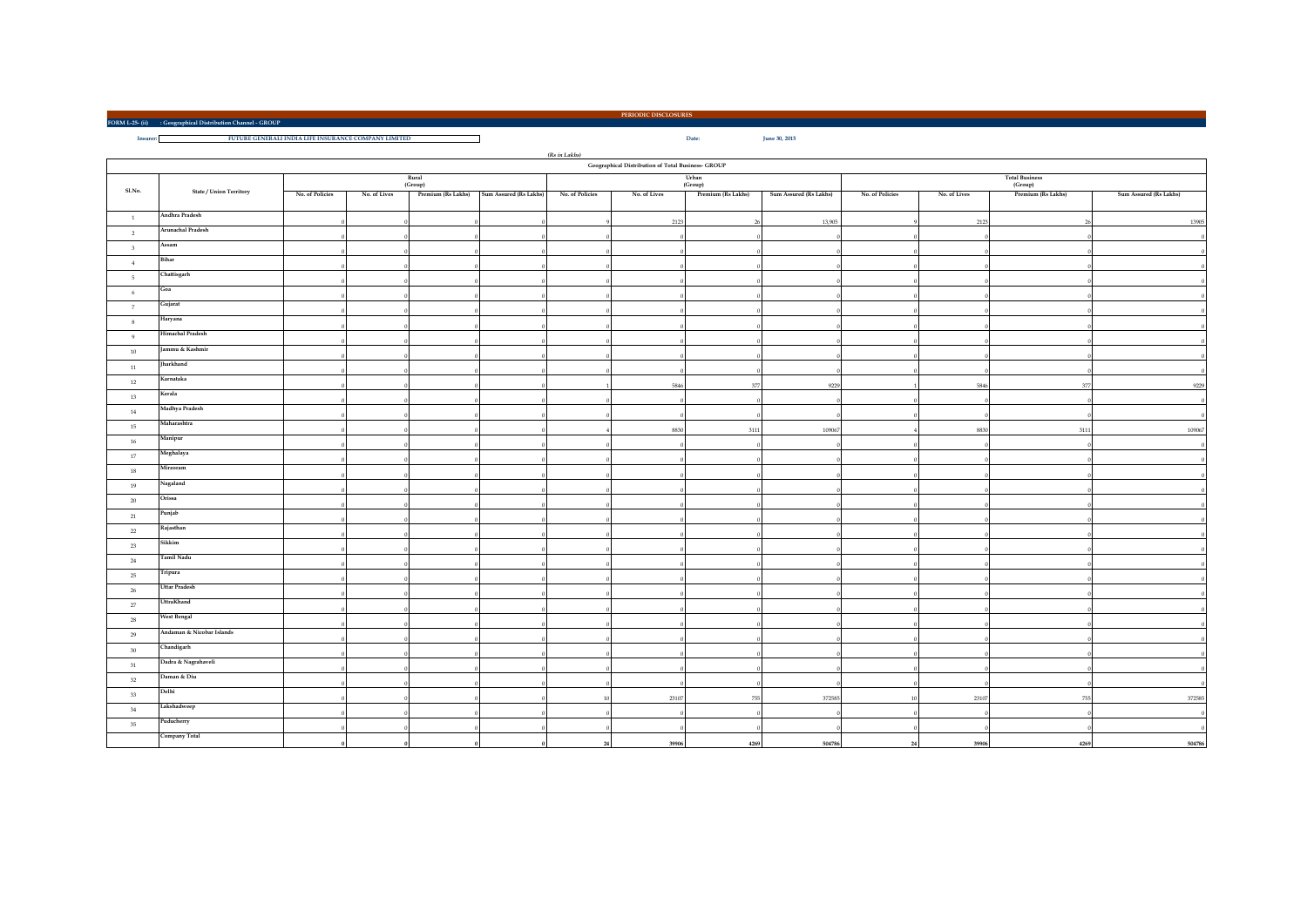**PART A**

<u> 1989 - Johann Barnett, mars eta industrial eta industrial eta industrial eta industrial eta industrial eta i</u>

FORM - 3.A<br>(Read with Regulation 10)<br>Registration Number : 133<br>Statement as on : 30th June 2015<br>Statement as on : 30th June 2015 Statement of Investment Assets (Life insurers)<br>(Business within India)<br>Periodicity of Submission : Quarterly **RS. Crore** 

**FORM L-26-INVESTMENT ASSETS(LIFE INSURERS)-3A**

**Section I**

|             | Total Application as per Balance Sheet (A) |        | 3,859.38 | Reconciliation of Investment Assets                  |
|-------------|--------------------------------------------|--------|----------|------------------------------------------------------|
| Add: (B)    |                                            |        |          | Total Investment Assets (as per Bala                 |
|             | Provisions                                 | Sch 14 | 3.12     | Balance Sheet Value of:                              |
|             | Liabilities                                | Sch 13 | 124.30   | A.Life Fund                                          |
|             |                                            |        | 127.42   | B.Pension & General Annuity and O<br><b>Business</b> |
| Less: $(C)$ |                                            |        |          | C. Unit Linked Funds                                 |
|             | Debit Balance in P&L A/c                   |        | 1,202.16 |                                                      |
|             | Deferred Tax asset                         |        |          |                                                      |
|             | Loans                                      | Sch 9  | 1.83     |                                                      |
|             | Adv & Other Assets                         | Sch 12 | 114.33   |                                                      |
|             | Cash & Bank Balance                        | Sch 11 | 13.08    |                                                      |
|             | <b>Fixed Assets</b>                        | Sch 10 | 5.13     |                                                      |
|             | Misc. Exp Not Written Off                  | Sch 15 |          |                                                      |
|             |                                            |        |          |                                                      |
|             | <b>Funds available for Investments</b>     |        | 2,650.27 |                                                      |

|             | Total Application as per Balance Sheet (A) |        | 3,859.38 |  | Reconciliation of Investment Assets                      |            |          |
|-------------|--------------------------------------------|--------|----------|--|----------------------------------------------------------|------------|----------|
| Add: (B)    |                                            |        |          |  | Total Investment Assets (as per Balance Sheet)           |            | 2,650.27 |
|             | Provisions                                 | Sch 14 | 3.12     |  | Balance Sheet Value of:                                  |            |          |
|             | Liabilities                                | Sch 13 | 124.30   |  | A.Life Fund                                              |            | 1,453.26 |
|             |                                            |        | 127.42   |  | B.Pension & General Annuity and Group<br><b>Business</b> |            | 356.23   |
| Less: $(C)$ |                                            |        |          |  | C. Unit Linked Funds                                     |            | 840.77   |
|             | Debit Balance in P&L A/c                   |        | 1.202.16 |  |                                                          |            | 2,650.27 |
|             | Deferred Tax asset                         |        |          |  |                                                          |            |          |
|             | Loans                                      | Sch 9  | 1.83     |  |                                                          | Difference | 0.00     |

**Section II**

**NON-LINKED BUSINESS**

|              |                                                                                |                          | % as per Reg      | $\mathbf{SH}$            |        |                        | PH     |                | <b>Book Value</b> |                                      |                          |                                      |                            |  |
|--------------|--------------------------------------------------------------------------------|--------------------------|-------------------|--------------------------|--------|------------------------|--------|----------------|-------------------|--------------------------------------|--------------------------|--------------------------------------|----------------------------|--|
| A. LIFE FUND |                                                                                |                          |                   | Balance                  | FRSM*  | <b>UL-Non Unit Res</b> | PAR    | <b>NON PAR</b> | $(SH+PH)$         | Actual %<br>$g =$<br>$[(f) - (a)]\%$ | <b>FVC Amount</b><br>(h) | <b>Total Fund</b><br>$I = a + f + h$ | <b>Market Value</b><br>(i) |  |
|              |                                                                                |                          |                   | (a)                      | (b)    | (c)                    | (d)    | (e)            | $F=(a+b+c+d+e)$   |                                      |                          |                                      |                            |  |
|              | Central Govt. Sec.                                                             |                          | Not less than 25% |                          | 50.96  | 5.38                   | 387.73 | 121.46         | 565.53            | 38.91                                | $\sim$                   | 565.53                               | 571.66                     |  |
|              | Central Govt. Sec, State Govt. Sec or Other Approved Securities (incl 1) above |                          | Not less than 50% |                          | 82.98  | 22.91                  | 482.36 | 180.74         | 768.98            | 52.91                                |                          | 768.98                               | 779.02                     |  |
|              | <b>Investment subject to Exposure Norms</b>                                    |                          |                   |                          |        |                        |        |                |                   |                                      |                          |                                      |                            |  |
|              |                                                                                | Housing & Infrastructure |                   |                          |        |                        |        |                |                   |                                      |                          |                                      |                            |  |
|              |                                                                                | Approved Investments     | Not less than 15% |                          | 65.38  | 18.17                  | 180.36 | 99.52          | 363.42            | 25.01                                |                          | 363.42                               | 376.22                     |  |
|              |                                                                                | ii) Other investments    |                   |                          |        |                        | 5.15   |                | 5.15              | 0.35                                 |                          | 5.15                                 | 5.38                       |  |
|              |                                                                                | Approved Investments     | Not exceeding 35% |                          | 82.64  | 19.99                  | 160.67 | 51.04          | 314.34            | 21.63                                |                          | 314.34                               | 325.58                     |  |
|              |                                                                                | ii) Other investments    |                   |                          |        |                        | 1.37   |                | 1.37              | 0.09                                 |                          | 1.37                                 | 1.37                       |  |
|              |                                                                                | <b>TOTAL LIFE FUND</b>   | 100%              | $\overline{\phantom{0}}$ | 231.00 | 61.07                  | 829.90 | 331.30         | 1,453.26          | 100.00                               | $\overline{\phantom{a}}$ | 1,453.26                             | 1,487.57                   |  |

| <b>B.PENSION &amp; GENERAL ANNUITY AND GROUP BUSINESS</b> |                                                                                | % as per Reg      |     | PH  |                |        | <b>Book Value</b> | Actual % | <b>FVC Amount</b> | <b>Total Fund</b> | <b>Market Value</b><br>(g) |  |
|-----------------------------------------------------------|--------------------------------------------------------------------------------|-------------------|-----|-----|----------------|--------|-------------------|----------|-------------------|-------------------|----------------------------|--|
|                                                           |                                                                                |                   | PAR | (a) | <b>NON PAR</b> |        | $= (a+b)$         |          |                   | $f = (c + e)$     |                            |  |
|                                                           | Central Govt. Sec.                                                             | Not less than 20% |     |     |                | 112.60 | 112.60            | 31.61    |                   | 112.60            | 112.34                     |  |
|                                                           | Central Govt. Sec, State Govt. Sec or Other Approved Securities (incl 1) above | Not less than 40% |     |     |                | 182.96 | 182.9             | 51.36    |                   | 182.96            | 183.14                     |  |
|                                                           | Balance in Approved Investment                                                 | Not exceeding 60% |     |     |                | 173.28 | 173.28            | 48.64    |                   | 173.28            | 179.40                     |  |
|                                                           | TOTAL PENSION GENERAL ANNUITY FUND                                             | 100%              |     |     |                | 356.23 | 356.23            | 100.00   |                   | 356.23            | 362.53                     |  |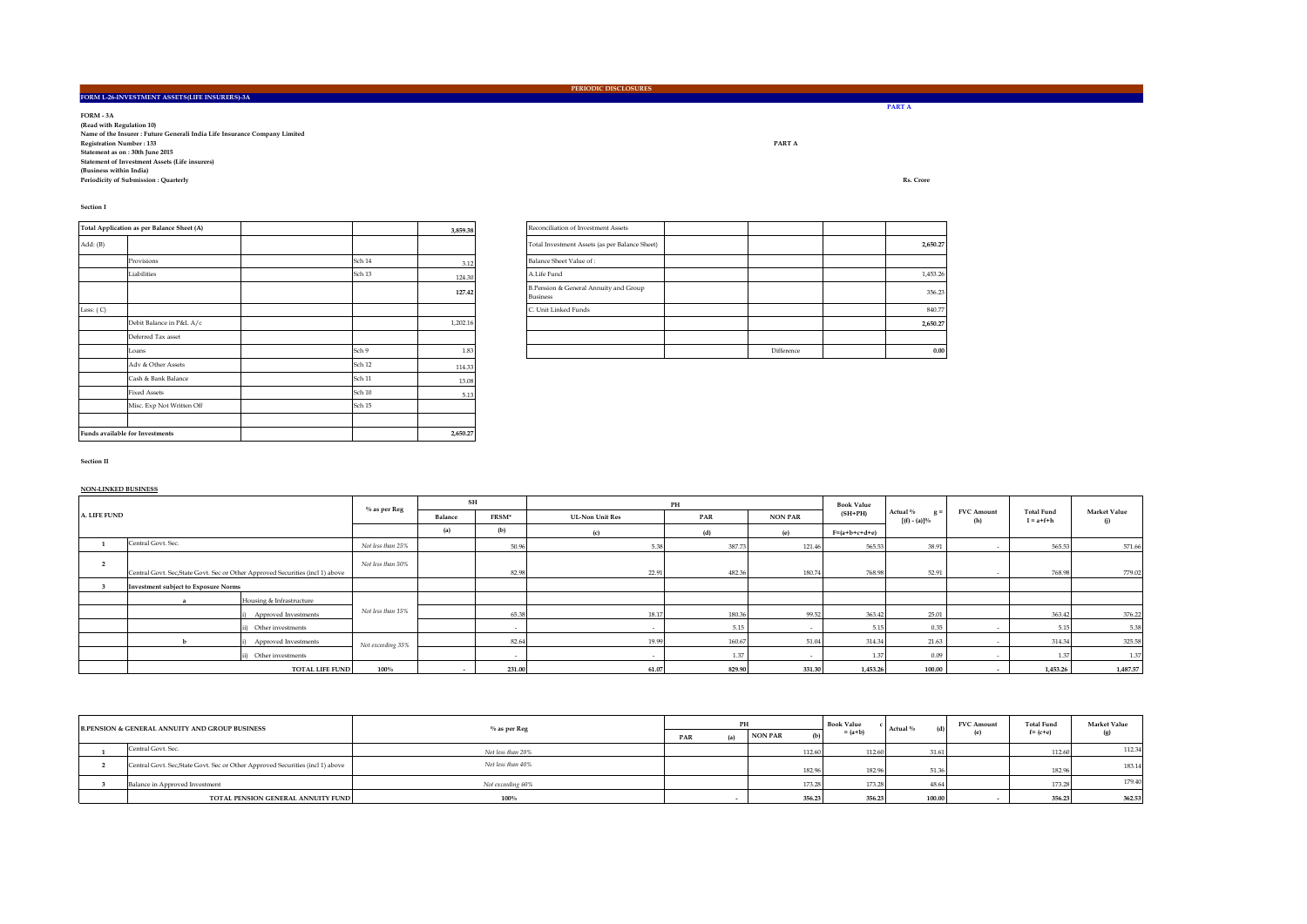#### **LINKED BUSINESS**

| <b>C.LINKED FUNDS</b> |                             | $%$ as per $Reg$  |     | PH |                | <b>Total Fund</b><br>$\epsilon =$ | (d)<br>Actual % |        |
|-----------------------|-----------------------------|-------------------|-----|----|----------------|-----------------------------------|-----------------|--------|
|                       |                             |                   | PAR | ភា | <b>NON PAR</b> | (b)                               | $(a+b)$         |        |
|                       | Approved investment         | Not less than 75% |     |    |                | 832.59                            | 832.59          | 99.03  |
|                       | Other Investments           | Not more than 25% |     |    |                | 8.18                              | 8.18            | 0.97   |
|                       | TOTAL LINKED INSURANCE FUND | 100%              |     |    |                | 840.77                            | 840.77          | 100.00 |

#### **CERTIFICATION**

Certified that the information given herein are correct and complete to the best of my knowledge and belief and nothing has been concealed or suppressed.

**Date:** 

**Note:** 1) (\*) FRMS refers to 'Funds representing Solvency Margin'

2) Funds beyond Solvency Margin shall have a separate Custody Account.

3) Other Investments' are as permitted under Section 27A(2)of Insurance Act, 1938

4) Pattern of Investment is applicable to both Shareholders funds representing solvency margin and policyholders fund

5) Exposure Norms shall apply to Funds held beyond Sovency Margin, held in a separate Custody Account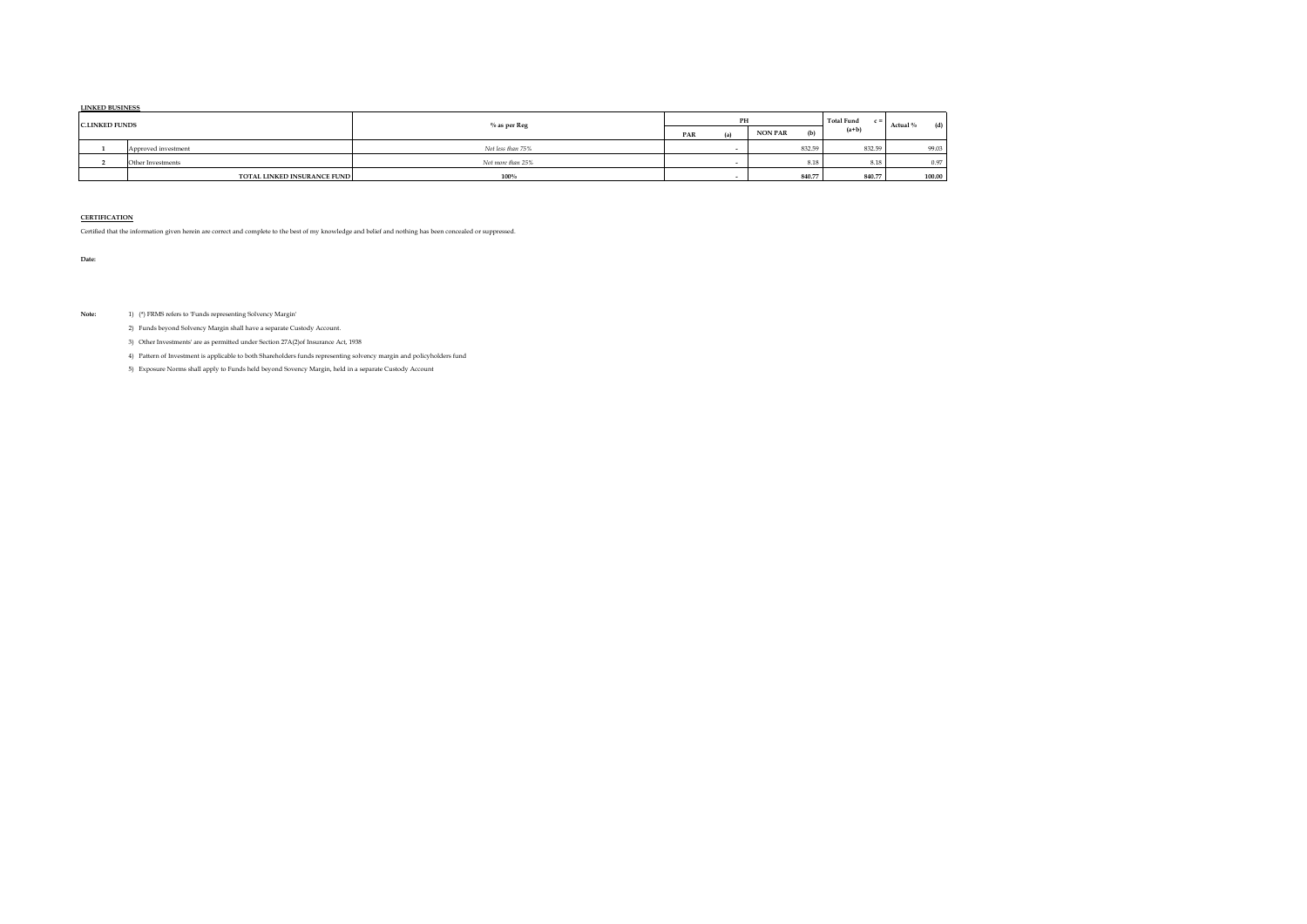| PERIODRE DISCLOSURES  |  |
|-----------------------|--|
| L-27-FORM 3A (Part B) |  |
|                       |  |
| FORM - 3A             |  |
|                       |  |

**FORM - 3A (Read with Regulation 10) Unit Linked Insurance Business Name of the Insurer : Future Generali India Life Insurance Company Limited Registration Number : 133 Link to Item 'C' of Form 3A (PART A)**

**Statement as on : 30th June 2015 Periodicity of Submission : Quarterly**

| Periodicity of Submission : Ouarterly    |                           |                           |                     |                             |  |       |      |      |             |  |                                                                                                                                                                                                                                |           |
|------------------------------------------|---------------------------|---------------------------|---------------------|-----------------------------|--|-------|------|------|-------------|--|--------------------------------------------------------------------------------------------------------------------------------------------------------------------------------------------------------------------------------|-----------|
|                                          |                           |                           |                     |                             |  |       |      |      |             |  |                                                                                                                                                                                                                                | Rs. Crore |
| Particulars                              | <b>Future Secure Fund</b> | <b>Future Income Fund</b> | Future Balance Fund | <b>Future Maximise Fund</b> |  |       |      |      |             |  | Future Pension Secure Fund Future Pension Balance Fund Future Pension Crowth Fund Future Pension Active Fund Future Crosup Secure Fund Future Group Balance Fund Future Group Balance Fund Future Group Balance Fund Future Gr |           |
| Opening Balance (Market Value)           |                           |                           |                     |                             |  |       |      |      | 19.90       |  |                                                                                                                                                                                                                                |           |
| Add: Inflow durinf the Ouarter           |                           |                           |                     |                             |  |       | 0.00 |      |             |  |                                                                                                                                                                                                                                |           |
| Increase / (Decrease) value of Inv [Net] |                           |                           |                     | .2.73                       |  |       | 0.00 |      | 0.45        |  |                                                                                                                                                                                                                                |           |
| Less: Outflow during the Quarter         |                           |                           |                     | $-11.95$                    |  | 1.76  | 0.00 |      |             |  |                                                                                                                                                                                                                                |           |
| Total Investible Funds (Mkt Value)       | on on                     | 101.74                    | 1.49.79             | 112.91                      |  | 20.69 | 0.02 | 0.29 | <b>ADDA</b> |  |                                                                                                                                                                                                                                |           |

| <b>Investment of Unit Fund</b>                  | <b>Future Secure Fund</b> |        | <b>Future Income Fund</b>                                                                                  |        | <b>Future Balance Fund</b> |          | <b>Future Maximise Fund</b> |         | <b>Future Pension Secure Fund</b> |            | Future Pension Balance Fund Future Pension Growth Fund Future Pension Active Fund Future Group Secure Fund                        |        |             |         |             |         |             |        | <b>Future Group Balance Fund</b> |          | <b>Future Group Maximise</b> |          | <b>Future Apex Fund</b>        | <b>Future Dynamic Growth</b> |        | Future NAV - Guarantee Fund |          | <b>Future Opportunity Fund</b>                           |        | <b>Future Discontinuance Policy</b> |          | Total       |        |
|-------------------------------------------------|---------------------------|--------|------------------------------------------------------------------------------------------------------------|--------|----------------------------|----------|-----------------------------|---------|-----------------------------------|------------|-----------------------------------------------------------------------------------------------------------------------------------|--------|-------------|---------|-------------|---------|-------------|--------|----------------------------------|----------|------------------------------|----------|--------------------------------|------------------------------|--------|-----------------------------|----------|----------------------------------------------------------|--------|-------------------------------------|----------|-------------|--------|
|                                                 |                           |        | ULIF001180708FUTUSECURE133 ULIF002180708FUTUINCOME133 ULIF003180708FUTBALANCE133 ULIF004180708FUMAXIMIZE13 |        |                            |          |                             |         | ULIF005171008FUPENSECUR133        |            | ULIF006171008FUPENBALA ULIF007201008FUPENGRO ULIF008201008FUPENACTIVI ULGF001300309FUTGRSEC ULGF003150210FUTGRBAI<br><b>A1122</b> |        | WT133       |         |             |         | 118133      |        | AN133                            |          | Fund<br>LGF002300309FUTGRMA3 |          | ULIF010231209FUTUREAPE<br>X133 | Fund<br>LIF009121009FUTDYNA0 |        |                             |          | ULIF011180510NAVGUARANT1 ULIF012090910FUTOPPORT<br>11133 |        | Fund<br>LIF013011111FUTDISCONT133   |          |             |        |
| <b>Approved Investments (&gt;=75%)</b>          | Actual Inv.               |        | Actual Inv.                                                                                                |        | Actual Inv.                |          | Actual Inv.                 | $-2\pi$ | Actual Inv.                       | <b>COL</b> | Actual Inv.                                                                                                                       |        | Actual Inv. |         | Actual Inv. | $-2\%$  | Actual Inv. |        | Actual Inv.                      | AL       | Actual Inv.                  |          | Actual Inv.                    | Actual Inv.                  |        | Actual Inv.                 | $-26$    | Actual Inv.                                              |        | Actual Inv.                         | AL       | Actual Inv. |        |
| Central Govt. Securitie                         | 5.67                      | 15.9   | 23.86                                                                                                      | 15.72  | 0.001                      | 0.00     | 0.001                       | o oo.   | 0.00                              | 0.001      | 0.001                                                                                                                             |        | 0.72        |         | 0.00        | 0.001   | 0.00        | 0.00   | 0.04                             | 14.55    | 0.00                         |          | 0.00                           | $0.00 -$                     |        | 2.70                        | 10.41    | 0.001                                                    | 0.00   | 21.49                               | 23.81    | 55.48       | 6.60   |
| State Goyt, Securities                          | 28.20                     | 78.66  | 37.15                                                                                                      | 24.48  | 0.001                      | $0.00 -$ | 5.02                        | 4.44    | 0.47                              | 18.23      | 0.00                                                                                                                              |        | 0.21        | 6.49    | 0.00        | 0.03    | 0.02        | 5503   | 0.16                             | 55.57    | 0.11                         | 529      | 0.00                           | 0.53                         |        | 3.31                        | 9.31     | 0.001                                                    | 0.00   | 56.35                               | 62.43    | 131.63      | 15.66  |
| Other Approved Securities                       | 0.001                     | 0.05   | 0.00                                                                                                       | 0.001  | 0.001                      | $0.00 -$ | 0.001                       | 0.00    | 0.00                              | 0.001      | 0.001                                                                                                                             | n oo   | 0.00        | 0.00    | $0.00 -$    | 0.001   | 0.00        | n m    | 0.00                             | 0.001    | 0.001                        | 0.00     | 0.00                           | 0.00                         | 0.00   | 0.001                       | 0.00     | 0.001                                                    | 0.00   | 0.001                               | 0.00     | 0.00        | 0.00   |
| Corporate Bonds                                 | 0.001                     |        | 44.14                                                                                                      | 29.09  | 22.25                      | i a ga   | 5.26                        | 4.65    | 0.58                              | 22.51      | 0.88                                                                                                                              | 0.95   | 0.21        | 14.99   | 0.00        | 0.001   | 0.00        | o on   | $0.00 -$                         | 0.001    | 0.001                        |          | 0.00                           | 3.50                         |        | 0.31                        | 0.88     | 0.001                                                    | 0.00   | 0.001                               | $0.00 -$ | 77.14       | 9.17   |
| Infrastructure Bonds                            | 0.00                      | 0.0    | 37.81                                                                                                      | 24.91  | 41.94                      | 28.00    | 3.34                        | 2.96    | 1.03                              | 39.69      | 1.28                                                                                                                              | 43.44  | 0.00        | 0.00    | 0.00        | 0.00    | 0.00        | 0.00   | 0.00                             | 0.00     | 0.00                         | 0.00     | 0.00<br>0.00                   | 1.29                         | 3.88   | 1.94                        | 5.45     | 2.15                                                     | 1.18   | 0.00                                | 0.00     | 90.78       | 10.80  |
| February                                        | 0.001                     |        | 0.00                                                                                                       |        | 68.54                      | 45.74    | 86.13                       | 76.28   | 0.00                              | n m        | 0.27                                                                                                                              |        | 2.69        |         | 17.67       | 85.41   | 0.001       |        | 0.07                             |          | 0.07                         | 35.79    | 14.81<br>94.17                 | 23.57                        |        | 19.90                       | 55.99    | 152.12                                                   | 83.45  | 0.00                                | 0.00     | 385.85      | 45.89  |
| Money Market Investments                        | 1.03                      | 2.86   | 3.99                                                                                                       | 2.63   | 750                        | 5.01     | 6.59                        | 5.84    | 0.41                              | 15.77      | 0.42                                                                                                                              | 14.30  | 0.61        | 12.97   | 1.70        | 8.23    | $0.00 -$    | 16.41  | 0.00                             | 1.36     | 0.02                         | 9.12     | 1.83<br>10.39                  | 2.29                         | 6.86   | 4.39                        | 12.34    | 13.29                                                    | 7.29   | 10.78                               | 11.94    | 54.84       | 6.52   |
| Mutual funds                                    | 0.001                     |        | 0.00                                                                                                       | 0.001  | 3.74                       | 2.50     | 3.73                        | 3.30    | 0.00                              | 0.00       | 0.001                                                                                                                             |        | 0.11        | 223     | 0.82        | 3.97    | 0.00        | n m    | 0.00                             | 0.001    | 0.001                        | 0.00     | 0.59<br>225                    | 1.16                         |        | 0.88                        | 2.46     | 9.11                                                     | 5.00   | 0.001                               | $0.00 -$ | 20.13       | 2.39   |
| Deposits with Banks                             | 0.00                      |        | 0.00                                                                                                       |        | 0.00                       | 0.00     | 0.00                        | 0.00    | 0.00                              | $\sim$     | 0.00                                                                                                                              |        |             |         | 0.00        | 0.003   | 0.00        |        | 0.00                             |          | 0.00                         |          | 0.00                           | 0.00                         |        | 0.00                        | $0.00 -$ | 0.00                                                     |        | O OF                                | $0.00 -$ | 0.00        | 0.00   |
| Sub Total (A)                                   | 34.90                     | 97.33  | 146,93                                                                                                     | 96.83  | 143.97                     | 96.13    | 110.06                      | 97.47   | 2.49                              | 96.21      | 2.86                                                                                                                              | 97.01  | 4.66        | 98.32   | 20,20       | 97.60   | 0.03        | 96.76  | 0.28                             | 97.57    | 0.20                         | 97.72    | 17.23<br>97.91                 | 32.34                        | 97.06  | 34.43                       | 96.84    | 176.67                                                   | 96.92  | 88.61                               | 98.18    | 815.84      | 97.03  |
| <b>Current Assets:</b>                          |                           |        |                                                                                                            |        |                            |          |                             |         |                                   |            |                                                                                                                                   |        |             |         |             |         |             |        |                                  |          |                              |          |                                |                              |        |                             |          |                                                          |        |                                     |          |             |        |
| Accrued Interest                                | 0.89                      | 2.48   | 4.41                                                                                                       | 2.91   | 3.31                       | 2.21     | 0.59                        | 0.53    | 0.10                              | 3.95       | 0.10                                                                                                                              | 3.47   | 0.03        | 0.65    | $0.00 -$    | o on    | $0.00 -$    | 2.86   | 0.01                             | 2.28     | 0.001                        | 200      | 0.00<br>0.00                   | 0.21                         | 0.62   | 0.25                        | 0.71     | 0.18                                                     | 0.10   | 1.66                                | 1.84     | 11.76       | 1.40   |
| Dividend Receival                               | 0.001                     |        | 0.00                                                                                                       | 0.00   | 0.13                       | 0.08     | 0.17                        | 0.15    | 0.00                              | 0.001      | 0.001                                                                                                                             |        | 0.01        |         | 0.04        | 0.17    | 0.001       | 0.00   | $0.00 -$                         | 0.001    | 0.00                         |          | 0.03                           | 0.04                         |        | 0.05                        | 0.13     | 0.32                                                     | 0.17   | 0.001                               | $0.00 -$ | 0.77        | 0.09   |
| Bank Balance                                    | 0.08                      |        | 0.41                                                                                                       | 0.27   | 0.18                       | 0.12     | $-0.47$                     | $-0.41$ | 0.00                              | $-0.14$    | $-0.02$                                                                                                                           | 0.74   | $-0.01$     | $-0.18$ | $-0.01$     | $-0.06$ | 0.00        | 0.38   | 0.00                             | 0.16     | 0.00                         |          | $-0.02$                        | $-0.04$                      |        | 0.02                        | 0.07     | 0.38                                                     | 0.21   | $-0.02$                             | $-0.02$  | 0.48        | 0.06   |
| Receivable for Sale of Investmen                | 0.001                     |        | 0.00                                                                                                       | 0.00   | 0.63                       | 0.42     | 0.97                        | 0.96    | 0.00                              | 0.00       | 0.001                                                                                                                             |        | 0.01        | 0.29    | 0.20        | 0.95    | 0.00        |        | $0.00 -$                         | $0.00 -$ | 0.001                        |          | 0.13                           | 0.25                         | 0.76   | 0.25                        | 0.70     | 1.35                                                     | 0.74   | 0.00                                | 0.00     | 3.81        | 0.45   |
| Other Current Assets (for investme              | 0.001                     |        | 0.00                                                                                                       |        | 0.001                      | $0.00 -$ | 0.001                       | 0.001   | 0.00                              | n m        | 0.00                                                                                                                              |        | 0.00        |         | $0.00 -$    | 0.001   | $0.00 -$    |        | 0.00                             | 0.00     | 0.001                        |          | 0.00                           | 0.00                         |        | 0.001                       | 0.00     | 0.00                                                     | 0.00   | 0.00                                | 0.00     | 0.00        | 0.00   |
| less: Current Liabilities                       |                           |        |                                                                                                            |        |                            |          |                             |         |                                   |            |                                                                                                                                   |        |             |         |             |         |             |        |                                  |          |                              |          |                                |                              |        |                             |          |                                                          |        |                                     |          |             |        |
| Payable for Investment                          | 0.001                     |        | 0.00                                                                                                       | 0.00   | 0.00                       | $0.00 -$ | 0.00                        | 0.001   | 0.00                              | 0.001      | 0.001                                                                                                                             |        | 0.00        |         | 0.00        | 0.00    | 0.00        |        | 0.00                             | 0.00     | 0.00                         |          | 0.00                           | 0.00                         |        | 0.00                        | $0.00 -$ | 0.001                                                    | 0.00   | 0.00                                | $0.00 -$ | 0.00        | 0.00   |
| Fund Memt Charoes Pavable                       | 0.00                      | 0.00   | 0.01                                                                                                       | 0.00   | 0.01                       | 0.00     | 0.00                        | 0.00    | 0.00                              | 0.00       | 0.00                                                                                                                              | 0.00   | 0.00        | 0.00    | 0.00        | 0.00    | 0.00        | 0.00   | 0.00                             | 0.00     | 0.00                         | $0.00 -$ | 0.00<br>0.00                   | 0.00                         | 0.001  | 0.00                        | 0.01     | 0.01                                                     | 0.00   | 0.00                                | 0.00     | 0.03        | 0.00   |
| Other Current Liabilities (for<br>Colorador (C) | 0.001                     | 00     | 0.01                                                                                                       | 0.01   | 0.01                       | 0.00     | 0.00                        | 0.00    | 0.00                              | 0.02       | 0.00                                                                                                                              | 0.02   | 0.00        | 0.02    | 0.00        | 0.01    | 0.00        | 0.00   | 0.00                             | 0.00     | 0.00                         | 0.00     | 0.00<br>n on                   | 0.01                         | 0.02   | 0.00                        | 0.00     | 0.00                                                     | 0.00   | 0.001                               | 0.00     | 0.04        | 0.00   |
| Sub Total (B)                                   | 0.96                      | 200    | 4.91                                                                                                       | 3.17   | 4.24                       | 2.83     | 1.25                        | 1.11    | 0.10                              | 3.79       | 0.09                                                                                                                              | 299    | 0.04        | 0.85    | 0.22        | 1.07    | 0.00        | 3.24   | 0.01                             | 2.43     | 0.001                        |          | 0.14                           | 0.46                         |        | 0.57                        | 1.59     | 222                                                      | 122    | 1.65                                | 1.82     | 16.75       | 1.99   |
| Other Investments (<=25%)                       |                           |        |                                                                                                            |        |                            |          |                             |         |                                   |            |                                                                                                                                   |        |             |         |             |         |             |        |                                  |          |                              |          |                                |                              |        |                             |          |                                                          |        |                                     |          |             |        |
| Corporate Bonds                                 | 0.00                      | 0.00   | 0.00                                                                                                       | 0.00   | 0.00                       | 0.00     | 0.00                        | 0.00    | 0.00                              | 0.00       | 0.00                                                                                                                              | 0.00   | 0.00        | 0.00    | 0.00        | 0.00    | 0.00        | 0.00   | 0.00                             | 0.00     | 0.00                         | 0.00     | 0.00<br>$0.00 -$               | 0.00                         | 0.00   | 0.00                        | 0.00     | 0.00                                                     | 0.00   | 0.00                                | 0.00     | 0.00        | 0.00   |
| Infrastructure Bonds                            | 0.001                     |        | 0.001                                                                                                      |        | 0.001                      | 0.00     | 0.00                        | 0.00    | 0.00                              | n m        | 0.00                                                                                                                              |        | 0.00        |         | 0.00        | 0.00    | 0.001       |        | 0.00                             |          | 0.00                         |          | 0.00                           | $0.00 -$                     |        | 0.001                       | $0.00 -$ | 0.00                                                     | 0.00   | 0.001                               | $0.00 -$ | 0.00        | 0.00   |
|                                                 | 0.00                      |        | 0.00                                                                                                       |        | 0.83                       | 0.56     | 09                          | 0.85    | 0.00                              | n m        | 0.00                                                                                                                              |        | 0.04        |         | 0.18        | 0.88    | 0.00        |        | 0.00                             | o oo     | 0.00                         |          | 0.23                           | 0.34                         |        | 0.10                        | 0.28     | 2.69                                                     | 1.48   | 0.00                                | 0.00     | 5.37        | 0.64   |
| Mutual funds                                    | 0.00                      | 0.00   | 0.00                                                                                                       | 0.00   | 0.73                       | 0.49     | 0.64                        | 0.57    | 0.00                              | 0.00       | 0.00                                                                                                                              | o oo   | 0.00        | 0.00    | 0.09        | 0.44    | 0.00        | 0.00   | 0.00                             | 0.00     | 0.00                         | 0.00     | 0.00<br>0.001                  | 0.18                         | 0.55   | 0.46                        | 1.29     | 0.71                                                     | 0.39   | 0.00                                | 0.00     | 2.81        | 0.33   |
| Venture funds                                   | 0.001                     |        | 0.00                                                                                                       | 0.00   | 0.001                      | $0.00 -$ | 0.00                        | 0.00    | 0.00                              | 0.00       | 0.00                                                                                                                              |        | 0.00        | 0.00    | $0.00 -$    | o on    | $0.00 -$    | 0.00   | 0.00                             | 0.001    | 0.00                         | n on     | 0.00                           | $0.00 -$                     |        | 0.001                       | 0.00     | 0.00                                                     | 0.00   | 0.001                               | $0.00 -$ | 0.00        | 0.00   |
| Others                                          | 0.001                     |        | 0.00                                                                                                       | 0.00   | 0.00                       | $0.00 -$ | 0.001                       | 0.001   | 0.00                              | 0.001      | 0.001                                                                                                                             |        | 0.00        |         | 0.00        | o on    | 0.001       |        | 0.00                             | o oo     | 0.00                         |          | 0.001                          | 0.00                         |        | 0.00                        | $0.00 -$ | 0.001                                                    | 0.00   | 0.001                               | $0.00 -$ | 0.001       | 0.001  |
| Sub Total (C                                    | 0.00                      |        | 0.00                                                                                                       | 0.00   | 1.57                       | 1.05     | 1.60                        | 142     | 0.00                              | 0.00       | 0.00                                                                                                                              | 0.11   | 0.04        | 0.9     | 0.27        | 1,33    | 0.00        | 0.00   | 0.00                             | 0.00     | 0.00                         | 0.01     | 0.23                           | 0.52                         |        | 0.56                        | 1.56     | 3.40                                                     | 1.86   | 0.00                                | 0.00     | 8.18        | 0.97   |
| Total (A+B+C)                                   | 35.85                     | 100.00 | 151.74                                                                                                     | 100.00 | 149.78                     | 100.00   | 112.91                      | 100.00  | 2.59                              | 100.00     | 2.94                                                                                                                              | 100.00 | 4.74        | 100.00  | 20.69       | 100,00  | 0.03        | 100.00 | 0.29                             | 100.00   | 0.20                         | 100.00   | 17.59<br>100.00                | 33.32                        | 100.00 | 95.55                       | 100.00   | 182.29                                                   | 100,00 | 90.25                               | 100.00   | 840.77      | 100.00 |
| Funds Carried Forward (as per LB2)              |                           |        |                                                                                                            |        |                            |          |                             |         |                                   |            |                                                                                                                                   |        |             |         |             |         |             |        |                                  |          |                              |          |                                |                              |        |                             |          |                                                          |        |                                     |          |             |        |

Date:

Note:

1. The aggregate of all the above Segregated Unit-Funds should reconcile with item C of FORM 3A (Part A), for both Par & Non Par Business

2. Details of item 12 of FORM LB 2 of IRDA (Acturial Report) Regulation, 2000 shall be reconciled with FORM 3A (Part B)

3. Other Investments' are as permitted under Sec 27A(2)

**PART -B**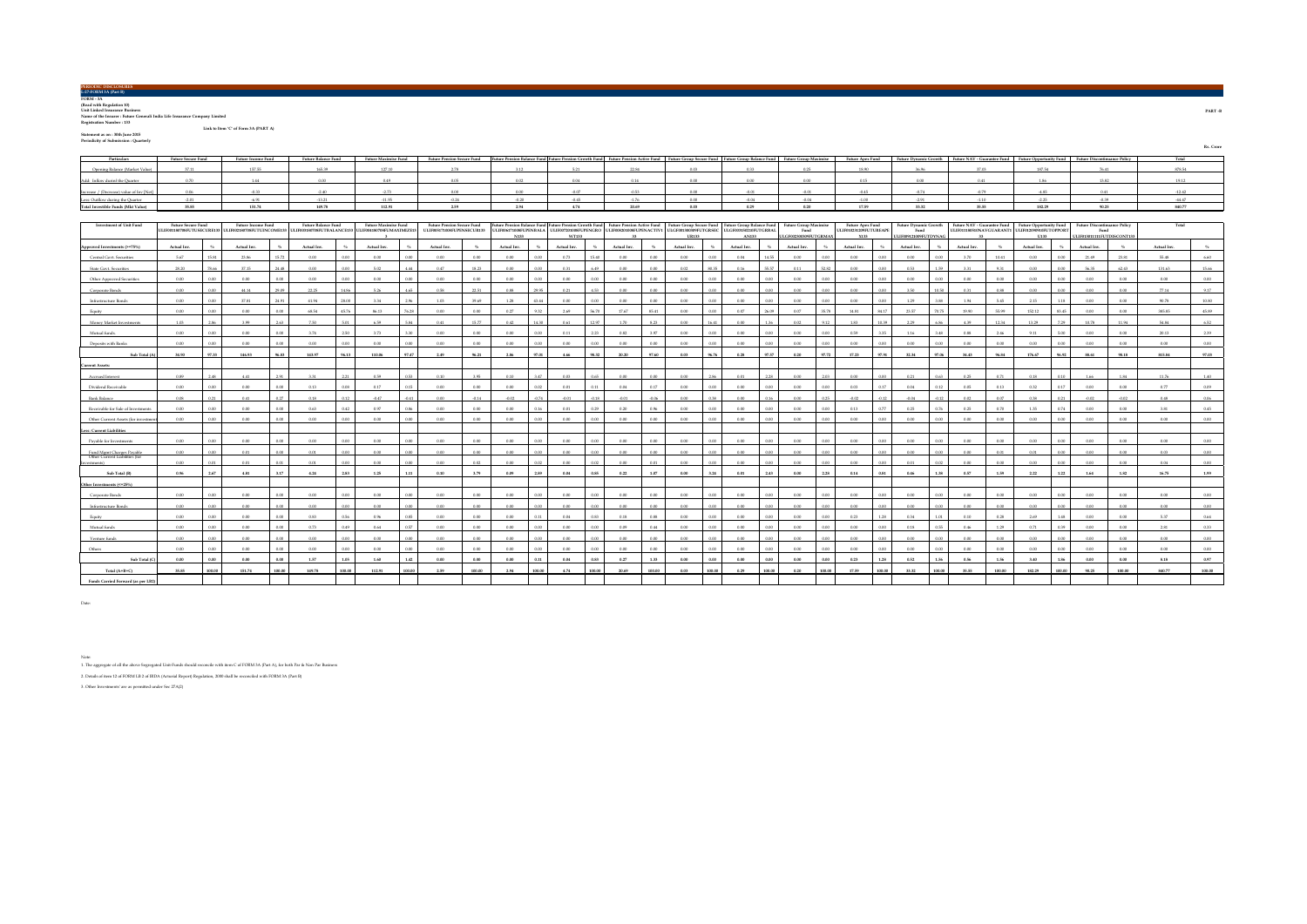#### **L-28-Form 3A (Part C)**

**Name of the Insurer : Future Generali India Life Insurance Company Limited Registration Number : 133 Link to Form 3A (Part C) Statement as on : 30th June 2015 Periodicity of Submission : Quarterly Statement of NAV of Segregated Funds**

| Sr. No.        | <b>Fund Name</b>                                             | <b>SFIN</b>                | Date of<br>Launch | Par/Non Par | AUM on the above<br>date | LB2   | NAV as per NAV as on above<br>date | <b>Previous Otr</b><br><b>NAV</b> | 2nd Previous Otr<br><b>NAV</b> | 3rd Previous<br>Otr NAV | 4th Previous<br>Otr NAV | Return/Yield | 3 Year Rolling<br>CAGR | <b>Higest NAV</b><br>since<br>inception |
|----------------|--------------------------------------------------------------|----------------------------|-------------------|-------------|--------------------------|-------|------------------------------------|-----------------------------------|--------------------------------|-------------------------|-------------------------|--------------|------------------------|-----------------------------------------|
|                | Future Secure Fund                                           | ULIF001180708FUTUSECURE133 | 18-Aug-08 Non Par |             | 35.85                    | 18.34 | 18.34                              | 18.31                             | 17.84                          | 16.90                   | 16.47                   | 0.73%        | 9.19%                  | 18.48                                   |
| $\overline{2}$ | Future Income Fund                                           | ULIF002180708FUTUINCOME133 | 18-Aug-08 Non Par |             | 151.74                   | 19.78 | 19.78                              | 19.82                             | 19.25                          | 18.23                   | 17.85                   | $-0.81%$     | 9.64%                  | 19.95                                   |
| $\mathbf{a}$   | Future Balance Fund                                          | ULIF003180708FUTBALANCE133 | 18-Aug-08 Non Par |             | 149.78                   | 17.04 | 17.04                              | 17.29                             | 16.89                          | 16.13                   | 15.66                   | $-5.90%$     | 11.83%                 | 17.73                                   |
|                | Future Maximise Fund                                         | ULIF004180708FUMAXIMIZE133 | 18-Aug-08 Non Par |             | 112.91                   | 19.01 | 19.01                              | 19.44                             | 19.02                          | 18.15                   | 17.53                   | $-8.99%$     | 15.09%                 | 20.30                                   |
| -5             | <b>Future Pension Secure Fund</b>                            | ULIF005171008FUPENSECUR133 | 10-Nov-08 Non Par |             | 2.59                     | 19.99 | 19.99                              | 19.98                             | 19.36                          | 18.41                   | 17.99                   | 0.33%        | 10.13%                 | 20.14                                   |
| -6             | Future Pension Balance Fund                                  | ULIF006171008FUPENBALAN133 | 10-Nov-08 Non Par |             | 2.94                     | 20.02 | 20.02                              | 20.01                             | 19.39                          | 18.46                   | 17.90                   | 0.12%        | 11.25%                 | 20.15                                   |
|                | Future Pension Growth Fund                                   | ULIF007201008FUPENGROWT133 | 10-Nov-08 Non Par |             | 4.74                     | 23.15 | 23.15                              | 23.48                             | 23.18                          | 22.03                   | 21.22                   | $-5.58%$     | 14.08%                 | 24.28                                   |
| 8              | <b>Future Pension Active Fund</b>                            | ULIF008201008FUPENACTIV133 | 10-Nov-08 Non Par |             | 20.69                    | 26.86 | 26.86                              | 27.52                             | 27.12                          | 25.97                   | 24.83                   | $-9.60%$     | 15.90%                 | 28.91                                   |
|                | Future Group Secure Fund                                     | ULGF001300309FUTGRSECUR133 | 01-Sep-09 Non Par |             | 0.03                     | 15.07 | 15.07                              | 15.00                             | 14.61                          | 13.87                   | 13.58                   | 1.75%        | 8.22%                  | 15.14                                   |
| 10             | Future Group Balance Fund                                    | ULGF003150210FUTGRBALAN133 | 15-Feb-10 Non Par |             | 0.29                     | 15.56 | 15.56                              | 15.82                             | 15.48                          | 14.95                   | 14.42                   | $-6.47%$     | 9.58%                  | 16.06                                   |
| 11             | Future Group Maximise Fund                                   | ULGF002300309FUTGRMAXIM133 | 10-Jun-09 Non Par |             | 0.20                     | 16.31 | 16.31                              | 16.72                             | 16.21                          | 15.78                   | 15.09                   | $-9.72%$     | 11.07%                 | 17.04                                   |
| 12             | Future Apex Fund                                             | ULIF010231209FUTUREAPEX133 | 23-Dec-10 Non Par |             | 17.59                    | 16.35 | 16.35                              | 16.75                             | 16.15                          | 15.32                   | 14.69                   | $-9.59%$     | 18.12%                 | 17.52                                   |
| 13             | Future Dynamic Growth Fund                                   | ULIF009121009FUTDYNAGTH133 | 09-Nov-09 Non Par |             | 33.32                    | 15.29 | 15.29                              | 15.61                             | 15.23                          | 14.60                   | 14.08                   | $-8.20%$     | 14.00%                 | 16.20                                   |
| 14             | Future NAV-Guarantee Fund                                    | ULIF011180510NAVGUARANT133 | 31-May-10 Non Par |             | 35.55                    | 13.37 | 13.37                              | 13.66                             | 13.52                          | 13.04                   | 12.61                   | $-8.51%$     | 12.44%                 | 14.30                                   |
| 15             | Future Opportunity Fund                                      | ULIF012090910FUTOPPORTU133 | 14-Sep-10 Non Par |             | 182.29                   | 13.76 | 13.76                              | 14.12                             | 13.80                          | 13.18                   | 12.69                   | $-10.36%$    | 15.89%                 | 14.79                                   |
| 16             | Future Discontinuance Policy Fund ULIF013011111FUTDISCONT133 |                            | 01-Oct-11 Non Par |             | 90.25                    | 13.04 | 13.04                              | 12.98                             | 12.65                          | 12.01                   | 11.74                   | 1.96%        | 9.26%                  | 13.12                                   |
|                |                                                              |                            |                   |             | 840.77                   |       |                                    |                                   |                                |                         |                         |              |                        |                                         |

### **CERTIFICATION**

Certified that the performance of all segregated funds have been placed and reviewed by the board. All information given herein are correct, complete and nothing has been concealed or suppressed, to the best of my knowledg

Date:

Note:

1. NAV should reflect the publish NAV on the reporting date.

PART- C

Rs. Crore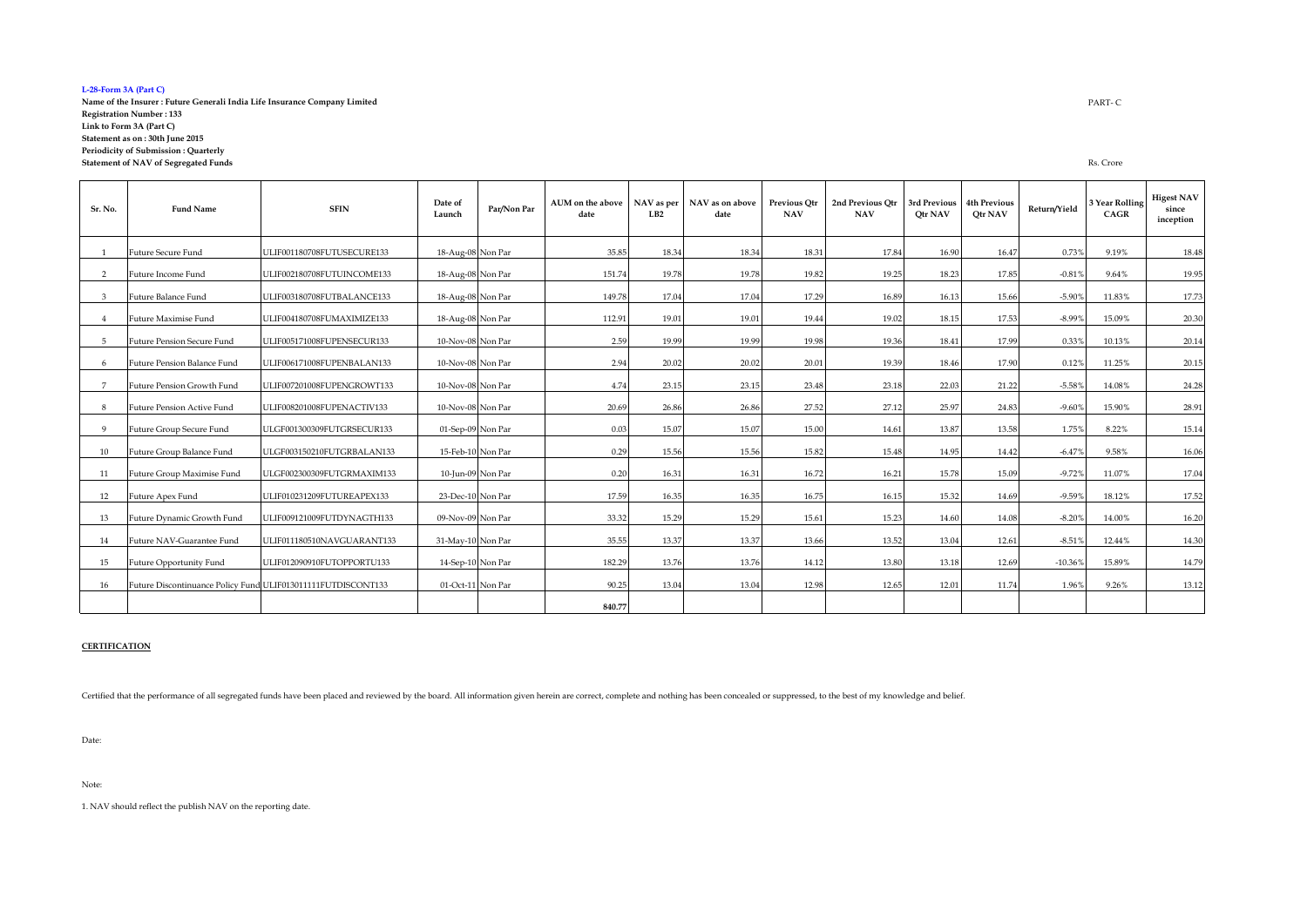### **FORM L-29**

### Detail regarding debt securities

### **PERIODIC DISCLOSURES**

**Statement as on: 30th June 2015 Insurer: Future Generali India Life Insurance Co.Ltd. Date: 30-06-2015**

(Rs in Crore)

Detail Regarding debt securities - Non ULIP

|                                                | <b>MARKET VALUE</b>               |                                 |                                      |                                 | <b>Book Value</b>                 |                                 |                                      |                                 |  |  |  |  |
|------------------------------------------------|-----------------------------------|---------------------------------|--------------------------------------|---------------------------------|-----------------------------------|---------------------------------|--------------------------------------|---------------------------------|--|--|--|--|
|                                                | As at 30 <sup>th</sup> June, 2015 | as % of total for<br>this class | As at 30 <sup>th</sup> June,<br>2014 | as % of total for<br>this class | As at 30 <sup>th</sup> June, 2015 | as % of total for<br>this class | As at 30 <sup>th</sup> June,<br>2014 | as % of total for<br>this class |  |  |  |  |
| Break down by credit rating                    |                                   |                                 |                                      |                                 |                                   |                                 |                                      |                                 |  |  |  |  |
| AAA rated                                      | 522.46                            | 29.51%                          | 536.25                               | 36.76%                          | 505.63                            | 29.23%                          | 533.51                               | 36.24%                          |  |  |  |  |
| AA or better                                   | 280.24                            | 15.83%                          | 190.93                               | 13.09%                          | 266.91                            | 15.43%                          | 185.01                               | 12.579                          |  |  |  |  |
| Rated below AA but above A                     | 5.38                              | 0.30%                           | 0.00                                 | 0.00%                           | 5.15                              | 0.30%                           | 0.00                                 | 0.00%                           |  |  |  |  |
| Rated below A but above B                      | 0.00                              | 0.00%                           | 0.00                                 | 0.00%                           | 0.00                              | 0.00%                           | 0.00                                 | 0.00%                           |  |  |  |  |
| Any other (Soverign Rating)                    | 962.16                            | 54.35%                          | 731.68                               | 50.15%                          | 951.94                            | 55.04%                          | 753.52                               | 51.19%                          |  |  |  |  |
|                                                | 1.770.24                          | 100.00%                         | 1.458.86                             | 100.00%                         | 1,729.63                          | 100.00%                         | 1,472.05                             | 100.00%                         |  |  |  |  |
| <b>BREAKDOWN BY</b><br><b>RESIDUALMATURITY</b> |                                   |                                 |                                      |                                 |                                   |                                 |                                      |                                 |  |  |  |  |
| Up to 1 year                                   | 0.00                              | 0.00%                           | 32.73                                | 2.24%                           | 0.00                              | 0.00%                           | 32.77                                | 2.23%                           |  |  |  |  |
| more than 1 year and upto 3<br>vears           | 42.13                             | 2.38%                           | 10.21                                | 0.70%                           | 42.53                             | 2.46%                           | 10.02                                | 0.68%                           |  |  |  |  |
| More than 3 years and up to<br>7years          | 453.23                            | 25.60%                          | 273.41                               | 18.74%                          | 438.15                            | 25.33%                          | 276.61                               | 18.79%                          |  |  |  |  |
| More than 7 years and up to 10<br>vears        | 487.87                            | 27.56%                          | 553.11                               | 37.91%                          | 474.13                            | 27.41%                          | 546.69                               | 37.14%                          |  |  |  |  |
| More than 10 years and up to 15<br>vears       | 151.75                            | 8.57%                           | 142.29                               | 9.75%                           | 148.29                            | 8.57%                           | 143.05                               | 9.72%                           |  |  |  |  |
| More than 15 years and up to 20<br>vears       | 170.06                            | 9.61%                           | 147.39                               | 10.10%                          | 168.09                            | 9.72%                           | 152.29                               | 10.35%                          |  |  |  |  |
| Above 20 years                                 | 465.20                            | 26.28%                          | 299.72                               | 20.55%                          | 458.45                            | 26.51%                          | 310.62                               | 21.10%                          |  |  |  |  |
|                                                | 1.770.24                          | 100.00%                         | 1.458.86                             | 100.00%                         | 1,729.63                          | 100.00%                         | 1,472.05                             | 100.00%                         |  |  |  |  |
| Breakdown by type of the<br>issurer            |                                   |                                 |                                      |                                 |                                   |                                 |                                      |                                 |  |  |  |  |
| a. Central Government                          | 684.00                            | 38.64%                          | 480.45                               | 32.93%                          | 678.14                            | 39.21%                          | 498.83                               | 33.899                          |  |  |  |  |
| b. State Government                            | 278.16                            | 15.71%                          | 251.22                               | 17.22%                          | 273.80                            | 15.83%                          | 254.69                               | 17.30%                          |  |  |  |  |
| c. Corporate Securities                        | 808.08                            | 45.65%                          | 727.18                               | 49.85%                          | 777.69                            | 44.96%                          | 718.53                               | 48.81%                          |  |  |  |  |
|                                                | 1.770.24                          | 100.00%                         | 1.458.86                             | 100.00 <sup>°</sup>             | 1,729.63                          | 100.00%                         | 1.472.05                             | 100.00%                         |  |  |  |  |

**Note**<br>1. In case of a debt instrument is rated by more than one agency, then the lowest rating will be taken for the purpose of classification.<br>2. The detail of ULIP and Non-ULIP will be given separately.<br>3. Market value

|                                                       |                                         |                                 |                      | PERIODIC DISCLOSURES                                         |                                   |                                 |                                      |                                 |
|-------------------------------------------------------|-----------------------------------------|---------------------------------|----------------------|--------------------------------------------------------------|-----------------------------------|---------------------------------|--------------------------------------|---------------------------------|
| <b>FORM L-29</b>                                      | Detail regarding debt securities        |                                 |                      |                                                              |                                   |                                 |                                      |                                 |
| Statement as on: 30th June 2015                       |                                         |                                 |                      |                                                              |                                   |                                 |                                      |                                 |
| Insurer: Future Generali India Life Insurance Co.Ltd. |                                         |                                 |                      |                                                              |                                   |                                 | Date:                                | 30-06-2015                      |
|                                                       |                                         |                                 |                      |                                                              |                                   |                                 |                                      |                                 |
|                                                       |                                         |                                 |                      |                                                              |                                   |                                 |                                      | (Rs in Crore)                   |
|                                                       |                                         |                                 |                      |                                                              |                                   |                                 |                                      |                                 |
|                                                       | Detail Regarding debt securities - ULIP |                                 |                      |                                                              |                                   |                                 |                                      |                                 |
|                                                       | <b>MARKET VALUE</b>                     |                                 |                      |                                                              | <b>Book Value</b>                 |                                 |                                      |                                 |
|                                                       | As at 30 <sup>th</sup> June, 2015       | as % of total for<br>this class | 2014                 | As at 30 <sup>th</sup> June, as % of total for<br>this class | As at 30 <sup>th</sup> June, 2015 | as % of total for<br>this class | As at 30 <sup>th</sup> June,<br>2014 | as % of total for<br>this class |
| Break down by credit rating                           |                                         |                                 |                      |                                                              |                                   |                                 |                                      |                                 |
| AAA rated                                             | 126.17                                  | 35.06%                          | 144.68               | 38.51%                                                       | 126.17                            | 35.06%                          | 144.68                               | 38.51%                          |
| AA or better                                          | 41.74                                   | 11.60%                          | 57.73                | 15.37%                                                       | 41.74                             | 11.60%                          | 57.73                                | 15.37%                          |
| Rated below AA but above A                            | 0.00                                    | 0.00%                           | 4.71                 | 1.25%                                                        | 0.00                              | 0.00%                           | 4.71                                 | 1.25%                           |
| Rated below A but above B                             | 0.00                                    | 0.00%                           | 0.00                 | 0.00%                                                        | 0.00                              | 0.00%                           | 0.00                                 | 0.00%                           |
| Any other (Soverign Rating)                           | 191.95                                  | 53.34%                          | 168.55               | 44.87%                                                       | 191.95                            | 53.34%                          | 168.55                               | 44.87%                          |
|                                                       | 359.87                                  | 100.00%                         | 375.67               | 100.00%                                                      | 359.87                            | 100.00 <sup>%</sup>             | 375.67                               | 100.00%                         |
| <b>BREAKDOWN BY</b><br><b>RESIDUALMATURITY</b>        |                                         |                                 |                      |                                                              |                                   |                                 |                                      |                                 |
| Up to 1 year                                          | 4.85                                    | 1.35%                           | 27.98                | 7.45%                                                        | 4.85                              | 1.35%                           | 27.98                                | 7.45%                           |
| more than 1 year and upto 3years                      | 12.30                                   | 3.42%                           | 4.68                 | 1.24%                                                        | 12.30                             | 3.42%                           | 4.68                                 | 1.24%                           |
| More than 3years and up to<br><b>7</b> years          | 97.10                                   | 26.98%                          | 49.42                | 13.15%                                                       | 97.10                             | 26.98%                          | 49.42                                | 13.15%                          |
| More than 7 years and up to 10<br>years               | 197.55                                  | 54.90%                          | 257.80               | 68.62%                                                       | 197.55                            | 54.90%                          | 257.80                               | 68.62%                          |
| More than 10 years and up to 15<br>years              | 21.31                                   | 5.92%                           | 26.23                | 6.98%                                                        | 21.31                             | 5.92%                           | 26.23                                | 6.98%                           |
| More than 15 years and up to 20<br>vears              | 0.00                                    | 0.00%                           | 4.80                 | 1.28%                                                        | 0.00                              | 0.00%                           | 4.80                                 | 1.28%                           |
| Above 20 years                                        | 26.76                                   | 7.44%                           | 4.76                 | 1.27%                                                        | 26.76                             | 7.44%                           | 4.76                                 | 1.27%                           |
|                                                       | 359.87                                  | 100.00%                         | 375.67               | 100.00%                                                      | 359.87                            | 100.00%                         | 375.67                               | 100.00%                         |
| Breakdown by type of the<br>issurer                   |                                         |                                 |                      |                                                              |                                   |                                 |                                      |                                 |
| a. Central Government                                 | 60.33                                   | 16.76%                          | 46.15                | 12.28%                                                       | 60.33                             | 16.76%                          | 46.15                                | 12.28%                          |
| <b>b.</b> State Government                            | 131.63                                  | 36.58%                          | 122.41               | 32.58%                                                       | 131.63                            | 36.589                          | 122.41                               | 32.58%                          |
| Corporate Securities                                  | 167.92<br>250.07                        | 46.66%<br>100,000/              | 207.12<br>$27E$ $67$ | 55.13%<br>100,000/                                           | 167.92<br>250.07                  | 46.66%<br>100,000/              | 207.12<br><b>275.67</b>              | 55.13%<br>100,000/              |

Note 100.00% 100.00% 100.00% 375.67 100.00% 375.67 100.00% 359.87 100.00% 359.87 100.00% 375.67 100.00% 375.67<br>- 1. In case of a debt instrument is rated by more than one agency, then the lowest rating will be taken for th

2. The detail of ULIP and Non-ULIP will be given separately. 3. Market value of the securities will be in accordnace with the valuation method specified by the Authority under Accounting/ Investment regulations.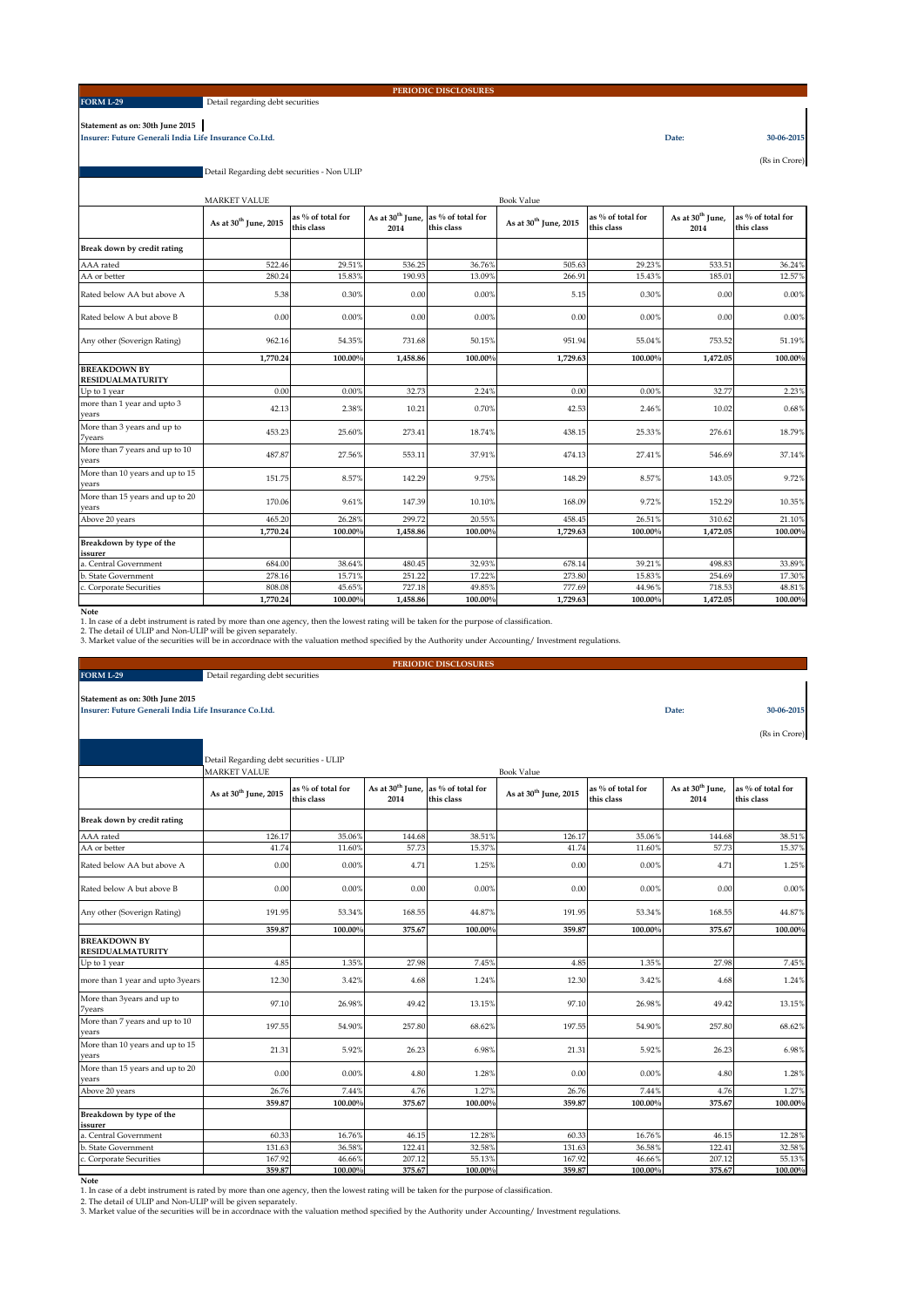|                          |                                                                                         | PERIODIC DISCLOSURES                       |                                                 |                                           |                                                   |                                                 |                                                   |
|--------------------------|-----------------------------------------------------------------------------------------|--------------------------------------------|-------------------------------------------------|-------------------------------------------|---------------------------------------------------|-------------------------------------------------|---------------------------------------------------|
| <b>FORM L-30</b>         | : Related Party Transactions                                                            |                                            |                                                 |                                           |                                                   |                                                 |                                                   |
|                          |                                                                                         |                                            |                                                 |                                           |                                                   |                                                 |                                                   |
| Insurer:                 | Future Generali India Life Insurance Company Limited                                    |                                            | Date:                                           | 30-06-2015                                |                                                   |                                                 |                                                   |
|                          |                                                                                         | (` in Lakhs)                               |                                                 |                                           |                                                   |                                                 |                                                   |
|                          |                                                                                         | <b>Related Party Transactions</b>          |                                                 |                                           |                                                   |                                                 |                                                   |
|                          |                                                                                         |                                            |                                                 |                                           | Consideration paid / received                     |                                                 |                                                   |
| Sl.No.                   | Name of the Related Party                                                               | Nature of Relationship with the<br>Company | <b>Description of Transactions / Categories</b> | For the<br>Quarter ended<br>June 30, 2015 | up to the<br>Ouarter<br>ended<br>June 31,<br>2015 | For the<br>Ouarter<br>ended<br>June 30,<br>2014 | up to the<br>Ouarter<br>ended<br>June 30,<br>2014 |
| $\mathbf{1}$             | <b>Future Retail Limited</b><br>(Formerly known as Pantaloon Retail<br>(India) Limited) | <b>Joint Venture Partner</b>               | Premium Income                                  | 2.92                                      | 2.92                                              | 36.74                                           | 36.74                                             |
|                          |                                                                                         |                                            | Rent paid                                       | 1.11                                      | 1.11                                              | $\sim$                                          | $\sim$                                            |
|                          |                                                                                         |                                            | Reimbursement of Expenses paid                  | $\overline{\phantom{a}}$                  | $\omega$                                          | $\overline{\phantom{a}}$                        | $\sim$                                            |
|                          |                                                                                         |                                            | Security Deposits given                         | $\overline{\phantom{a}}$                  | $\overline{\phantom{a}}$                          | $\overline{\phantom{a}}$                        | $\overline{\phantom{a}}$                          |
|                          |                                                                                         |                                            | Security Deposits refund received               | $\omega$                                  | ä,                                                | $\overline{\phantom{a}}$                        | $\overline{\phantom{a}}$                          |
|                          |                                                                                         |                                            | Share Capital Allotment                         | $\mathcal{L}$                             | ×.                                                | ÷.                                              | ÷.                                                |
|                          |                                                                                         |                                            | Share Application Money Pending Allotment(Ne    | $\epsilon$                                | $\overline{\phantom{a}}$                          | $\sim$                                          | $\sim$                                            |
|                          |                                                                                         |                                            | Premium Deposits Outstanding                    | (3.84)                                    | (3.84)                                            | 16.25                                           | 16.25                                             |
|                          |                                                                                         |                                            | Closing Balances at period-end                  | (21.80)                                   | (21.80)                                           | 13.66                                           | 13.66                                             |
|                          |                                                                                         |                                            | <b>Other Operating Expenses</b>                 | $\sim$                                    | $\overline{a}$                                    | ÷                                               | $\sim$                                            |
| $\overline{2}$           | Future Generali India Insurance Company<br>Limited                                      | Enterprise owned by major<br>shareholders  | Premium Income                                  | 3.35                                      | 3.35                                              | 17.03                                           | 17.03                                             |
|                          |                                                                                         |                                            | Insurance expenses                              | 0.12                                      | 0.12                                              | 0.78                                            | 0.78                                              |
|                          |                                                                                         |                                            | Reimbursement of Expenses paid                  | 39.50                                     | 39.50                                             | 27.37                                           | 27.37                                             |
|                          |                                                                                         |                                            | Reimbursement of Expenses received              | 62.39                                     | 62.39                                             | 65.25                                           | 65.25                                             |
|                          |                                                                                         |                                            | Premium Deposits Outstanding                    | (0.92)                                    | (0.92)                                            | 1.08                                            | 1.08                                              |
|                          |                                                                                         |                                            | Closing Balances at period-end                  | 13.85                                     | 13.85                                             | 52.60                                           | 52.60                                             |
| 3                        | Sprint Advisory Services Private Limited                                                | Joint Venture Partner                      | Share Capital Allotment                         | ٠                                         |                                                   | ×                                               | $\overline{a}$                                    |
|                          |                                                                                         |                                            | Share Application Money Pending Allotment(Ne    | $\overline{\phantom{a}}$                  | ÷                                                 | $\sim$                                          | $\sim$                                            |
| $\,4$                    | Participatie Maatschappij Graafsschap<br>Holland NV                                     | Joint Venture Partner                      | Share Capital Allotment                         | $\sim$                                    | ٠                                                 | ٠                                               | $\sim$                                            |
|                          |                                                                                         |                                            | Share Application Money Pending Allotment(Ne    | ÷.                                        | $\sim$                                            | $\overline{a}$                                  | $\sim$                                            |
|                          |                                                                                         |                                            |                                                 |                                           |                                                   |                                                 |                                                   |
| 5                        | Munish sharda                                                                           | Managing Director & CEO                    | Managerial Remuneration                         | 48.76                                     | 48.76                                             | 48.76                                           | 48.76                                             |
|                          |                                                                                         |                                            | Reimbursement Paid                              | 1.04                                      | 1.04                                              | 1.68                                            | 1.68                                              |
|                          |                                                                                         |                                            | Reimbursement (Payable)/Receivable              | $\sim$                                    |                                                   | $\omega$                                        | $\omega$                                          |
| $\overline{\phantom{a}}$ |                                                                                         |                                            | Managerial Remuneration                         |                                           |                                                   |                                                 |                                                   |
|                          | Key Managerial Personnel                                                                |                                            | Reimbursement Paid                              | 31.06<br>3.56                             | 31.06<br>3.56                                     | 29.62<br>0.61                                   | 29.62<br>0.61                                     |
|                          |                                                                                         |                                            | Reimbursement (Payable)/Receivable              | $\overline{\phantom{a}}$                  | $\overline{\phantom{a}}$                          | $\overline{\phantom{a}}$                        | $\overline{\phantom{a}}$                          |
|                          |                                                                                         |                                            |                                                 |                                           |                                                   |                                                 |                                                   |
|                          |                                                                                         |                                            |                                                 |                                           |                                                   |                                                 |                                                   |

The Related Parties list given hereabove, is the list of related party as per AS – 18 requirements. We give hereunder additional information about the parties deemed to be related party as observed by IRDA, being<br>subsidiar

| 7           | Future Supply Chain Solutions Limited                             | Subsidiary of Future Retail Ltd [ FRL ] Premium Income |                                 | 1.52   | 1.52   | 0.02                     | 0.02                     |
|-------------|-------------------------------------------------------------------|--------------------------------------------------------|---------------------------------|--------|--------|--------------------------|--------------------------|
|             |                                                                   |                                                        | Premium Deposits Outstanding    | (1.41) | (1.41) | 2.39                     | 2.39                     |
|             |                                                                   |                                                        | Closing Balances at period-end  | (1.41) | (1.41) | (2.39)                   | (2.39)                   |
|             |                                                                   |                                                        |                                 |        |        |                          |                          |
| 8           | Futurebazaar India Limited.                                       | Subsidiary of FRL                                      | Premium Income                  | ٠      | $\sim$ | ٠                        | $\sim$                   |
|             |                                                                   |                                                        | Premium Deposits Outstanding    | (0.03) | (0.03) | 0.02                     | 0.02                     |
|             |                                                                   |                                                        | Closing Balances at period-end  | (0.03) | (0.03) | (0.02)                   | (0.02)                   |
| $\mathbf Q$ | Future Lifestyle Fashions Limited                                 | Subsidiary of FRL                                      | Premium Income                  | 2.36   | 2.36   |                          |                          |
|             |                                                                   |                                                        | Premium Deposits Outstanding    |        |        | ٠                        | $\sim$                   |
|             |                                                                   |                                                        |                                 | (3.99) | (3.99) | $\overline{\phantom{a}}$ | $\overline{\phantom{a}}$ |
|             |                                                                   |                                                        | Closing Balances at period-end  | (3.99) | (3.99) |                          |                          |
| 10          | Future Media (India) Limited                                      | Subsidiary of FRL                                      | Premium Income                  | ٠      | $\sim$ | $\overline{\phantom{a}}$ | $\sim$                   |
|             |                                                                   |                                                        | Premium Deposits Outstanding    | (0.22) | (0.22) | 0.45                     | 0.45                     |
|             |                                                                   |                                                        | Closing Balances at period-end  | (0.22) | (0.22) | (0.45)                   | (0.45)                   |
|             |                                                                   |                                                        |                                 |        |        |                          |                          |
| 11          | Future E-Commerce Infrastructure Limited                          | Subsidiary of FRL                                      | Premium Income                  | ٠      | $\sim$ | $\sim$                   | $\overline{\phantom{a}}$ |
|             |                                                                   |                                                        | Premium Deposits Outstanding    | (5.45) | (5.45) | 5.45                     | 5.45                     |
|             |                                                                   |                                                        | Closing Balances at period-end  | (5.45) | (5.45) | (5.45)                   | (5.45)                   |
|             |                                                                   |                                                        | Re-insurance Premium paid       |        |        |                          |                          |
| 12          | Assicurazioni Generali S.p.A.                                     | Group Company                                          |                                 | 327.97 | 327.97 | 468.67                   | 468.67                   |
|             |                                                                   | of Foreign JV                                          | RE-insurance Claim              | 131.80 | 131.80 | 373.18                   | 373.18                   |
|             |                                                                   | Partner                                                | Closing balances as at year-end | 296.55 | 296.55 | 525.72                   | 525.72                   |
|             |                                                                   |                                                        |                                 |        |        |                          |                          |
| 13          | Iit Insurance Broking And Risk<br>Management Pvt Ltd <sup>*</sup> | Group Company                                          | Insurance Comm paid             | 24.66  | 24.66  | 61.83                    | 61.83                    |
|             |                                                                   | of IITL                                                | Closing balances as at year-end | 3.13   | 3.13   | 7.99                     | 7.99                     |
|             |                                                                   |                                                        |                                 |        |        |                          |                          |

Note : \* (from 17th December 2013)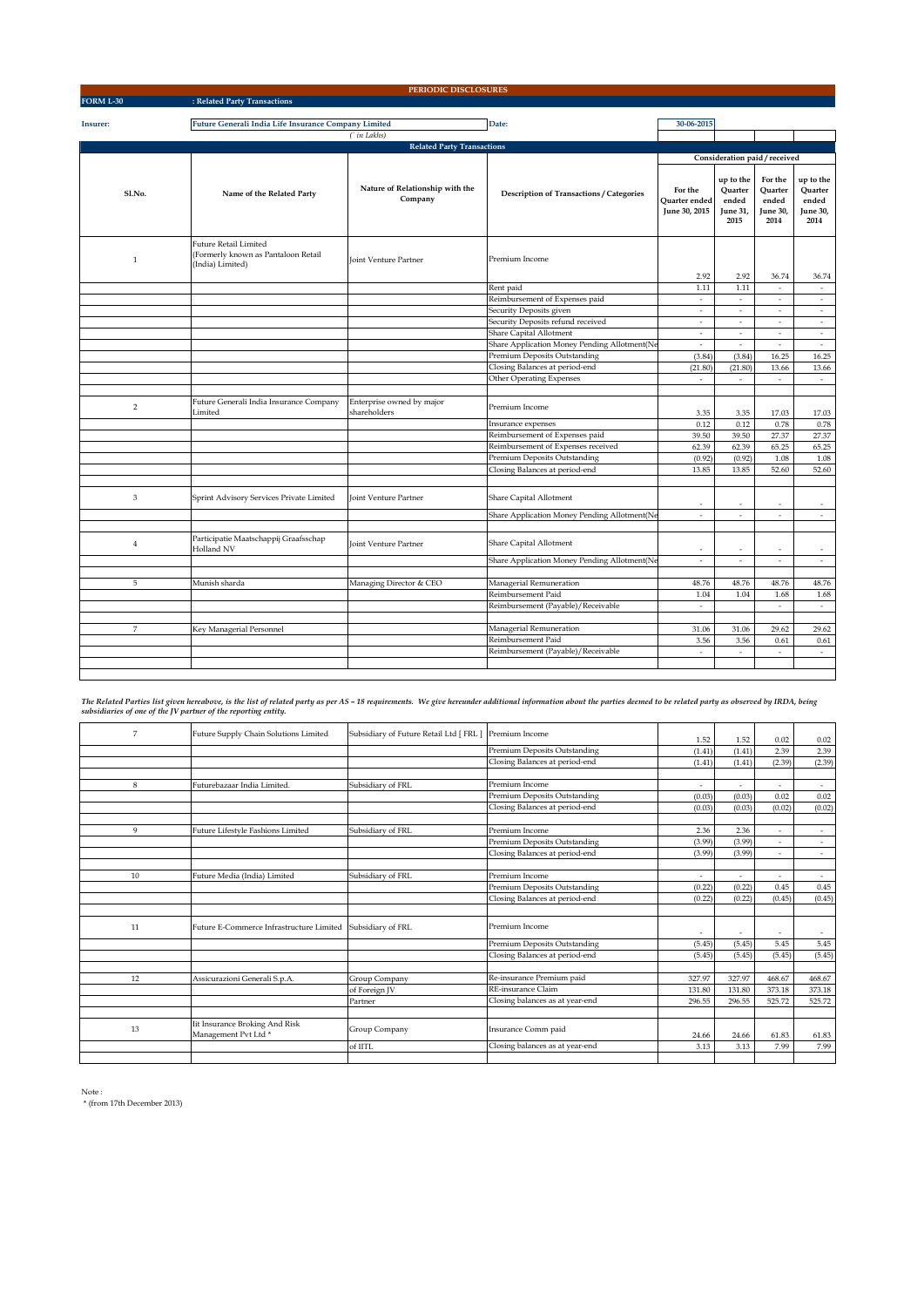# **FORM L31 : Board of Directors & Key Persons**

#### **Insurer: Date June 30, 2015 Future Generali India Life Insurance Company Limited**

| <b>Sl. No.</b> | Name of person         | Role/designation                                                       | Details of change in the period                            |
|----------------|------------------------|------------------------------------------------------------------------|------------------------------------------------------------|
| $\mathbf{1}$   | Mr. G. N. Bajpai       | Chairman                                                               |                                                            |
| $\overline{2}$ | Mr. Kishore Biyani     | Director                                                               |                                                            |
| 3              | Dr. B Samal            | Director                                                               |                                                            |
| $\overline{4}$ | Mr. Ooi Teik Chong     | <b>Additional Director</b>                                             |                                                            |
| 5              | Mr. Krishan Kant Rathi | Director                                                               |                                                            |
| 6              | Dr. Kim Chai Ooi       | Director                                                               | Resigned w.e.f May 18, 2015                                |
| 7              | Mrs. Bhavna Doshi      | Independent Director                                                   |                                                            |
| 8              | Dr. Devi Singh         | Independent Director                                                   |                                                            |
| 9              | Mr. Munish Sharda      | Managing Director and Chief Executive Officer                          |                                                            |
| 10             | Mr. Anup Chandak       | Chief Financial Officer                                                | Resigned as the Chief Risk Officer w.e.f. May 21,<br>2015  |
| 11             | Mr. Bikash Choudhary   | Appointed Actuary and Chief Risk Officer                               | Appointed as the Chief Risk Officer w.e.f. May 21,<br>2015 |
| 12             | Mr. Nirakar Pradhan    | Chief Investment Officer                                               |                                                            |
| 13             | Mr. Pradeep Pandey     | Chief Marketing Officer                                                |                                                            |
| 14             | Mr. Madangopal Jalan   | Executive Vice President - Legal & Compliance<br>and Company Secretary |                                                            |

Key Pesons as defined in IRDA guidelines on Reporting of Key Persons dated October 9, 2013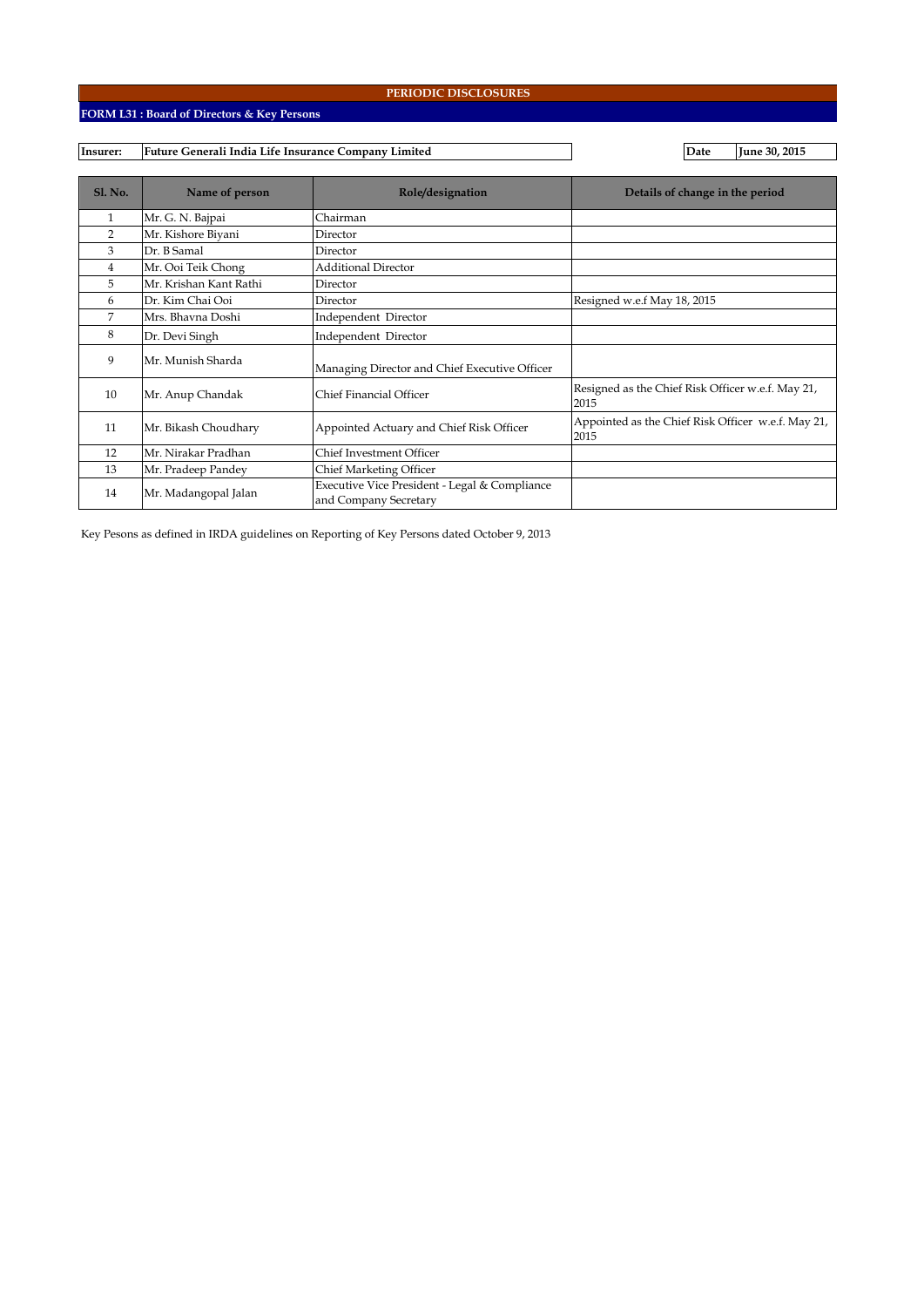### *(See Regulation 4)*

#### **AVAILABLE SOLVENCY MARGIN AND SOLVENCY RATIO.**  30th June 2015 Insurance Regulatory and Development Authority (Actuarial Report and Abstract) Regulations, 2000.

| - SULLI TUNE ZUIS                                                     |                         |                             |
|-----------------------------------------------------------------------|-------------------------|-----------------------------|
|                                                                       |                         | Form Code:                  |
|                                                                       |                         |                             |
| Name of Insurer: Future Generali India Life Insurance Company Limited | Registration Number:133 | <b>Classification Code:</b> |
| Classification:                                                       |                         |                             |
|                                                                       |                         |                             |

| Item           |                                          | <b>Adjusted Value</b>      |  |  |  |  |  |
|----------------|------------------------------------------|----------------------------|--|--|--|--|--|
|                | Description                              | [Amount (in rupees lakhs)] |  |  |  |  |  |
| (1)            | (2)                                      | (4)                        |  |  |  |  |  |
| 01             | Available Assets in Policyholders' Fund: | 2,41,134                   |  |  |  |  |  |
|                | Deduct:                                  |                            |  |  |  |  |  |
| 02             | <b>Mathematical Reserves</b>             | 2,41,134                   |  |  |  |  |  |
| 03             | Other Liabilities                        | $\overline{\phantom{a}}$   |  |  |  |  |  |
| 04             | Excess in Policyholders' funds           | $\sim$                     |  |  |  |  |  |
|                |                                          |                            |  |  |  |  |  |
| 05             | Available Assets in Shareholders Fund:   | 23,721                     |  |  |  |  |  |
|                | Deduct:                                  |                            |  |  |  |  |  |
| 06             | Other Liabilities of shareholders' fund  | 757                        |  |  |  |  |  |
| 07             | <b>Excess in Shareholders' funds</b>     | 22,963                     |  |  |  |  |  |
|                |                                          |                            |  |  |  |  |  |
| 08             | Total ASM (04)+(07)                      | 22,963                     |  |  |  |  |  |
|                |                                          |                            |  |  |  |  |  |
| 09             | <b>Total RSM</b>                         | 8,404                      |  |  |  |  |  |
|                |                                          |                            |  |  |  |  |  |
| 10             | <b>Solvency Ratio (ASM/RSM)</b>          | 273%                       |  |  |  |  |  |
| Certification: |                                          |                            |  |  |  |  |  |

I, the Appointed Actuary, certify that the above statements have been prepared in

accordance with the section 64VA of the Insurance Act, 1938, and the amounts mentioned therein are true and fair

<u> 1989 - Johann Stein, marwolaethau a bhann an t-Amhainn an t-Amhainn an t-Amhainn an t-Amhainn an t-Amhainn an </u>

to the best of my knowledge.

Place: Name and Signature of Appointed Actuary

Date: Notes

1. Item No. 01 shall be the amount of the Adjusted Value of Assets as mentioned in Form IRDA-Assets- AA as specified under Schedule I of Insurance Regulatory and Development Authority (Assets, Liabilities, and Solvency Margin of Insurers) Regulations, 2000;

2. Item No. 02 shall be the amount of Mathematical Reserves as mentioned in Form H;

3. Item Nos. 03 and 06 shall be the amount of other liabilities as mentioned in the Balance Sheet;

4. Items No. 05 shall be the amount of the Total Assets as mentioned in Form IRDA-Assets- AA as specified under Schedule I of Insurance Regulatory and Development Authority (Assets, Liabilities, and Solvency Margin of Insurers) Regulations, 2000.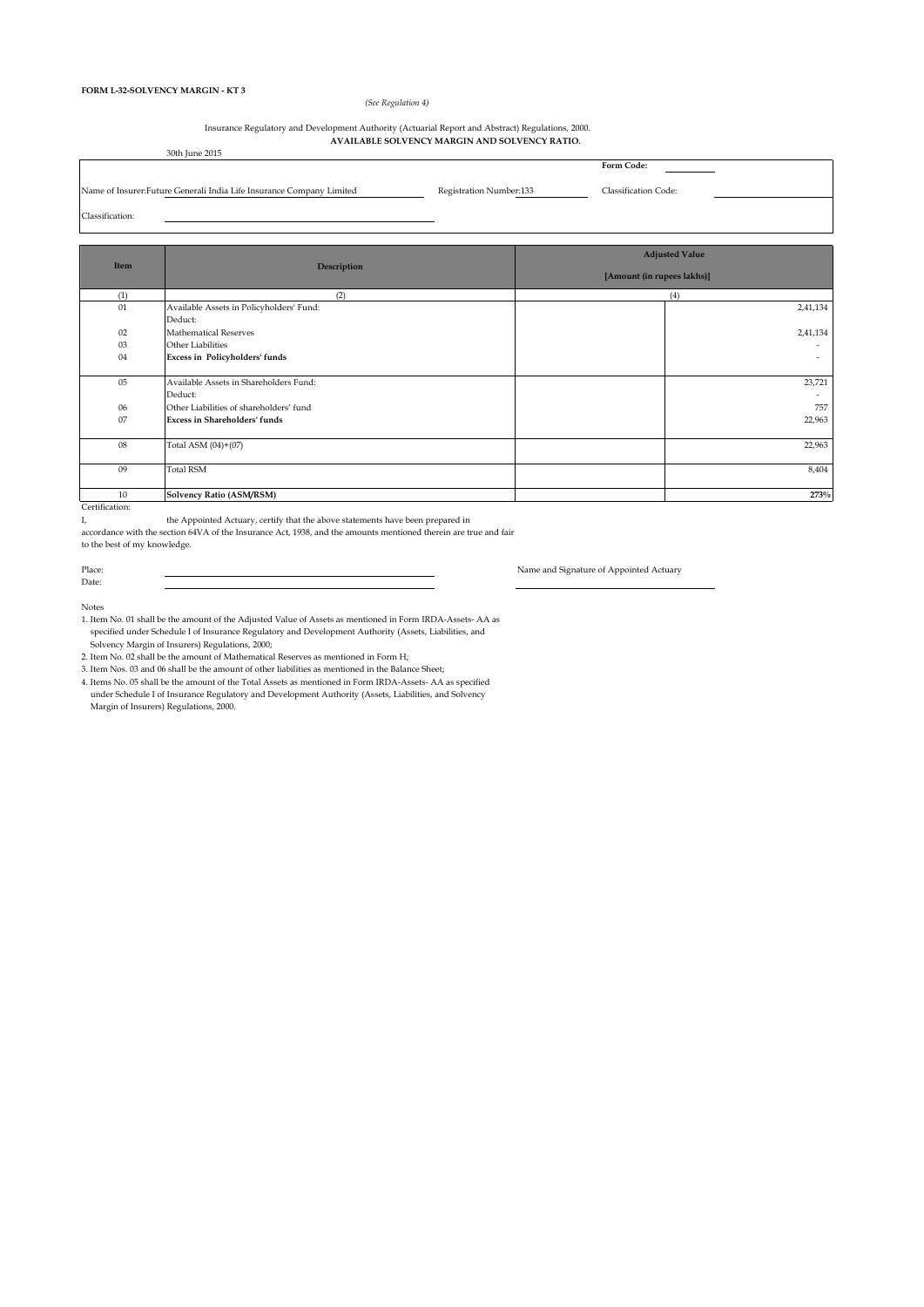### **FORM L-33-NPAs-7**

**Name of the Insurer : Future Generali India Life Insurance Company Limited Registration Number : 133 Statement as on : 30th June 2015 Periodicity Of Submission : Quarterly**

#### Name of the Fund : Life Fund

### **Details of Non Performance Assets - Quaterly Rs. Crore**

|         |                                                        | Bonds / Debentures<br>Other Debt instruments<br>Loans |                                                        |                          |                                                        |                          |                                                        | Total                    |                                             |  |
|---------|--------------------------------------------------------|-------------------------------------------------------|--------------------------------------------------------|--------------------------|--------------------------------------------------------|--------------------------|--------------------------------------------------------|--------------------------|---------------------------------------------|--|
| Sr. No. | <b>Particulars</b>                                     | YTD (as<br>on date)                                   | <b>Previous FY</b><br>(as on 31)<br><b>March 2015)</b> | YTD (as on<br>date)      | <b>Previous FY</b><br>(as on 31)<br><b>March 2015)</b> | YTD (as<br>on date)      | <b>Previous FY</b><br>(as on 31)<br><b>March 2015)</b> | YTD (as<br>on date)      | Previous FY (as on 31<br><b>March 2015)</b> |  |
|         | I Investments Assets (As per Form 3A / 3B - Total Fun- | 608.82                                                | 630.15                                                 |                          | -                                                      | 4.80                     | 12.41                                                  | 1,453.26                 | 1.461.63                                    |  |
|         | 2 Gross NPA                                            |                                                       | $\overline{\phantom{a}}$                               |                          | -                                                      | ٠                        |                                                        | $\overline{\phantom{a}}$ |                                             |  |
|         | 3 % of Gross NPA on Investment Assets (2/1)            | -                                                     |                                                        |                          | -                                                      | $\overline{\phantom{a}}$ |                                                        | $\overline{\phantom{a}}$ |                                             |  |
|         | 4 Provision made on NPA                                |                                                       | -                                                      |                          | -                                                      | $\overline{\phantom{a}}$ |                                                        | $\overline{\phantom{a}}$ |                                             |  |
|         | 5 Provision as a % of NPA $(4/2)$                      |                                                       | -                                                      | $\overline{\phantom{a}}$ | -                                                      | $\overline{\phantom{0}}$ |                                                        | $\overline{\phantom{a}}$ |                                             |  |
|         | 6 Provision on Standard Assets                         | -                                                     | -                                                      | ۰                        | -                                                      | $\overline{\phantom{a}}$ | $\overline{\phantom{0}}$                               | $\overline{\phantom{a}}$ |                                             |  |
|         | 7 Net Investment Assets (1-4)                          | 608.82                                                | 630.15                                                 |                          | -                                                      | 4.80                     | 12.41                                                  | 1,453.26                 | 1.461.63                                    |  |
|         | 8 Net NPA                                              | -                                                     |                                                        |                          | -                                                      | $\overline{\phantom{0}}$ |                                                        | $\overline{\phantom{a}}$ |                                             |  |
|         | 9 % of Net NPA to Net Investment Assets (8/7)          | -                                                     | -                                                      | ۰                        | -                                                      | $\overline{\phantom{a}}$ |                                                        | $\overline{\phantom{a}}$ |                                             |  |
|         | 10 Write off made during the period                    |                                                       | $\overline{\phantom{a}}$                               | $\overline{\phantom{a}}$ | -                                                      | $\overline{\phantom{a}}$ |                                                        | $\overline{\phantom{a}}$ |                                             |  |

**Note: Other Debt Instr include CP, CD, CBLO, Repo.**

#### **FORM L-33-NPAs-7**

**Name of the Insurer : Future Generali India Life Insurance Company Limited Registration Number : 133 Statement as on : 30th June 2015 Periodicity Of Submission : Quarterly**

Name of the Fund : Pension & General Annuity and Group Business

Name of the Fund : Linked Fund

**Details of Non Performance Assets - Quaterly Rs. Crore**

|         |                                                       |                          | Bonds / Debentures                                     | Loans               |                                                        |                          |                                                        |                          |                                             |
|---------|-------------------------------------------------------|--------------------------|--------------------------------------------------------|---------------------|--------------------------------------------------------|--------------------------|--------------------------------------------------------|--------------------------|---------------------------------------------|
| Sr. No. | Particulars                                           | YTD (as<br>on date)      | <b>Previous FY</b><br>(as on 31)<br><b>March 2015)</b> | YTD (as on<br>date) | <b>Previous FY</b><br>(as on 31)<br><b>March 2015)</b> | YTD (as<br>on date)      | <b>Previous FY</b><br>(as on 31)<br><b>March 2015)</b> | YTD (as<br>on date)      | Previous FY (as on 31<br><b>March 2015)</b> |
|         | 1 Investments Assets (As per Form 3A / 3B - Total Fun | 168.87                   | 142.85                                                 |                     | -                                                      | 4.40                     | 16.90                                                  | 356.23                   | 313.79                                      |
|         | 2 Gross NPA                                           | $\overline{\phantom{a}}$ | ٠                                                      |                     | ۰.                                                     | $\overline{\phantom{a}}$ |                                                        | $\overline{\phantom{a}}$ |                                             |
|         | 3 % of Gross NPA on Investment Assets (2/1)           | -                        | $\overline{\phantom{a}}$                               |                     | $\overline{\phantom{a}}$                               | $\overline{\phantom{0}}$ |                                                        | -                        |                                             |
|         | 4 Provision made on NPA                               | ٠                        | ٠                                                      |                     | ۰                                                      | $\overline{\phantom{a}}$ |                                                        | $\overline{\phantom{a}}$ |                                             |
|         | 5 Provision as a % of NPA $(4/2)$                     | $\overline{\phantom{a}}$ | ٠                                                      | -                   | ٠                                                      | $\overline{\phantom{a}}$ |                                                        | $\overline{\phantom{a}}$ |                                             |
|         | 6 Provision on Standard Assets                        | ٠                        | $\overline{\phantom{a}}$                               |                     | ۰                                                      | $\overline{\phantom{a}}$ |                                                        | -                        |                                             |
|         | 7 Net Investment Assets (1-4)                         | 168.87                   | 142.85                                                 |                     | ۰                                                      | 4.40                     | 16.90                                                  | 356.23                   | 313.79                                      |
|         | 8 Net NPA                                             | $\overline{\phantom{a}}$ | ٠                                                      |                     | ۰                                                      | $\overline{\phantom{a}}$ |                                                        | $\overline{\phantom{a}}$ |                                             |
|         | 9 % of Net NPA to Net Investment Assets (8/7)         | $\overline{\phantom{a}}$ | ٠                                                      |                     | ۰                                                      | $\overline{\phantom{a}}$ |                                                        | $\overline{\phantom{a}}$ |                                             |
|         | 10 Write off made during the period                   | -                        | $\overline{\phantom{a}}$                               |                     | -                                                      | $\overline{\phantom{0}}$ |                                                        | -                        |                                             |

### **Note: Other Debt Instr include CP, CD, CBLO, Repo.**

#### **FORM L-33-NPAs-7**

**Name of the Insurer : Future Generali India Life Insurance Company Limited Registration Number : 133**

**Statement as on : 30th June 2015**

**Periodicity Of Submission : Quarterly**

**Details of Non Performance Assets - Quaterly Rs. Crore**

Bonds / Debentures Loans Other Debt instruments Total

| Sr. No. | Particulars                                           | YTD (as<br>on date)      | <b>Previous FY</b><br>(as on 31)<br><b>March 2015)</b> | YTD (as on<br>date)      | <b>Previous FY</b><br>(as on 31)<br><b>March 2015)</b> | YTD (as<br>on date)      | <b>Previous FY</b><br>(as on 31)<br><b>March 2015)</b> | YTD (as<br>on date)      | Previous FY (as on 31<br><b>March 2015)</b> |
|---------|-------------------------------------------------------|--------------------------|--------------------------------------------------------|--------------------------|--------------------------------------------------------|--------------------------|--------------------------------------------------------|--------------------------|---------------------------------------------|
|         | I Investments Assets (As per Form 3A / 3B - Total Fun | 167.92                   | 176.39                                                 |                          | $\overline{\phantom{a}}$                               | 49.99                    | 36.89                                                  | 840.77                   | 878.54                                      |
|         | 2 Gross NPA                                           | ٠                        |                                                        | $\overline{\phantom{a}}$ | $\overline{\phantom{a}}$                               | $\overline{\phantom{0}}$ |                                                        | ٠                        |                                             |
|         | 3 % of Gross NPA on Investment Assets (2/1)           | -                        |                                                        | -                        | $\overline{\phantom{a}}$                               | $\overline{\phantom{0}}$ |                                                        | -                        |                                             |
|         | Provision made on NPA                                 | $\overline{\phantom{a}}$ |                                                        | $\overline{\phantom{a}}$ | $\overline{\phantom{a}}$                               | $\sim$                   |                                                        | $\overline{\phantom{a}}$ |                                             |
|         | 5 Provision as a % of NPA $(4/2)$                     | $\overline{\phantom{a}}$ |                                                        | -                        | $\overline{\phantom{a}}$                               | $\sim$                   |                                                        | $\overline{\phantom{a}}$ |                                             |
|         | 6 Provision on Standard Assets                        | ۰                        |                                                        | $\overline{\phantom{a}}$ | $\overline{\phantom{0}}$                               | $\overline{\phantom{0}}$ |                                                        | ۰                        |                                             |
|         | 7 Net Investment Assets (1-4)                         | 167.92                   | 176.39                                                 | -                        | $\overline{\phantom{a}}$                               | 49.99                    | 36.89                                                  | 840.77                   | 878.54                                      |
|         | 8 Net NPA                                             | -                        | -                                                      | - 1                      | $\overline{\phantom{a}}$                               | $\overline{\phantom{a}}$ |                                                        | -                        |                                             |
|         | 9 % of Net NPA to Net Investment Assets (8/7)         | $\overline{\phantom{a}}$ |                                                        | -                        | $\overline{\phantom{a}}$                               | $\overline{\phantom{0}}$ |                                                        | -                        |                                             |
|         | 10 Write off made during the period                   | $\overline{\phantom{a}}$ | $\overline{\phantom{a}}$                               | $\overline{\phantom{a}}$ | $\overline{\phantom{a}}$                               | $\overline{\phantom{a}}$ |                                                        | ٠                        |                                             |

### **Note: Other Debt Instr include CP, CD, CBLO, Repo.**

### **CERTIFICATION:**

Certified that the information given herein are correct and complete to the best of my knowledge and belief. Also certified that the various investments made and covered in the return

**Note:**

1 The above statement, in the case of 'Life' insurers shall be prepared 'fundwise' viz. Life Fund, Pension & General Annuity and Group Business & ULIP Fund.

2 Investments Assets should reconcile with figures shown in Schedule 8, 8A, 8B & 9 of the Balance Sheet.

3 Gross NPA is Investments classified as NPA, before any provisions

4 Provision made on the 'Standard Assets' shall be as per Circular : 32/2/F&A/Circular/169/Jan/2006-07 as amended form time to time

5 Net Investment Assets is net of 'Provisions'

6 Net NPA is gross NPAs less provision

7 Write off as approved by Board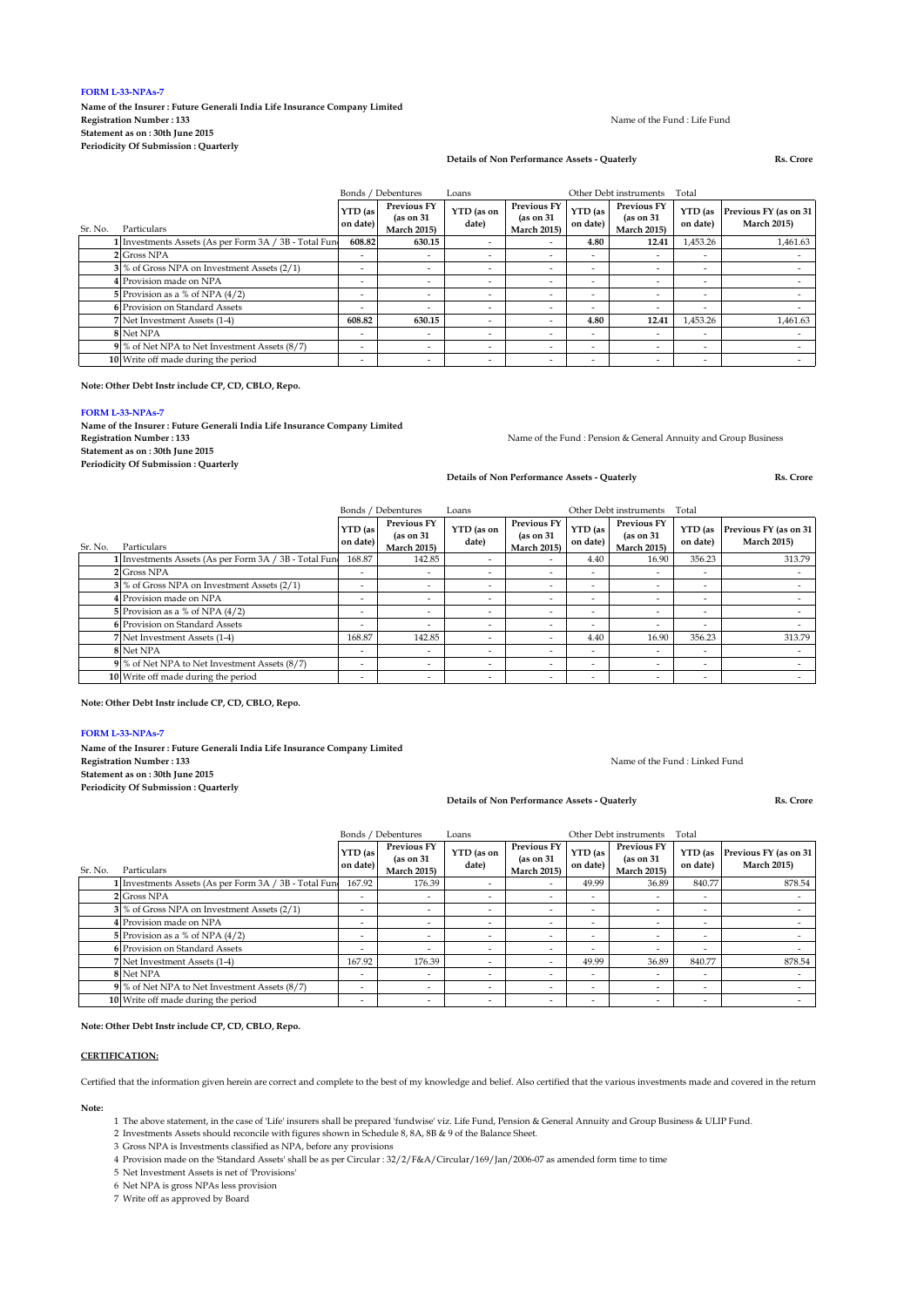#### **FORM L-34-YIELD ON INVESTMENTS-1**

# **Name of the Insurer : Future Generali India Life Insurance Company Limited**

**Statement as on : 30th Jun 2015**

**Statement Of Investment And Income On Investment Rs. In Crore**

**Periodicity Of Submission : Quarterly**

|                |                                                                                                                     |             |                             |                     | <b>Current Quarter</b> |                 |                   |                   |                     | Year to Date (current year) |                 |              |                   |                   | Year to Date (Jun 14) |                 |           |
|----------------|---------------------------------------------------------------------------------------------------------------------|-------------|-----------------------------|---------------------|------------------------|-----------------|-------------------|-------------------|---------------------|-----------------------------|-----------------|--------------|-------------------|-------------------|-----------------------|-----------------|-----------|
| No.            | <b>Category Of Investment</b>                                                                                       | Category    | Investment (Rs.)1           |                     | Income on              |                 | Net Yield         | Investment (Rs.)1 |                     | Income on                   |                 | Net Yield    |                   | Investment (Rs.)1 | Income on             |                 | Net Yield |
|                |                                                                                                                     | Code        | <b>Book Value</b>           | Market Value        | Investment<br>(Rs.)    | Gross Yield (%) | $(^{0}/_{0})^{2}$ | <b>Book Value</b> | <b>Market Value</b> | Investment<br>(Rs.)         | Gross Yield (%) | $(^{0}_{0})$ | <b>Book Value</b> | Market Value      | Investment<br>(Rs.)   | Gross Yield (%) | $(\%)^2$  |
| $\mathbf{A}$   | CENTRAL GOVERNMENT SECURITIES:                                                                                      |             |                             |                     |                        |                 |                   |                   |                     |                             |                 |              |                   |                   |                       |                 |           |
| A1             | Central Govt. Securities, Central Govt. Guaranteed Bonds                                                            | CGSB        | 552.81                      | 562.29              | 11.78                  | 8.55%           | 8.55%             | 552.81            | 562.29              | 11.78                       | 8.55%           | 8.559        | 429.30            | 416.82            | 9.42                  | 2.19%           | 2.19%     |
| $\rm A2$       | <b>Special Deposits</b>                                                                                             | <b>CSPD</b> |                             |                     |                        |                 |                   |                   |                     |                             |                 |              |                   |                   |                       |                 |           |
| A3             | Deposits under section 7 of Insurance Act 1938                                                                      | <b>CDSS</b> | 9.82                        | 9.37                | 0.19                   | 7.72%           | 7.72%             | 9.82              | 9.37                | 0.19                        | 7.72%           | 7.72%        | 9.82              | 8.79              | 0.19                  | 1.92%           | 1.92%     |
| A4             | <b>Treasury Bills</b>                                                                                               | <b>CTRB</b> | 7.31                        | $\sim$              | 0.03                   | 8.81%           | 8.81%             | 7.31              | $\sim$              | 0.03                        | $8.81\%$        | 8.819        | 2.83              | 4.50              | $\sim$                | 0.03%           | 0.03%     |
|                | <b>GOVERNEMNT SECURITIES / OTHER APPROVED SECURITIES</b>                                                            |             |                             |                     |                        |                 |                   |                   |                     |                             |                 |              |                   |                   |                       |                 |           |
| $\mathbf{B}$   |                                                                                                                     |             |                             |                     |                        |                 |                   |                   |                     |                             |                 |              |                   |                   |                       |                 |           |
|                |                                                                                                                     |             |                             |                     |                        |                 |                   |                   |                     |                             |                 |              |                   |                   |                       |                 |           |
| B1             | Central Government Guaranteed Loans / Special / Non-SLR Bonds                                                       | CGSL        |                             |                     |                        |                 |                   |                   |                     |                             |                 |              |                   |                   |                       |                 |           |
| B2             | State Govt. Bonds                                                                                                   | SGGB        | 187.41                      | 199.21              | 4.22                   | 9.04%           | 9.04%             | 187.41            | 199.21              | 4.22                        | 9.04%           | 9.04%        | 218.20            | 208.41            | 4.92                  | 2.26%           | 2.26%     |
| <b>B3</b>      | State Government Guaranteed Loans                                                                                   | SGGL        | $\sim$                      | $\sim$              | $\sim$                 |                 |                   |                   |                     | $\Omega$                    | $\Omega$        |              |                   |                   |                       |                 |           |
|                | Other Approved Securities (excluding Infrastructure / Social Sector                                                 |             | 8.49                        | $8.15\,$            | 0.16                   | 7.64%           |                   | 8.49              | $8.15\,$            | $0.16\,$                    | 7.64%           | 7.649        | 11.74             | 23.29             | 0.23                  | 1.94%           | 1.94%     |
| $\rm B4$       | nvestments)                                                                                                         | SGOA        |                             |                     |                        |                 | 7.64%             |                   |                     |                             |                 |              |                   |                   |                       |                 |           |
| B5             | Guaranteed Equity                                                                                                   | SGGE        | $\sim$                      | $\sim$              | $\sim$                 |                 |                   |                   |                     |                             |                 |              |                   |                   |                       |                 |           |
| $\mathsf{C}$   | <b>IOUSING &amp; LOANS TO STATE GOVT. FOR HOUSING AND</b>                                                           |             |                             |                     |                        |                 |                   |                   |                     |                             |                 |              |                   |                   |                       |                 |           |
|                | FIRE FIGHTING EQUIPMENT :                                                                                           |             |                             |                     |                        |                 |                   |                   |                     |                             |                 |              |                   |                   |                       |                 |           |
| C1             | Loans to State Government for Housing                                                                               | HLSH        | $\sim$                      | $\sim$              | $\sim$                 |                 |                   |                   |                     |                             |                 |              |                   |                   |                       |                 |           |
| C <sub>2</sub> | Loans to State Governement for Fire Fighting Equipments                                                             | <b>HLSF</b> | $\sim$                      | $\sim$              | $\sim$                 |                 |                   |                   |                     |                             |                 |              |                   |                   |                       |                 |           |
| C <sub>3</sub> | Term Loan - HUDCO / NHB / Institutions accredited by NHB                                                            | <b>HTLH</b> | $\sim$                      | $\mathcal{L}^{\pm}$ | $\sim$                 |                 |                   |                   |                     |                             |                 |              |                   |                   |                       |                 |           |
| C4             | Commercial Papers - NHB / Institutions accredited by NHB                                                            | <b>HTLN</b> | $\sim$                      | $\sim$              | $\sim$                 |                 |                   |                   |                     |                             |                 |              |                   |                   |                       |                 |           |
| C <sub>5</sub> | Housing - Securitised Assets (Approved Investment)                                                                  | <b>HMBS</b> | $\sim$                      | $\sim$              | $\sim$                 |                 |                   |                   |                     |                             | $\Omega$        |              |                   |                   |                       |                 |           |
| C <sub>6</sub> | Bonds / Debentures / CPs / Loans - Promotor Group                                                                   | <b>HDPG</b> | $\sim$                      | $\sim$              | $\sim$                 |                 |                   |                   |                     |                             |                 |              |                   |                   |                       |                 |           |
|                |                                                                                                                     |             |                             |                     |                        |                 |                   |                   |                     |                             |                 |              |                   |                   |                       |                 |           |
|                | <b>TAXABLE BONDS OF</b>                                                                                             |             |                             |                     |                        |                 |                   |                   |                     |                             |                 |              |                   |                   |                       |                 |           |
| C7             | Bonds / Debentures issued by HUDCO                                                                                  | <b>HTHD</b> | $\omega$                    | $\sim$              | ÷.                     |                 |                   |                   |                     |                             |                 |              |                   |                   |                       |                 |           |
| C8             | Bonds / Debentures issued by NHB / Institutions accredited by NHB                                                   | <b>HTDN</b> | 52.12                       | 50.71               | 1.25                   | 9.64%           | 9.64%             | 52.12             | 50.71               | 1.25                        | 9.64%           | 9.64%        | 56.48             | 50.69             | 1.29                  | 2.28%           | 2.28%     |
|                | Bonds / Debentures issued by Authority constituted under any                                                        |             |                             |                     |                        |                 |                   |                   |                     |                             |                 |              |                   |                   |                       |                 |           |
| C9             | Housing / Building Scheme approved by Central / State / any                                                         | <b>HTDA</b> |                             |                     |                        |                 |                   |                   |                     |                             |                 |              |                   |                   |                       |                 |           |
|                | Authority or Body constituted by Central / State Act                                                                |             |                             |                     |                        |                 |                   |                   |                     |                             |                 |              |                   |                   |                       |                 |           |
|                | <b>TAX FREE BONDS</b>                                                                                               | <b>HFHD</b> |                             |                     |                        |                 |                   |                   |                     |                             |                 |              |                   |                   |                       |                 |           |
| C10            | Bonds / Debentures issued by HUDCO                                                                                  |             | $\overline{\phantom{a}}$    | $\sim$              | $\sim$                 |                 |                   |                   |                     |                             |                 |              |                   |                   |                       |                 |           |
| C11            | Bonds / Debentures issued by NHB / Institutions accredited by NHB                                                   | <b>HFDN</b> |                             |                     |                        |                 |                   |                   |                     |                             |                 |              |                   |                   |                       |                 |           |
| C12            | Bonds / Debentures issued by Authority constituted under any                                                        | <b>HFDA</b> |                             |                     |                        |                 |                   |                   |                     |                             |                 |              |                   |                   |                       |                 |           |
|                | Housing / Building Scheme approved by Central / State / any<br>Authority or Body constituted by Central / State Act |             |                             |                     |                        |                 |                   |                   |                     |                             |                 |              |                   |                   |                       |                 |           |
|                | OTHR INVESTMENTS                                                                                                    |             |                             |                     |                        |                 |                   |                   |                     |                             |                 |              |                   |                   |                       |                 |           |
| C13            | Debentures / Bonds / CPs / Loans                                                                                    | HODS        | 5.07                        | 5.38                | 0.14                   | 11.23%          | 11.23%            | 5.07              | 5.38                | 0.14                        | 11.23%          | 11.23%       |                   |                   |                       |                 |           |
| C14            | Housing - Securitised Assets                                                                                        | HOMB        | $\sim$                      | $\sim$              | $\sim$                 |                 |                   |                   | $\sqrt{ }$          | $\overline{0}$              | $\Omega$        |              |                   |                   |                       | $\left($        |           |
| C15            | Debentures / Bonds / CPs / Loans - (Promoter Group)                                                                 | HOPG        | ÷.                          | $\sim$              | ÷.                     |                 |                   |                   | $\Omega$            | $\Omega$                    | $\Omega$        |              |                   |                   |                       |                 |           |
|                |                                                                                                                     |             |                             |                     |                        |                 |                   |                   |                     |                             |                 |              |                   |                   |                       |                 |           |
| D              | INFRASTRUCTURE / SOCIAL SECTOR INVESTMENTS :                                                                        |             |                             |                     |                        |                 |                   |                   |                     |                             |                 |              |                   |                   |                       |                 |           |
| D1             | Infrastructure/ Social Sector - Other Approved Securities                                                           | <b>ISAS</b> | $\mathcal{L}_{\mathcal{A}}$ | $\sim$              | $\sim$                 |                 |                   |                   | $\Omega$            | $\Omega$                    |                 |              |                   |                   |                       |                 |           |
| D2             | Infrastructure - PSU - Equity shares - Quoted                                                                       | <b>ITPE</b> | 1.80                        | 1.42                | 0.02                   | $-3.93%$        | $-3.93%$          | 1.80              | 1.42                | 0.02                        | $-3.93%$        | $-3.93%$     | 0.27              | 0.47              | 0.08                  | 28.61%          | 28.61%    |
| D3             | Infrastructure - Corporate Securities - Equity shares-Quoted                                                        | <b>ITCE</b> | 6.40                        | 6.47                | 0.14                   | 8.53%           | 8.53%             | 6.40              | 6.47                | 0.14                        | 8.53%           | 8.539        | 0.51              | 0.70              | 0.11                  | 21.65%          | 21.65%    |
|                | Infrastructure - Equity and Equity Related Instruments (Promoter                                                    |             |                             |                     |                        |                 |                   |                   |                     |                             |                 |              |                   |                   |                       |                 |           |
| D <sub>4</sub> | Group)                                                                                                              | <b>IEPG</b> |                             |                     |                        |                 |                   |                   |                     |                             |                 |              |                   |                   |                       |                 |           |
| D <sub>5</sub> | Infrastructure - Securitised Assets (Approved)                                                                      | <b>IESA</b> |                             | $\sim$              | $\sim$                 |                 |                   |                   |                     |                             |                 |              |                   |                   |                       |                 |           |
| D <sub>6</sub> | Infrastructure - Debenture / Bonds / CPs / Loans - Promoter Group                                                   | <b>IDPG</b> |                             |                     |                        |                 |                   |                   |                     |                             |                 |              |                   |                   |                       |                 |           |
| D7             | Infrastructure - Infrastructure Development Fund (IDF)                                                              | IDDF        | 35.61                       | 36.87               | 0.82                   | 9.28%           | 9.28%             | 35.61             | 36.87               | 0.82                        | 9.28%           | 9.28%        | $\sim$            | $\sim$            | $\sim$                | 0.00%           | 0.00%     |
|                | <b>TAXABLE BONDS OF</b>                                                                                             |             |                             |                     |                        |                 |                   |                   |                     |                             |                 |              |                   |                   |                       |                 |           |
| D8             | Infrastructure - PSU - Debentures / Bonds                                                                           | <b>IPTD</b> | 84.18                       | 77.80               | 2.06                   | 9.82%           | 9.82%             | 84.18             | 77.80               | 2.06                        | 9.82%           | 9.82%        | 143.29            | 140.69            | 3.14                  | 2.19%           | 2.19%     |
| D <sub>9</sub> | $\operatorname{Infrastructure}$ - $\operatorname{PSU}$ - $\operatorname{CPs}$                                       | <b>IPCP</b> | $\overline{\phantom{a}}$    | $\sim$              | $\sim$                 |                 |                   |                   |                     |                             |                 |              |                   |                   |                       |                 |           |
| D10            | Infrastructure - Other Corporate Securities - Debentures/ Bonds                                                     | ICTD        | 193.55                      | 202.96              | 4.75                   | 9.85%           | 9.85%             | 193.55            | 202.96              | 4.75                        | 9.85%           | 9.85%        | 177.88            | 203.90            | 4.35                  | 2.45%           | 2.45%     |
| D11            | Infrastructure - Other Corporate Securities - CPs                                                                   | ICCP        |                             | $\mathcal{L}^{\pm}$ | $\sim$                 |                 |                   |                   |                     |                             |                 |              |                   |                   |                       |                 |           |
| D12            | Infrastructure - Term Loans (with Charge)                                                                           | <b>ILWC</b> | $\sim$                      | $\sim$              | $\sim$                 |                 |                   |                   |                     |                             |                 |              |                   |                   |                       |                 |           |
|                | <b>TAX FREE BONDS</b>                                                                                               |             |                             |                     |                        |                 |                   |                   |                     |                             |                 |              |                   |                   |                       |                 |           |
| D13            | Infrastructure - PSU - Debentures / Bonds                                                                           | <b>IPFD</b> |                             | $\sim$              | $\sim$                 |                 |                   |                   |                     |                             |                 |              |                   |                   |                       |                 |           |
|                |                                                                                                                     |             |                             |                     |                        |                 |                   |                   |                     |                             |                 |              |                   |                   |                       |                 |           |
| D14            | Infrastructure - Other Corporate Securities - Debentures/ Bonds                                                     | <b>ICFD</b> |                             |                     |                        |                 |                   |                   |                     |                             |                 |              |                   |                   |                       |                 |           |

**Registration Number : 133 Name of the Fund : Life Fund**

 $\overline{\phantom{a}}$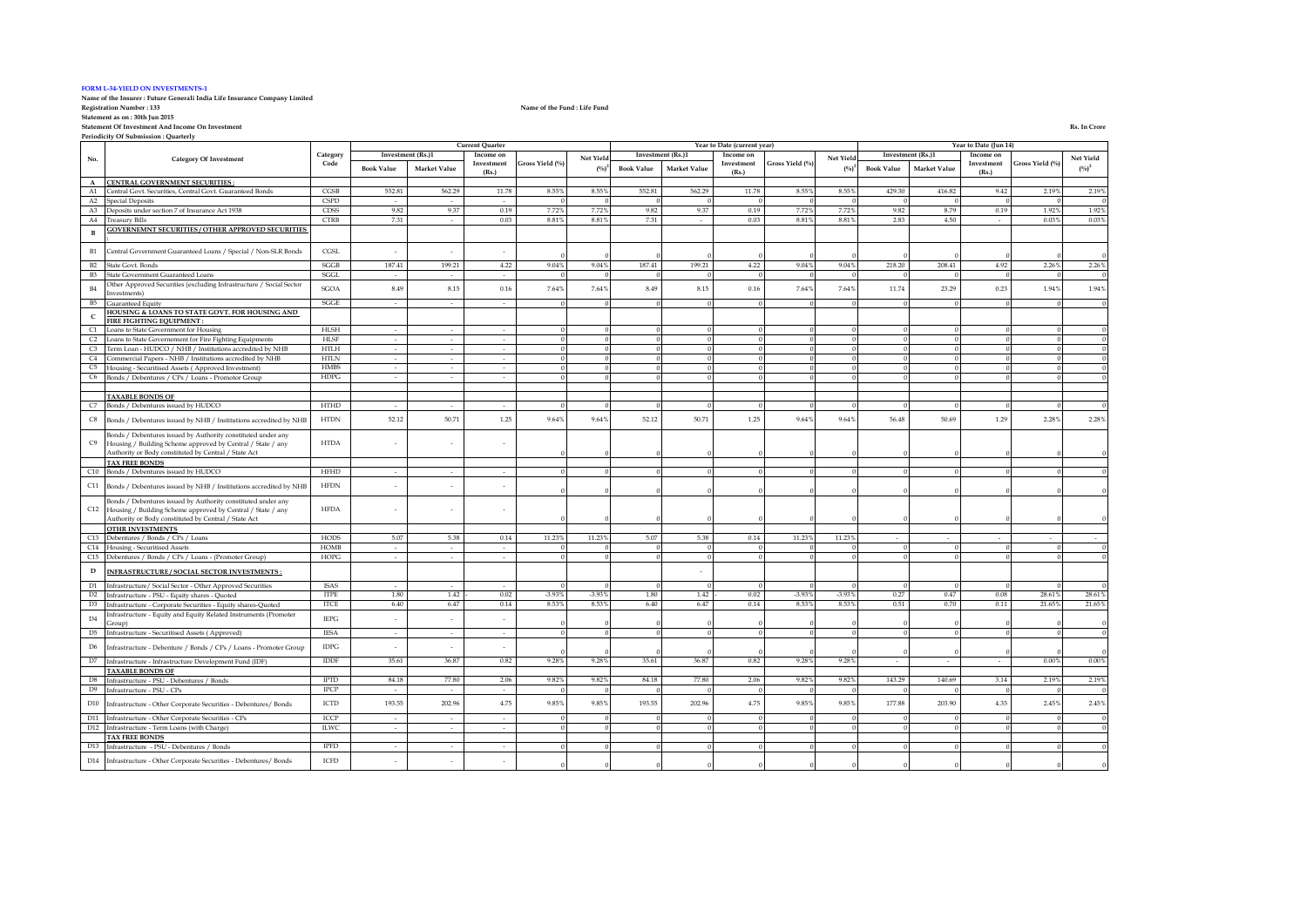|                                    | <b>OTHER INVESTMENTS</b>                                                                                |                              |                             |          |          |          |                  |                |            |             |                |          |          |          |          |            |                  |
|------------------------------------|---------------------------------------------------------------------------------------------------------|------------------------------|-----------------------------|----------|----------|----------|------------------|----------------|------------|-------------|----------------|----------|----------|----------|----------|------------|------------------|
|                                    | D15 Infrastructure - Equity (including unlisted)                                                        | IOEQ                         | 0.34                        |          | 0.03     | 225.36%  | 225.36%          | 0.34           |            | 0.03        | 225.36%        | 225.36%  | 0.08     |          |          | 2.17%      | 2.17%            |
|                                    | D16 Infrastructure - Debentures / Bonds / CPs / Loans                                                   | <b>IODS</b>                  | $\mathcal{L}^{\mathcal{A}}$ |          |          |          | $\Omega$         | $\theta$       | $\Omega$   | $\sqrt{2}$  | $\Omega$       |          |          |          |          |            |                  |
|                                    | D17 Infrastructure - Securitised Assets                                                                 | <b>IOSA</b>                  | $\sim$                      | $\sim$   | $\sim$   |          | $\mathbf{0}$     | $\overline{0}$ | $\Omega$   | $\Omega$    | $\theta$       |          |          |          | $\Omega$ | $\theta$   | $\,0\,$          |
|                                    | D18 Infrastructure - Equity (Promoter Group)                                                            | IOPE                         | $\sim$                      | $\sim$   | $\sim$   |          | $\overline{0}$   | $\overline{0}$ |            |             | $\Omega$       |          |          |          |          |            | $\overline{0}$   |
| D19                                | Infrastructure - Debentures / Bonds / CPs / Loans - (Promoter                                           | IOPD                         | ×                           |          |          |          |                  |                |            |             |                |          |          |          |          |            |                  |
|                                    | Group)                                                                                                  |                              |                             |          |          |          |                  |                |            |             |                |          |          |          |          |            |                  |
| $\mathbf E$                        | APPROVED INVESTMENT SUBJECT TO EXPOSURE NORMS :                                                         |                              |                             |          |          |          |                  |                |            |             |                |          |          |          |          |            |                  |
|                                    |                                                                                                         |                              |                             |          |          |          |                  |                |            |             |                |          |          |          |          |            |                  |
|                                    | <b>ACTIVELY TRADED</b>                                                                                  | EAEQ                         | 7.35                        | 7.10     | 0.15     | 8.06%    | 8.06%            | 7.35           | 7.10       | 0.15        | 8.06%          | 8.06%    | 0.66     | 1.20     | 0.17     | 25.07%     | 25.07%           |
| E1<br>E2                           | PSU - Equity shares - Quoted                                                                            | EACE                         | 41.47                       | 42.22    | $0.61\,$ | 5.89%    | 5.89%            | 41.47          | 42.22      | $0.61\,$    | 5.89%          | 5.89%    | 2.73     | 3.61     | 0.39     | 14.16%     | 14.16%           |
|                                    | Corporate Securities - Equity shares (Ordinary)- Quoted                                                 |                              |                             |          |          |          |                  |                |            |             |                |          |          |          |          |            |                  |
| $\mathop{\hbox{\rm E}}\nolimits 3$ | Equity Shares - Companies incorporated outside India (invested prior<br>to IRDA Regulations)            | <b>EFES</b>                  | $\sim$                      | $\sim$   | $\sim$   |          |                  |                |            |             |                |          |          |          |          |            |                  |
|                                    |                                                                                                         |                              |                             |          |          |          |                  |                |            |             |                |          |          |          |          |            |                  |
| $\mathrm{E}4$                      | Equity Shares (incl. Equity related Instruments) - Promoter Group                                       | $\ensuremath{\mathsf{EEPG}}$ | ×                           |          |          |          |                  |                |            |             |                |          |          |          |          |            |                  |
|                                    | E5 Corporate Securities - Bonds - (Taxable)                                                             | <b>EPBT</b>                  | 17.09                       | 17.98    | 0.42     | 9.87%    | $9.87\%$         | 17.09          | 17.98      | 0.42        | 9.87%          | $9.87\%$ | 26.92    | 27.47    | 0.65     | 2.42%      | 2.42%            |
|                                    | E6 Corporate Securities - Bonds - (Tax Free)                                                            | <b>EPBF</b>                  | $\sim$                      |          |          |          | $\Omega$         |                |            |             | $\theta$       |          |          |          | $\Omega$ |            | $\mathbf{0}$     |
|                                    | E7 Corporate Securities - Preference Shares                                                             | <b>EPNQ</b>                  | $\sim$                      | $\sim$   | $\sim$   |          | $\mathbf{0}$     | $\theta$       |            | $\sqrt{ }$  | $\mathbf{0}$   |          |          |          | $\theta$ | $\Omega$   | $\boldsymbol{0}$ |
|                                    | E8 Corporate Securities - Investment in Subsidiaries                                                    | ECIS                         | $\omega$                    | $\sim$   | $\sim$   | $\Omega$ | $\boldsymbol{0}$ | $\,$ 0         | $\Omega$   | $\theta$    | $\overline{0}$ | $\Omega$ | $\Omega$ |          | $\theta$ | $\Omega$   | $\overline{0}$   |
|                                    | E9 Corporate Securities - Debentures                                                                    | ECOS                         | 223.11                      | 230.58   | 6.23     | 11.21%   | 11.21%           | 223.11         | 230.58     | 6.23        | 11.21%         | 11.21%   | 161.73   | 167.26   | 4.17     | 2.58%      | 2.58%            |
| $\rm E10$                          | Corporate Securities - Debentures / Bonds / CPs / Lonas - Promoter                                      | $\rm{EDPG}$                  | $\sim$                      | $\sim$   | $\sim$   |          |                  |                |            |             |                |          |          |          |          |            |                  |
|                                    | Group                                                                                                   |                              |                             |          |          |          |                  |                |            |             |                |          |          |          |          |            |                  |
|                                    | E11 Corporate Securities - Derivative Instruments                                                       | ECDI                         | $\sim$                      | $\sim$   | $\sim$   |          | $\mathbf{0}$     | $\mathbf{0}$   |            |             | $\theta$       |          |          |          |          |            | $\,0\,$          |
|                                    | E12 Municipal Bonds - Rated                                                                             | <b>EMUN</b>                  | $\sim$                      | $\sim$   | $\sim$   |          | $\Omega$         | $\theta$       |            |             | $\Omega$       |          |          |          |          |            | $\mathbf{0}$     |
|                                    | E13 Investment properties - Immovable                                                                   | <b>EINP</b>                  | $\hat{\phantom{a}}$         |          |          |          | $\Omega$         | $\theta$       |            |             |                |          |          |          |          |            | $\bf{0}$         |
|                                    | E14 Loans - Policy Loans                                                                                | <b>ELPL</b>                  | $\sim$                      |          |          |          | $\mathbf{0}$     | $\,0\,$        |            |             |                |          |          |          |          |            |                  |
| E15                                | Loans - Secured Loans - Mortgage of Property in India (Term Loan)                                       | <b>ELMI</b>                  | $\sim$                      | $\sim$   | $\sim$   |          |                  |                |            |             |                |          |          |          |          |            |                  |
|                                    |                                                                                                         |                              |                             |          |          |          |                  |                |            |             |                |          |          |          |          |            |                  |
| E16                                | Loans - Secured Loans - Mortgage of Property outside India (Term                                        | <b>ELMO</b>                  | $\sim$                      | $\sim$   | $\sim$   |          |                  |                |            |             |                |          |          |          |          |            |                  |
|                                    | Loan)                                                                                                   |                              |                             |          |          |          |                  |                |            |             |                |          |          |          |          |            |                  |
| ${\rm E}17$                        | Deposits - Deposit with Scheduled Banks, FIs (incl. Bank Balance<br>awaiting Investment), CCIL, RBI     | <b>ECDB</b>                  | 7.50                        | 7.50     | 0.21     | 11.19%   | 11.19%           | 7.50           | 7.50       | 0.21        | 11.19%         | 11.19%   | 9.86     | 7.50     | 0.23     | 2.38%      | $2.38\%$         |
|                                    | E18 Deposits - CDs with Scheduled Banks                                                                 | <b>EDCD</b>                  | $\sim$                      | ×        |          |          | $\Omega$         |                |            |             | $\theta$       |          |          |          |          |            | $\mathbf{0}$     |
|                                    | E19 Deposits - Repo / Reverse Repo - Govt Securities                                                    | <b>ECMR</b>                  | $\sim$                      |          |          |          | $\theta$         |                |            |             | $\theta$       |          |          |          |          |            | $\mathbf{0}$     |
|                                    | E20 Deposits - Repo / Reverse Repo - Corporate Securities                                               | $_{\rm ECCR}$                | $\omega$                    | $\sim$   | $\sim$   |          | $\mathbf{0}$     | $\theta$       |            |             |                |          |          |          |          |            | $\mathbf{0}$     |
|                                    | Deposit with Primary Dealers duly recognised by Reserve Bank of                                         |                              |                             |          |          |          |                  |                |            |             |                |          |          |          |          |            |                  |
| E21                                | India                                                                                                   | $\ensuremath{\mathrm{EDPD}}$ | $\sim$                      | $\sim$   | $\sim$   |          |                  |                |            |             |                |          |          |          |          |            |                  |
|                                    | E22 CCIL - CBLO                                                                                         | <b>ECBO</b>                  | 6.06                        | 4.80     | 0.02     | 9.35%    | 9.35%            | 6.06           | 4.80       | 0.02        | 9.35%          | 9.35%    | 4.82     |          |          | $0.06\%$   | 0.06%            |
|                                    | Commercial Papers issued by a Company or All India Financial                                            |                              |                             |          |          |          |                  |                |            |             |                |          |          |          |          |            |                  |
| E23                                | Institutions                                                                                            | ECCP                         | $\sim$                      | $\sim$   | $\sim$   |          |                  |                |            |             |                |          |          |          |          |            |                  |
|                                    | E24 Application Money                                                                                   | <b>ECAM</b>                  | $\sim$                      | $\sim$   | $\sim$   | - 0      | $\Omega$         | $\Omega$       |            |             | $\Omega$       |          |          |          |          |            | $\,0\,$          |
|                                    | E25 Perpetual Debt Instruments of Tier I & II Capital issued by PSU Banks                               | <b>EUPD</b>                  | 10.40                       | 10.80    | 0.25     | 9.66%    | 9.66%            | 10.40          | $10.80\,$  | 0.25        | 9.66%          | 9.66%    | 10.40    | 10.59    | 0.25     | 2.41%      | $2.41\%$         |
|                                    |                                                                                                         |                              |                             |          |          |          |                  |                |            |             |                |          |          |          |          |            |                  |
| E26                                | Perpetual Debt Instruments of Tier I & II Capital issued by Non-PSU                                     | $\ensuremath{\mathrm{EPPD}}$ | $\overline{\phantom{a}}$    |          |          |          |                  |                |            |             |                |          |          |          |          |            |                  |
|                                    | Banks                                                                                                   |                              |                             |          |          |          |                  |                |            |             |                |          |          |          |          |            |                  |
| $\mathbf{E}27$                     | Perpetual Non-Cum. P.Shares & Redeemable Cumulative P.Shares of                                         | <b>EUPS</b>                  | $\sim$                      | $\sim$   |          |          |                  |                |            |             |                |          |          |          |          |            |                  |
|                                    | Tier 1 & 2 Capital issued by PSU Banks                                                                  |                              |                             |          |          |          |                  |                |            |             |                |          |          |          |          |            |                  |
| $\mbox{E}28$                       | Perpetual Non-Cum. P.Shares & Redeemable Cumulative P.Shares of                                         | <b>EPPS</b>                  | $\sim$                      |          |          |          |                  |                |            |             |                |          |          |          |          |            |                  |
|                                    | Tier 1 & 2 Capital issued by Non-PSU Banks                                                              | <b>EFDS</b>                  |                             |          |          |          | $\mathbf{0}$     | $\mathbf{0}$   |            | $\mathbf 0$ | $\mathbf{0}$   |          |          |          | $\theta$ |            | $\theta$         |
|                                    | E29 Foreign Debt Securities (invested prior to IRDA Regulations)                                        | <b>EGMF</b>                  | 6.90                        |          | 0.12     | 8.28%    | $8.28\%$         | 6.90           |            | 0.12        | $8.28\%$       | $8.28\%$ | 11.60    |          | 0.25     | 2.15%      | 2.15%            |
|                                    | E30 Mutual Funds - Gilt / G Sec / Liquid Schemes<br>E31 Mutual Funds - (under Insurer's Promoter Group) | <b>EMPG</b>                  | $\sim$                      | $\sim$   | $\sim$   |          | $\mathbf{0}$     | $\theta$       |            |             | $\Omega$       |          |          |          | $\Omega$ |            | $\mathbf{0}$     |
|                                    | E32 Mutual Funds - (ETF)                                                                                | EETF                         | 4.47                        | 4.59     | $\sim$   | 0.00%    | $0.00\%$         | 4.47           | 4.59       | $\sim$      | $0.00\%$       | $0.00\%$ | 0.27     | 0.27     | $\sim$   | $0.00\,\%$ | $0.00\%$         |
|                                    | F OTHER INVESTMENTS:                                                                                    |                              |                             |          |          |          |                  |                |            |             |                |          |          |          |          |            |                  |
|                                    | F1 Bonds - PSU - Taxable                                                                                | OBPT                         | $\sim$                      | $\sim$   | ×.       |          | $\Omega$         | $\Omega$       |            |             | $\Omega$       |          |          |          |          |            | $\mathbf{0}$     |
|                                    | F2 Bonds - PSU - Tax Free                                                                               | OBPF                         | $\sim$                      | $\sim$   | $\sim$   |          | $\Omega$         | $\bf{0}$       |            |             | $\Omega$       |          |          |          | $\Omega$ | $\Omega$   | $\boldsymbol{0}$ |
|                                    | F3 Equity Shares (incl Co-op Societies)                                                                 | OESH                         | 0.69                        | $\sim$   | 0.02     | 14.87%   | 14.87%           | 0.69           |            | 0.02        | 14.87%         | 14.87%   | 0.29     | 0.52     | 0.08     | 26.50%     | 26.50%           |
|                                    | F4 Equity Shares (PSUs & Unlisted)                                                                      | OEPU                         | $\sim$                      | $\sim$   | $\sim$   |          | $\Omega$         | $\overline{0}$ |            |             | $\Omega$       |          |          |          |          |            | $\bf{0}$         |
|                                    |                                                                                                         |                              |                             |          |          |          |                  |                |            |             |                |          |          |          |          |            |                  |
|                                    | F5 Equity Shares (incl. Equity related Instruments) - Promoter Group                                    | $\ensuremath{\mathsf{OEPG}}$ | $\sim$                      | $\sim$   | $\sim$   |          |                  |                |            |             |                |          |          |          |          |            |                  |
|                                    | F6 Debentures                                                                                           | OLDB                         |                             |          |          |          | $\mathbf{0}$     | $\bf{0}$       |            |             |                |          |          |          |          |            | $\bf{0}$         |
|                                    | F7 Debentures / Bonds / CPs / Loans etc. - Promoter Group                                               | ODPG                         | $\sim$                      |          |          |          | $\theta$         | $\mathbf{0}$   |            |             | $\Omega$       |          |          |          |          |            | $\Omega$         |
| F8                                 | Municipal Bonds                                                                                         | OMUN                         | ÷                           |          |          |          | $\mathbf{0}$     | $\,0\,$        |            |             | $\Omega$       |          |          |          |          |            | $\mathbf{0}$     |
|                                    | F9 Commercial Papers                                                                                    | OACP                         | $\sim$                      | $\sim$   | $\sim$   | $\Omega$ | $\overline{0}$   | $\overline{0}$ | $\sqrt{2}$ |             | $\Omega$       | $\Omega$ | $\Omega$ | $\Omega$ |          |            | $\overline{0}$   |
|                                    | F10 Preference Shares                                                                                   | OPSH                         | $\sim$                      | in 1999. | $\sim$   |          | $\Omega$         | $\overline{0}$ | $\Omega$   |             | $\Omega$       |          |          |          |          |            | $\Omega$         |
|                                    | F11 Venture Fund                                                                                        | <b>OVNF</b>                  | $\sim$                      | $\sim$   | $\sim$   |          | $\Omega$         | $\overline{0}$ |            |             | $\Omega$       |          |          |          |          |            | $\Omega$         |
|                                    | F12 Short term Loans (Unsecured Deposits)                                                               | OSLU                         | τ                           | $\sim$   | τ        |          | $\Omega$         | $\overline{0}$ | $\Omega$   |             | $\Omega$       |          |          |          |          |            | $\Omega$         |
|                                    | F13 Term Loans (without Charge)                                                                         | OTLW                         | $\sim$                      | $\sim$   | $\sim$   |          | $\mathbf{0}$     | $\overline{0}$ |            |             | $\theta$       |          |          |          |          |            | $\Omega$         |
|                                    | F14 Mutual Funds - Debt / Income / Serial Plans / Liquid Secemes                                        | OMGS                         | $\sim$                      |          |          |          | $\Omega$         | $\bf{0}$       |            |             |                |          |          |          |          |            | $\Omega$         |
|                                    | F15 Mutual Funds - (under Insurer's Promoter Group)                                                     | $\rm OMPG$                   |                             |          |          |          | $\mathbf{0}$     | $\theta$       |            |             |                |          |          |          |          |            | $\Omega$         |
|                                    | F16 Passively Managed Equity ETF (Non Promoter Group)                                                   | OETF                         | 1.37                        | 1.37     | $\sim$   |          | $\mathbf{0}$     | 1.37           | 1.37       |             |                |          |          |          |          |            | $\mathbf{0}$     |
|                                    | F17 Derivative Instruments                                                                              | OCDI                         | $\sim$                      | $\sim$   | $\sim$   |          | $\bf{0}$         | $\theta$       |            |             |                |          |          |          |          |            | $\,0\,$          |
| F19                                | Securitised Assets (underlying assets Housing Loan / Infrastructure                                     | OPSA                         | ÷                           | $\sim$   | $\sim$   |          |                  |                |            |             |                |          |          |          |          |            |                  |
|                                    | assets)                                                                                                 | OIPI                         | $\sim$                      | $\sim$   | $\sim$   |          | $\overline{0}$   | $\overline{0}$ | $\Omega$   | $\theta$    |                |          |          |          | $\theta$ |            |                  |
|                                    | F20 Investment properties - Immovable<br><b>TOTAL</b>                                                   |                              | 1.471.32                    | 1,487.57 | 33.59    |          |                  | 1,471.32       | 1,487.57   | 33.59       |                |          | 1.279.68 | 1,276.68 | 29.92    |            |                  |
|                                    |                                                                                                         |                              |                             |          |          |          |                  |                |            |             |                |          |          |          |          |            |                  |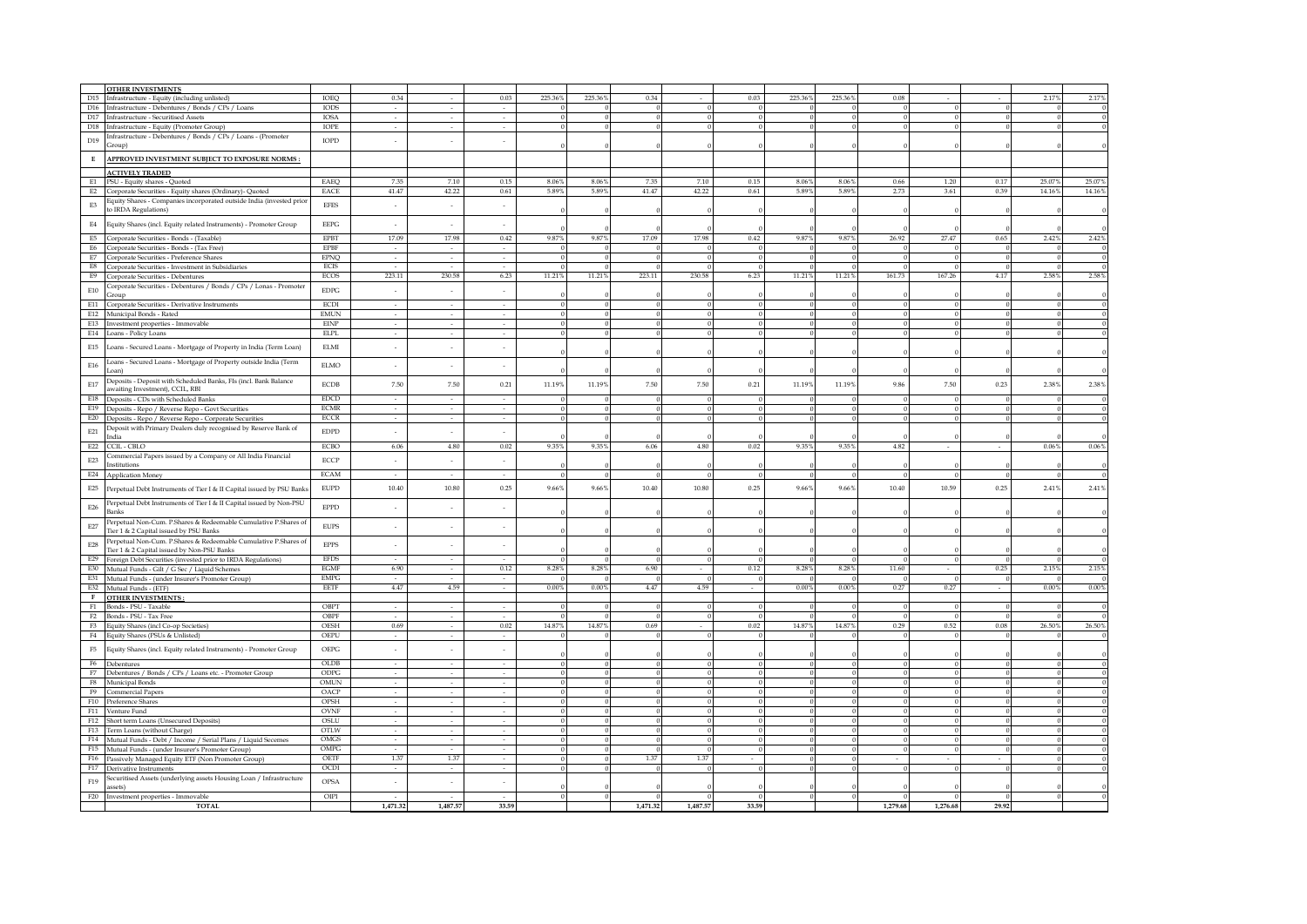#### **FORM L-34-YIELD ON INVESTMENTS-1**

**Name of the Insurer : Future Generali India Life Insurance Company Limited**

**Statement as on : 30th June 2015 Statement Of Investment And Income On Investment Periodicity Of Submission : Quarterly**

| Code<br>Investment (Rs.) <sup>1</sup><br>Investment (Rs.)<br>Investment (Rs.) <sup>1</sup><br>Income on<br>Income on<br>Income on<br>Net Yield<br>Net Yield<br>Net Yield<br>Gross Yield (%)<br>Gross Yield (%)<br>Gross Yield (%)<br>Investment<br>Investment<br>Investment<br>$(^{0}/_{0})^{2}$<br>$(^{0}/_{0})^{2}$<br><b>Book Value</b><br><b>Book Value</b><br><b>Market Value</b><br>Market Value<br>$(^{0}/_{0})^{2}$<br><b>Book Value</b><br><b>Market Value</b><br>(Rs.)<br>(Rs.)<br>(Rs.)<br>A CENTRAL GOVERNMENT SECURITIES :<br>112.34<br>9.24%<br>112.34<br>9.24%<br>9.24%<br>44.85<br>2.30%<br>Central Govt. Securities, Central Govt. Guaranteed Bonds<br>CGSB<br>99.00<br>2.28<br>9.24%<br>99.00<br>2.28<br>46.83<br>1.08<br>2.30%<br>A1<br><b>CSPD</b><br>A2<br><b>Special Deposits</b><br>$\theta$<br>$\sim$<br>$\sim$<br>$\sim$<br>$\Omega$<br><b>CDSS</b><br>A3 Deposits under section 7 of Insurance Act 1938<br>$\Omega$<br>$\sim$<br>$\sim$<br>$\sim$<br>$\Omega$<br>$\Omega$<br>$\Omega$<br>$\Omega$<br>$\Omega$<br>- 0<br>$\Omega$<br>$\Omega$<br>$\Omega$<br><b>CTRB</b><br>9.65<br>0.04<br>9.08%<br>9.08%<br>9.65<br>0.04<br>9.08%<br>9.08%<br>7.17<br>5.50<br>0.05%<br>0.05%<br>A4 Treasury Bills<br>$\sim$<br>$\sim$<br>$\sim$<br>STATE GOVERNEMNT / OTHER APPROVED SECURITIES:<br>в<br>CGSL<br>B1<br>Central Government Guaranteed Loans / Special / Non-SLR Bonds<br>$\Omega$<br>1.35<br>33.75<br>SGGB<br>61.18<br>69.41<br>1.35<br>8.83%<br>8.83%<br>61.18<br>69.41<br>8.83%<br>8.83%<br>34.77<br>0.93<br>2.69%<br>2.69%<br><b>B2</b> State Govt. Bonds<br>B <sub>3</sub><br>State Government Guaranteed Loans<br>SGGL<br>$\sim$<br>$\sim$<br>$\sim$<br>$\Omega$<br>$\Omega$<br>$\theta$<br>$\Omega$<br>$\Omega$<br>$\overline{0}$<br>Other Approved Securities (excluding Infrastructure / Social Sector<br>7.85%<br>7.85%<br>7.85%<br>7.85%<br>6.51<br>1.39<br>0.03<br>1.43<br>1.39<br>0.03<br>2.95<br>0.11<br>3.64%<br>3.64%<br>B4<br>SGOA<br>1.43<br>Investments)<br>SGGE<br>B5<br><b>Guaranteed Equity</b><br>$\sim$<br>$\sim$<br>$\sim$<br>$\theta$<br>$\Omega$<br>$\Omega$<br>HOUSING & LOANS TO STATE GOVT. FOR HOUSING AND<br>$\mathsf{C}$<br>FIRE FIGHTING EQUIPMENT:<br>HLSH<br>C1 Loans to State Government for Housing<br>$\sim$<br>$\sim$<br>$\sim$<br>HLSF<br>C2 Loans to State Governement for Fire Fighting Equipments<br>$\sim$<br>$\sim$<br>$\sim$<br>$\sim$<br>C3 Term Loan - HUDCO / NHB / Institutions accredited by NHB<br><b>HTLH</b><br>$\Omega$<br>$\sim$<br>$\sim$<br>$\sim$<br>$\sim$<br>$\sim$<br>$\sim$<br><b>HTLN</b><br>C4<br>Commercial Papers - NHB / Institutions accredited by NHB<br>$\sim$<br>$\sim$<br>$\sim$<br>$\theta$<br>$\sim$<br>$\sim$<br>$\sim$<br>$\Omega$<br><b>HMBS</b><br>C <sub>5</sub><br>Housing - Securitised Assets (Approved Investment)<br>$\sim$<br>$\sim$<br>$\sim$<br>$\sim$<br>in 1919.<br>in 1919.<br>C6 Bonds / Debentures / CPs / Loans - Promotor Group<br><b>HDPG</b><br>$\Omega$<br>$\sim$<br>$\sim$<br>$\sim$<br>$\sim$<br>$\sim$<br>$\sim$<br><b>TAXABLE BONDS OF</b><br>C7 Bonds / Debentures issued by HUDCO<br><b>HTHD</b><br>$\overline{0}$<br>$\sim$<br>$\sim$<br>$\sim$<br>-0<br>$\Omega$<br>$\sim$<br>$\sim$<br>$\sim$<br>$\Omega$<br>9.55%<br>9.55%<br>9.55%<br>9.55%<br>22.47<br>18.20<br>0.54<br>22.47<br>18.20<br>13.03<br>8.18<br>2.48%<br>2.48%<br>0.54<br>0.32<br>$_{\text{CS}}$<br>Bonds / Debentures issued by NHB / Institutions accredited by NHB<br><b>HTDN</b><br>Bonds / Debentures issued by Authority constituted under any<br><b>HTDA</b><br>C9<br>Housing / Building Scheme approved by Central / State / any<br>Authority or Body constituted by Central / State Act<br><b>TAX FREE BONDS</b><br><b>HFHD</b><br>C10 Bonds / Debentures issued by HUDCO<br>$\sim$<br>$\sim$<br>$\sim$<br>$\sim$<br>$\sim$<br>C11 Bonds / Debentures issued by NHB / Institutions accredited by NHB<br><b>HFDN</b><br>Bonds / Debentures issued by Authority constituted under any<br><b>HFDA</b><br>C12 Housing / Building Scheme approved by Central / State / any<br>Authority or Body constituted by Central / State Act<br>INFRASTRUCTURE / SOCIAL SECTOR INVESTMENTS :<br>D<br><b>ISAS</b><br>D1<br>Infrastructure/ Social Sector - Other Approved Securities<br>$\sim$<br>$\sim$<br>$\sim$<br>$\sim$<br>$\sim$<br>$\sim$<br>$\Omega$<br>D2 Infrastructure - PSU - Equity shares - Quoted<br><b>ITPE</b><br>$\Omega$<br>$\sim$<br>$\Omega$<br>$\sim$<br>$\sim$<br>$\sim$<br>$\sim$<br>$\sim$<br>D <sub>3</sub><br><b>ITCE</b><br>$\sim$<br>$\sim$<br>Infrastructure - Corporate Securities - Equity shares-Quoted<br>$\sim$<br>$\sim$<br>$\sim$<br>$\sim$<br>Infrastructure - Equity and Equity Related Instruments (Promoter<br>D4<br><b>IEPG</b><br>$\sim$<br>Group)<br><b>IESA</b><br>Infrastructure - Securitised Assets (Approved)<br>$\sim$<br>$\Omega$<br>$\theta$<br>$\Omega$<br>D <sub>5</sub><br>$\sim$<br>$\sim$<br>$\sim$<br>$\sim$<br>$\sim$<br><b>IDPG</b><br>D <sub>6</sub><br>Infrastructure - Debenture / Bonds / CPs / Loans - Promoter Group<br>×.<br>$\sim$<br>$\sim$<br>4.36<br><b>IDDF</b><br>4.50<br>0.10<br>9.06%<br>9.06%<br>4.36<br>4.50<br>0.10<br>9.06%<br>9.06%<br>0.00%<br>0.00%<br>D7<br>Infrastructure - Infrastructure Development Fund (IDF)<br>$\sim$<br>$\sim$<br>$\sim$<br><b>TAXABLE BONDS OF</b><br>27.56<br>2.23%<br>Infrastructure - PSU - Debentures / Bonds<br><b>IPTD</b><br>28.66<br>0.62<br>9.02%<br>9.02%<br>27.56<br>28.66<br>0.62<br>9.02%<br>9.02%<br>27.55<br>27.43<br>0.61<br>2.23%<br>D8<br>\$0.00<br>\$0.00<br><b>IPCP</b><br>\$0.00<br>\$0.00<br>\$0.00<br>\$0.00<br>\$0.00<br>\$0.00<br>\$0.00<br>D9<br>Infrastructure - PSU - CPs<br>$\sim$<br>$\sim$<br>ICTD<br>44.31<br>53.12<br>1.09<br>9.85%<br>9.85%<br>44.31<br>53.12<br>9.85%<br>9.85%<br>26.27<br>30.54<br>3.07%<br>3.07%<br>D10 Infrastructure - Other Corporate Securities - Debentures/ Bonds<br>1.09<br>0.81<br>D11 Infrastructure - Other Corporate Securities - CPs<br>ICCP<br>$\overline{0}$<br>$\sim$<br>$\sim$<br>$\sim$<br>$\sim$<br>$\sim$<br>$\sim$<br><b>ILWC</b><br>D12 Infrastructure - Term Loans (with Charge)<br>$\sim$<br>$\sim$<br>$\sim$<br>$\sim$<br>$\sim$<br>$\Omega$<br>$\Omega$<br>$\sim$<br><b>TAX FREE BONDS</b><br><b>IPFD</b><br>D13 Infrastructure - PSU - Debentures / Bonds<br>$\sim$<br>$\sim$<br>$\sim$<br>$\sim$<br>$\sim$<br><b>ICFD</b><br>D14 Infrastructure - Other Corporate Securities - Debentures/ Bonds | <b>Category Of Investment</b> | Category |  | <b>Current Quarter</b> |  | Year to Date (current year) |  |  |  |  | Year to Date (June 13) |  |  |
|------------------------------------------------------------------------------------------------------------------------------------------------------------------------------------------------------------------------------------------------------------------------------------------------------------------------------------------------------------------------------------------------------------------------------------------------------------------------------------------------------------------------------------------------------------------------------------------------------------------------------------------------------------------------------------------------------------------------------------------------------------------------------------------------------------------------------------------------------------------------------------------------------------------------------------------------------------------------------------------------------------------------------------------------------------------------------------------------------------------------------------------------------------------------------------------------------------------------------------------------------------------------------------------------------------------------------------------------------------------------------------------------------------------------------------------------------------------------------------------------------------------------------------------------------------------------------------------------------------------------------------------------------------------------------------------------------------------------------------------------------------------------------------------------------------------------------------------------------------------------------------------------------------------------------------------------------------------------------------------------------------------------------------------------------------------------------------------------------------------------------------------------------------------------------------------------------------------------------------------------------------------------------------------------------------------------------------------------------------------------------------------------------------------------------------------------------------------------------------------------------------------------------------------------------------------------------------------------------------------------------------------------------------------------------------------------------------------------------------------------------------------------------------------------------------------------------------------------------------------------------------------------------------------------------------------------------------------------------------------------------------------------------------------------------------------------------------------------------------------------------------------------------------------------------------------------------------------------------------------------------------------------------------------------------------------------------------------------------------------------------------------------------------------------------------------------------------------------------------------------------------------------------------------------------------------------------------------------------------------------------------------------------------------------------------------------------------------------------------------------------------------------------------------------------------------------------------------------------------------------------------------------------------------------------------------------------------------------------------------------------------------------------------------------------------------------------------------------------------------------------------------------------------------------------------------------------------------------------------------------------------------------------------------------------------------------------------------------------------------------------------------------------------------------------------------------------------------------------------------------------------------------------------------------------------------------------------------------------------------------------------------------------------------------------------------------------------------------------------------------------------------------------------------------------------------------------------------------------------------------------------------------------------------------------------------------------------------------------------------------------------------------------------------------------------------------------------------------------------------------------------------------------------------------------------------------------------------------------------------------------------------------------------------------------------------------------------------------------------------------------------------------------------------------------------------------------------------------------------------------------------------------------------------------------------------------------------------------------------------------------------------------------------------------------------------------------------------------------------------------------------------------------------------------------------------------------------------------------------------------------------------------------------------------------------------------------------------------------------------------------------------------------------------------------------------------------------------------------------------------------------------------------------------------------------------------------------------------------------------------------------------------------------------------------------------------------------------------------------------------------------------------------------------------------------------------------------------------------------------|-------------------------------|----------|--|------------------------|--|-----------------------------|--|--|--|--|------------------------|--|--|
|                                                                                                                                                                                                                                                                                                                                                                                                                                                                                                                                                                                                                                                                                                                                                                                                                                                                                                                                                                                                                                                                                                                                                                                                                                                                                                                                                                                                                                                                                                                                                                                                                                                                                                                                                                                                                                                                                                                                                                                                                                                                                                                                                                                                                                                                                                                                                                                                                                                                                                                                                                                                                                                                                                                                                                                                                                                                                                                                                                                                                                                                                                                                                                                                                                                                                                                                                                                                                                                                                                                                                                                                                                                                                                                                                                                                                                                                                                                                                                                                                                                                                                                                                                                                                                                                                                                                                                                                                                                                                                                                                                                                                                                                                                                                                                                                                                                                                                                                                                                                                                                                                                                                                                                                                                                                                                                                                                                                                                                                                                                                                                                                                                                                                                                                                                                                                                                                                                                                                                                                                                                                                                                                                                                                                                                                                                                                                                                                                                                                                          |                               |          |  |                        |  |                             |  |  |  |  |                        |  |  |
|                                                                                                                                                                                                                                                                                                                                                                                                                                                                                                                                                                                                                                                                                                                                                                                                                                                                                                                                                                                                                                                                                                                                                                                                                                                                                                                                                                                                                                                                                                                                                                                                                                                                                                                                                                                                                                                                                                                                                                                                                                                                                                                                                                                                                                                                                                                                                                                                                                                                                                                                                                                                                                                                                                                                                                                                                                                                                                                                                                                                                                                                                                                                                                                                                                                                                                                                                                                                                                                                                                                                                                                                                                                                                                                                                                                                                                                                                                                                                                                                                                                                                                                                                                                                                                                                                                                                                                                                                                                                                                                                                                                                                                                                                                                                                                                                                                                                                                                                                                                                                                                                                                                                                                                                                                                                                                                                                                                                                                                                                                                                                                                                                                                                                                                                                                                                                                                                                                                                                                                                                                                                                                                                                                                                                                                                                                                                                                                                                                                                                          |                               |          |  |                        |  |                             |  |  |  |  |                        |  |  |
|                                                                                                                                                                                                                                                                                                                                                                                                                                                                                                                                                                                                                                                                                                                                                                                                                                                                                                                                                                                                                                                                                                                                                                                                                                                                                                                                                                                                                                                                                                                                                                                                                                                                                                                                                                                                                                                                                                                                                                                                                                                                                                                                                                                                                                                                                                                                                                                                                                                                                                                                                                                                                                                                                                                                                                                                                                                                                                                                                                                                                                                                                                                                                                                                                                                                                                                                                                                                                                                                                                                                                                                                                                                                                                                                                                                                                                                                                                                                                                                                                                                                                                                                                                                                                                                                                                                                                                                                                                                                                                                                                                                                                                                                                                                                                                                                                                                                                                                                                                                                                                                                                                                                                                                                                                                                                                                                                                                                                                                                                                                                                                                                                                                                                                                                                                                                                                                                                                                                                                                                                                                                                                                                                                                                                                                                                                                                                                                                                                                                                          |                               |          |  |                        |  |                             |  |  |  |  |                        |  |  |
|                                                                                                                                                                                                                                                                                                                                                                                                                                                                                                                                                                                                                                                                                                                                                                                                                                                                                                                                                                                                                                                                                                                                                                                                                                                                                                                                                                                                                                                                                                                                                                                                                                                                                                                                                                                                                                                                                                                                                                                                                                                                                                                                                                                                                                                                                                                                                                                                                                                                                                                                                                                                                                                                                                                                                                                                                                                                                                                                                                                                                                                                                                                                                                                                                                                                                                                                                                                                                                                                                                                                                                                                                                                                                                                                                                                                                                                                                                                                                                                                                                                                                                                                                                                                                                                                                                                                                                                                                                                                                                                                                                                                                                                                                                                                                                                                                                                                                                                                                                                                                                                                                                                                                                                                                                                                                                                                                                                                                                                                                                                                                                                                                                                                                                                                                                                                                                                                                                                                                                                                                                                                                                                                                                                                                                                                                                                                                                                                                                                                                          |                               |          |  |                        |  |                             |  |  |  |  |                        |  |  |
|                                                                                                                                                                                                                                                                                                                                                                                                                                                                                                                                                                                                                                                                                                                                                                                                                                                                                                                                                                                                                                                                                                                                                                                                                                                                                                                                                                                                                                                                                                                                                                                                                                                                                                                                                                                                                                                                                                                                                                                                                                                                                                                                                                                                                                                                                                                                                                                                                                                                                                                                                                                                                                                                                                                                                                                                                                                                                                                                                                                                                                                                                                                                                                                                                                                                                                                                                                                                                                                                                                                                                                                                                                                                                                                                                                                                                                                                                                                                                                                                                                                                                                                                                                                                                                                                                                                                                                                                                                                                                                                                                                                                                                                                                                                                                                                                                                                                                                                                                                                                                                                                                                                                                                                                                                                                                                                                                                                                                                                                                                                                                                                                                                                                                                                                                                                                                                                                                                                                                                                                                                                                                                                                                                                                                                                                                                                                                                                                                                                                                          |                               |          |  |                        |  |                             |  |  |  |  |                        |  |  |
|                                                                                                                                                                                                                                                                                                                                                                                                                                                                                                                                                                                                                                                                                                                                                                                                                                                                                                                                                                                                                                                                                                                                                                                                                                                                                                                                                                                                                                                                                                                                                                                                                                                                                                                                                                                                                                                                                                                                                                                                                                                                                                                                                                                                                                                                                                                                                                                                                                                                                                                                                                                                                                                                                                                                                                                                                                                                                                                                                                                                                                                                                                                                                                                                                                                                                                                                                                                                                                                                                                                                                                                                                                                                                                                                                                                                                                                                                                                                                                                                                                                                                                                                                                                                                                                                                                                                                                                                                                                                                                                                                                                                                                                                                                                                                                                                                                                                                                                                                                                                                                                                                                                                                                                                                                                                                                                                                                                                                                                                                                                                                                                                                                                                                                                                                                                                                                                                                                                                                                                                                                                                                                                                                                                                                                                                                                                                                                                                                                                                                          |                               |          |  |                        |  |                             |  |  |  |  |                        |  |  |
|                                                                                                                                                                                                                                                                                                                                                                                                                                                                                                                                                                                                                                                                                                                                                                                                                                                                                                                                                                                                                                                                                                                                                                                                                                                                                                                                                                                                                                                                                                                                                                                                                                                                                                                                                                                                                                                                                                                                                                                                                                                                                                                                                                                                                                                                                                                                                                                                                                                                                                                                                                                                                                                                                                                                                                                                                                                                                                                                                                                                                                                                                                                                                                                                                                                                                                                                                                                                                                                                                                                                                                                                                                                                                                                                                                                                                                                                                                                                                                                                                                                                                                                                                                                                                                                                                                                                                                                                                                                                                                                                                                                                                                                                                                                                                                                                                                                                                                                                                                                                                                                                                                                                                                                                                                                                                                                                                                                                                                                                                                                                                                                                                                                                                                                                                                                                                                                                                                                                                                                                                                                                                                                                                                                                                                                                                                                                                                                                                                                                                          |                               |          |  |                        |  |                             |  |  |  |  |                        |  |  |
|                                                                                                                                                                                                                                                                                                                                                                                                                                                                                                                                                                                                                                                                                                                                                                                                                                                                                                                                                                                                                                                                                                                                                                                                                                                                                                                                                                                                                                                                                                                                                                                                                                                                                                                                                                                                                                                                                                                                                                                                                                                                                                                                                                                                                                                                                                                                                                                                                                                                                                                                                                                                                                                                                                                                                                                                                                                                                                                                                                                                                                                                                                                                                                                                                                                                                                                                                                                                                                                                                                                                                                                                                                                                                                                                                                                                                                                                                                                                                                                                                                                                                                                                                                                                                                                                                                                                                                                                                                                                                                                                                                                                                                                                                                                                                                                                                                                                                                                                                                                                                                                                                                                                                                                                                                                                                                                                                                                                                                                                                                                                                                                                                                                                                                                                                                                                                                                                                                                                                                                                                                                                                                                                                                                                                                                                                                                                                                                                                                                                                          |                               |          |  |                        |  |                             |  |  |  |  |                        |  |  |
|                                                                                                                                                                                                                                                                                                                                                                                                                                                                                                                                                                                                                                                                                                                                                                                                                                                                                                                                                                                                                                                                                                                                                                                                                                                                                                                                                                                                                                                                                                                                                                                                                                                                                                                                                                                                                                                                                                                                                                                                                                                                                                                                                                                                                                                                                                                                                                                                                                                                                                                                                                                                                                                                                                                                                                                                                                                                                                                                                                                                                                                                                                                                                                                                                                                                                                                                                                                                                                                                                                                                                                                                                                                                                                                                                                                                                                                                                                                                                                                                                                                                                                                                                                                                                                                                                                                                                                                                                                                                                                                                                                                                                                                                                                                                                                                                                                                                                                                                                                                                                                                                                                                                                                                                                                                                                                                                                                                                                                                                                                                                                                                                                                                                                                                                                                                                                                                                                                                                                                                                                                                                                                                                                                                                                                                                                                                                                                                                                                                                                          |                               |          |  |                        |  |                             |  |  |  |  |                        |  |  |
|                                                                                                                                                                                                                                                                                                                                                                                                                                                                                                                                                                                                                                                                                                                                                                                                                                                                                                                                                                                                                                                                                                                                                                                                                                                                                                                                                                                                                                                                                                                                                                                                                                                                                                                                                                                                                                                                                                                                                                                                                                                                                                                                                                                                                                                                                                                                                                                                                                                                                                                                                                                                                                                                                                                                                                                                                                                                                                                                                                                                                                                                                                                                                                                                                                                                                                                                                                                                                                                                                                                                                                                                                                                                                                                                                                                                                                                                                                                                                                                                                                                                                                                                                                                                                                                                                                                                                                                                                                                                                                                                                                                                                                                                                                                                                                                                                                                                                                                                                                                                                                                                                                                                                                                                                                                                                                                                                                                                                                                                                                                                                                                                                                                                                                                                                                                                                                                                                                                                                                                                                                                                                                                                                                                                                                                                                                                                                                                                                                                                                          |                               |          |  |                        |  |                             |  |  |  |  |                        |  |  |
|                                                                                                                                                                                                                                                                                                                                                                                                                                                                                                                                                                                                                                                                                                                                                                                                                                                                                                                                                                                                                                                                                                                                                                                                                                                                                                                                                                                                                                                                                                                                                                                                                                                                                                                                                                                                                                                                                                                                                                                                                                                                                                                                                                                                                                                                                                                                                                                                                                                                                                                                                                                                                                                                                                                                                                                                                                                                                                                                                                                                                                                                                                                                                                                                                                                                                                                                                                                                                                                                                                                                                                                                                                                                                                                                                                                                                                                                                                                                                                                                                                                                                                                                                                                                                                                                                                                                                                                                                                                                                                                                                                                                                                                                                                                                                                                                                                                                                                                                                                                                                                                                                                                                                                                                                                                                                                                                                                                                                                                                                                                                                                                                                                                                                                                                                                                                                                                                                                                                                                                                                                                                                                                                                                                                                                                                                                                                                                                                                                                                                          |                               |          |  |                        |  |                             |  |  |  |  |                        |  |  |
|                                                                                                                                                                                                                                                                                                                                                                                                                                                                                                                                                                                                                                                                                                                                                                                                                                                                                                                                                                                                                                                                                                                                                                                                                                                                                                                                                                                                                                                                                                                                                                                                                                                                                                                                                                                                                                                                                                                                                                                                                                                                                                                                                                                                                                                                                                                                                                                                                                                                                                                                                                                                                                                                                                                                                                                                                                                                                                                                                                                                                                                                                                                                                                                                                                                                                                                                                                                                                                                                                                                                                                                                                                                                                                                                                                                                                                                                                                                                                                                                                                                                                                                                                                                                                                                                                                                                                                                                                                                                                                                                                                                                                                                                                                                                                                                                                                                                                                                                                                                                                                                                                                                                                                                                                                                                                                                                                                                                                                                                                                                                                                                                                                                                                                                                                                                                                                                                                                                                                                                                                                                                                                                                                                                                                                                                                                                                                                                                                                                                                          |                               |          |  |                        |  |                             |  |  |  |  |                        |  |  |
|                                                                                                                                                                                                                                                                                                                                                                                                                                                                                                                                                                                                                                                                                                                                                                                                                                                                                                                                                                                                                                                                                                                                                                                                                                                                                                                                                                                                                                                                                                                                                                                                                                                                                                                                                                                                                                                                                                                                                                                                                                                                                                                                                                                                                                                                                                                                                                                                                                                                                                                                                                                                                                                                                                                                                                                                                                                                                                                                                                                                                                                                                                                                                                                                                                                                                                                                                                                                                                                                                                                                                                                                                                                                                                                                                                                                                                                                                                                                                                                                                                                                                                                                                                                                                                                                                                                                                                                                                                                                                                                                                                                                                                                                                                                                                                                                                                                                                                                                                                                                                                                                                                                                                                                                                                                                                                                                                                                                                                                                                                                                                                                                                                                                                                                                                                                                                                                                                                                                                                                                                                                                                                                                                                                                                                                                                                                                                                                                                                                                                          |                               |          |  |                        |  |                             |  |  |  |  |                        |  |  |
|                                                                                                                                                                                                                                                                                                                                                                                                                                                                                                                                                                                                                                                                                                                                                                                                                                                                                                                                                                                                                                                                                                                                                                                                                                                                                                                                                                                                                                                                                                                                                                                                                                                                                                                                                                                                                                                                                                                                                                                                                                                                                                                                                                                                                                                                                                                                                                                                                                                                                                                                                                                                                                                                                                                                                                                                                                                                                                                                                                                                                                                                                                                                                                                                                                                                                                                                                                                                                                                                                                                                                                                                                                                                                                                                                                                                                                                                                                                                                                                                                                                                                                                                                                                                                                                                                                                                                                                                                                                                                                                                                                                                                                                                                                                                                                                                                                                                                                                                                                                                                                                                                                                                                                                                                                                                                                                                                                                                                                                                                                                                                                                                                                                                                                                                                                                                                                                                                                                                                                                                                                                                                                                                                                                                                                                                                                                                                                                                                                                                                          |                               |          |  |                        |  |                             |  |  |  |  |                        |  |  |
|                                                                                                                                                                                                                                                                                                                                                                                                                                                                                                                                                                                                                                                                                                                                                                                                                                                                                                                                                                                                                                                                                                                                                                                                                                                                                                                                                                                                                                                                                                                                                                                                                                                                                                                                                                                                                                                                                                                                                                                                                                                                                                                                                                                                                                                                                                                                                                                                                                                                                                                                                                                                                                                                                                                                                                                                                                                                                                                                                                                                                                                                                                                                                                                                                                                                                                                                                                                                                                                                                                                                                                                                                                                                                                                                                                                                                                                                                                                                                                                                                                                                                                                                                                                                                                                                                                                                                                                                                                                                                                                                                                                                                                                                                                                                                                                                                                                                                                                                                                                                                                                                                                                                                                                                                                                                                                                                                                                                                                                                                                                                                                                                                                                                                                                                                                                                                                                                                                                                                                                                                                                                                                                                                                                                                                                                                                                                                                                                                                                                                          |                               |          |  |                        |  |                             |  |  |  |  |                        |  |  |
|                                                                                                                                                                                                                                                                                                                                                                                                                                                                                                                                                                                                                                                                                                                                                                                                                                                                                                                                                                                                                                                                                                                                                                                                                                                                                                                                                                                                                                                                                                                                                                                                                                                                                                                                                                                                                                                                                                                                                                                                                                                                                                                                                                                                                                                                                                                                                                                                                                                                                                                                                                                                                                                                                                                                                                                                                                                                                                                                                                                                                                                                                                                                                                                                                                                                                                                                                                                                                                                                                                                                                                                                                                                                                                                                                                                                                                                                                                                                                                                                                                                                                                                                                                                                                                                                                                                                                                                                                                                                                                                                                                                                                                                                                                                                                                                                                                                                                                                                                                                                                                                                                                                                                                                                                                                                                                                                                                                                                                                                                                                                                                                                                                                                                                                                                                                                                                                                                                                                                                                                                                                                                                                                                                                                                                                                                                                                                                                                                                                                                          |                               |          |  |                        |  |                             |  |  |  |  |                        |  |  |
|                                                                                                                                                                                                                                                                                                                                                                                                                                                                                                                                                                                                                                                                                                                                                                                                                                                                                                                                                                                                                                                                                                                                                                                                                                                                                                                                                                                                                                                                                                                                                                                                                                                                                                                                                                                                                                                                                                                                                                                                                                                                                                                                                                                                                                                                                                                                                                                                                                                                                                                                                                                                                                                                                                                                                                                                                                                                                                                                                                                                                                                                                                                                                                                                                                                                                                                                                                                                                                                                                                                                                                                                                                                                                                                                                                                                                                                                                                                                                                                                                                                                                                                                                                                                                                                                                                                                                                                                                                                                                                                                                                                                                                                                                                                                                                                                                                                                                                                                                                                                                                                                                                                                                                                                                                                                                                                                                                                                                                                                                                                                                                                                                                                                                                                                                                                                                                                                                                                                                                                                                                                                                                                                                                                                                                                                                                                                                                                                                                                                                          |                               |          |  |                        |  |                             |  |  |  |  |                        |  |  |
|                                                                                                                                                                                                                                                                                                                                                                                                                                                                                                                                                                                                                                                                                                                                                                                                                                                                                                                                                                                                                                                                                                                                                                                                                                                                                                                                                                                                                                                                                                                                                                                                                                                                                                                                                                                                                                                                                                                                                                                                                                                                                                                                                                                                                                                                                                                                                                                                                                                                                                                                                                                                                                                                                                                                                                                                                                                                                                                                                                                                                                                                                                                                                                                                                                                                                                                                                                                                                                                                                                                                                                                                                                                                                                                                                                                                                                                                                                                                                                                                                                                                                                                                                                                                                                                                                                                                                                                                                                                                                                                                                                                                                                                                                                                                                                                                                                                                                                                                                                                                                                                                                                                                                                                                                                                                                                                                                                                                                                                                                                                                                                                                                                                                                                                                                                                                                                                                                                                                                                                                                                                                                                                                                                                                                                                                                                                                                                                                                                                                                          |                               |          |  |                        |  |                             |  |  |  |  |                        |  |  |
|                                                                                                                                                                                                                                                                                                                                                                                                                                                                                                                                                                                                                                                                                                                                                                                                                                                                                                                                                                                                                                                                                                                                                                                                                                                                                                                                                                                                                                                                                                                                                                                                                                                                                                                                                                                                                                                                                                                                                                                                                                                                                                                                                                                                                                                                                                                                                                                                                                                                                                                                                                                                                                                                                                                                                                                                                                                                                                                                                                                                                                                                                                                                                                                                                                                                                                                                                                                                                                                                                                                                                                                                                                                                                                                                                                                                                                                                                                                                                                                                                                                                                                                                                                                                                                                                                                                                                                                                                                                                                                                                                                                                                                                                                                                                                                                                                                                                                                                                                                                                                                                                                                                                                                                                                                                                                                                                                                                                                                                                                                                                                                                                                                                                                                                                                                                                                                                                                                                                                                                                                                                                                                                                                                                                                                                                                                                                                                                                                                                                                          |                               |          |  |                        |  |                             |  |  |  |  |                        |  |  |
|                                                                                                                                                                                                                                                                                                                                                                                                                                                                                                                                                                                                                                                                                                                                                                                                                                                                                                                                                                                                                                                                                                                                                                                                                                                                                                                                                                                                                                                                                                                                                                                                                                                                                                                                                                                                                                                                                                                                                                                                                                                                                                                                                                                                                                                                                                                                                                                                                                                                                                                                                                                                                                                                                                                                                                                                                                                                                                                                                                                                                                                                                                                                                                                                                                                                                                                                                                                                                                                                                                                                                                                                                                                                                                                                                                                                                                                                                                                                                                                                                                                                                                                                                                                                                                                                                                                                                                                                                                                                                                                                                                                                                                                                                                                                                                                                                                                                                                                                                                                                                                                                                                                                                                                                                                                                                                                                                                                                                                                                                                                                                                                                                                                                                                                                                                                                                                                                                                                                                                                                                                                                                                                                                                                                                                                                                                                                                                                                                                                                                          |                               |          |  |                        |  |                             |  |  |  |  |                        |  |  |
|                                                                                                                                                                                                                                                                                                                                                                                                                                                                                                                                                                                                                                                                                                                                                                                                                                                                                                                                                                                                                                                                                                                                                                                                                                                                                                                                                                                                                                                                                                                                                                                                                                                                                                                                                                                                                                                                                                                                                                                                                                                                                                                                                                                                                                                                                                                                                                                                                                                                                                                                                                                                                                                                                                                                                                                                                                                                                                                                                                                                                                                                                                                                                                                                                                                                                                                                                                                                                                                                                                                                                                                                                                                                                                                                                                                                                                                                                                                                                                                                                                                                                                                                                                                                                                                                                                                                                                                                                                                                                                                                                                                                                                                                                                                                                                                                                                                                                                                                                                                                                                                                                                                                                                                                                                                                                                                                                                                                                                                                                                                                                                                                                                                                                                                                                                                                                                                                                                                                                                                                                                                                                                                                                                                                                                                                                                                                                                                                                                                                                          |                               |          |  |                        |  |                             |  |  |  |  |                        |  |  |
|                                                                                                                                                                                                                                                                                                                                                                                                                                                                                                                                                                                                                                                                                                                                                                                                                                                                                                                                                                                                                                                                                                                                                                                                                                                                                                                                                                                                                                                                                                                                                                                                                                                                                                                                                                                                                                                                                                                                                                                                                                                                                                                                                                                                                                                                                                                                                                                                                                                                                                                                                                                                                                                                                                                                                                                                                                                                                                                                                                                                                                                                                                                                                                                                                                                                                                                                                                                                                                                                                                                                                                                                                                                                                                                                                                                                                                                                                                                                                                                                                                                                                                                                                                                                                                                                                                                                                                                                                                                                                                                                                                                                                                                                                                                                                                                                                                                                                                                                                                                                                                                                                                                                                                                                                                                                                                                                                                                                                                                                                                                                                                                                                                                                                                                                                                                                                                                                                                                                                                                                                                                                                                                                                                                                                                                                                                                                                                                                                                                                                          |                               |          |  |                        |  |                             |  |  |  |  |                        |  |  |
|                                                                                                                                                                                                                                                                                                                                                                                                                                                                                                                                                                                                                                                                                                                                                                                                                                                                                                                                                                                                                                                                                                                                                                                                                                                                                                                                                                                                                                                                                                                                                                                                                                                                                                                                                                                                                                                                                                                                                                                                                                                                                                                                                                                                                                                                                                                                                                                                                                                                                                                                                                                                                                                                                                                                                                                                                                                                                                                                                                                                                                                                                                                                                                                                                                                                                                                                                                                                                                                                                                                                                                                                                                                                                                                                                                                                                                                                                                                                                                                                                                                                                                                                                                                                                                                                                                                                                                                                                                                                                                                                                                                                                                                                                                                                                                                                                                                                                                                                                                                                                                                                                                                                                                                                                                                                                                                                                                                                                                                                                                                                                                                                                                                                                                                                                                                                                                                                                                                                                                                                                                                                                                                                                                                                                                                                                                                                                                                                                                                                                          |                               |          |  |                        |  |                             |  |  |  |  |                        |  |  |
|                                                                                                                                                                                                                                                                                                                                                                                                                                                                                                                                                                                                                                                                                                                                                                                                                                                                                                                                                                                                                                                                                                                                                                                                                                                                                                                                                                                                                                                                                                                                                                                                                                                                                                                                                                                                                                                                                                                                                                                                                                                                                                                                                                                                                                                                                                                                                                                                                                                                                                                                                                                                                                                                                                                                                                                                                                                                                                                                                                                                                                                                                                                                                                                                                                                                                                                                                                                                                                                                                                                                                                                                                                                                                                                                                                                                                                                                                                                                                                                                                                                                                                                                                                                                                                                                                                                                                                                                                                                                                                                                                                                                                                                                                                                                                                                                                                                                                                                                                                                                                                                                                                                                                                                                                                                                                                                                                                                                                                                                                                                                                                                                                                                                                                                                                                                                                                                                                                                                                                                                                                                                                                                                                                                                                                                                                                                                                                                                                                                                                          |                               |          |  |                        |  |                             |  |  |  |  |                        |  |  |
|                                                                                                                                                                                                                                                                                                                                                                                                                                                                                                                                                                                                                                                                                                                                                                                                                                                                                                                                                                                                                                                                                                                                                                                                                                                                                                                                                                                                                                                                                                                                                                                                                                                                                                                                                                                                                                                                                                                                                                                                                                                                                                                                                                                                                                                                                                                                                                                                                                                                                                                                                                                                                                                                                                                                                                                                                                                                                                                                                                                                                                                                                                                                                                                                                                                                                                                                                                                                                                                                                                                                                                                                                                                                                                                                                                                                                                                                                                                                                                                                                                                                                                                                                                                                                                                                                                                                                                                                                                                                                                                                                                                                                                                                                                                                                                                                                                                                                                                                                                                                                                                                                                                                                                                                                                                                                                                                                                                                                                                                                                                                                                                                                                                                                                                                                                                                                                                                                                                                                                                                                                                                                                                                                                                                                                                                                                                                                                                                                                                                                          |                               |          |  |                        |  |                             |  |  |  |  |                        |  |  |
|                                                                                                                                                                                                                                                                                                                                                                                                                                                                                                                                                                                                                                                                                                                                                                                                                                                                                                                                                                                                                                                                                                                                                                                                                                                                                                                                                                                                                                                                                                                                                                                                                                                                                                                                                                                                                                                                                                                                                                                                                                                                                                                                                                                                                                                                                                                                                                                                                                                                                                                                                                                                                                                                                                                                                                                                                                                                                                                                                                                                                                                                                                                                                                                                                                                                                                                                                                                                                                                                                                                                                                                                                                                                                                                                                                                                                                                                                                                                                                                                                                                                                                                                                                                                                                                                                                                                                                                                                                                                                                                                                                                                                                                                                                                                                                                                                                                                                                                                                                                                                                                                                                                                                                                                                                                                                                                                                                                                                                                                                                                                                                                                                                                                                                                                                                                                                                                                                                                                                                                                                                                                                                                                                                                                                                                                                                                                                                                                                                                                                          |                               |          |  |                        |  |                             |  |  |  |  |                        |  |  |
|                                                                                                                                                                                                                                                                                                                                                                                                                                                                                                                                                                                                                                                                                                                                                                                                                                                                                                                                                                                                                                                                                                                                                                                                                                                                                                                                                                                                                                                                                                                                                                                                                                                                                                                                                                                                                                                                                                                                                                                                                                                                                                                                                                                                                                                                                                                                                                                                                                                                                                                                                                                                                                                                                                                                                                                                                                                                                                                                                                                                                                                                                                                                                                                                                                                                                                                                                                                                                                                                                                                                                                                                                                                                                                                                                                                                                                                                                                                                                                                                                                                                                                                                                                                                                                                                                                                                                                                                                                                                                                                                                                                                                                                                                                                                                                                                                                                                                                                                                                                                                                                                                                                                                                                                                                                                                                                                                                                                                                                                                                                                                                                                                                                                                                                                                                                                                                                                                                                                                                                                                                                                                                                                                                                                                                                                                                                                                                                                                                                                                          |                               |          |  |                        |  |                             |  |  |  |  |                        |  |  |
|                                                                                                                                                                                                                                                                                                                                                                                                                                                                                                                                                                                                                                                                                                                                                                                                                                                                                                                                                                                                                                                                                                                                                                                                                                                                                                                                                                                                                                                                                                                                                                                                                                                                                                                                                                                                                                                                                                                                                                                                                                                                                                                                                                                                                                                                                                                                                                                                                                                                                                                                                                                                                                                                                                                                                                                                                                                                                                                                                                                                                                                                                                                                                                                                                                                                                                                                                                                                                                                                                                                                                                                                                                                                                                                                                                                                                                                                                                                                                                                                                                                                                                                                                                                                                                                                                                                                                                                                                                                                                                                                                                                                                                                                                                                                                                                                                                                                                                                                                                                                                                                                                                                                                                                                                                                                                                                                                                                                                                                                                                                                                                                                                                                                                                                                                                                                                                                                                                                                                                                                                                                                                                                                                                                                                                                                                                                                                                                                                                                                                          |                               |          |  |                        |  |                             |  |  |  |  |                        |  |  |
|                                                                                                                                                                                                                                                                                                                                                                                                                                                                                                                                                                                                                                                                                                                                                                                                                                                                                                                                                                                                                                                                                                                                                                                                                                                                                                                                                                                                                                                                                                                                                                                                                                                                                                                                                                                                                                                                                                                                                                                                                                                                                                                                                                                                                                                                                                                                                                                                                                                                                                                                                                                                                                                                                                                                                                                                                                                                                                                                                                                                                                                                                                                                                                                                                                                                                                                                                                                                                                                                                                                                                                                                                                                                                                                                                                                                                                                                                                                                                                                                                                                                                                                                                                                                                                                                                                                                                                                                                                                                                                                                                                                                                                                                                                                                                                                                                                                                                                                                                                                                                                                                                                                                                                                                                                                                                                                                                                                                                                                                                                                                                                                                                                                                                                                                                                                                                                                                                                                                                                                                                                                                                                                                                                                                                                                                                                                                                                                                                                                                                          |                               |          |  |                        |  |                             |  |  |  |  |                        |  |  |
|                                                                                                                                                                                                                                                                                                                                                                                                                                                                                                                                                                                                                                                                                                                                                                                                                                                                                                                                                                                                                                                                                                                                                                                                                                                                                                                                                                                                                                                                                                                                                                                                                                                                                                                                                                                                                                                                                                                                                                                                                                                                                                                                                                                                                                                                                                                                                                                                                                                                                                                                                                                                                                                                                                                                                                                                                                                                                                                                                                                                                                                                                                                                                                                                                                                                                                                                                                                                                                                                                                                                                                                                                                                                                                                                                                                                                                                                                                                                                                                                                                                                                                                                                                                                                                                                                                                                                                                                                                                                                                                                                                                                                                                                                                                                                                                                                                                                                                                                                                                                                                                                                                                                                                                                                                                                                                                                                                                                                                                                                                                                                                                                                                                                                                                                                                                                                                                                                                                                                                                                                                                                                                                                                                                                                                                                                                                                                                                                                                                                                          |                               |          |  |                        |  |                             |  |  |  |  |                        |  |  |
|                                                                                                                                                                                                                                                                                                                                                                                                                                                                                                                                                                                                                                                                                                                                                                                                                                                                                                                                                                                                                                                                                                                                                                                                                                                                                                                                                                                                                                                                                                                                                                                                                                                                                                                                                                                                                                                                                                                                                                                                                                                                                                                                                                                                                                                                                                                                                                                                                                                                                                                                                                                                                                                                                                                                                                                                                                                                                                                                                                                                                                                                                                                                                                                                                                                                                                                                                                                                                                                                                                                                                                                                                                                                                                                                                                                                                                                                                                                                                                                                                                                                                                                                                                                                                                                                                                                                                                                                                                                                                                                                                                                                                                                                                                                                                                                                                                                                                                                                                                                                                                                                                                                                                                                                                                                                                                                                                                                                                                                                                                                                                                                                                                                                                                                                                                                                                                                                                                                                                                                                                                                                                                                                                                                                                                                                                                                                                                                                                                                                                          |                               |          |  |                        |  |                             |  |  |  |  |                        |  |  |
|                                                                                                                                                                                                                                                                                                                                                                                                                                                                                                                                                                                                                                                                                                                                                                                                                                                                                                                                                                                                                                                                                                                                                                                                                                                                                                                                                                                                                                                                                                                                                                                                                                                                                                                                                                                                                                                                                                                                                                                                                                                                                                                                                                                                                                                                                                                                                                                                                                                                                                                                                                                                                                                                                                                                                                                                                                                                                                                                                                                                                                                                                                                                                                                                                                                                                                                                                                                                                                                                                                                                                                                                                                                                                                                                                                                                                                                                                                                                                                                                                                                                                                                                                                                                                                                                                                                                                                                                                                                                                                                                                                                                                                                                                                                                                                                                                                                                                                                                                                                                                                                                                                                                                                                                                                                                                                                                                                                                                                                                                                                                                                                                                                                                                                                                                                                                                                                                                                                                                                                                                                                                                                                                                                                                                                                                                                                                                                                                                                                                                          |                               |          |  |                        |  |                             |  |  |  |  |                        |  |  |
|                                                                                                                                                                                                                                                                                                                                                                                                                                                                                                                                                                                                                                                                                                                                                                                                                                                                                                                                                                                                                                                                                                                                                                                                                                                                                                                                                                                                                                                                                                                                                                                                                                                                                                                                                                                                                                                                                                                                                                                                                                                                                                                                                                                                                                                                                                                                                                                                                                                                                                                                                                                                                                                                                                                                                                                                                                                                                                                                                                                                                                                                                                                                                                                                                                                                                                                                                                                                                                                                                                                                                                                                                                                                                                                                                                                                                                                                                                                                                                                                                                                                                                                                                                                                                                                                                                                                                                                                                                                                                                                                                                                                                                                                                                                                                                                                                                                                                                                                                                                                                                                                                                                                                                                                                                                                                                                                                                                                                                                                                                                                                                                                                                                                                                                                                                                                                                                                                                                                                                                                                                                                                                                                                                                                                                                                                                                                                                                                                                                                                          |                               |          |  |                        |  |                             |  |  |  |  |                        |  |  |
|                                                                                                                                                                                                                                                                                                                                                                                                                                                                                                                                                                                                                                                                                                                                                                                                                                                                                                                                                                                                                                                                                                                                                                                                                                                                                                                                                                                                                                                                                                                                                                                                                                                                                                                                                                                                                                                                                                                                                                                                                                                                                                                                                                                                                                                                                                                                                                                                                                                                                                                                                                                                                                                                                                                                                                                                                                                                                                                                                                                                                                                                                                                                                                                                                                                                                                                                                                                                                                                                                                                                                                                                                                                                                                                                                                                                                                                                                                                                                                                                                                                                                                                                                                                                                                                                                                                                                                                                                                                                                                                                                                                                                                                                                                                                                                                                                                                                                                                                                                                                                                                                                                                                                                                                                                                                                                                                                                                                                                                                                                                                                                                                                                                                                                                                                                                                                                                                                                                                                                                                                                                                                                                                                                                                                                                                                                                                                                                                                                                                                          |                               |          |  |                        |  |                             |  |  |  |  |                        |  |  |
|                                                                                                                                                                                                                                                                                                                                                                                                                                                                                                                                                                                                                                                                                                                                                                                                                                                                                                                                                                                                                                                                                                                                                                                                                                                                                                                                                                                                                                                                                                                                                                                                                                                                                                                                                                                                                                                                                                                                                                                                                                                                                                                                                                                                                                                                                                                                                                                                                                                                                                                                                                                                                                                                                                                                                                                                                                                                                                                                                                                                                                                                                                                                                                                                                                                                                                                                                                                                                                                                                                                                                                                                                                                                                                                                                                                                                                                                                                                                                                                                                                                                                                                                                                                                                                                                                                                                                                                                                                                                                                                                                                                                                                                                                                                                                                                                                                                                                                                                                                                                                                                                                                                                                                                                                                                                                                                                                                                                                                                                                                                                                                                                                                                                                                                                                                                                                                                                                                                                                                                                                                                                                                                                                                                                                                                                                                                                                                                                                                                                                          |                               |          |  |                        |  |                             |  |  |  |  |                        |  |  |
|                                                                                                                                                                                                                                                                                                                                                                                                                                                                                                                                                                                                                                                                                                                                                                                                                                                                                                                                                                                                                                                                                                                                                                                                                                                                                                                                                                                                                                                                                                                                                                                                                                                                                                                                                                                                                                                                                                                                                                                                                                                                                                                                                                                                                                                                                                                                                                                                                                                                                                                                                                                                                                                                                                                                                                                                                                                                                                                                                                                                                                                                                                                                                                                                                                                                                                                                                                                                                                                                                                                                                                                                                                                                                                                                                                                                                                                                                                                                                                                                                                                                                                                                                                                                                                                                                                                                                                                                                                                                                                                                                                                                                                                                                                                                                                                                                                                                                                                                                                                                                                                                                                                                                                                                                                                                                                                                                                                                                                                                                                                                                                                                                                                                                                                                                                                                                                                                                                                                                                                                                                                                                                                                                                                                                                                                                                                                                                                                                                                                                          |                               |          |  |                        |  |                             |  |  |  |  |                        |  |  |
|                                                                                                                                                                                                                                                                                                                                                                                                                                                                                                                                                                                                                                                                                                                                                                                                                                                                                                                                                                                                                                                                                                                                                                                                                                                                                                                                                                                                                                                                                                                                                                                                                                                                                                                                                                                                                                                                                                                                                                                                                                                                                                                                                                                                                                                                                                                                                                                                                                                                                                                                                                                                                                                                                                                                                                                                                                                                                                                                                                                                                                                                                                                                                                                                                                                                                                                                                                                                                                                                                                                                                                                                                                                                                                                                                                                                                                                                                                                                                                                                                                                                                                                                                                                                                                                                                                                                                                                                                                                                                                                                                                                                                                                                                                                                                                                                                                                                                                                                                                                                                                                                                                                                                                                                                                                                                                                                                                                                                                                                                                                                                                                                                                                                                                                                                                                                                                                                                                                                                                                                                                                                                                                                                                                                                                                                                                                                                                                                                                                                                          |                               |          |  |                        |  |                             |  |  |  |  |                        |  |  |
|                                                                                                                                                                                                                                                                                                                                                                                                                                                                                                                                                                                                                                                                                                                                                                                                                                                                                                                                                                                                                                                                                                                                                                                                                                                                                                                                                                                                                                                                                                                                                                                                                                                                                                                                                                                                                                                                                                                                                                                                                                                                                                                                                                                                                                                                                                                                                                                                                                                                                                                                                                                                                                                                                                                                                                                                                                                                                                                                                                                                                                                                                                                                                                                                                                                                                                                                                                                                                                                                                                                                                                                                                                                                                                                                                                                                                                                                                                                                                                                                                                                                                                                                                                                                                                                                                                                                                                                                                                                                                                                                                                                                                                                                                                                                                                                                                                                                                                                                                                                                                                                                                                                                                                                                                                                                                                                                                                                                                                                                                                                                                                                                                                                                                                                                                                                                                                                                                                                                                                                                                                                                                                                                                                                                                                                                                                                                                                                                                                                                                          |                               |          |  |                        |  |                             |  |  |  |  |                        |  |  |
|                                                                                                                                                                                                                                                                                                                                                                                                                                                                                                                                                                                                                                                                                                                                                                                                                                                                                                                                                                                                                                                                                                                                                                                                                                                                                                                                                                                                                                                                                                                                                                                                                                                                                                                                                                                                                                                                                                                                                                                                                                                                                                                                                                                                                                                                                                                                                                                                                                                                                                                                                                                                                                                                                                                                                                                                                                                                                                                                                                                                                                                                                                                                                                                                                                                                                                                                                                                                                                                                                                                                                                                                                                                                                                                                                                                                                                                                                                                                                                                                                                                                                                                                                                                                                                                                                                                                                                                                                                                                                                                                                                                                                                                                                                                                                                                                                                                                                                                                                                                                                                                                                                                                                                                                                                                                                                                                                                                                                                                                                                                                                                                                                                                                                                                                                                                                                                                                                                                                                                                                                                                                                                                                                                                                                                                                                                                                                                                                                                                                                          |                               |          |  |                        |  |                             |  |  |  |  |                        |  |  |
|                                                                                                                                                                                                                                                                                                                                                                                                                                                                                                                                                                                                                                                                                                                                                                                                                                                                                                                                                                                                                                                                                                                                                                                                                                                                                                                                                                                                                                                                                                                                                                                                                                                                                                                                                                                                                                                                                                                                                                                                                                                                                                                                                                                                                                                                                                                                                                                                                                                                                                                                                                                                                                                                                                                                                                                                                                                                                                                                                                                                                                                                                                                                                                                                                                                                                                                                                                                                                                                                                                                                                                                                                                                                                                                                                                                                                                                                                                                                                                                                                                                                                                                                                                                                                                                                                                                                                                                                                                                                                                                                                                                                                                                                                                                                                                                                                                                                                                                                                                                                                                                                                                                                                                                                                                                                                                                                                                                                                                                                                                                                                                                                                                                                                                                                                                                                                                                                                                                                                                                                                                                                                                                                                                                                                                                                                                                                                                                                                                                                                          |                               |          |  |                        |  |                             |  |  |  |  |                        |  |  |
|                                                                                                                                                                                                                                                                                                                                                                                                                                                                                                                                                                                                                                                                                                                                                                                                                                                                                                                                                                                                                                                                                                                                                                                                                                                                                                                                                                                                                                                                                                                                                                                                                                                                                                                                                                                                                                                                                                                                                                                                                                                                                                                                                                                                                                                                                                                                                                                                                                                                                                                                                                                                                                                                                                                                                                                                                                                                                                                                                                                                                                                                                                                                                                                                                                                                                                                                                                                                                                                                                                                                                                                                                                                                                                                                                                                                                                                                                                                                                                                                                                                                                                                                                                                                                                                                                                                                                                                                                                                                                                                                                                                                                                                                                                                                                                                                                                                                                                                                                                                                                                                                                                                                                                                                                                                                                                                                                                                                                                                                                                                                                                                                                                                                                                                                                                                                                                                                                                                                                                                                                                                                                                                                                                                                                                                                                                                                                                                                                                                                                          |                               |          |  |                        |  |                             |  |  |  |  |                        |  |  |
|                                                                                                                                                                                                                                                                                                                                                                                                                                                                                                                                                                                                                                                                                                                                                                                                                                                                                                                                                                                                                                                                                                                                                                                                                                                                                                                                                                                                                                                                                                                                                                                                                                                                                                                                                                                                                                                                                                                                                                                                                                                                                                                                                                                                                                                                                                                                                                                                                                                                                                                                                                                                                                                                                                                                                                                                                                                                                                                                                                                                                                                                                                                                                                                                                                                                                                                                                                                                                                                                                                                                                                                                                                                                                                                                                                                                                                                                                                                                                                                                                                                                                                                                                                                                                                                                                                                                                                                                                                                                                                                                                                                                                                                                                                                                                                                                                                                                                                                                                                                                                                                                                                                                                                                                                                                                                                                                                                                                                                                                                                                                                                                                                                                                                                                                                                                                                                                                                                                                                                                                                                                                                                                                                                                                                                                                                                                                                                                                                                                                                          |                               |          |  |                        |  |                             |  |  |  |  |                        |  |  |
|                                                                                                                                                                                                                                                                                                                                                                                                                                                                                                                                                                                                                                                                                                                                                                                                                                                                                                                                                                                                                                                                                                                                                                                                                                                                                                                                                                                                                                                                                                                                                                                                                                                                                                                                                                                                                                                                                                                                                                                                                                                                                                                                                                                                                                                                                                                                                                                                                                                                                                                                                                                                                                                                                                                                                                                                                                                                                                                                                                                                                                                                                                                                                                                                                                                                                                                                                                                                                                                                                                                                                                                                                                                                                                                                                                                                                                                                                                                                                                                                                                                                                                                                                                                                                                                                                                                                                                                                                                                                                                                                                                                                                                                                                                                                                                                                                                                                                                                                                                                                                                                                                                                                                                                                                                                                                                                                                                                                                                                                                                                                                                                                                                                                                                                                                                                                                                                                                                                                                                                                                                                                                                                                                                                                                                                                                                                                                                                                                                                                                          |                               |          |  |                        |  |                             |  |  |  |  |                        |  |  |
|                                                                                                                                                                                                                                                                                                                                                                                                                                                                                                                                                                                                                                                                                                                                                                                                                                                                                                                                                                                                                                                                                                                                                                                                                                                                                                                                                                                                                                                                                                                                                                                                                                                                                                                                                                                                                                                                                                                                                                                                                                                                                                                                                                                                                                                                                                                                                                                                                                                                                                                                                                                                                                                                                                                                                                                                                                                                                                                                                                                                                                                                                                                                                                                                                                                                                                                                                                                                                                                                                                                                                                                                                                                                                                                                                                                                                                                                                                                                                                                                                                                                                                                                                                                                                                                                                                                                                                                                                                                                                                                                                                                                                                                                                                                                                                                                                                                                                                                                                                                                                                                                                                                                                                                                                                                                                                                                                                                                                                                                                                                                                                                                                                                                                                                                                                                                                                                                                                                                                                                                                                                                                                                                                                                                                                                                                                                                                                                                                                                                                          |                               |          |  |                        |  |                             |  |  |  |  |                        |  |  |
|                                                                                                                                                                                                                                                                                                                                                                                                                                                                                                                                                                                                                                                                                                                                                                                                                                                                                                                                                                                                                                                                                                                                                                                                                                                                                                                                                                                                                                                                                                                                                                                                                                                                                                                                                                                                                                                                                                                                                                                                                                                                                                                                                                                                                                                                                                                                                                                                                                                                                                                                                                                                                                                                                                                                                                                                                                                                                                                                                                                                                                                                                                                                                                                                                                                                                                                                                                                                                                                                                                                                                                                                                                                                                                                                                                                                                                                                                                                                                                                                                                                                                                                                                                                                                                                                                                                                                                                                                                                                                                                                                                                                                                                                                                                                                                                                                                                                                                                                                                                                                                                                                                                                                                                                                                                                                                                                                                                                                                                                                                                                                                                                                                                                                                                                                                                                                                                                                                                                                                                                                                                                                                                                                                                                                                                                                                                                                                                                                                                                                          |                               |          |  |                        |  |                             |  |  |  |  |                        |  |  |
|                                                                                                                                                                                                                                                                                                                                                                                                                                                                                                                                                                                                                                                                                                                                                                                                                                                                                                                                                                                                                                                                                                                                                                                                                                                                                                                                                                                                                                                                                                                                                                                                                                                                                                                                                                                                                                                                                                                                                                                                                                                                                                                                                                                                                                                                                                                                                                                                                                                                                                                                                                                                                                                                                                                                                                                                                                                                                                                                                                                                                                                                                                                                                                                                                                                                                                                                                                                                                                                                                                                                                                                                                                                                                                                                                                                                                                                                                                                                                                                                                                                                                                                                                                                                                                                                                                                                                                                                                                                                                                                                                                                                                                                                                                                                                                                                                                                                                                                                                                                                                                                                                                                                                                                                                                                                                                                                                                                                                                                                                                                                                                                                                                                                                                                                                                                                                                                                                                                                                                                                                                                                                                                                                                                                                                                                                                                                                                                                                                                                                          |                               |          |  |                        |  |                             |  |  |  |  |                        |  |  |

**Registration Number : 133 Name of the Fund : Pension & Genaral Annuity and Group Business**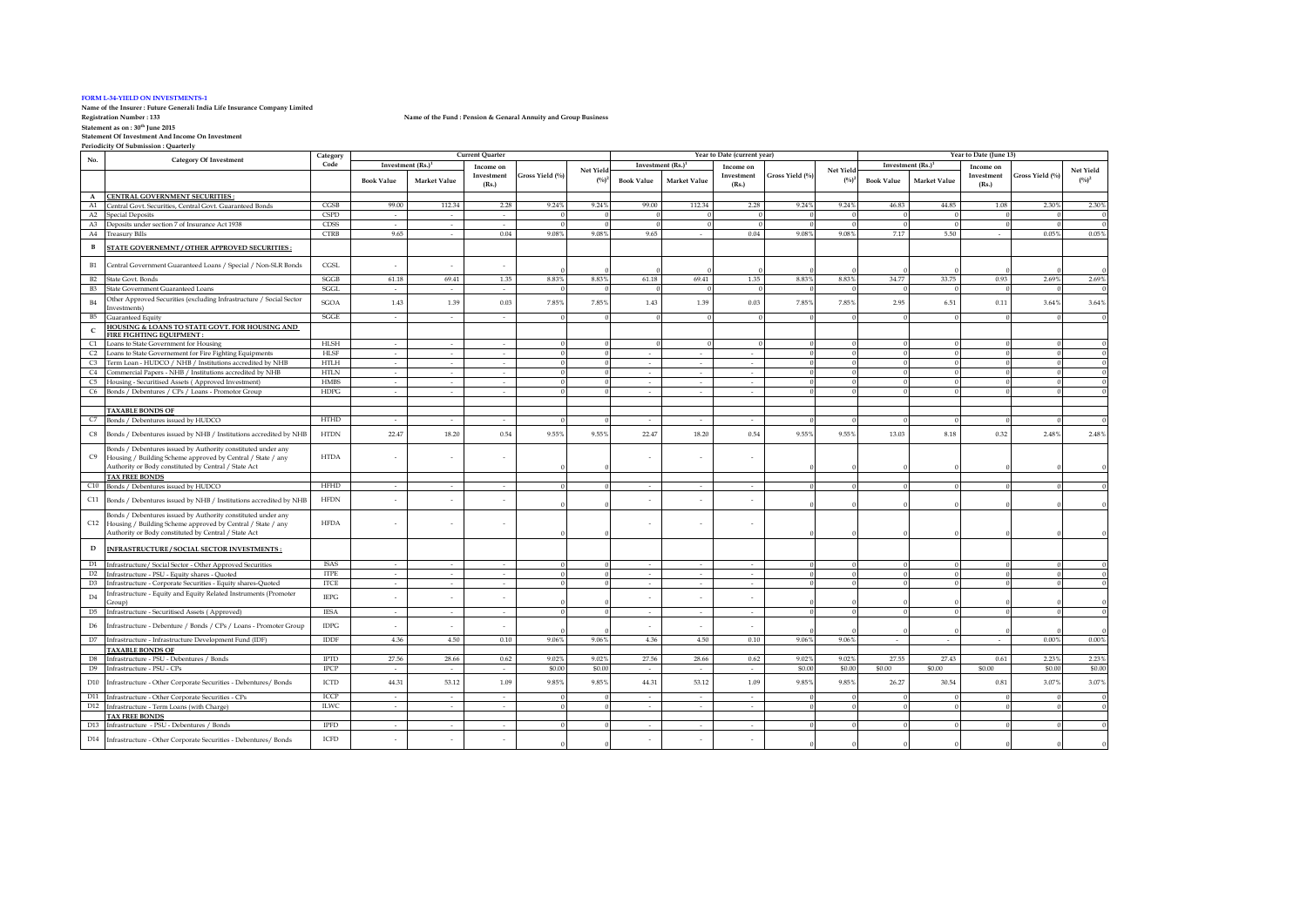| APPROVED INVESTMENT SUBIECT TO EXPOSURE NORMS:<br>Е                                                                  |             |        |                          |        |       |       |        |        |        |          |          |        |          |          |       |       |
|----------------------------------------------------------------------------------------------------------------------|-------------|--------|--------------------------|--------|-------|-------|--------|--------|--------|----------|----------|--------|----------|----------|-------|-------|
| <b>ACTIVELY TRADED</b>                                                                                               |             |        |                          |        |       |       |        |        |        |          |          |        |          |          |       |       |
| E1<br>PSU - Equity shares - Quoted                                                                                   | EAEQ        | $\sim$ | $\sim$                   | $\sim$ |       |       | $\sim$ | $\sim$ | $\sim$ |          |          |        |          |          |       |       |
| Corporate Securities - Equity shares (Ordinary)- Quoted<br>E <sub>2</sub>                                            | EACE        | $\sim$ | $\sim$                   | $\sim$ |       |       | $\sim$ | $\sim$ | $\sim$ |          |          |        |          |          |       |       |
| Equity Shares - Companies incorporated outside India (invested prior<br>E3<br>to IRDA Regulations)                   | <b>EFES</b> | ٠      |                          |        |       |       |        |        |        |          |          |        |          |          |       |       |
| E4<br>Equity Shares (incl. Equity related Instruments) - Promoter Group                                              | <b>EEPG</b> | $\sim$ | $\overline{\phantom{a}}$ | $\sim$ |       |       |        |        |        |          |          |        |          |          |       |       |
| Corporate Securities - Bonds - (Taxable)<br>E5                                                                       | <b>EPBT</b> | 2.90   | 3.05                     | 0.07   | 9.68% | 9.68% | 2.90   | 3.05   | 0.07   | 9.68%    | 9.68%    | 2.90   | 2.98     | 0.07     | 2.42% | 2.42% |
| E6<br>Corporate Securities - Bonds - (Tax Free)                                                                      | <b>EPBF</b> | $\sim$ | $\sim$                   | $\sim$ |       |       | $\sim$ | $\sim$ | $\sim$ |          |          |        |          | $\Omega$ |       |       |
| E7<br>Corporate Securities - Preference Shares                                                                       | <b>EPNO</b> | $\sim$ | $\sim$                   | $\sim$ |       |       | $\sim$ | $\sim$ | $\sim$ |          |          |        |          |          |       |       |
| E8<br>Corporate Securities - Investment in Subsidiaries                                                              | <b>ECIS</b> | $\sim$ | $\sim$                   | $\sim$ |       |       | $\sim$ | $\sim$ | $\sim$ |          |          |        |          |          |       |       |
| E9<br>Corporate Securities - Debentures                                                                              | ECOS        | 60.21  | 67.23                    | 1.50   | 9.97% | 9.97% | 60.21  | 67.23  | 1.50   | 9.97%    | 9.97%    | 35.41  | 36.49    | 0.89     | 2.53% | 2.53% |
| Corporate Securities - Debentures / Bonds / CPs / Lonas - Promoter<br>E10<br>Group                                   | <b>EDPG</b> | ÷.     |                          |        |       |       |        |        |        |          |          |        |          |          |       |       |
| Corporate Securities - Derivative Instruments<br>E11                                                                 | <b>ECDI</b> | ÷.     | $\sim$                   | $\sim$ |       |       | $\sim$ | $\sim$ | $\sim$ | $\Omega$ | $\Omega$ |        | $\Omega$ |          |       |       |
| E12<br>Munocipal Bonds - Rated                                                                                       | <b>EMUN</b> | $\sim$ | $\sim$                   | $\sim$ |       |       | $\sim$ | $\sim$ | $\sim$ | $\Omega$ | $\Omega$ |        | $\Omega$ |          |       |       |
| E13<br>Investment properties - Immovable                                                                             | <b>EINP</b> | $\sim$ | $\sim$                   | $\sim$ |       |       | $\sim$ | $\sim$ | $\sim$ |          |          |        | $\Omega$ |          |       |       |
| E14<br>Loans - Policy Loans                                                                                          | <b>ELPL</b> | $\sim$ | $\sim$                   | $\sim$ |       |       |        |        | $\sim$ |          |          |        |          |          |       |       |
| E15<br>Loans - Secured Loans - Mortgage of Property in India (Term Loan)                                             | <b>ELMI</b> | ٠      |                          |        |       |       |        |        |        |          |          |        |          |          |       |       |
| .oans - Secured Loans - Mortgage of Property outside India (Term<br>E16<br>oan                                       | <b>ELMO</b> | $\sim$ |                          | $\sim$ |       |       |        |        |        |          |          |        |          |          |       |       |
| Deposits - Deposit with Scheduled Banks, FIs (incl. Bank Balance<br>E17<br>awaiting Investment), CCIL, RBI           | <b>ECDB</b> |        |                          |        |       |       |        |        |        |          |          | 2.50   |          | 0.06     | 2.55% | 2.55% |
| E18<br>Deposits - CDs with Scheduled Banks                                                                           | <b>EDCD</b> | $\sim$ | $\sim$                   | $\sim$ |       |       | $\sim$ | $\sim$ | $\sim$ | $\Omega$ | $\Omega$ |        |          |          |       |       |
| E19<br>Deposits - Repo / Reverse Repo - Govt Securities                                                              | <b>ECMR</b> | $\sim$ | $\sim$                   | $\sim$ |       |       | $\sim$ | $\sim$ | $\sim$ |          |          |        | $\Omega$ |          |       |       |
| Deposits - Repo / Reverse Repo - Corporate Securities<br>E20                                                         | <b>ECCR</b> | $\sim$ | $\sim$                   | $\sim$ |       |       | $\sim$ | $\sim$ | $\sim$ | $\Omega$ |          |        | $\Omega$ |          |       |       |
| E21<br>CCIL - CBLO                                                                                                   | <b>ECBO</b> | 13.45  | 4.40                     | 0.09   | 8.10% | 8.10% | 13.45  | 4.40   | 0.09   | 8.10%    | 8.10%    | 7.66   | 14.60    | $\sim$   | 0.05% | 0.05% |
| Commercial Papers issued by a Company or All India Financial<br>E22<br>Institutions                                  | <b>ECCP</b> |        |                          |        |       |       |        |        |        |          |          |        |          |          |       |       |
| E23<br>Application Money                                                                                             | <b>ECAM</b> | $\sim$ | $\sim$                   | $\sim$ |       |       | $\sim$ | $\sim$ | $\sim$ |          |          |        |          |          |       |       |
| Deposit with Primary Dealers duly recognised by Reserve Bank of<br>E24<br>India                                      | <b>EDPD</b> | ÷.     | $\sim$                   |        |       |       |        |        |        |          |          |        |          |          |       |       |
| E25<br>Perpetual Debt Instruments of Tier I & II Capital issued by PSU Banks                                         | <b>EUPD</b> | 0.23   | 0.24                     | 0.01   | 9.18% | 9.18% | 0.23   | 0.24   | 0.01   | 9.18%    | 9.18%    | 0.23   | 0.23     | 0.01     | 2.30% | 2.30% |
| Perpetual Debt Instruments of Tier I & II Capital issued by Non-PSU<br>E26<br>Bank:                                  | <b>EPPD</b> |        |                          |        |       |       |        |        |        |          |          |        |          |          |       |       |
| Perpetual Non-Cum. P.Shares & Redeemable Cumulative P.Shares of<br>E27<br>Tier 1 & 2 Capital issued by PSU Banks     | <b>EUPS</b> | ٠      | $\overline{\phantom{a}}$ | $\sim$ |       |       |        |        |        |          |          |        |          |          |       |       |
| Perpetual Non-Cum. P.Shares & Redeemable Cumulative P.Shares of<br>E28<br>Tier 1 & 2 Capital issued by Non-PSU Banks | <b>EPPS</b> | ٠      |                          |        |       |       |        |        |        |          |          |        |          |          |       |       |
| Foreign Debt Securities (invested prior to IRDA Regulations)<br>E29                                                  | <b>EFDS</b> | $\sim$ | $\sim$                   | $\sim$ |       |       | $\sim$ | $\sim$ | $\sim$ |          |          |        |          |          |       |       |
| Mutual Funds - Gilt / G Sec / Liquid Schemes<br>E30                                                                  | <b>EGMF</b> | 5.94   | $\sim$                   | 0.11   | 8.32% | 8.32% | 5.94   | $\sim$ | 0.11   | 8.32%    | 8.32%    | 7.41   | $\sim$   | 0.16     | 2.17% | 2.17% |
| Mutual Funds - (under Insurer's Promoter Group)<br>E31                                                               | <b>EMPG</b> | $\sim$ | $\sim$                   | $\sim$ |       |       | $\sim$ | $\sim$ | $\sim$ |          |          |        |          |          |       |       |
| E32 Mutual Funds - (ETF)                                                                                             | EETF        | $\sim$ | $\sim$                   | $\sim$ |       |       | $\sim$ | $\sim$ | $\sim$ |          |          |        |          | $\Omega$ |       |       |
| <b>TOTAL</b>                                                                                                         |             | 352.70 | 362.53                   | 7.80   |       |       | 352.70 | 362.53 | 7.80   |          |          | 214.68 | 211.06   | 5.05     |       |       |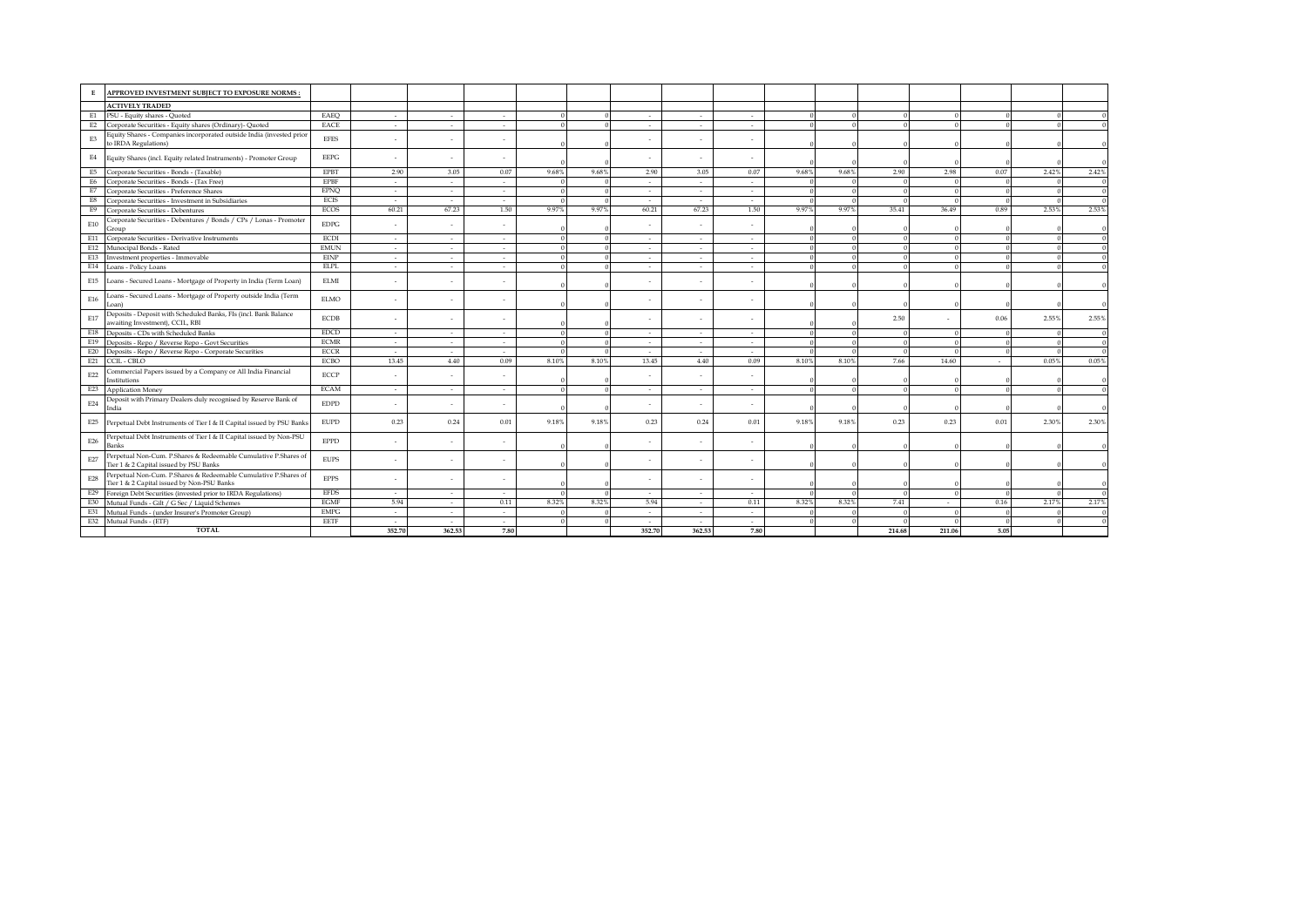#### **FORM L-34-YIELD ON INVESTMENTS-1**

# **Name of the Insurer : Future Generali India Life Insurance Company Limited**

**Statement as on : 30th June 2015**

**Statement Of Investment And Income On Investment Rs. In Crore Periodicity Of Submission : Quarterly**

**Registration Number : 133 Name of the Fund : Linked Fund**

**Book Value Market Value Book Value Market Value Book Value Market Value A CENTRAL GOVERNMENT SECURITIES :** entral Govt. Securities, Central Govt. Guaranteed Bonds CGSB 55.79 43.41 - 0.17 -1.62% -1.62% 55.79 43.41 - 0.17 -1.62% -1.62% -1.62% -1.62% -1.62% -1.62% -1.62% -1.62% -1.62% -1.62% -1.62% -1.62% -1.62% -1.62% -1.62% -1.6 A2 Special Deposits CSPD - - - 0 0 - - - 0 0 - - - 0 0 A3 Deposits under section 7 of Insurance Act 1938 CDSS - - - 0 0 - - - 0 0 - - - 0 0 A4 Treasury Bills CTRB 4.63 7.91 0.16 7.96% 7.96% 4.63 7.91 0.16 7.96% 7.96% 23.14 23.16 0.04 0.17% 0.17% **B GOVERNEMNT SECURITIES / OTHER APPROVED SECURITIES :** B1 Central Government Guaranteed Loans / Special / Non-SLR Bonds CGSL - - - 0 0 - - - 0 0 - - - 0 0 B2 State Govt. Bonds SGGB 127.24 137.98 0.64 1.85% 1.85% 127.24 137.98 0.64 1.85% 1.85% 120.95 133.48 4.35 3.26% 3.26% B3 State Government Guaranteed Loans SGGL - - - 0 0 - - - 0 0 - - - 0 0 B4 Other Approved Securities (excluding Infrastructure / Social Sector Investments) SGOA - - - 0 0 - - - 0 0  $-$  5.04 0.02 0.44% 0.44% B5 Guaranteed Equity SGGE - - - 0 0 - - - 0 0 - - - 0 0 **C HOUSING & LOANS TO STATE GOVT. FOR HOUSING AND FIRE FIGHTING EQUIPMENT :** C1 Loans to State Government for Housing HLSH - - - 0 0 - - - 0 0 - - - 0 0 C2 Loans to State Governement for Fire Fighting Equipments HLSF - - - 0 0 - - - 0 0 - - - 0 0  $\frac{C3}{C4}$  Term Loan - HUDCO / NHB / Institutions accredited by NHB HTLH  $\frac{C4}{C4}$  Commercial Paners - NHR / Institutions accredited by NHR HTLN C4 Commercial Papers - NHB / Institutions accredited by NHB HTLN - - - 0 0 - - - 0 0 - - - 0 0 C5 Housing - Securitised Assets ( Approved Investment) HMBS - - - - - 0 0 0 - - - - 0 0 0 - - 0 0 - - 0 0 - - 0 0 - - 0 0 - - 0 0 - - 0 0 - - 0 0 - - 0 0 - - 0 0 - - 0 0 - - 0 0 - - 0 0 - - 0 0 - - 0 0 - - 0 0 - - 0 0 - - C6 Bonds / Debentures / CPs / Loans - Promotor Group HDPG - - - 0 0 - - - 0 0 - - - 0 0 - | - | - | 0.00% | 0.00% | - | - | - | 0.00% 0.00% | 0.00% | 0.00% | 0.00% | 0.00% | 0.00% | 0.00% | 0.00% | 0 **TAXABLE BONDS OF** - - - 0.00% 0.00% - - - 0.00% 0.00% C7 Bonds / Debentures issued by HUDCO HTHD 0 0 - - - 0 0 - - - 0 0 C8 Bonds / Debentures issued by NHB / Institutions accredited by NHB HTDN 5.87 6.03 0.03 2.11% 2.11% 5.87 6.03 0.03 2.11% 2.11% 15.87 17.76 0.77 4.36% 4.36% C9 onds / Debentures issued by Authority constituted under any Housing / Building Scheme approved by Central / State / any Authority or Body constituted by Central / State Act  $\hbox{HTDA}$  -  $\hbox{---}$ 0 0 - - - 0 0 - - - 0 0 **TAX FREE BONDS** - - - 0.00% 0.00% - - - 0.00% 0.00% C10 Bonds / Debentures issued by HUDCO HFHD - - - 0 0 - - - - - - -  $\vert$  - - - - - 0  $\vert$  - 0  $\vert$  - 0  $\vert$ C11 Bonds / Debentures issued by NHB / Institutions accredited by NHB HFDN - - - 0 0 - - - 0 0 - - - 0 0  $C12$ Bonds / Debentures issued by Authority constituted under any Housing / Building Scheme approved by Central / State / any Authority or Body constituted by Central / State Act HFDA - - - 0 0 - - - 0 0 - - - 0 0 **OTHR INVESTMENTS** C13 Debentures / Bonds / CPs / Loans - - - - - - - - - - - - HODS - - - - - - - - - - 0 - - 0 - 0 0 - 0 - 0 0 - 0 0 - 0 0 - 0 - 0 0 - 0 - 0 0 - 0 - 0 0 - 0 - 0 0 - 0 - 0 0 - 0 - 0 - 0 - 0 - 0 - 0 - 0 - 0 - 0 - 0 - 0 - 0 - C14 Housing - Securitised Assets HOMB<br>
C15 Debantures / Bonds / CPs / Long (Pramatar Craun) HOPG C15 Debentures / Bonds / CPs / Loans - (Promoter Group) HOPG - - - - 0 0 - 0 0 - 0 0 - 0 0 - 0 0 - 0 0 - 0 0 - 0 0 - 0 0 - 0 0 - 0 0 - 0 0 - 0 0 - 0 0 - 0 0 - 0 0 - 0 0 - 0 0 - 0 0 - 0 0 - 0 0 - 0 0 - 0 0 - 0 0 - 0 0 - 0 0 **D INFRASTRUCTURE/SOCIAL SECTOR INVESTMENTS :** - 0.00% 0.00% 0.00% 0.00% 0.00% 0.00% 0.00% 0.00% 0.00% 0.00% 0.00% 0.00% 0.00% 0.00% 0.00% 0.00% 0.00% 0.00% 0.00% 0.00% 0.00% 0.00% 0.00% 0.00% 0.00% 0.00% 0.00% 0.00% 0.0 D1 Infrastructure/ Social Sector - Other Approved Securities D2 Infrastructure - PSU - Equity shares - Quoted ITPE 5.76 4.37 - 0.19 -17.47% -17.47% 5.76 4.37 - 0.19 -17.47% -17.47% 11.36 11.12 3.63 32.65% 32.65% D3 Infrastructure - Corporate Securities - Equity shares-Quoted ITCE 41.74 41.69 - 1.92 -18.50% -18.50% 41.74 41.69 - 1.92 -18.50% -18.50% 40.96 59.93 15.69 26.18% 26.18% D4 Infrastructure - Equity and Equity Related Instruments (Promoter Group) IEPG - - - 0 0 - - - 0 0 - - - 0 0 D5 Infrastructure - Securitised Assets ( Approved) IESA - - - - 0 0 0 - - 0 0 0 - 0 0 0 - 0 0 0 - 0 0 0 0 - 0 0 D6 Infrastructure - Debenture / Bonds / CPs / Loans - Promoter Group IDPG - - - 0 0 - - - 0 0 - - - 0 0 D7 Infrastructure - Infrastructure Development Fund (IDF) IDDF 10.21 10.76 0.02 0.72% 10.21 10.76 0.02 0.72% 0.72% 0.72% - - - - - - 0.00% 0.00% 0.00% **Gross Yield (%) Net Yield (%) Investment (Rs.) Income on Investment (Rs.) Gross Yield (%) Net Yield (%) Investment (Rs.)<sup>1</sup> Income on Investment (Rs.) Gross Yield (%) Net Yield (%) Investment (Rs.) Income on Investment (Rs.) No Category of Investments Category Code Current Quarter Year to Date Year to Date (June 13)**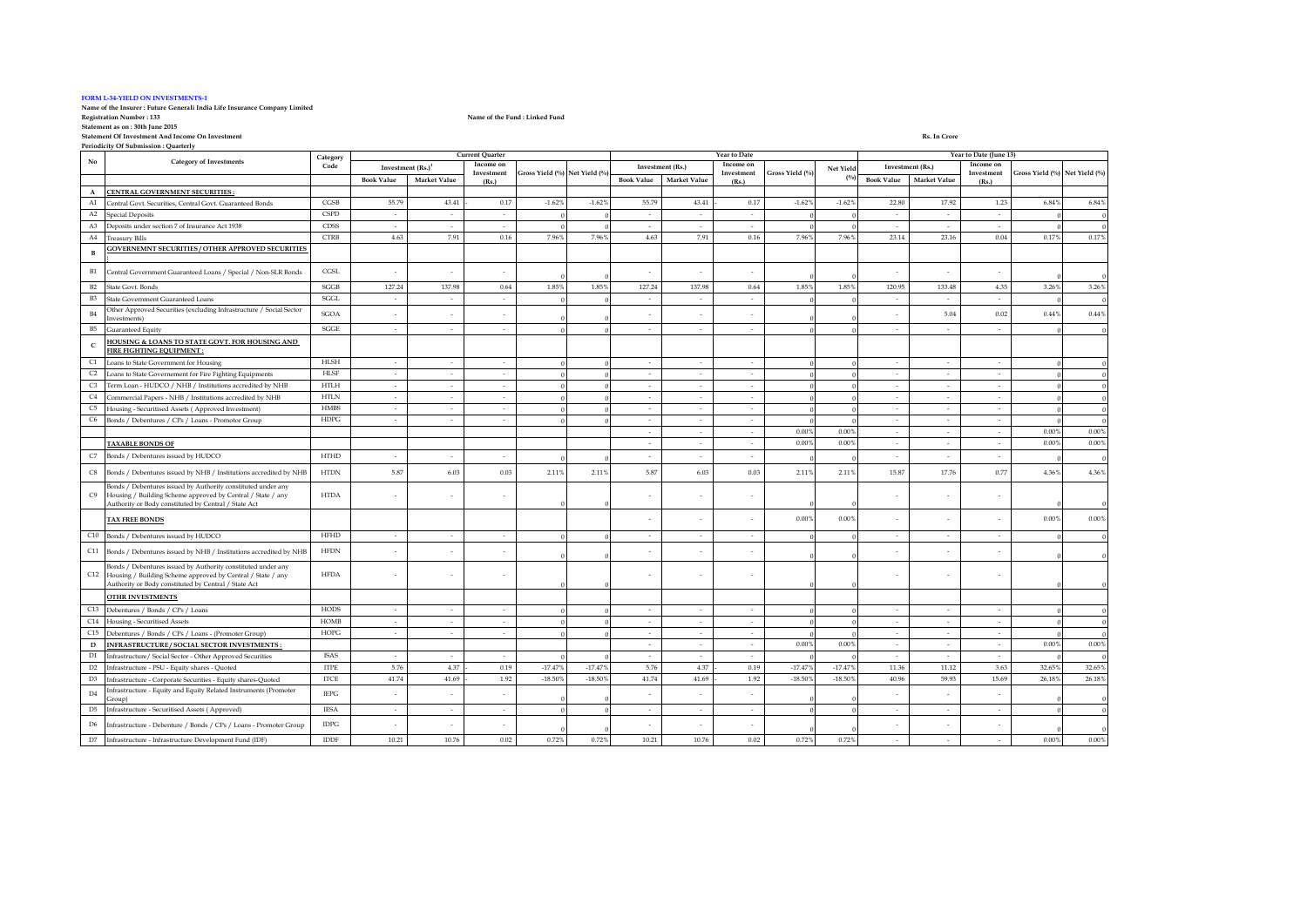|                             | <b>TAXABLE BONDS OF</b>                                                                                       |                              |                             |                 |                |                         |                         |                          |                 |                          |             |           |                             |                 |                |                         |                   |
|-----------------------------|---------------------------------------------------------------------------------------------------------------|------------------------------|-----------------------------|-----------------|----------------|-------------------------|-------------------------|--------------------------|-----------------|--------------------------|-------------|-----------|-----------------------------|-----------------|----------------|-------------------------|-------------------|
| $_{\rm D8}$                 | Infrastructure - PSU - Debentures / Bonds                                                                     | <b>IPTD</b>                  | 2.53                        | 2.46            | 0.03           | 4.41%                   | 4.41%                   | 2.53                     | 2.46            | 0.03                     | 4.41%       | 4.41%     | 7.53                        | 13.32           | 0.68           | 5.11%                   | 5.11%             |
| D <sub>9</sub>              |                                                                                                               | <b>IPCP</b>                  | $\sim$                      | $\sim$          | $\sim$         |                         |                         | $\sim$                   | $\sim$          | $\sim$                   |             |           | $\sim$                      | $\sim$          | $\sim$         |                         |                   |
|                             | Infrastructure - PSU - CPs                                                                                    |                              | 66.58                       | 72.39           | 0.30           | 1.67%                   | 1.67%                   | 66.58                    | 72.39           | 0.30                     | 1.67%       | 1.67%     | 90.23                       | 77.61           |                | 6.67%                   | $6.67\%$          |
| D10                         | Infrastructure - Other Corporate Securities - Debentures/ Bonds                                               | ICTD                         |                             |                 |                |                         |                         |                          |                 |                          |             |           |                             |                 | 5.18           |                         |                   |
|                             | D11 Infrastructure - Other Corporate Securities - CPs                                                         | ICCP                         | ÷.<br>$\sim$                | $\sim$          | $\sim$         |                         |                         | $\sim$                   | $\sim$          | $\sim$<br>$\sim$         |             |           | $\sim$                      | $\sim$          | $\sim$         |                         | $\Omega$          |
|                             | D12 Infrastructure - Term Loans (with Charge)                                                                 | <b>ILWC</b>                  |                             | $\sim$          | $\sim$         |                         |                         | ÷.                       | $\sim$          |                          |             |           | $\sim$                      | $\sim$          | $\sim$         |                         |                   |
|                             | <b>TAX FREE BONDS</b>                                                                                         |                              |                             |                 |                |                         |                         |                          |                 |                          |             |           |                             |                 |                |                         |                   |
|                             | D13 Infrastructure - PSU - Debentures / Bonds                                                                 | $\rm IPFD$                   |                             |                 |                |                         |                         |                          |                 |                          |             |           |                             |                 |                |                         |                   |
|                             |                                                                                                               | ICFD                         |                             |                 |                |                         |                         |                          |                 |                          |             |           |                             |                 |                |                         |                   |
|                             | D14 Infrastructure - Other Corporate Securities - Debentures/ Bonds                                           |                              |                             |                 |                |                         |                         |                          |                 |                          |             |           |                             |                 |                |                         |                   |
|                             | <b>OTHER INVESTMENTS</b>                                                                                      |                              |                             |                 |                |                         |                         | $\sim$                   | $\sim$          | $\sim$                   | 0.00%       | 0.00%     | $\sim$                      | $\sim$          |                | 0.00%                   | 0.00%             |
| D15                         | Infrastructure - Equity (including unlisted)                                                                  | IOEQ                         | 5.68                        | 7.09            | 0.05           | 2.77%                   | 2.77%                   | 5.68                     | 7.09            | 0.05                     | 2.77%       | 2.77%     | 2.39                        | 2.34            | 0.01           | 0.31%                   | 0.31%             |
| D16                         | Infrastructure - Debentures / Bonds / CPs / Loans                                                             | <b>IODS</b>                  | $\sim$                      | $\sim$          | $\sim$         |                         | $\Omega$                | $\sim$                   | $\sim$          | $\sim$                   |             |           | $\sim$                      | $\sim$          | $\sim$         | $\Omega$                | $\mathbf{0}$      |
| D17                         | Infrastructure - Securitised Assets                                                                           | <b>IOSA</b>                  | $\sim$                      | $\sim$          | $\sim$         |                         | $\theta$                | $\sim$                   | $\sim$          | $\sim$                   |             |           | $\mathcal{L}_{\mathcal{A}}$ | $\sim$          | $\sim$         | $\Omega$                | $\bf{0}$          |
| D18                         | Infrastructure - Equity (Promoter Group)                                                                      | IOPE                         | $\sim$                      | $\sim$          | $\sim$         |                         |                         | $\sim$                   | $\sim$          | $\sim$                   |             |           | $\sim$                      | ×               | $\sim$         |                         |                   |
| D19                         | Infrastructure - Debentures / Bonds / CPs / Loans - (Promoter<br>Group)                                       | IOPD                         |                             |                 |                |                         |                         |                          |                 |                          |             |           |                             |                 |                |                         |                   |
| $\mathbf E$                 | APPROVED INVESTMENT SUBJECT TO EXPOSURE NORMS:                                                                |                              |                             |                 |                |                         |                         |                          |                 |                          |             |           |                             |                 |                |                         |                   |
|                             | <b>ACTIVELY TRADED</b>                                                                                        |                              |                             |                 |                |                         |                         |                          |                 |                          |             |           |                             |                 |                |                         |                   |
| E1                          | PSU - Equity shares - Quoted                                                                                  | EAEQ                         | 40.09                       | 44.41           | 2.64           | 23.819                  | 23.81%                  | 40.09                    | 44.41           | 2.64                     | 23.819      | 23.81%    | 49.28                       | 33.19           | 7.92           | 23.87%                  | 23.87%            |
| E2                          | Corporate Securities - Equity shares (Ordinary)- Quoted                                                       | EACE                         | 252.99                      | 317.54          | 11.01          | $-13.90%$               | $-13.90\%$              | 252.99                   | 317.54          | 11.01                    | $-13.90%$   | $-13.90%$ | 322.12                      | 391.83          | 44.03          | 11.24%                  | 11.24%            |
|                             | Equity Shares - Companies incorporated outside India (invested prior                                          |                              |                             |                 |                |                         |                         |                          |                 |                          |             |           |                             |                 |                |                         |                   |
| E3                          | to IRDA Regulations)                                                                                          | <b>EFES</b>                  | ÷                           |                 |                |                         |                         | $\overline{\phantom{a}}$ | $\sim$          |                          |             |           | $\bar{z}$                   |                 |                |                         |                   |
| $\mathrm{E}4$               | Equity Shares (incl. Equity related Instruments) - Promoter Group                                             | $\rm{EEPG}$                  | ÷                           |                 |                |                         |                         | ÷,                       |                 |                          |             |           | ÷,                          |                 |                |                         |                   |
|                             | E5 Corporate Securities - Bonds - (Taxable)                                                                   | <b>EPBT</b>                  | 10.04                       | 10.95           | 0.07           | 2.70%                   | 2.70%                   | 10.04                    | 10.95           | 0.07                     | 2.70%       | 2.70%     | 10.04                       | 10.38           | $\rm 0.48$     | 4.61%                   | $4.61\%$          |
|                             | E6 Corporate Securities - Bonds - (Tax Free)                                                                  | <b>EPBF</b>                  | $\mathcal{L}_{\mathcal{A}}$ | $\sim$          | $\sim$         |                         | $\Omega$                | $\sim$                   | $\sim$          | $\sim$                   |             |           | $\sim$                      | $\sim$          | $\sim$         | $\Omega$                | $\bf{0}$          |
|                             | E7 Corporate Securities - Preference Shares                                                                   | <b>EPNO</b>                  | $\sim$                      | $\sim$          | $\sim$         | $\Omega$                | $\Omega$                | $\sim$                   | $\sim$          | $\sim$                   | -0          |           | $\sim$                      | $\sim$          | $\sim$         | $\Omega$                | $\bf{0}$          |
|                             | E8 Corporate Securities - Investment in Subsidiaries<br>E9 Corporate Securities - Debentures                  | ECIS<br>ECOS                 | $\sim$<br>61.00             | $\sim$<br>71.68 | $\sim$<br>0.28 | $\overline{0}$<br>1.59% | $\overline{0}$<br>1.59% | $\sim$<br>61.00          | $\sim$<br>71.68 | $\sim$<br>0.28           | -0<br>1.59% | 1.59%     | $\sim$<br>69.70             | $\sim$<br>92.32 | $\sim$<br>3.56 | $\overline{0}$<br>3.86% | $\bf{0}$<br>3.86% |
|                             | Corporate Securities - Debentures / Bonds / CPs / Lonas - Promoter                                            |                              |                             |                 |                |                         |                         |                          |                 |                          |             |           |                             |                 |                |                         |                   |
| $\mathrm{E}10$              | Group                                                                                                         | $\rm EDPG$                   |                             |                 |                |                         |                         |                          |                 |                          |             |           |                             |                 |                |                         |                   |
|                             | E11 Corporate Securities - Derivative Instruments                                                             | <b>ECDI</b>                  | $\sim$                      |                 | $\sim$         |                         | $\Omega$                | $\sim$                   |                 |                          |             |           |                             | $\sim$          |                |                         |                   |
|                             | E12 Municipal Bonds - Rated                                                                                   | $\mathop{\rm EMUN}\nolimits$ | $\overline{\phantom{a}}$    | $\sim$          | $\sim$         |                         |                         | $\overline{\phantom{a}}$ | $\sim$          | $\overline{\phantom{a}}$ |             |           |                             | $\sim$          | $\sim$         |                         |                   |
|                             | E13 Investment properties - Immovable                                                                         | <b>EINP</b>                  | $\sim$                      | $\sim$          | $\sim$         |                         | $\Omega$                | $\sim$                   | $\sim$          | $\sim$                   |             |           | $\sim$                      | $\sim$          | $\sim$         |                         |                   |
|                             | E14 Loans - Policy Loans                                                                                      | <b>ELPL</b>                  | $\sim$                      | $\sim$          | $\sim$         |                         |                         | $\sim$                   |                 | $\sim$                   |             |           | $\sim$                      | $\sim$          | $\sim$         |                         |                   |
| E15                         | Loans - Secured Loans - Mortgage of Property in India (Term Loan)                                             | ELMI                         |                             |                 |                |                         |                         |                          |                 |                          |             |           |                             |                 |                |                         |                   |
| E16                         | Loans - Secured Loans - Mortgage of Property outside India (Term<br>Loan)                                     | <b>ELMO</b>                  |                             |                 |                |                         |                         |                          |                 |                          |             |           |                             |                 |                |                         |                   |
| E17                         | Deposits - Deposit with Scheduled Banks, FIs (incl. Bank Balance<br>awaiting Investment), CCIL, RBI           | <b>ECDB</b>                  |                             |                 |                |                         |                         | $\sim$                   |                 |                          |             |           | 2.99                        | 5.89            | 0.17           | 2.84%                   | $2.84\%$          |
|                             | E18 Deposits - CDs with Scheduled Banks                                                                       | ${\rm EDCD}$                 | $\mathbf{r}$                | ÷.              | ÷.             |                         |                         | ÷.                       | ÷.              | ÷.                       |             |           |                             | ÷.              | $\sim$         |                         | $\mathbf{0}$      |
| E19                         | Deposits - Repo / Reverse Repo - Govt Securities                                                              | <b>ECMR</b>                  | $\sim$                      | $\sim$          | $\sim$         |                         | $\Omega$                | $\sim$                   | $\sim$          | $\sim$                   |             |           | $\sim$                      | $\sim$          | $\sim$         |                         | $\,$ 0 $\,$       |
|                             | E20 Deposits - Repo / Reverse Repo - Corporate Securities                                                     | <b>ECCR</b>                  | $\mathcal{L}_{\mathcal{A}}$ | $\sim$          | $\sim$         |                         |                         | $\sim$                   |                 | $\sim$                   |             |           |                             | $\sim$          | $\sim$         |                         |                   |
| E21                         | Deposit with Primary Dealers duly recognised by Reserve Bank of<br>India                                      | <b>EDPD</b>                  |                             |                 |                |                         |                         |                          |                 |                          |             |           |                             |                 |                |                         |                   |
| $\mathop{\rm E22}$          | CCIL - CBLO                                                                                                   | ECBO                         | 49.99                       | 31.40           | 0.11           | 8.52%                   | 8.52%                   | 49.99                    | 31.40           | 0.11                     | 8.52%       | 8.52%     | 32.29                       | 27.43           | 0.01           | 0.05%                   | 0.05%             |
| E23                         | Commercial Papers issued by a Company or All India Financial<br>Institutions                                  | <b>ECCP</b>                  | ٠                           |                 |                |                         |                         |                          |                 |                          |             |           | 4.52                        | 4.65            | 0.12           | 2.60%                   | 2.60%             |
|                             | E24 Application Money                                                                                         | <b>ECAM</b>                  | $\sim$                      | $\sim$          | $\sim$         |                         | $\theta$                | $\sim$                   | $\sim$          | $\sim$                   |             |           | $\sim$                      | $\sim$          | $\sim$         | $\theta$                | $\mathbf{0}$      |
| E <sub>25</sub>             | Perpetual Debt Instruments of Tier I & II Capital issued by PSU Banks                                         | <b>EUPD</b>                  | 0.21                        | 0.22            | 0.00           | 2.11%                   | 2.11%                   | 0.21                     | 0.22            | 0.00                     | 2.11%       | 2.11%     | 0.21                        | 0.21            | 0.01           | 4.24%                   | 4.24%             |
| $\mathop{\rm E26}\nolimits$ | Perpetual Debt Instruments of Tier I & II Capital issued by Non-PSU<br>Banks                                  | <b>EPPD</b>                  |                             |                 |                |                         |                         |                          |                 |                          |             |           |                             |                 |                |                         |                   |
| E27                         | Perpetual Non-Cum. P.Shares & Redeemable Cumulative P.Shares of<br>Tier 1 & 2 Capital issued by PSU Banks     | <b>EUPS</b>                  |                             |                 |                |                         |                         |                          |                 |                          |             |           |                             |                 |                |                         |                   |
| $\mathop{\rm E28}\nolimits$ | Perpetual Non-Cum. P.Shares & Redeemable Cumulative P.Shares of<br>Tier 1 & 2 Capital issued by Non-PSU Banks | <b>EPPS</b>                  | $\omega$                    | $\sim$          |                |                         |                         | $\sim$                   |                 |                          |             |           | $\sim$                      |                 |                |                         |                   |
| E29                         | Foreign Debt Securities (invested prior to IRDA Regulations)                                                  | <b>EFDS</b>                  | $\sim$                      | $\sim$          | $\sim$         |                         | $\Omega$                | $\sim$                   | $\sim$          | $\sim$                   |             |           | $\sim$                      | $\sim$          |                |                         |                   |
|                             | E30 Mutual Funds - Gilt / G Sec / Liquid Schemes                                                              | <b>EGMF</b>                  | 1.94                        | 34.56           | 0.63           | 8.25%                   | 8.25%                   | 1.94                     | 34.56           | 0.63                     | 8.25%       | 8.25%     | ÷.                          | 37.03           | $0.80\,$       | 2.15%                   | 2.15%             |
| E31                         | Mutual Funds - (under Insurer's Promoter Group)                                                               | <b>EMPG</b>                  | $\mathbf{r}$                | ÷.              | $\sim$         |                         |                         | $\mathcal{L}$            | $\sim$          | $\sim$                   |             |           | $\sim$                      | $\sim$          | $\sim$         | $\theta$                |                   |
|                             | E32 Mutual Funds - (ETF)                                                                                      | EETF                         | 21.59                       | 16.29           | 0.75           | $-18.54%$               | $-18.54%$               | 21.59                    | 16.29           | 0.75                     | $-18.54%$   | $-18.54%$ | $\sim$                      | $\sim$          | $\sim$         | 0.00%                   | $0.00\%$          |
|                             | E33 Net Current Assets (Only in respect of ULIP Business)                                                     | <b>ENCA</b>                  | ÷.                          |                 |                |                         |                         |                          |                 |                          |             |           | 17.43                       | 17.43           | ×.             | $\theta$                |                   |
|                             |                                                                                                               |                              |                             |                 |                |                         |                         |                          |                 |                          |             |           |                             |                 |                |                         |                   |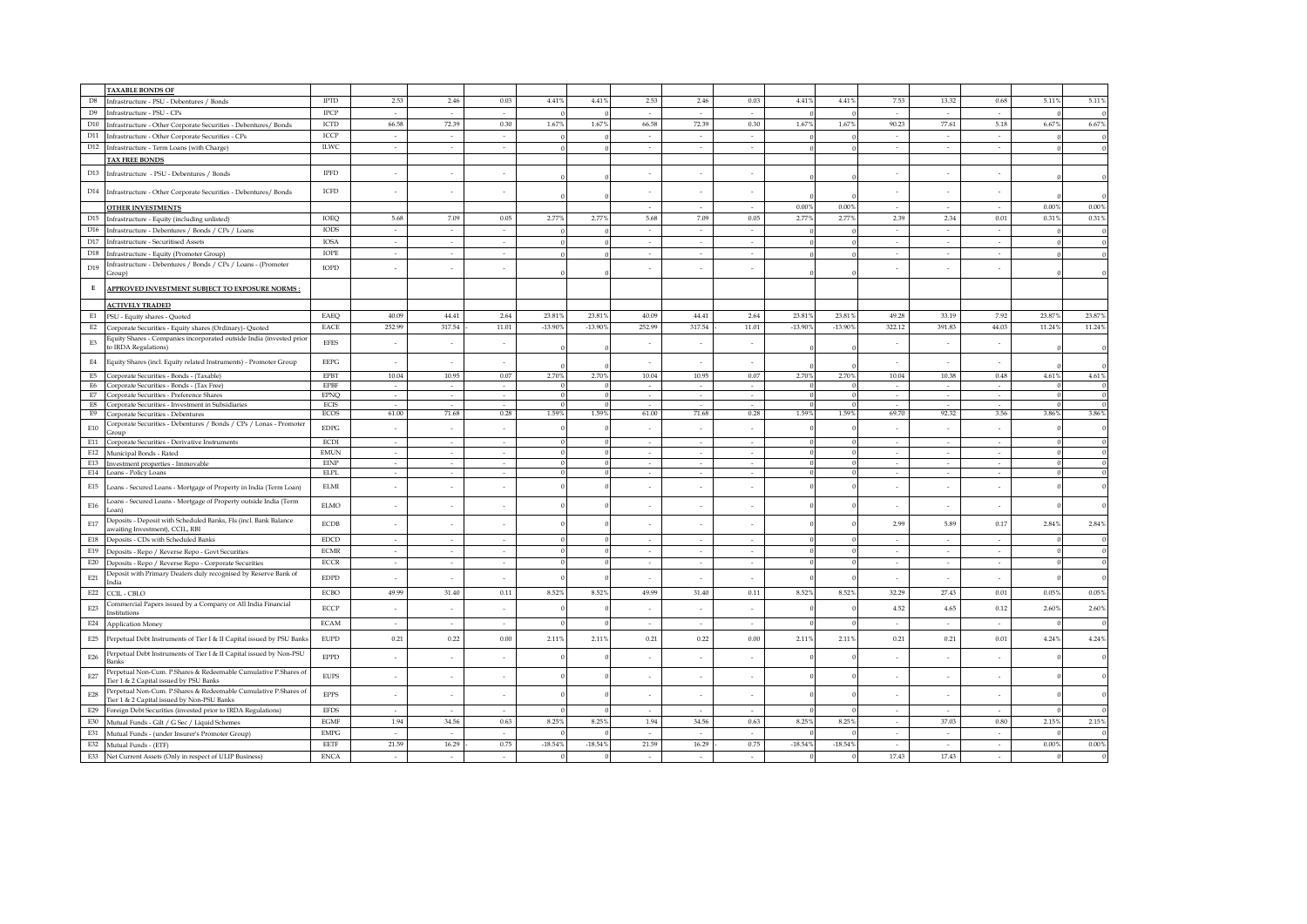|             | <b>OTHER INVESTMENTS:</b>                                                      |             |                          |                          |        |           |           |                          |                          |        |           |           |        |          |        |        |        |
|-------------|--------------------------------------------------------------------------------|-------------|--------------------------|--------------------------|--------|-----------|-----------|--------------------------|--------------------------|--------|-----------|-----------|--------|----------|--------|--------|--------|
|             | F1 Bonds - PSU - Taxable                                                       | OBPT        | $\overline{\phantom{a}}$ | $\sim$                   |        |           |           | $\sim$                   | $\sim$                   |        |           |           | $\sim$ | $\sim$   | $\sim$ |        |        |
|             | F2 Bonds - PSU - Tax Free                                                      | OBPF        | $\sim$                   |                          |        |           |           |                          |                          |        |           |           | $\sim$ |          |        |        |        |
| F3          | Equity Shares (incl Co-op Societies)                                           | OESH        |                          | 7.11                     | 0.29   | $-24.31%$ | $-24.31%$ |                          | 7.11                     | 0.29   | $-24.319$ | $-24.31%$ | 14.59  | 22.59    | 4.91   | 21.72% | 21.72% |
| F4          | Equity Shares (PSUs & Unlisted)                                                | OEPU        | $\overline{\phantom{a}}$ | $\sim$                   |        |           |           | $\sim$                   | $\sim$                   |        |           |           | $\sim$ |          |        |        |        |
|             | F5 Equity Shares (incl. Equity related Instruments) - Promoter Group           | OEPG        |                          |                          |        |           |           |                          |                          |        |           |           |        |          |        |        |        |
| F6          | Debentures                                                                     | OLDB        | $\sim$                   | $\overline{\phantom{a}}$ |        |           |           | $\sim$                   | $\sim$                   | $\sim$ |           |           | $\sim$ | $\sim$   | $\sim$ |        |        |
| F7          | Debentures / Bonds / CPs / Loans etc. - Promoter Group                         | <b>ODPG</b> |                          |                          |        |           |           |                          |                          |        |           |           |        |          |        |        |        |
| F8          | Municipal Bonds                                                                | OMUN        |                          |                          |        |           |           |                          |                          |        |           |           |        |          |        |        |        |
| F9          | <b>Commercial Papers</b>                                                       | OACP        | $\overline{\phantom{a}}$ | . .                      |        |           |           | $\sim$                   | $\overline{\phantom{a}}$ |        |           |           | $\sim$ |          |        |        |        |
|             | F10 Preference Shares                                                          | <b>OPSH</b> | $\sim$                   | $\overline{\phantom{a}}$ |        |           |           | $\overline{\phantom{a}}$ | $\sim$                   |        |           |           | $\sim$ | $\sim$   | $\sim$ |        |        |
|             | F11 Venture Fund                                                               | OVNF        | $\sim$                   |                          | $\sim$ |           |           |                          |                          |        |           |           |        |          |        |        |        |
|             | F12 Short term Loans (Unsecured Deposits)                                      | OSLU        | ٠                        |                          |        |           |           | $\overline{\phantom{a}}$ |                          |        |           |           |        |          |        |        |        |
|             | F13 Term Loans (without Charge)                                                | OTLW        |                          |                          |        |           |           | $\sim$                   |                          |        |           |           |        |          |        |        |        |
|             | F14 Mutual Funds - Debt / Income / Serial Plans / Liquid Secemes               | OMGS        | 0.06                     | 0.06                     | 0.00   | 8.25%     | 8.25%     | 0.06                     | 0.06                     | 0.00   | 8.25%     | 8.25%     | $\sim$ |          |        | 0.00%  | 0.00%  |
|             | F15 Mutual Funds - (under Insurer's Promoter Group)                            | OMPG        |                          |                          |        |           |           | $\sim$                   |                          |        |           |           | $\sim$ |          |        |        |        |
|             | F16 Passively Managed Equity ETF (Non Promoter Group)                          | OETF        | 3.03                     | 2.74                     | 0.04   | 6.28%     | 6.28%     | 3.03                     | 2.74                     | 0.04   | 6.28%     | 6.28%     | $\sim$ |          |        | 0.00%  | 0.00%  |
|             | F17 Derivative Instruments                                                     | OCDI        |                          |                          |        |           |           |                          |                          |        |           |           |        |          |        |        |        |
| ${\rm F}18$ | Securitised Assets (underlying assets Housing Loan / Infrastructure<br>lassets | <b>OPSA</b> | $\overline{\phantom{a}}$ |                          |        |           |           | $\sim$                   |                          |        |           |           | $\sim$ |          |        |        |        |
| F19         | Investment properties - Immovable                                              | OIPI        | $\sim$                   | $\overline{a}$           | $\sim$ |           |           | $\overline{a}$           | $\sim$                   |        |           |           | $\sim$ |          | $\sim$ |        |        |
|             | TOTAL                                                                          |             | 766.97                   | 871.05                   | 9.35   |           |           | 766.97                   | 871.05                   | 9.35   |           |           | 858.41 | 1.004.64 | 93.61  |        |        |

CERTIFICATION :<br>Certified that the information given herein are correct, complet and nothing has been concealed or suppressed, to the best of my knowledge and belief.

Date:

Note : Category of Investment (COI) shall be as per Guidelines, as amended from time to time

1 Based on daily simple average of investments

2 Yield netted for Tax

3 In the previous year column, the figure of the corresponding Year to date of the previous financial year shall be shown<br>4 FORM-1 shall be prepared in respect of each fund. In case of ULIP Form 1 shall be prepared at Se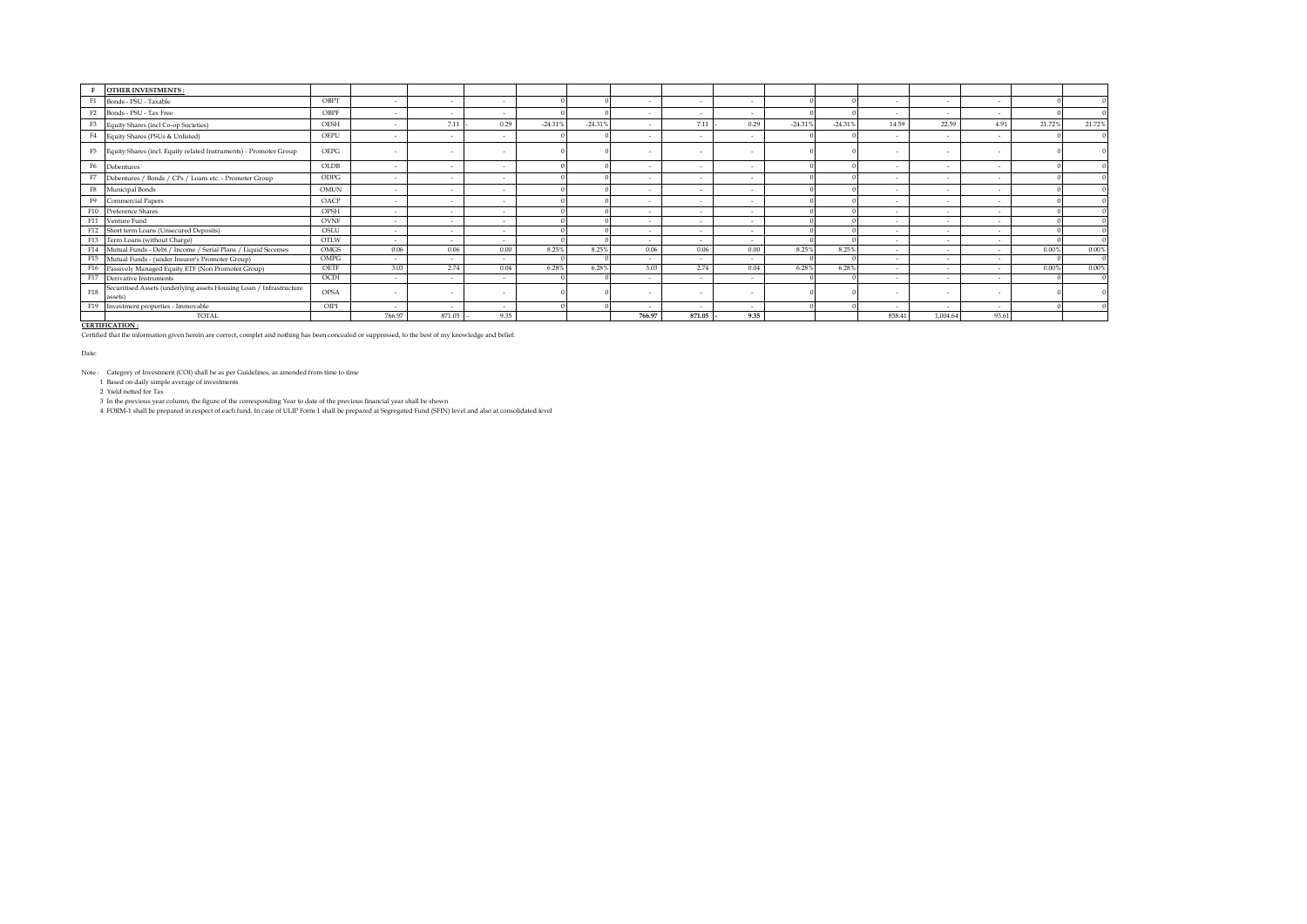### **FORM L-35-DOWNGRADING OF INVESTMENTS - 2**

**Company Name & Code: Future Generali India Life Insurance Company Ltd & Code : 133 PART - A Statement as on : 30th June 2015 Statement of Downgraded Securities Periodicity of Submission: Quarterly**

**No. Particulars of Investment COI Amount Date of Purchase Rating Agency Original Grade Current Grade Date of Downgrade Remarks A.** *DURING THE QUARTER <sup>1</sup>* **B.** *AS ON DATE <sup>2</sup>* 2% Indian Hotels Company Ltd ECOS 7.85 25th Feb, 2010 ICRA AA+ AA 14th Sept., 2012 N.A 9.55% Hindalco Industries Ltd 27-06-2022 ECOS 9.72 06th Mar, 2014 CRISIL AA+ AA 20th June., 2014 N.A

## **FORM L-35-DOWNGRADING OF INVESTMENTS - 2**

**Company Name & Code: Future Generali India Life Insurance Company Ltd & Code : 133 PART - A**

**Statement as on : 30th June 2015**

**Statement of Downgraded Securities**

**Periodicity of Submission: Quarterly**

|    | No. Particulars of Investment | COI | Amount | Date of Purchase   Rating |     | Original | Current Grade | Date of Downgrade | <b>KS. In Crore</b><br>Remarks |
|----|-------------------------------|-----|--------|---------------------------|-----|----------|---------------|-------------------|--------------------------------|
|    |                               |     |        |                           |     |          |               |                   |                                |
|    |                               |     |        |                           |     |          |               |                   |                                |
|    | A. DURING THE QUARTER 1       |     |        |                           |     |          |               |                   |                                |
|    |                               |     |        |                           |     |          |               |                   |                                |
|    |                               |     |        |                           |     |          |               |                   |                                |
|    |                               |     |        |                           | NIL |          |               |                   |                                |
|    |                               |     |        |                           |     |          |               |                   |                                |
|    |                               |     |        |                           |     |          |               |                   |                                |
| в. | AS UN DATE                    |     |        |                           |     |          |               |                   |                                |
|    |                               |     |        |                           |     |          |               |                   |                                |
|    |                               |     |        |                           |     |          |               |                   |                                |
|    |                               |     |        |                           | NIL |          |               |                   |                                |
|    |                               |     |        |                           |     |          |               |                   |                                |
|    |                               |     |        |                           |     |          |               |                   |                                |
|    |                               |     |        |                           |     |          |               |                   |                                |

### **FORM L-35-DOWNGRADING OF INVESTMENTS - 2**

Company Name & Code: Future Generali India Life Insurance Co. Ltd. **PART - A**<br>Statement as en : <sup>30th</sup> June 2015 **Statement as on : 30th June 2015 Statement of Down Graded Investments Periodicity of submission : Quarterly**

|    | No. Particulars of Investment   | <b>COI</b> | Amount | Date of Purchase   Rating |     | Original | Current Grade | Date of Downgrade | Remarks |
|----|---------------------------------|------------|--------|---------------------------|-----|----------|---------------|-------------------|---------|
|    |                                 |            |        |                           |     |          |               |                   |         |
| A. | DURING THE QUARTER <sup>1</sup> |            |        |                           |     |          |               |                   |         |
|    |                                 |            |        |                           |     |          |               |                   |         |
|    |                                 |            |        |                           |     |          |               |                   |         |
|    |                                 |            |        |                           | NIL |          |               |                   |         |
|    |                                 |            |        |                           |     |          |               |                   |         |
|    |                                 |            |        |                           |     |          |               |                   |         |
|    | <b>B.</b> AS UN DAIL            |            |        |                           |     |          |               |                   |         |
|    |                                 |            |        |                           |     |          |               |                   |         |
|    |                                 |            |        |                           |     |          |               |                   |         |
|    |                                 |            |        |                           |     |          |               |                   |         |
|    |                                 |            |        |                           |     |          |               |                   |         |
|    |                                 |            |        |                           |     |          |               |                   |         |
|    |                                 |            |        |                           |     |          |               |                   |         |

### **CERTIFICATION:**

Certified that the information given herein are correct, complet and nothing has been concealed or suppressed, to the best of my knowledge and belief.

Date:

- 
- Note : 1 Provide details of Down Graded Investments during the Quarter.
	- 2 Investments currently upgraded, listed as Down Graded during earlier Quarter shall be deleted from the Cumulative listing.

3 FORM-2 shall be prepared in respect of each fund. In case of ULIP Form 2 shall be prepared at Segreagated Fund (SFIN) level and also at consolidated level

4 Category of Investment (COI) shall be as per INV/GLN/001/2003-04.

**Name of the Fund : Life Fund**

Name of Fund<sup>.</sup>

**Rs. In Crore**

**Rs. In Crore**

**Name of the Fund : Pension and General Annuity**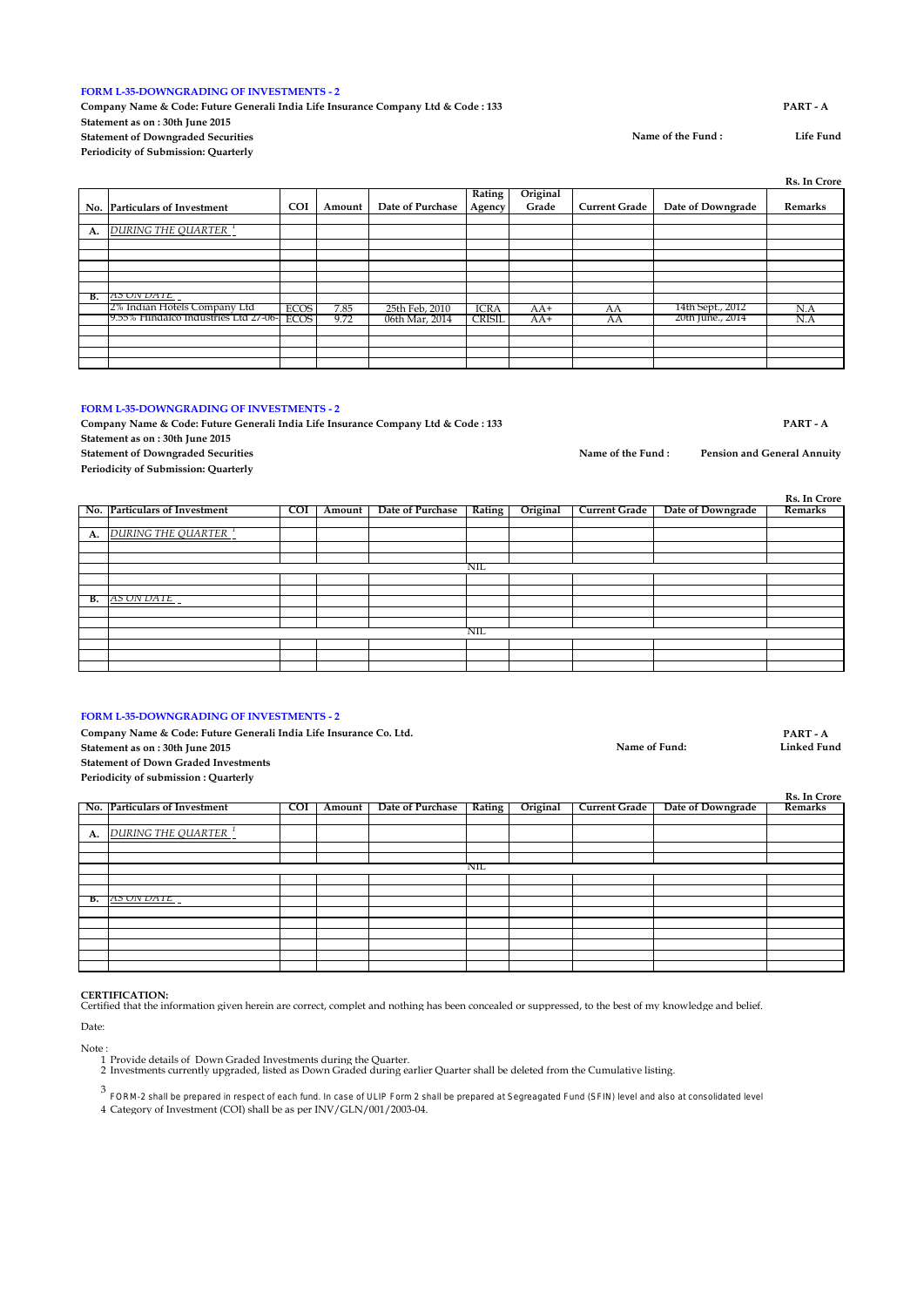**FORM L-36 :Premium and number of lives covered by policy type**

**PERIODIC DISCLOSURES**

**Insurer: PUTURE GENERALI INDIA LIFE INSURANCE CO LTD Date: 20-06-2015** 

|              |  |                                                        | (Rs in Lakhs)            | <b>CURRENT Quarter</b>   |                                |                          |                          | <b>SAME QUARTER PREVIOUS YEAR</b> |                          |                                    |                          |                          | Up to the period         |                          |                             | Same period of the previous year |                             |                          |
|--------------|--|--------------------------------------------------------|--------------------------|--------------------------|--------------------------------|--------------------------|--------------------------|-----------------------------------|--------------------------|------------------------------------|--------------------------|--------------------------|--------------------------|--------------------------|-----------------------------|----------------------------------|-----------------------------|--------------------------|
|              |  | Particulars                                            |                          | No. of                   | No. of                         | Sum Insured.<br>Wherever |                          | No. of                            | No. of                   | <b>Sum Insured.</b><br>Wherever    |                          | No. of                   | No. of                   | Sum Insured.<br>Wherever |                             | No. of                           |                             | Sum Insured,<br>Wherever |
| Sl. No       |  |                                                        | Premium                  | Policies                 | Lives                          | applicable               | Premium                  | Policies                          | Lives                    | applicable                         | Premium                  | Policies                 | Lives                    | applicable               | Premium                     | Policies                         | No. of Lives                | applicable               |
| $\mathbf{1}$ |  | <b>First year Premum</b>                               |                          |                          |                                |                          |                          |                                   |                          |                                    |                          |                          |                          |                          |                             |                                  |                             |                          |
|              |  | Individual Single Premium- (ISP)                       |                          |                          |                                |                          |                          |                                   |                          |                                    |                          |                          |                          |                          |                             |                                  |                             |                          |
|              |  | From 0-10000                                           | (2)                      | (4)                      | (4)                            | (2)                      | (7)                      | (7)                               | (7)                      | (93)                               | (2)                      | (4)                      | (4)                      | (2)                      | (7)                         | (7)                              | (7)                         | (93)                     |
|              |  | From 10,000-25,000                                     | $\sim$                   | $\sim$                   | $\overline{\phantom{a}}$       | $\sim$                   | 15                       | $105\,$                           | 105                      | 214                                | $\sim$                   | ÷.                       | $\mathcal{L}$            | $\sim$                   | 15                          | $105\,$                          | 105                         | 214                      |
|              |  | From 25001-50.000                                      | $\overline{7}$           | 14                       | 14                             | 23                       | 21                       | 53                                | 53                       | 228                                | 7                        | 14                       | 14                       | 23                       | 21                          | 53                               | 53                          | 228                      |
|              |  | From 50,001-75,000                                     | 6                        | $10\,$                   | 10                             | 23                       | $\overline{2}$           | $\overline{3}$<br>$\overline{7}$  | 3                        | 23                                 | 6                        | 10                       | 10                       | 23                       | $\overline{2}$              | 3                                | 3                           | 23                       |
|              |  | From 75,000-100,000                                    | $16\,$                   | 17                       | 17                             | 34                       | $\overline{7}$           |                                   | $\overline{7}$           | $46\,$                             | $16\,$                   | 17                       | $17\,$                   | $34\,$                   |                             | $\overline{7}$                   | $\overline{7}$              | 46                       |
|              |  | From 1,00,001 -1,25,000<br>Above Rs. 1,25,000          | <sup>1</sup><br>21       | $\overline{1}$<br>9      | $\mathbf{1}$<br>$\overline{9}$ | 5<br>26                  | ٠<br>12                  | $\sim$<br>6                       | $\sim$<br>6              | $\epsilon$<br>135                  | $\mathbf{1}$<br>21       | $\mathbf{1}$<br>9        | $\mathbf{1}$<br>9        | 5<br>26                  | 12                          | $\mathcal{L}_{\mathcal{A}}$<br>6 | $\sim$<br>6                 | $\sim$<br>135            |
|              |  |                                                        |                          |                          |                                |                          |                          |                                   |                          |                                    |                          |                          |                          |                          |                             |                                  |                             |                          |
|              |  | Individual Single Premium (ISPA)- Annuity              |                          |                          |                                |                          | $\overline{\phantom{a}}$ |                                   |                          | $\overline{\phantom{a}}$           |                          |                          |                          |                          |                             | $\overline{\phantom{a}}$         | ٠                           | $\sim$                   |
|              |  | From 0-5000                                            |                          | $\mathbf{a}$             | $\overline{3}$                 | $\Omega$                 | ä,                       |                                   |                          |                                    |                          | $\overline{3}$           | $\overline{3}$           | $\Omega$                 |                             |                                  |                             | ÷,                       |
|              |  | From 50,001-100,000                                    | 6                        | $\,$ 8 $\,$              | $\,$ 8 $\,$                    | $\mathbf{0}$             | $\overline{\phantom{a}}$ | $\sim$                            | $\sim$                   | $\sim$                             | $\sqrt{6}$               | $\,$ 8 $\,$              | $\,$ 8 $\,$              | $\bf 0$                  | $\overline{\phantom{a}}$    | $\sim$                           | $\epsilon$                  | $\sim$                   |
|              |  | From 1,00,001-150,000                                  | $\mathbf{1}$             | $\overline{1}$           | $1\,$                          | $\mathbf{0}$             | $\sim$                   | $\sim$                            | ÷                        | $\sim$                             | $\mathbf{1}$             | $\mathbf{1}$             | $\mathbf{1}$             | $\bf 0$                  | $\sim$                      | $\sim$                           | $\sim$                      | $\sim$                   |
|              |  | From 150,001-2,00,000                                  | ÷                        | $\sim$                   | $\sim$                         |                          | $\overline{\phantom{a}}$ | ÷.                                | $\sim$                   | $\overline{\phantom{a}}$           |                          |                          |                          |                          |                             | $\mathcal{L}$                    | $\sim$                      | $\sim$                   |
|              |  | From 2,00,,001-250,000                                 | $\sim$                   | $\sim$                   | $\sim$                         | $\sim$                   | $\sim$                   | $\sim$                            | $\sim$                   | $\sim$                             | $\sim$                   | $\overline{\phantom{a}}$ | $\sim$                   | $\sim$                   | $\overline{\phantom{a}}$    | $\sim$                           | $\sim$                      | Ŧ                        |
|              |  | From 2,50,001 -3,00,000                                | $\mathcal{L}$            | ÷.                       | $\overline{\phantom{a}}$       | $\sim$                   | $\sim$                   | ×                                 | ÷                        | $\sim$                             | $\mathcal{L}$            | $\sim$                   | $\overline{\phantom{a}}$ | ÷.                       | $\sim$                      | $\mathcal{L}$                    | $\sim$                      | $\sim$                   |
|              |  | Above Rs. 3,00,000                                     | $\sim$                   | $\sim$                   | $\sim$                         | $\sim$                   | $\sim$                   | $\sim$                            | $\sim$                   | $\sim$                             | $\sim$                   | $\sim$                   | $\overline{\phantom{a}}$ | $\sim$                   | $\overline{\phantom{a}}$    | $\sim$                           | $\sim$                      | $\sim$                   |
|              |  |                                                        |                          |                          |                                |                          |                          |                                   |                          |                                    |                          |                          |                          |                          |                             |                                  |                             |                          |
|              |  | iii Group Single Premium (GSP)                         |                          |                          |                                |                          | $\overline{\phantom{a}}$ |                                   |                          | $\overline{\phantom{a}}$           |                          |                          |                          |                          |                             | $\cdot$                          | ÷                           | $\sim$                   |
|              |  | From 0-10000                                           | $\sim$                   | $\sim$                   | $\cdot$                        |                          | $\sim$                   | $\overline{\phantom{a}}$          | $\overline{\phantom{a}}$ | $\sim$                             | $\sim$                   | $\overline{\phantom{a}}$ | $\overline{\phantom{a}}$ | $\overline{\phantom{a}}$ | $\overline{\phantom{a}}$    | $\overline{\phantom{a}}$         | $\sim$                      | $\sim$                   |
|              |  | From 10,000-25,000                                     | ÷.                       | $\overline{\phantom{a}}$ | $\sim$                         |                          | ÷,                       |                                   |                          |                                    |                          |                          | J.                       |                          |                             | $\overline{\phantom{a}}$         |                             | ÷,                       |
|              |  | From 25001-50,000                                      | $\sim$                   | $\sim$                   | $\overline{\phantom{a}}$       | $\sim$                   | $\epsilon$               | $\overline{\phantom{a}}$          | $\sim$                   | $\overline{\phantom{a}}$           | $\sim$                   | $\overline{\phantom{a}}$ | $\overline{\phantom{a}}$ | $\sim$                   | $\overline{\phantom{a}}$    | $\overline{\phantom{a}}$         | $\overline{\phantom{a}}$    | $\overline{\phantom{a}}$ |
|              |  | From 50,001-75,000                                     | $\sim$                   | $\sim$                   | $\sim$                         | $\sim$                   | $\sim$                   | $\sim$                            | $\overline{\phantom{a}}$ | $\sim$                             | $\sim$                   | $\sim$                   | $\overline{\phantom{a}}$ | $\sim$                   | $\sim$                      | $\sim$                           | $\sim$                      | $\sim$                   |
|              |  | From 75,000-100,000                                    | $\omega$                 | $\sim$                   | $\overline{\phantom{a}}$       | $\sim$                   | $\sim$                   | $\sim$                            | $\sim$                   | $\sim$                             | $\sim$                   | $\cdot$                  | $\sim$                   | $\sim$                   | $\overline{\phantom{a}}$    | $\sim$                           | $\sim$                      | $\sim$                   |
|              |  | From 1,00,001 -1,25,000                                | $\sim$                   | $\sim$                   | $\overline{\phantom{a}}$       | ÷                        | $\overline{\phantom{a}}$ | $\epsilon$                        | $\epsilon$               | $\sim$                             | $\overline{\phantom{a}}$ | $\sim$                   | $\epsilon$               | ÷                        | $\sim$                      | $\overline{\phantom{a}}$         | $\overline{\phantom{a}}$    | $\sim$                   |
|              |  | Above Rs. 1,25,000                                     | $\sim$                   | $\overline{\phantom{a}}$ | $\overline{\phantom{a}}$       | $\sim$                   | $\sim$                   | $\sim$                            | $\sim$                   | $\sim$                             | $\sim$                   | $\sim$                   | $\sim$                   | $\sim$                   | $\mathcal{L}_{\mathcal{A}}$ | $\overline{\phantom{a}}$         | $\mathcal{L}_{\mathcal{A}}$ | $\sim$                   |
|              |  |                                                        |                          |                          |                                |                          | $\overline{\phantom{a}}$ |                                   |                          |                                    | $\sim$                   |                          | $\sim$                   | $\sim$                   |                             | $\overline{\phantom{a}}$         | $\sim$                      | $\sim$                   |
|              |  | iv Group Single Premium- Annuity- GSPA<br>From 0-50000 |                          |                          |                                |                          | $\overline{\phantom{a}}$ |                                   |                          | $\sim$<br>$\overline{\phantom{a}}$ |                          |                          |                          |                          |                             | $\overline{\phantom{a}}$         | ÷                           | $\sim$                   |
|              |  | From 50,001-100,000                                    | $\epsilon$               | $\sim$                   | $\overline{\phantom{a}}$       |                          | $\sim$                   | $\sim$                            | $\sim$                   | $\sim$                             | $\sim$                   | ٠                        | $\epsilon$               | $\sim$                   | $\sim$                      | $\sim$                           | $\sim$                      | $\sim$                   |
|              |  | From 1,00,001-150,000                                  |                          |                          | $\overline{\phantom{a}}$       |                          | ä,                       |                                   |                          |                                    |                          |                          | J.                       |                          |                             |                                  |                             | ÷,                       |
|              |  | From 150,001-2,00,000                                  | $\sim$                   | $\overline{\phantom{a}}$ | $\overline{\phantom{a}}$       | $\overline{\phantom{a}}$ | $\overline{\phantom{a}}$ | $\overline{\phantom{a}}$          | $\overline{\phantom{a}}$ | $\overline{\phantom{a}}$           | $\sim$                   | $\overline{\phantom{a}}$ | $\overline{\phantom{a}}$ | $\overline{\phantom{a}}$ |                             | $\overline{\phantom{a}}$         | ٠                           | $\overline{\phantom{a}}$ |
|              |  | From 2,00,,001-250,000                                 | $\sim$                   | $\sim$                   | $\sim$                         | $\sim$                   | $\sim$                   | $\sim$                            | $\sim$                   | $\sim$                             | $\sim$                   | $\sim$                   | $\sim$                   | $\sim$                   | $\sim$                      | $\sim$                           | $\sim$                      | $\sim$                   |
|              |  | From 2,50,001 -3,00,000                                | $\sim$                   | $\overline{\phantom{a}}$ | $\overline{\phantom{a}}$       | $\sim$                   | $\sim$                   | $\epsilon$                        | $\epsilon$               | $\epsilon$                         | $\sim$                   | $\sim$                   | $\bar{z}$                | $\overline{\phantom{a}}$ | $\overline{\phantom{a}}$    | $\overline{\phantom{a}}$         | $\mathcal{L}_{\mathcal{A}}$ | $\sim$                   |
|              |  | Above Rs. 3,00,000                                     | $\sim$                   | $\sim$                   | $\overline{\phantom{a}}$       | $\sim$                   | $\sim$                   | $\sim$                            | $\sim$                   | $\sim$                             | $\overline{\phantom{a}}$ | $\sim$                   | $\overline{\phantom{a}}$ | ÷                        | $\sim$                      | $\sim$                           | ÷                           | $\sim$                   |
|              |  |                                                        |                          |                          |                                |                          |                          |                                   |                          |                                    |                          |                          |                          |                          |                             |                                  |                             |                          |
|              |  |                                                        |                          |                          |                                |                          |                          |                                   |                          |                                    |                          |                          |                          |                          |                             |                                  |                             |                          |
|              |  | v Individual non Single Premium- INSP                  |                          |                          |                                |                          | $\sim$                   | $\sim$                            | $\sim$                   | $\sim$                             | $\sim$                   | ۰.                       | $\sim$                   | $\sim$                   | $\sim$                      | $\mathcal{L}$                    | $\sim$                      | $\sim$                   |
|              |  | From 0-10000                                           | (614)                    | (289)                    | (289)                          | (6, 114)                 | (390)                    | (599)                             | (599)                    | (4,754)                            | (614)                    | (289)                    | (289)                    | (6, 114)                 | (390)                       | (599                             | (599                        | (4,754)                  |
|              |  | From 10,000-25,000                                     | 435                      | 2,318                    | 2,318                          | 6,644                    | 823                      | 5,195                             | 5.195                    | 10,636                             | 435                      | 2,318                    | 2,318                    | 6,644                    | 823                         | 5,195                            | 5,195                       | 10,636                   |
|              |  | From 25001-50,000                                      | 537                      | 1,418                    | 1,418                          | 8,134                    | 711                      | 1,901                             | 1,901                    | 8,690                              | 537                      | 1,418                    | 1,418                    | 8,134                    | $711\,$                     | 1,901                            | 1,901                       | 8,690                    |
|              |  | From 50,001-75,000                                     | 149                      | 247                      | $247\,$                        | 2,795                    | 179                      | 289                               | 289                      | 2,247                              | 149                      | 247                      | 247                      | 2,795                    | 179                         | 289                              | 289                         | 2,247                    |
|              |  | From 75,000-100,000                                    | 291                      | 310                      | 310                            | 4,459                    | 273                      | 296                               | 296                      | 3,224                              | $291\,$                  | 310                      | 310                      | 4,459                    | 273                         | 296                              | 296                         | 3,224                    |
|              |  | From 1,00,001 -1,25,000<br>Above Rs. 1,25,000          | 52<br>691                | 48<br>222                | 48<br>222                      | 694<br>8,813             | 37<br>282                | 33<br>128                         | 33<br>128                | 435<br>2,672                       | 52<br>691                | 48<br>222                | 48<br>222                | 694<br>8,813             | 37<br>282                   | 33<br>128                        | 33<br>128                   | 435<br>2,672             |
|              |  |                                                        |                          |                          |                                |                          |                          |                                   |                          |                                    |                          |                          |                          |                          |                             |                                  |                             |                          |
|              |  |                                                        |                          |                          |                                |                          |                          |                                   |                          |                                    |                          |                          |                          |                          |                             |                                  |                             |                          |
|              |  | vi Individual non Single Premium- Annuity- INSPA       |                          |                          |                                |                          | $\sim$                   |                                   | $\sim$                   | $\sim$                             | $\sim$                   |                          | ÷                        | $\sim$                   | $\sim$                      | $\mathcal{L}$                    | $\sim$                      | $\sim$                   |
|              |  | From 0-50000                                           |                          |                          |                                |                          | $\overline{\phantom{a}}$ |                                   |                          | $\overline{\phantom{a}}$           |                          |                          |                          |                          |                             | $\epsilon$                       | $\overline{\phantom{a}}$    | $\sim$                   |
|              |  | From 50,001-100,000                                    | $\sim$                   | $\sim$                   | $\sim$                         | $\sim$                   | $\sim$                   | $\sim$                            | $\sim$                   | $\sim$                             | $\sim$                   | $\epsilon$               | $\sim$                   | $\sim$                   | $\sim$                      | $\sim$                           | $\sim$                      | $\sim$                   |
|              |  | From 1,00,001-150,000                                  | ÷                        | $\sim$                   | $\mathcal{L}$                  |                          | $\sim$                   | $\sim$                            | ÷                        | $\sim$                             | $\sim$                   | $\sim$                   | $\overline{\phantom{a}}$ | ÷.                       | $\sim$                      | $\sim$                           | $\mathcal{L}$               | ÷.                       |
|              |  | From 150,001-2,00,000                                  | $\sim$                   | $\sim$                   | $\overline{\phantom{a}}$       | $\sim$                   | $\sim$                   | $\sim$                            | $\sim$                   | $\overline{\phantom{a}}$           | $\sim$                   | $\cdot$                  | $\sim$                   | $\sim$                   | $\overline{\phantom{a}}$    | $\overline{\phantom{a}}$         | $\sim$                      | $\sim$                   |
|              |  | From 2,00,,001-250,000                                 | $\sim$                   | $\sim$                   | $\sim$                         | $\sim$                   | $\sim$                   | $\sim$                            | ÷                        | $\sim$                             | $\sim$                   | ÷                        | ÷                        | $\sim$                   | $\sim$                      | $\sim$                           | $\sim$                      | $\sim$                   |
|              |  | From 2,50,001 -3,00,000                                | $\sim$                   | $\overline{\phantom{a}}$ | $\overline{\phantom{a}}$       | ÷                        | $\sim$                   | $\sim$                            | $\sim$                   | $\sim$                             | $\sim$                   | $\overline{\phantom{a}}$ | $\sim$                   | $\sim$                   | $\overline{\phantom{a}}$    | $\overline{\phantom{a}}$         | $\mathcal{L}_{\mathcal{A}}$ | $\sim$                   |
|              |  | Above Rs. 3,00,000                                     | $\overline{\phantom{a}}$ | $\overline{\phantom{a}}$ | $\overline{\phantom{a}}$       | $\sim$                   | $\overline{\phantom{a}}$ | $\sim$                            | ÷                        | $\epsilon$                         | $\sim$                   | $\sim$                   | ÷                        | ÷                        | $\sim$                      | $\overline{\phantom{a}}$         | $\mathcal{L}_{\mathcal{A}}$ | $\sim$                   |
|              |  |                                                        |                          |                          |                                |                          |                          |                                   |                          |                                    |                          |                          |                          |                          |                             |                                  |                             |                          |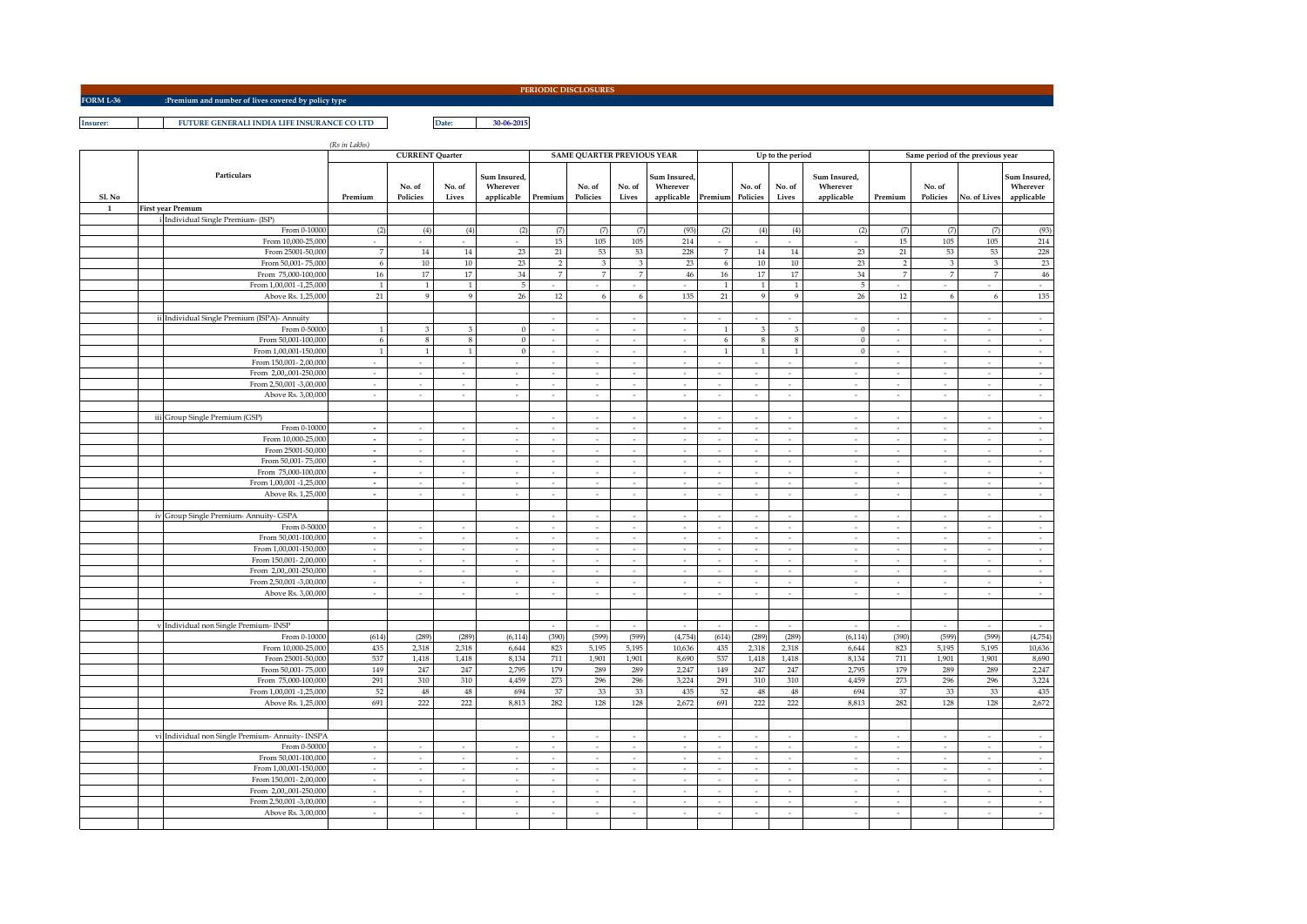|                | vii Group Non Single Premium (GNSP)           |                          |                          |                          |                          | ÷                        | $\overline{\phantom{a}}$ | ÷                        | $\epsilon$     | $\sim$                   | $\overline{\phantom{a}}$ | $\sim$                   | ÷                        |                          | $\sim$                             | ÷                        | $\sim$                      |
|----------------|-----------------------------------------------|--------------------------|--------------------------|--------------------------|--------------------------|--------------------------|--------------------------|--------------------------|----------------|--------------------------|--------------------------|--------------------------|--------------------------|--------------------------|------------------------------------|--------------------------|-----------------------------|
|                | From 0-10000                                  | (59)                     | $\sim$                   | 1.035                    | (3.327)                  | (1)                      | $\sim$                   | 801                      | (2,676)        | (59)                     | $\sim$                   | 1.035                    | (3, 327)                 | (1)                      | $\sim$                             | 801                      | (2,676)                     |
|                | From 10,000-25,000                            | $\mathcal{P}$            |                          | 899                      | 5,528                    | $\mathbf{1}$             | -1                       | 266                      | 1,464          | $\overline{2}$           | $\mathbf{1}$             | 899                      | 5,528                    | $\overline{1}$           |                                    | 266                      | 1,464                       |
|                | From 25001-50,000                             | 2                        | $\overline{2}$           | 572                      | 2,033                    | $\mathbf{1}$             | $\mathbf{1}$             | 366                      | 2,135          | $\overline{2}$           | $\overline{2}$           | 572                      | 2,033                    | $\mathbf{1}$             | $\overline{1}$                     | 366                      | 2,135                       |
|                | From 50,001-75,000                            | $\mathcal{P}$            | $\overline{2}$           | 1,154                    | 2,245                    |                          | $\mathbf{1}$             | 94                       | 966            | $\overline{2}$           | 2                        | 1,154                    | 2,245                    | $\mathbf{1}$             | - 1                                | 94                       | 966                         |
|                | From 75,000-100,000                           | $\overline{3}$           |                          | 2,703                    | 5,477                    |                          |                          | 60                       | 1,120          | $\overline{3}$           | $\mathbf{1}$             | 2,703                    | 5,477                    | $\overline{1}$           |                                    | 60                       | 1,120                       |
|                | From 1,00,001 -1,25,000                       | 1                        | $\overline{\phantom{a}}$ | 2,206                    | 416                      | $\overline{2}$           | $\sim$                   | 3,501                    | 16,830         | $\mathbf{1}$             | $\sim$                   | 2,206                    | 416                      | $\overline{2}$           | $\sim$                             | 3,501                    | 16,830                      |
|                | Above Rs. 1,25,000                            | 4,319                    | 18                       | 31,337                   | 4,92,413                 | 724                      | 10                       | 11,585                   | 1,50,363       | 4,319                    | 18                       | 31,337                   | 4,92,413                 | 724                      | 10                                 | 11,585                   | 1,50,363                    |
|                |                                               |                          |                          |                          |                          |                          |                          |                          |                |                          |                          |                          |                          |                          |                                    |                          |                             |
|                | viii Group Non Single Premium- Annuity- GNSPA |                          |                          |                          |                          | $\sim$                   | $\sim$                   | $\sim$                   | $\sim$         | $\sim$                   | $\sim$                   | $\sim$                   | $\sim$                   | $\sim$                   | $\sim$                             | $\sim$                   | $\sim$                      |
|                | From 0-10000                                  |                          | $\sim$                   | $\sim$                   |                          | $\sim$                   | ۰.                       | $\mathcal{L}$            | $\sim$         | $\sim$                   | $\sim$                   | $\sim$                   | $\sim$                   | $\sim$                   | $\sim$                             | ۰.                       | $\sim$                      |
|                | From 10,000-25,000                            | $\sim$                   | $\sim$                   | $\sim$                   |                          | $\sim$                   | $\sim$                   | $\sim$                   | $\sim$         | $\sim$                   | $\sim$                   | $\overline{\phantom{a}}$ | $\sim$                   | $\overline{\phantom{a}}$ | $\sim$                             | $\sim$                   | $\sim$                      |
|                | From 25001-50,000                             | $\overline{\phantom{a}}$ | $\overline{\phantom{a}}$ | $\sim$                   |                          | $\sim$                   |                          | $\sim$                   | $\sim$         | $\overline{\phantom{a}}$ | $\sim$                   | $\sim$                   | $\overline{\phantom{a}}$ |                          | $\overline{\phantom{a}}$           | $\sim$                   | $\mathcal{L}_{\mathcal{A}}$ |
|                | From 50,001-75,000                            | $\sim$                   | $\sim$                   | $\sim$                   |                          | $\sim$                   | $\sim$                   | $\sim$                   | $\sim$         | $\sim$                   | $\sim$                   | $\sim$                   | $\sim$                   | $\sim$                   | $\sim$                             | $\sim$                   | $\sim$                      |
|                | From 75,000-100,000                           | ÷                        | $\overline{\phantom{a}}$ | $\sim$                   |                          | $\sim$                   | $\sim$                   | $\mathcal{L}$            | $\sim$         | $\sim$                   | $\sim$                   | $\sim$                   | $\sim$                   | $\overline{\phantom{a}}$ | $\sim$                             | $\sim$                   | $\mathcal{L}$               |
|                | From 1,00,001 -1,25,000                       | $\overline{\phantom{a}}$ | $\sim$                   | $\sim$                   |                          | $\sim$                   | $\sim$                   | $\sim$                   | $\sim$         | $\sim$                   | $\sim$                   | $\sim$                   | $\sim$                   | $\overline{\phantom{a}}$ | $\sim$                             | $\overline{\phantom{a}}$ | $\sim$                      |
|                | Above Rs. 1,25,000                            | $\sim$                   | $\sim$                   | $\sim$                   |                          | $\sim$                   | $\sim$                   | $\sim$                   | $\sim$         | $\sim$                   | $\sim$                   | $\sim$                   | $\sim$                   | $\sim$                   | $\sim$                             | $\sim$                   | $\sim$                      |
|                |                                               |                          |                          |                          |                          |                          |                          |                          |                |                          |                          |                          |                          |                          |                                    |                          |                             |
|                |                                               |                          |                          |                          |                          |                          |                          |                          |                |                          |                          |                          |                          |                          |                                    |                          |                             |
|                |                                               |                          |                          |                          |                          |                          |                          |                          |                |                          |                          |                          |                          |                          |                                    |                          |                             |
| $\overline{2}$ |                                               |                          |                          |                          |                          |                          |                          |                          |                |                          |                          |                          |                          |                          |                                    |                          |                             |
|                | <b>Renewal Premium</b>                        |                          |                          |                          |                          | $\sim$                   | $\sim$                   | $\sim$                   | $\sim$         | $\sim$                   | $\sim$                   | $\sim$                   | $\sim$                   | $\sim$                   | $\sim$                             | $\sim$                   | $\sim$<br>$\sim$            |
|                | Individual                                    |                          | 35,896                   | 35,896                   |                          | $\sim$                   | 47,346                   | ÷.<br>47,346             | ÷,<br>1,12,578 | (360)                    |                          | 35,896                   | ÷,<br>1,10,211           |                          | $\overline{\phantom{a}}$<br>47,346 | 47,346                   | 1,12,578                    |
|                | From 0-10000                                  | (360)                    |                          |                          | 1,10,211                 | 61                       |                          |                          |                |                          | 35,896                   |                          |                          | 61                       |                                    |                          |                             |
|                | From 10,000-25,000                            | 2,623                    | 18,258                   | 18,258                   | 35,451                   | 3,248                    | 23,402                   | 23,402                   | 42,381         | 2,623                    | 18,258                   | 18,258                   | 35,451                   | 3,248                    | 23,402                             | 23,402                   | 42,381                      |
|                | From 25001-50,000                             | 938                      | 2.661                    | 2,661                    | 10,354                   | 798                      | 2,161                    | 2,161                    | 5,151          | 938                      | 2,661                    | 2,661                    | 10,354                   | 798                      | 2,161                              | 2,161                    | 5,151                       |
|                | From 50,001-75,000                            | 166                      | 273                      | 273                      | 1,682                    | 113                      | 183                      | 183                      | 552            | 166                      | 273                      | 273                      | 1,682                    | 113                      | 183                                | 183                      | 552                         |
|                | From 75,000-100,000                           | 231                      | 246                      | 246                      | 2,390                    | 177                      | 163                      | 163                      | 726            | 231                      | 246                      | 246                      | 2,390                    | 177                      | 163                                | 163                      | 726                         |
|                | From 1,00,001 -1,25,000                       | 42                       | 37                       | 37                       | 453                      | 33                       | $31\,$                   | 31                       | 123            | 42                       | 37                       | 37                       | 453                      | 33                       | 31                                 | 31                       | 123                         |
|                | Above Rs. 1,25,000                            | 204                      | 89                       | 89                       | 2,570                    | 231                      | $71\,$                   | 71                       | 456            | 204                      | 89                       | 89                       | 2,570                    | 231                      | $71\,$                             | 71                       | 456                         |
|                |                                               |                          |                          |                          |                          |                          |                          |                          |                |                          |                          |                          |                          |                          |                                    |                          |                             |
|                | ii Individual- Annuity                        |                          |                          |                          |                          | $\sim$                   | $\sim$                   | $\sim$                   | $\sim$         | $\sim$                   | $\sim$                   | $\sim$                   | $\sim$                   | $\sim$                   | $\sim$                             | $\sim$                   | $\sim$                      |
|                | From 0-10000                                  | ÷.                       | $\sim$                   | $\sim$                   |                          | $\sim$                   | ۰.                       | $\mathcal{L}$            | $\sim$         | $\sim$                   | $\sim$                   | $\sim$                   | $\sim$                   | $\sim$                   | $\sim$                             | $\sim$                   | $\sim$                      |
|                | From 10,000-25,000                            | $\overline{\phantom{a}}$ | $\sim$                   | $\sim$                   |                          | $\sim$                   | ٠                        | $\overline{\phantom{a}}$ | $\sim$         | $\sim$                   | $\sim$                   | $\overline{\phantom{a}}$ | $\overline{\phantom{a}}$ | $\overline{\phantom{a}}$ | $\sim$                             | $\overline{\phantom{a}}$ | $\sim$                      |
|                | From 25001-50,000                             | ÷                        | $\sim$                   | $\overline{\phantom{a}}$ | ÷                        | $\sim$                   | ÷                        | $\sim$                   | $\sim$         | ÷.                       | $\sim$                   | $\overline{\phantom{a}}$ | ÷                        | $\overline{\phantom{a}}$ | $\overline{\phantom{a}}$           | ÷                        | $\mathcal{L}_{\mathcal{A}}$ |
|                | From 50,001-75,000                            | $\sim$                   | $\sim$                   | $\sim$                   | $\sim$                   | $\sim$                   | $\sim$                   | $\sim$                   | $\sim$         | $\sim$                   | $\sim$                   | $\sim$                   | $\sim$                   | $\sim$                   | $\sim$                             | $\sim$                   | $\sim$                      |
|                | From 75,000-100,000                           | $\overline{\phantom{a}}$ | $\overline{\phantom{a}}$ | $\sim$                   | $\epsilon$               | $\sim$                   | $\sim$                   | $\overline{\phantom{a}}$ | $\sim$         | $\overline{\phantom{a}}$ | $\overline{\phantom{a}}$ | $\overline{\phantom{a}}$ | $\overline{\phantom{a}}$ | $\overline{\phantom{a}}$ | $\sim$                             | $\overline{\phantom{a}}$ | ÷                           |
|                | From 1,00,001 -1,25,000                       | $\sim$                   | $\sim$                   | $\sim$                   | $\sim$                   | $\sim$                   | $\sim$                   | $\sim$                   | $\sim$         | $\sim$                   | $\sim$                   | $\sim$                   | $\sim$                   | $\overline{\phantom{a}}$ | $\sim$                             | $\sim$                   | $\sim$                      |
|                | Above Rs. 1,25,000                            | $\sim$                   | $\sim$                   | $\sim$                   | $\sim$                   | $\sim$                   | $\sim$                   | $\sim$                   | $\sim$         | $\sim$                   | $\sim$                   | $\sim$                   | $\sim$                   | $\sim$                   | $\sim$                             | $\sim$                   | $\sim$                      |
|                |                                               |                          |                          |                          |                          |                          |                          |                          |                |                          |                          |                          |                          |                          |                                    |                          |                             |
|                | iii Group                                     |                          |                          |                          |                          |                          |                          | $\sim$                   | $\sim$         | $\sim$                   | $\sim$                   | $\sim$                   | $\sim$                   |                          | $\sim$                             | $\sim$                   | $\sim$                      |
|                | From 0-10000                                  | (10)                     | $\overline{7}$           | 10.480                   | (11, 819)                | (3)                      | 81                       | 7,218                    | (2, 473)       | (10)                     | 7                        | 10,480                   | (11, 819)                | (3)                      | 81                                 | 7,218                    | (2, 473)                    |
|                | From 10,000-25,000                            | $\overline{2}$           | $\mathbf{1}$             | 992                      | 3,462                    | 3                        | 16                       | 90,278                   | 4,299          | $\overline{2}$           | $\mathbf{1}$             | 992                      | 3,462                    | 3                        | 16                                 | 90,278                   | 4,299                       |
|                | From 25001-50,000                             | 3                        | $\overline{4}$           | 1,465                    | 3,230                    | $\overline{4}$           | $11\,$                   | 3,192                    | 6,364          | 3                        | $\overline{4}$           | 1,465                    | 3,230                    | $\overline{4}$           | 11                                 | 3,192                    | 6,364                       |
|                | From 50,001-75,000                            | $\overline{2}$           | $\sim$                   | 1,944                    | 3,914                    | $\overline{3}$           | $\overline{4}$           | 705                      | 2,306          | $\overline{2}$           | $\sim$                   | 1,944                    | 3,914                    | 3                        | $\overline{4}$                     | 705                      | 2,306                       |
|                | From 75,000-100,000                           | 5                        | - 5                      | 780                      | 10,731                   | $5\phantom{.0}$          | 6                        | 2,482                    | 16,484         | 5                        | 5                        | 780                      | 10,731                   | 5                        | 6                                  | 2,482                    | 16,484                      |
|                | From 1,00,001 -1,25,000                       | $\mathbf{1}$             | $\sim$                   | 298                      | 1,870                    | $\overline{2}$           | 2                        | 1,092                    | 7,114          | $\mathbf{1}$             | $\sim$                   | 298                      | 1,870                    | $\overline{2}$           | $\overline{2}$                     | 1,092                    | 7,114                       |
|                | Above Rs. 1,25,000                            | 484                      | $27\,$                   | 36,772                   | 7,38,880                 | 436                      | 31                       | 64,754                   | 6,19,474       | 484                      | 27                       | 36,772                   | 7,38,880                 | 436                      | 31                                 | 64,754                   | 6,19,474                    |
|                |                                               |                          |                          |                          |                          |                          |                          |                          |                |                          |                          |                          |                          |                          |                                    |                          |                             |
|                | iv Group-Annuity                              |                          |                          |                          |                          | $\sim$                   | $\sim$                   | $\sim$                   | $\sim$         | $\sim$                   |                          | $\sim$                   | $\sim$                   | $\overline{\phantom{a}}$ | $\sim$                             | $\sim$                   | $\sim$                      |
|                | From 0-10000                                  | ×.                       | $\sim$                   |                          |                          | $\sim$                   |                          | ÷.                       | ÷              | ×.                       | $\sim$                   | ÷                        | $\epsilon$               |                          | $\sim$                             | $\sim$                   | $\sim$                      |
|                | From 10,000-25,000                            | $\sim$                   | $\sim$                   | $\sim$                   | $\sim$                   | $\sim$                   | $\sim$                   | $\sim$                   | $\sim$         | $\sim$                   | $\sim$                   | $\sim$                   | $\sim$                   | $\sim$                   | $\sim$                             | $\sim$                   | $\sim$                      |
|                | From 25001-50,000                             | $\sim$                   | $\sim$                   | $\sim$                   | $\sim$                   | $\sim$                   | $\sim$                   | $\sim$                   | $\sim$         | $\sim$                   | $\sim$                   | $\sim$                   | $\sim$                   | $\overline{\phantom{a}}$ | $\sim$                             | $\sim$                   | $\sim$                      |
|                | From 50,001-75,000                            | $\sim$                   | $\sim$                   | $\sim$                   | $\sim$                   | $\sim$                   | $\sim$                   | $\sim$                   | $\sim$         | $\sim$                   | $\sim$                   | $\sim$                   | $\sim$                   | $\sim$                   | $\sim$                             | $\sim$                   | $\sim$                      |
|                | From 75,000-100,000                           | $\sim$                   | $\sim$                   | $\sim$                   | $\overline{\phantom{a}}$ | $\sim$                   | $\overline{\phantom{a}}$ | $\overline{\phantom{a}}$ | $\sim$         | $\sim$                   | $\sim$                   | $\overline{\phantom{a}}$ | ٠                        | $\overline{\phantom{a}}$ | $\sim$                             | $\sim$                   | $\sim$                      |
|                | From 1,00,001 -1,25,000                       | $\overline{\phantom{a}}$ | $\overline{\phantom{a}}$ | $\overline{\phantom{a}}$ |                          | $\overline{\phantom{a}}$ | $\overline{\phantom{a}}$ | ÷                        | $\sim$         | ×.                       |                          | $\epsilon$               | $\overline{\phantom{a}}$ |                          | $\sim$                             | $\overline{\phantom{a}}$ | $\sim$                      |
|                | Above Rs. 1,25,000                            | $\sim$                   | $\sim$                   | $\sim$                   | $\sim$                   | $\sim$                   | $\sim$                   | $\sim$                   | $\sim$         | $\sim$                   | $\sim$                   | $\sim$                   | $\sim$                   | $\sim$                   | $\sim$                             | $\sim$                   | $\sim$                      |
|                |                                               |                          |                          |                          |                          |                          |                          |                          |                |                          |                          |                          |                          |                          |                                    |                          |                             |
|                |                                               |                          |                          |                          |                          |                          |                          |                          |                |                          |                          |                          |                          |                          |                                    |                          |                             |
|                |                                               |                          |                          |                          |                          |                          |                          |                          |                |                          |                          |                          |                          |                          |                                    |                          |                             |

1. Premium stands for premium amount.

2. No. of lives means no. of lives insured under the policies. 3. Premium collected for Annuity will be disclosed separately as stated above.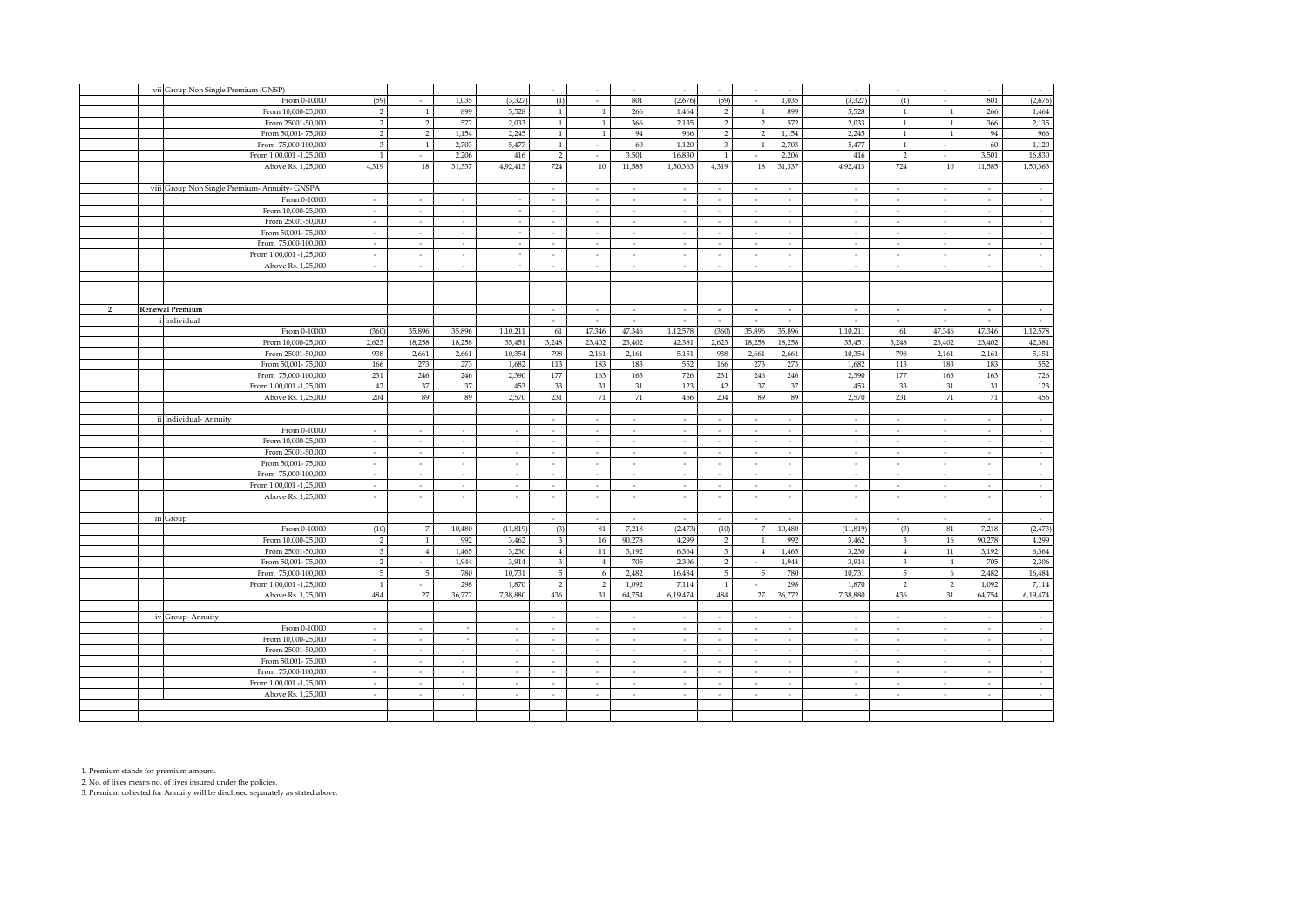**FORM L-37-BUSINESS ACQUISITION THROUGH DFFERENT CHANNELS (GROUP)**

**Insurer: Date: 30-06-2015 FUTURE GENERALI INDIA LIFE INSURANCE CO. LTD.**

|        |                          |                     | (Rs in Lakhs)                                           |                          |                                                            |                            |        |                          |                               |                          |                  |                                             |        |
|--------|--------------------------|---------------------|---------------------------------------------------------|--------------------------|------------------------------------------------------------|----------------------------|--------|--------------------------|-------------------------------|--------------------------|------------------|---------------------------------------------|--------|
|        |                          |                     | Business Acquisition through different channels (Group) |                          |                                                            |                            |        |                          |                               |                          |                  |                                             |        |
|        |                          |                     | <b>Current Ouarter</b>                                  |                          |                                                            | Same Ouarter Previous year |        |                          | Up to the period              |                          |                  | Same period of the previous year            |        |
|        |                          | No. of Policies/No. |                                                         |                          | Policies/No. No. of Lives<br>of Schemes Covered<br>Premium |                            |        |                          | No. of Policies/ No. of Lives |                          | No. of Policies/ |                                             |        |
| Sl.No. | Channels                 | of Schemes          | No. of Lives Covered Premium                            |                          |                                                            |                            |        | No. of Schemes Covered   |                               | Premium                  |                  | No. of Schemes No. of Lives Covered Premium |        |
|        | Individual agents        |                     |                                                         | $\overline{\phantom{0}}$ | $\sim$                                                     | $\sim$                     |        |                          |                               | $\overline{\phantom{0}}$ |                  |                                             |        |
|        | Corporate Agents-Banks   |                     |                                                         | $\overline{\phantom{0}}$ | $\sim$                                                     | $\sim$                     | $\sim$ | $\overline{\phantom{0}}$ | $\overline{\phantom{0}}$      | $\overline{\phantom{0}}$ |                  | $\sim$                                      | $\sim$ |
|        | Corporate Agents -Others |                     | $\overline{\phantom{0}}$                                | $\overline{\phantom{0}}$ | $\sim$                                                     | $\overline{\phantom{a}}$   | $\sim$ | $\overline{\phantom{0}}$ | $\overline{\phantom{0}}$      | $\overline{\phantom{0}}$ |                  | $\overline{\phantom{0}}$                    | $\sim$ |
|        | <b>Brokers</b>           | 20                  | 34,322                                                  | 687                      |                                                            | 7,696                      | 147    | 20                       | 34,322                        | 687                      |                  | 7,696                                       | 147    |
|        | Micro Agents             |                     |                                                         |                          |                                                            | $\overline{\phantom{a}}$   |        |                          |                               |                          |                  |                                             |        |
|        | <b>Direct Business</b>   |                     | 5,584                                                   | 3,582                    |                                                            | 8,977                      | 583    |                          | 5,584                         | 3,582                    |                  | 8,977                                       | 583    |
|        | Total(A)                 |                     | 39,906                                                  | 4,269                    |                                                            | 16,673                     | 729    | 24                       | 39,906                        | 4,269                    |                  | 16,673                                      | 729    |
|        | Referral (B)             |                     |                                                         | $\overline{\phantom{0}}$ |                                                            | $\sim$                     |        | $\overline{\phantom{0}}$ |                               |                          |                  | $\sim$                                      | $\sim$ |
|        | Grand Total (A+B)        | 24                  | 39,906                                                  | 4.269                    |                                                            | 16,673                     | 729    |                          | 39,906                        | 4.269                    |                  | 16,673                                      | 729    |

Note:

1. Premium means amount of premium received from business acquired by the source

2. No of Policies stand for no. of policies sold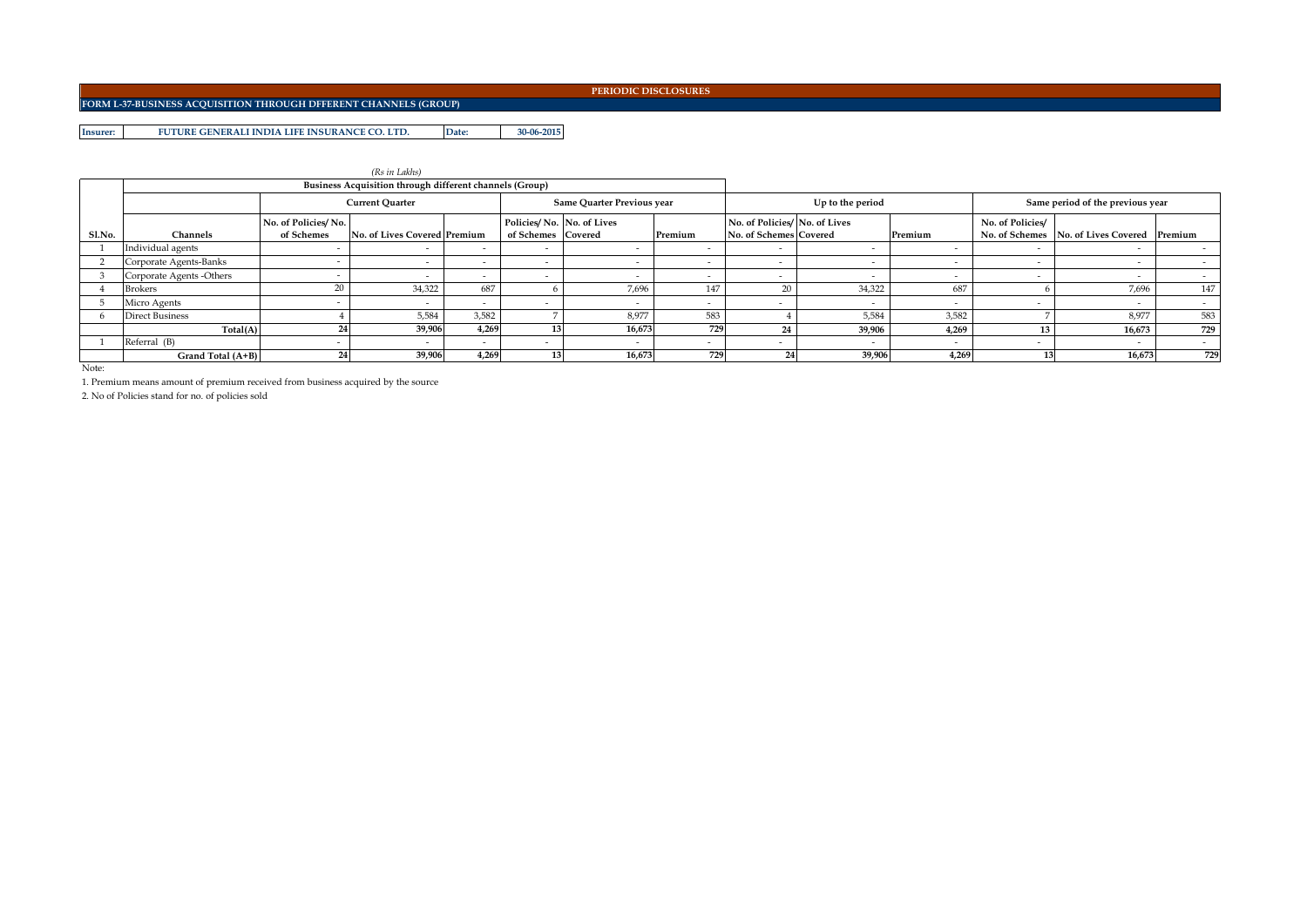**FORM L-38 Business Acquisition through different channels (Individuals)** 

**Insurer: Date: 30-06-2015 FUTURE GENERALI INDIA LIFE INSURANCE CO. LTD.**

|        |                           |                          | <b>Business Acquisition through different channels (Individuals)</b> |                            |                          |                        |                          |                                  |                          |
|--------|---------------------------|--------------------------|----------------------------------------------------------------------|----------------------------|--------------------------|------------------------|--------------------------|----------------------------------|--------------------------|
|        |                           |                          | <b>Current Quarter</b>                                               | Same quarter Previous Year |                          | Up to the period       |                          | Same period of the previous year |                          |
|        |                           | No. of                   |                                                                      |                            |                          |                        |                          |                                  |                          |
| SI.No. | <b>Channels</b>           | <b>Policies</b>          | Premium                                                              | <b>No. of Policies</b>     | Premium                  | <b>No. of Policies</b> | <b>Premium</b>           | <b>No. of Policies</b>           | Premium                  |
|        | Individual agents         | 3,058                    | 960                                                                  | 3,640                      | 800                      | 3,058                  | 960                      | 3,640                            | 800                      |
|        | Corporate Agents-Banks    |                          | $\overline{\phantom{a}}$                                             |                            |                          |                        | $\overline{\phantom{a}}$ | $\overline{\phantom{0}}$         | $\overline{\phantom{0}}$ |
|        | Corporate Agents - Others | 89                       | 17                                                                   | 1,210                      | 229                      | 89                     | 17                       | 1,210                            | 229                      |
| 4      | <b>Brokers</b>            | 520                      | 227                                                                  | 2,233                      | 821                      | 520                    | 227                      | 2,233                            | 821                      |
|        | <b>Micro Agents</b>       | $\overline{\phantom{a}}$ | $\overline{\phantom{a}}$                                             |                            | $\overline{\phantom{a}}$ |                        | $\overline{\phantom{a}}$ | $\overline{\phantom{0}}$         | $\overline{\phantom{0}}$ |
| b      | <b>Direct Business</b>    | 666                      | 395                                                                  | 327                        | 115                      | 666                    | 395                      | 327                              | 115                      |
|        | Total (A)                 | 4,333                    | 1,598                                                                | 7,410                      | 1,964                    | 4,333                  | 1,598                    | 7,410                            | 1,964                    |
|        | Referral (B)              | $\overline{\phantom{a}}$ | $\overline{\phantom{a}}$                                             |                            |                          |                        | $\overline{\phantom{a}}$ | $\overline{\phantom{a}}$         |                          |
|        | Grand Total (A+B)         | 4,333                    | 1,598                                                                | 7,410                      | 1,964                    | 4,333                  | 1,598                    | 7,410                            | 1,964                    |

Note:

1. Premium means amount of premium received from business acquired by the source

2. No of Policies stand for no. of policies sold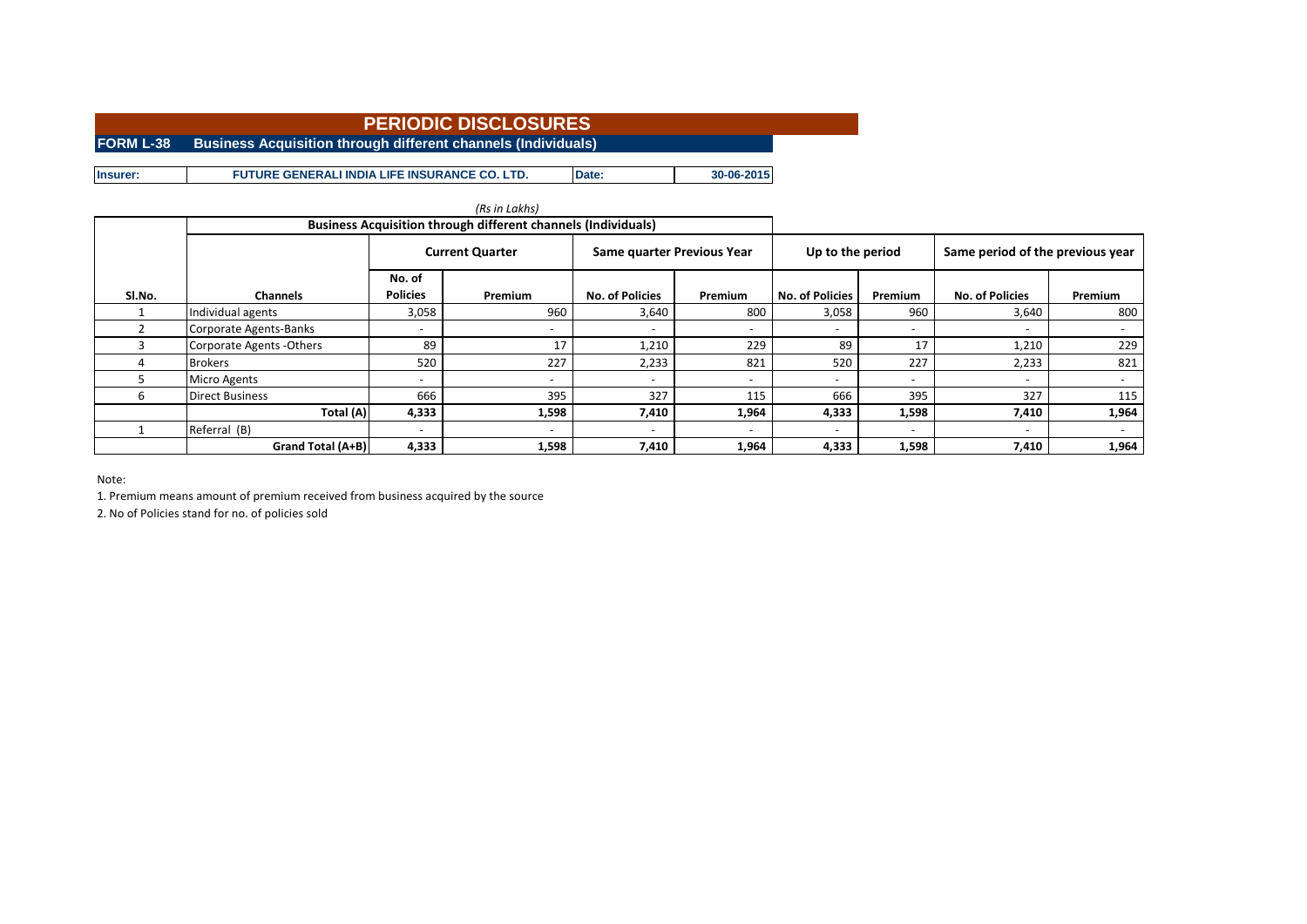**Individual**

|              | Insurer:                       | <b>Future Generali India Life</b><br><b>Insurance Company Ltd.</b> | Date:   | June 30, 2015 |         |              |            |                 |                 |
|--------------|--------------------------------|--------------------------------------------------------------------|---------|---------------|---------|--------------|------------|-----------------|-----------------|
|              | Ageing of Claims*              |                                                                    |         |               |         |              |            |                 |                 |
| SI.No.       | <b>Types of Claims</b>         | No. of claims paid                                                 |         |               |         |              |            | Total No. of    | Total amount of |
|              |                                | On or before matuirty                                              | 1 month | - 3 months    | $3 - 6$ | 6 months - 1 | $> 1$ year | claims paid     | claims paid     |
|              |                                |                                                                    |         |               | months  | <b>Ivear</b> |            |                 |                 |
|              | <b>Maturity Claims</b>         |                                                                    | 11      |               |         |              | h          | 33              | 2884517.11      |
| $\mathbf{2}$ | <b>Survival Benefit</b>        |                                                                    | 169     |               |         |              |            | 169             | 1909999.64      |
| 3            | <b>For Annuities / Pension</b> |                                                                    |         |               |         |              |            | 17 <sub>l</sub> | 1023052.34      |
| 4            | <b>For Surrender</b>           |                                                                    |         |               |         |              |            | 9735            | 514401515.4     |
| 5.           | <b>Other benefits</b>          |                                                                    |         |               |         |              |            |                 |                 |
|              |                                |                                                                    |         |               |         |              |            |                 |                 |
| 6            | <b>Death Claims</b>            |                                                                    | 235     | 49            | 7       |              | 0          | 292             | 42683127.89     |

The figures for individual and group insurance business need to be shown separately

\*the ageing of claims, in case of the death of the claims will be computed from the date of completion of all the documentation.

**Group**

# **FORM L-39-Data on Settlement of Claims**

|              | Ageing of Claims*              |                       |                 |                |                            |                       |            |                             |                 |  |
|--------------|--------------------------------|-----------------------|-----------------|----------------|----------------------------|-----------------------|------------|-----------------------------|-----------------|--|
|              |                                | No. of claims paid    |                 |                |                            |                       |            |                             | Total amount of |  |
| SI.No.       | <b>Types of Claims</b>         | On or before matuirty | 1 month         | $1 - 3$ months | $ 3 - 6 $<br><b>months</b> | 6 months - 1<br>lyear | $> 1$ year | Total No. of<br>claims paid | claims paid     |  |
|              | <b>Maturity Claims</b>         |                       |                 |                |                            |                       |            |                             |                 |  |
| $\mathbf{2}$ | <b>Survival Benefit</b>        |                       |                 |                |                            |                       |            |                             |                 |  |
| 3            | <b>For Annuities / Pension</b> |                       |                 |                |                            |                       |            |                             |                 |  |
| 4            | <b>For Surrender</b>           |                       |                 |                |                            |                       |            | 42797                       | 2214049153      |  |
| 5            | <b>Other benefits</b>          |                       |                 |                |                            |                       |            | 497                         | 45417582        |  |
|              |                                |                       |                 |                |                            |                       |            |                             |                 |  |
| 6            | <b>Death Claims</b>            |                       | 16 <sup>l</sup> | 25             | 10                         |                       |            | 62                          | 82581512        |  |

The figures for individual and group insurance business need to be shown separately

\*the ageing of claims, in case of the death of the claims will be computed from the date of completion of all the documentation.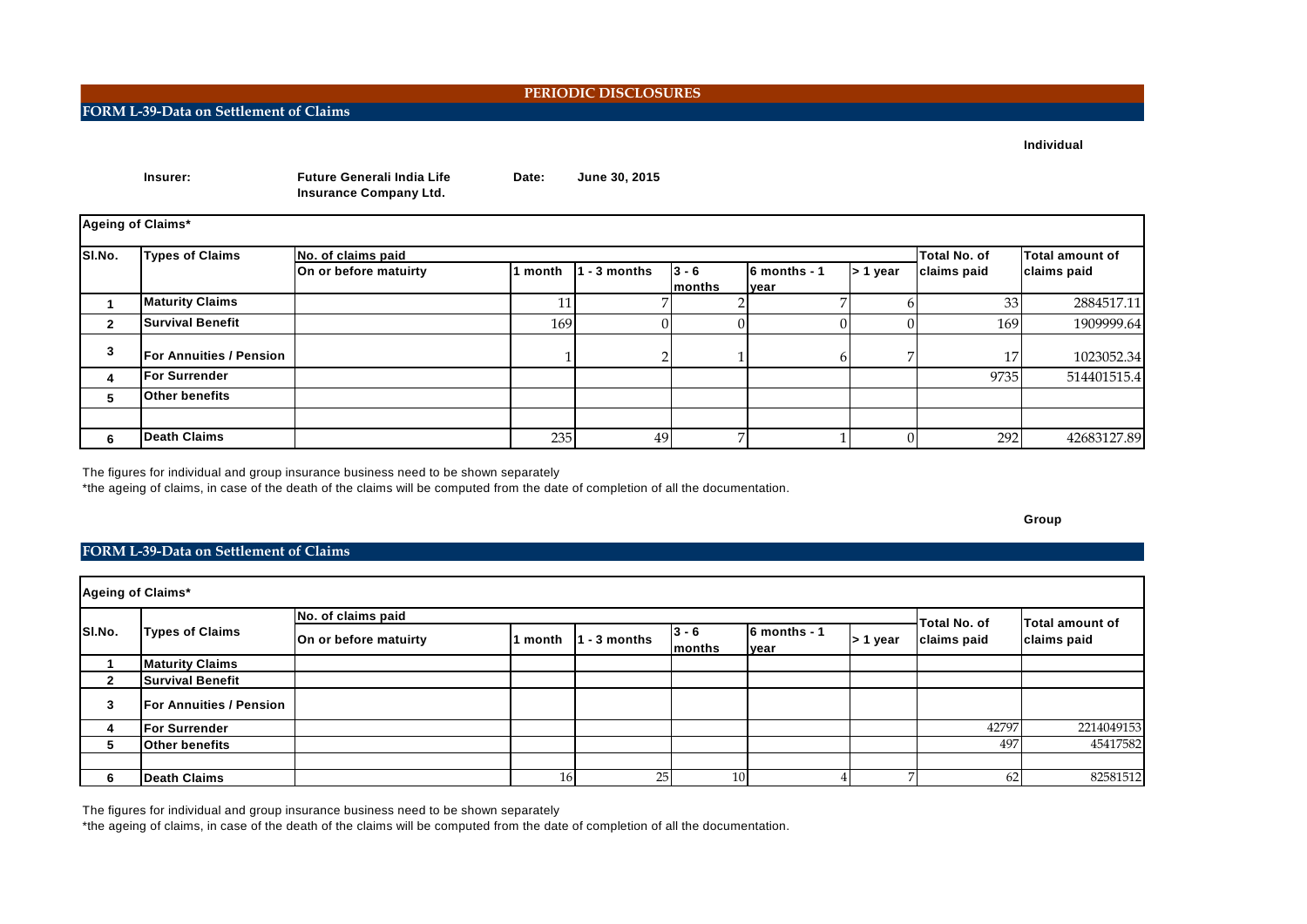# **FORM L-40 : Quarterly claims data for Life**

### **PERIODIC DISCLOSURES**

# **Insurer: Future Generali Life Insurance Date: 30-Jun-15 Individual**

|                |                                                        | No. of claims only |          |                 |                |           |                       |
|----------------|--------------------------------------------------------|--------------------|----------|-----------------|----------------|-----------|-----------------------|
| <b>Sl. No.</b> | <b>Claims Experience</b>                               | For                | for      | <b>Survival</b> | For Annuities/ | For       |                       |
|                |                                                        | Death              | Maturity | <b>Benefit</b>  | Pension        | Surrender | <b>Other Benefits</b> |
|                | Claims O/S at the beginning of the period              | 38                 | 441      |                 | 465            |           |                       |
| $\overline{2}$ | Claims reported during the period*                     | 427                | 64       | 169             | 64             |           |                       |
| 3              | Claims Settled during the period                       | 292                | 33       | 169             | 17             |           |                       |
| 4              | Claims Repudiated during the period                    | 27                 |          |                 | 0              |           |                       |
| a              | Less than 2years from the date of acceptance of risk   | 25                 |          |                 | $\Omega$       |           |                       |
| b              | Grater than 2 year from the date of acceptance of risk |                    |          |                 | 0              |           |                       |
| 5.             | Claims Written Back                                    |                    |          |                 |                |           |                       |
| 6              | Claims O/S at End of the period                        | 147                | 441      |                 | 512            |           |                       |
|                | Less than 3months                                      | 136                | 18       |                 | 57             |           |                       |
|                | 3 months to 6 months                                   | 10                 |          |                 | 89             |           |                       |
|                | 6months to 1 year                                      |                    |          |                 | 129            |           |                       |
|                | 1year and above                                        |                    | 6        |                 | 237            |           |                       |

\*in case of death- the claims for which all the documentations have been completed needs to be shown here.

# **FORM L-40 : Quarterly claims data for Life**

| Insurer:       | <b>Future Generali Life Insurance</b>                  | Date:              | 30-Jun-15 |                 |                |           | Group                 |
|----------------|--------------------------------------------------------|--------------------|-----------|-----------------|----------------|-----------|-----------------------|
|                |                                                        | No. of claims only |           |                 |                |           |                       |
| S1. No.        | <b>Claims Experience</b>                               | For                | for       | <b>Survival</b> | For Annuities/ | For       | <b>Other Benefits</b> |
|                |                                                        | Death              | Maturity  | <b>Benefit</b>  | Pension        | Surrender |                       |
| 1              | Claims O/S at the beginning of the period              | 12435              |           |                 |                |           |                       |
| $\overline{2}$ | Claims reported during the period*                     | 34                 |           |                 |                |           |                       |
| 3              | Claims Settled during the period                       | 27                 |           |                 |                |           |                       |
| 4              | Claims Repudiated during the period                    |                    |           |                 |                |           |                       |
| a              |                                                        |                    |           |                 |                |           |                       |
|                | Less than 2years from the date of acceptance of risk   |                    |           |                 |                |           |                       |
| b              |                                                        |                    |           |                 |                |           |                       |
|                | Grater than 2 year from the date of acceptance of risk |                    |           |                 |                |           |                       |
| 5              | Claims Written Back                                    |                    |           |                 |                |           |                       |
| 6              | Claims O/S at End of the period                        | 10                 |           |                 |                |           |                       |
|                | Less than 3months                                      |                    |           |                 |                |           |                       |
|                | 3 months to 6 months                                   |                    |           |                 |                |           |                       |
|                | 6months to 1 year                                      | 12422              |           |                 |                |           |                       |
|                | 1year and above**                                      | 50                 |           |                 |                |           |                       |

\*in case of death- the claims for which all the documentations have been completed needs to be shown here.

\*\*Does not include 12371 policies pertaining to Share Microfinance Limited (Micro Finance) as they are on hold due to falsification of documents.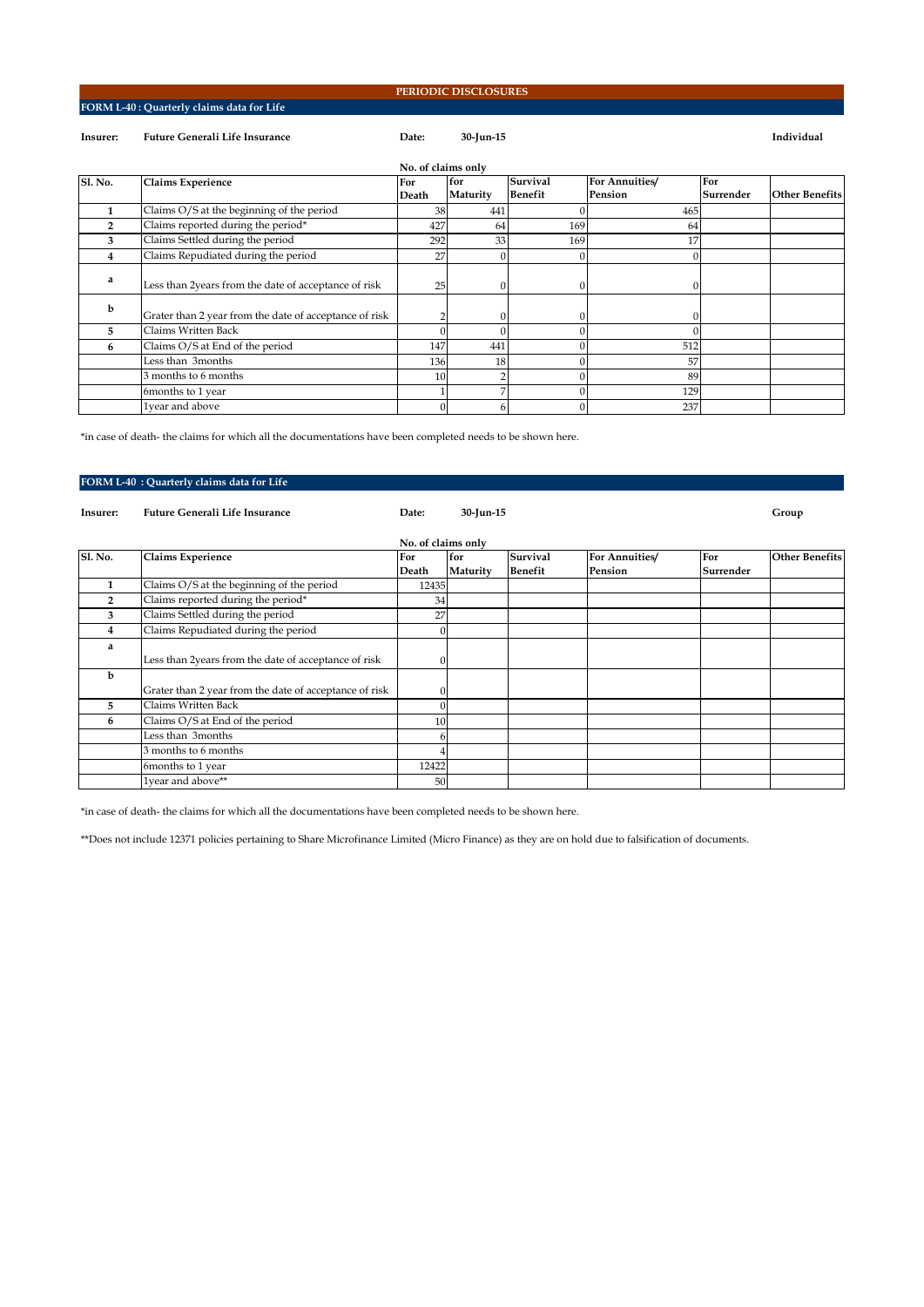**FORM L-41 GRIEVANCE DISPOSAL**

**PERIODIC DISCLOSURES**

|                   |                                   | Opening              | <b>Additions</b> | <b>Complaints Resolved/settled</b> |                     |          | Complaints | Total                    |
|-------------------|-----------------------------------|----------------------|------------------|------------------------------------|---------------------|----------|------------|--------------------------|
| Sl <sub>No.</sub> | <b>Particulars</b>                | Balance <sup>*</sup> |                  | Fully<br>Accepted                  | Partial<br>Accepted | Rejected | Pending    | complaints<br>registered |
|                   | Complaints made by customers      |                      |                  |                                    |                     |          |            |                          |
| a)                | Death Claim                       |                      | 15               | 4                                  |                     | 10       |            | 15                       |
| b)                | <b>Policy Servicing</b>           |                      | 11               | ۰                                  | b                   | ь        | n          | 11                       |
|                   | Proposal Processing               | 13                   | 344              | 229                                | 39                  | 73       | 16         | 344                      |
| d)                | Survival Claims                   | ◠                    | 15               | 2                                  | 4                   | 6        | 5          | 15                       |
| $\epsilon$        | <b>ULIP</b> Related               |                      | 4                |                                    | ۰                   | 4        | ۰          | 4                        |
|                   | <b>Unfair Business Practices</b>  | 188                  | 1996             | 559                                | 530                 | 838      | 257        | 1996                     |
| g)                | Others                            | з                    | 24               | 5                                  | 4                   | 15       | 3          | 24                       |
|                   | <b>Total Number of Complaints</b> | 210                  | 2409             | 799                                | 585                 | 951      | 284        | 2409                     |

| $\overline{2}$ | Total No. of policies during previous year: FY 2014-<br>15                                    | 38633                              |                                                |              |
|----------------|-----------------------------------------------------------------------------------------------|------------------------------------|------------------------------------------------|--------------|
| 3              | FY 2014-<br>Total No. of claims during previous year:<br>15                                   | 1917                               |                                                |              |
| $\overline{4}$ | FY 2015-<br>Total No. of policies during current year:<br>16                                  | 4333                               |                                                |              |
| 5              | FY 2015-<br>Total No. of claims during current year:<br>16                                    | 425                                |                                                |              |
| 6              | Total No. of Policy Complaints (current year)<br>per 10,000 policies (current year) :         | 5560                               |                                                |              |
| 7              | Total No. of Claim Complaints (current year) per<br>10,000 claims registered (current year) : | 353                                |                                                |              |
|                | <b>Duration wise Pending Status</b>                                                           | Complaints<br>made by<br>Customers | Complaints<br>made<br>by<br>Intermediari<br>es | Total        |
| 8              | Upto 7 days                                                                                   | 181                                | $\Omega$                                       | 181          |
|                | 7 - 15 days                                                                                   | 102                                | $\Omega$                                       | 102          |
|                | 15-30 days                                                                                    | $\mathbf{0}$                       | $\mathbf{0}$                                   | $\mathbf{0}$ |
|                | 30-90 days                                                                                    | $\mathbf{0}$                       | $\mathbf{0}$                                   | $\mathbf{0}$ |
|                | 90 days & Beyond                                                                              | 1                                  | $\Omega$                                       | 1            |
|                | Total No. of complaints                                                                       | 284                                | $\Omega$                                       | 284          |

 $^\star$  Opening balance should tally with the closing balance of the previous financial year.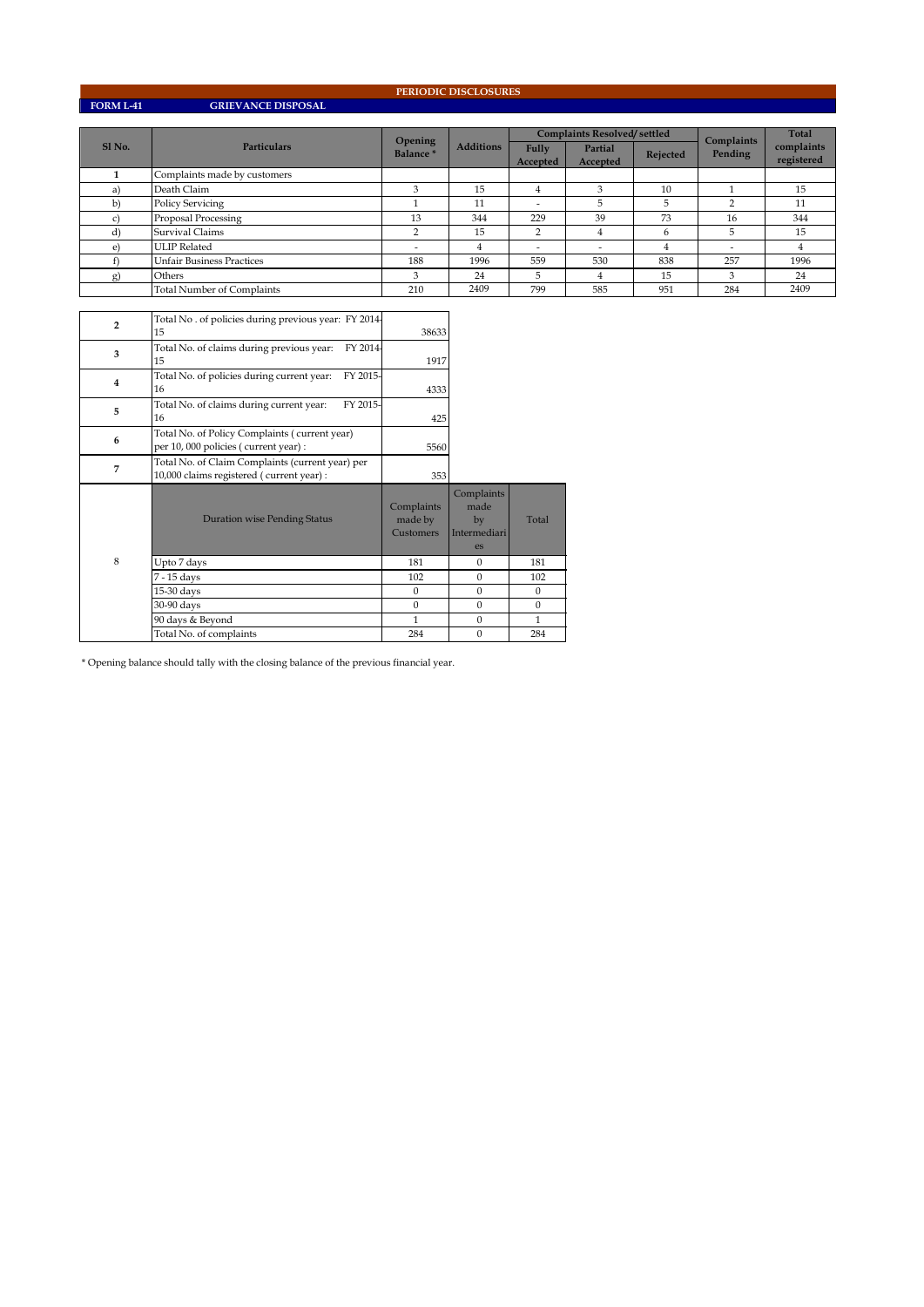#### L-42 : Valuation Basis (Life Insurance)

### *Date: 30th June 2015*

A chapter on Valuation basis covering the following minimum criteria should also be displayed on the web-site of the Insurers.

### **a. How the policy data needed for valuation is accessed ?**

1: Input data for valuation process is generated by the IT team from the policy administration system in CSV, excel formats which are pre-specified. contract level before input it in to valuation process. 2: Input data received from IT team is run through validation program whose purpose is to validate the data before using it for valuation process. Error data/ records (if any) is recitifed at-

3: Summary statistics and movement analysis is prepared on the input data to see consistency in the data. Averages in respect of sum assured, premiums and premium per 1000 SA etc.<br>4: Validated data is used to prepare the i

**b. How the valuation bases are supplied to the system ?**

1: Valuation basis is maintained in "Parameter Files" and these files are supplied to the valuation program. Valuation Basis is validated and updated (if required) at the end of each quarter.

|                               |                |                                                       | Minimum         | Maximum                                                                 |
|-------------------------------|----------------|-------------------------------------------------------|-----------------|-------------------------------------------------------------------------|
| <i>i. Individual Business</i> |                |                                                       |                 |                                                                         |
|                               | 1.             | Life-Participating policies                           | 5.80% per annum | 6.65% per annum                                                         |
|                               | $\overline{2}$ | Life-Non-participating Policies                       | 4.80% per annum | 5.65% per annum                                                         |
|                               | 3.             | Annuities- Participating policies                     |                 | Not applicable, as we do not have any annuity products in this segment. |
|                               | 4.             | Annuities - Non-participating policies 6.2% per annum |                 | 7.1% per annum                                                          |
|                               | 5.             | Annuities- Individual Pension Plan                    |                 | Not applicable, as we do not have any annuity products in this segment. |
|                               | 6.             | Unit Linked                                           | 4.80% per annum | 5.65% per annum                                                         |
|                               | 7.             | Health Insurance                                      |                 | Not applicable, as we do not have any Health products in this segment.  |
| ii.Group Business             |                |                                                       |                 | Not Applicable as Unearned Premium Reserve methodology is used.         |
|                               |                |                                                       |                 |                                                                         |

|          | Life-Participating policies        | 88% to 242% of IALM 06-08 (Including Pension products)                             |
|----------|------------------------------------|------------------------------------------------------------------------------------|
| <b>.</b> | Life-Non-participating Policies    | 56.1% to 192.5% of IALM 06-08                                                      |
| 3.       | Annuities-Participating policies   | Not applicable, as we do not have any annuity products in this segment.            |
| 4.       |                                    | Annuities - Non-participating policies 55% to 60% of LIC annuitant 96-98 mortality |
| 5.       | Annuities- Individual Pension Plan | Not applicable, as we do not have any annuity products in this segment.            |
| 6.       | Unit Linked                        | 82.5% to 126.5% of IALM 06-08                                                      |
|          | Health Insurance                   | Not applicable, as we do not have any Health products in this segment.             |

*ii. Group Bus* 

 Group Term Life Group Credit Suraksha, Group Gratuity & Group Leave Encashment Plans Group Savings Suraksha 100% of IALM 94-96 150% or 155% of IALM 94-96 depending on age Proportion of IALM 06-08

*3) Expenses :*

| <i>i.Individual Business</i> |                                    |                                                                                 |
|------------------------------|------------------------------------|---------------------------------------------------------------------------------|
|                              | Life-Participating policies        | Please Refer Table "Expense Assumptions"                                        |
| 2.                           | Life-Non-participating Policies    | Please Refer Table "Expense Assumptions"                                        |
| 3.                           | Annuities-Participating policies   | Not applicable                                                                  |
| 4.                           |                                    | Annuities - Non-participating policies Please Refer Table "Expense Assumptions" |
| 5.                           | Annuities- Individual Pension Plan | Not applicable                                                                  |
| 6.                           | Unit Linked                        | Please Refer Table "Expense Assumptions"                                        |
| 7.                           | Health Insurance                   | Not applicable                                                                  |
|                              |                                    |                                                                                 |
| <i>ii.</i> Group Business    |                                    | Please Refer Table "Expense Assumptions"                                        |

*4) Bonus Rates :*

--Bonus rates are applicable only for participating policies

 Life- Participating policies- Individual Business Life- Participating policies- Pension Business 4.5% per annum crediting interest rate. Future Reversionary bonus assumptions varies from 2.15% to 5.05% depending on product 4.5% per annum crediting interest rate.

Ξ 

| 5) Policyholders Reasonable Expectations                    | Bonus rates, Surrender values and charges under UL plans are set considering<br>Policyholders' reasonable expectations                                                  |
|-------------------------------------------------------------|-------------------------------------------------------------------------------------------------------------------------------------------------------------------------|
| 6) Taxation and Shareholder Transfers                       | Taxation and shareholders' transfers are considered in the reserving cashflows of<br>Individual participating business.                                                 |
| 7) Basis of provisions for Incurred But Not Reported (IBNR) |                                                                                                                                                                         |
| <i>i.Individual Business</i>                                | IBNR provision is equivalent to expected monthly claim payout, assuming delay in<br>reporting of claims over the last year as per the actual experience of the company. |
| <i>ii.</i> Group Business                                   | IBNR provision is equivalent to expected monthly claim payout, assuming delay in<br>reporting of claims over the last year as per the actual experience of the company. |
|                                                             |                                                                                                                                                                         |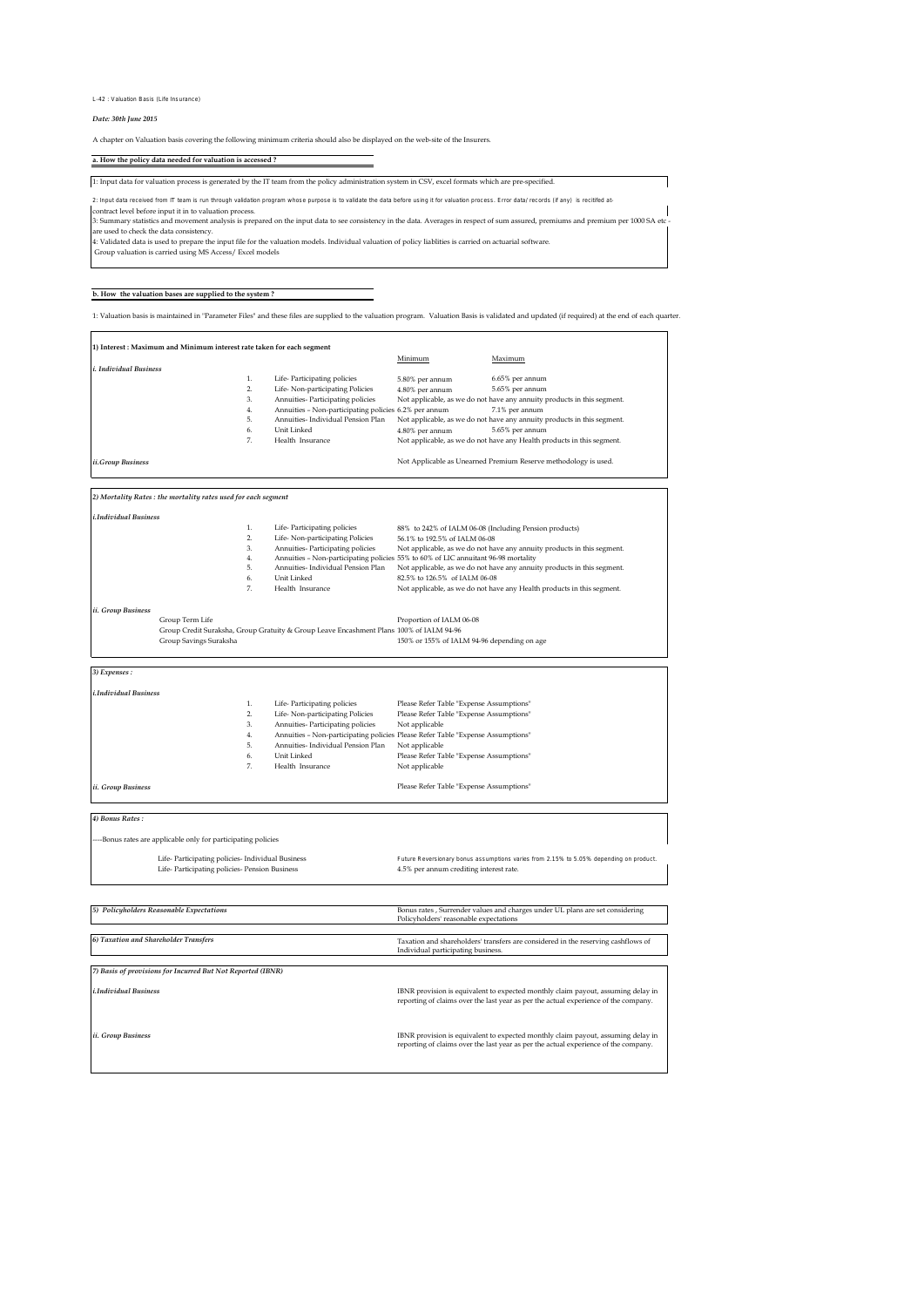| 8) Change in Valuation Methods or Bases (as compared with 31 Mar 2015 assumptions) |                                                           |                |  |  |  |
|------------------------------------------------------------------------------------|-----------------------------------------------------------|----------------|--|--|--|
| i.Individuals Assurances                                                           |                                                           |                |  |  |  |
| 1.                                                                                 | Interest                                                  | No change      |  |  |  |
| $\overline{2}$                                                                     | Expenses                                                  | No change      |  |  |  |
| 3.                                                                                 | Inflation                                                 | No change      |  |  |  |
| ii.Annuities                                                                       |                                                           |                |  |  |  |
| 1.                                                                                 | Interest                                                  | No change      |  |  |  |
|                                                                                    | Annuity in payment<br>а.                                  | No change      |  |  |  |
|                                                                                    | Annuity during deferred <sub>I</sub> Not Applicable<br>b. |                |  |  |  |
|                                                                                    | Pension : All Plans<br>c.                                 | No change      |  |  |  |
| $\overline{2}$                                                                     | Expenses                                                  | No change      |  |  |  |
| 3.                                                                                 | Inflation                                                 | No change      |  |  |  |
| iii.Unit Linked                                                                    |                                                           |                |  |  |  |
| 1.                                                                                 | Interest                                                  | No change      |  |  |  |
| $\overline{2}$                                                                     | Expenses                                                  | No change      |  |  |  |
| 3.                                                                                 | Inflation                                                 | No change      |  |  |  |
| iv.Health                                                                          |                                                           |                |  |  |  |
| 1.                                                                                 | Interest                                                  | Not applicable |  |  |  |
| $\overline{2}$                                                                     | Expenses                                                  | Not applicable |  |  |  |
| 3.                                                                                 | Inflation                                                 | Not applicable |  |  |  |
| v.Group                                                                            |                                                           |                |  |  |  |
| 1.                                                                                 | Interest                                                  | No change      |  |  |  |
| 2.                                                                                 | Expenses                                                  | No change      |  |  |  |
| 3.                                                                                 | Inflation                                                 | No change      |  |  |  |
|                                                                                    |                                                           |                |  |  |  |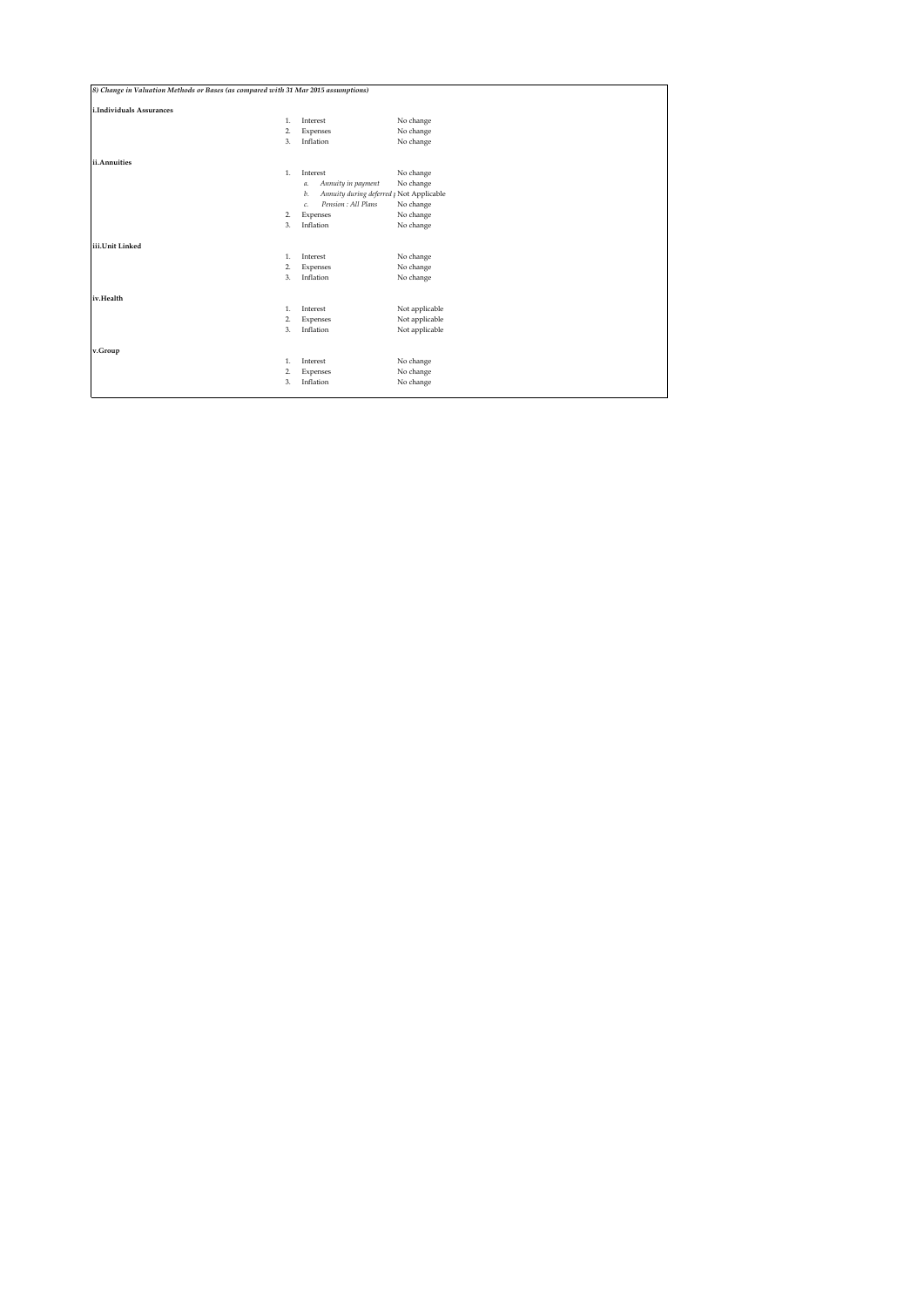Expense assumptions as at valuation date

*Date: 30 June 2015*

*PER POLICY RENEWAL EXPENSES*

|                                             | <b>RENEWAL EXPENSES</b> |                            |
|---------------------------------------------|-------------------------|----------------------------|
| PRODUCT NAME                                | per annum (Rs)          | <b>INFLATION Per Annum</b> |
| INDIVIDUAL-TRADITIONAL                      |                         |                            |
| Future Assure                               | 520                     | 4.0%                       |
| Insta Life(RP)                              | 520                     | 4.0%                       |
| Insta Life(SP)                              | 260                     | 4.0%                       |
| Future Child-RP                             | 520                     | 4.0%                       |
| Future Child-SP                             | 260                     | 4.0%                       |
| Future Anand                                | 520                     | 4.0%                       |
| Future SaralAnand                           | 520                     | 4.0%                       |
| Future DreamGuarantee Plan                  | 520                     | 4.0%                       |
| Future Generali Bima Guarantee              | 520                     | 4.0%                       |
| Future Generali SecureIncome(RP)            | 520                     | 4.0%                       |
| Future Generali SecureIncome(SP)            | 260                     | 4.0%                       |
| Future Generali Pearls Guarantee            | 520                     | 4.0%                       |
| <b>Future Care</b>                          | 520                     | 4.0%                       |
| Future Generali CarePlus                    | 520                     | 4.0%                       |
| Future Generali SmartLife                   | 520                     | 4.0%                       |
| Term With ReturnofPremium                   | 520                     | 4.0%                       |
| Future Pension(RP)                          | 520                     | 4.0%                       |
| Future Pension(SP)                          | 260                     | 4.0%                       |
| Future Generali FamilySecure Plan           | 520                     | 4.0%                       |
| Future Generali FamilyIncome Plan           | 520                     | 4.0%                       |
| Future Generali PensionGuarantee (SP)       | 260                     | 4.0%                       |
| Future Generali SaralBima                   | 520                     | 4.0%                       |
| <b>Future Generali AssurePlus</b>           | 520                     | 4.0%                       |
| FG Care Plus - Regular Pay                  | 520                     | 4.0%                       |
| Future Generali Pension Guarantee(RP)       | 520                     | 4.0%                       |
| Future Generali Assured Income              | 520                     | 4.0%                       |
| Future Generali Triple Anand Avanatage Plan | 520                     | 4.0%                       |